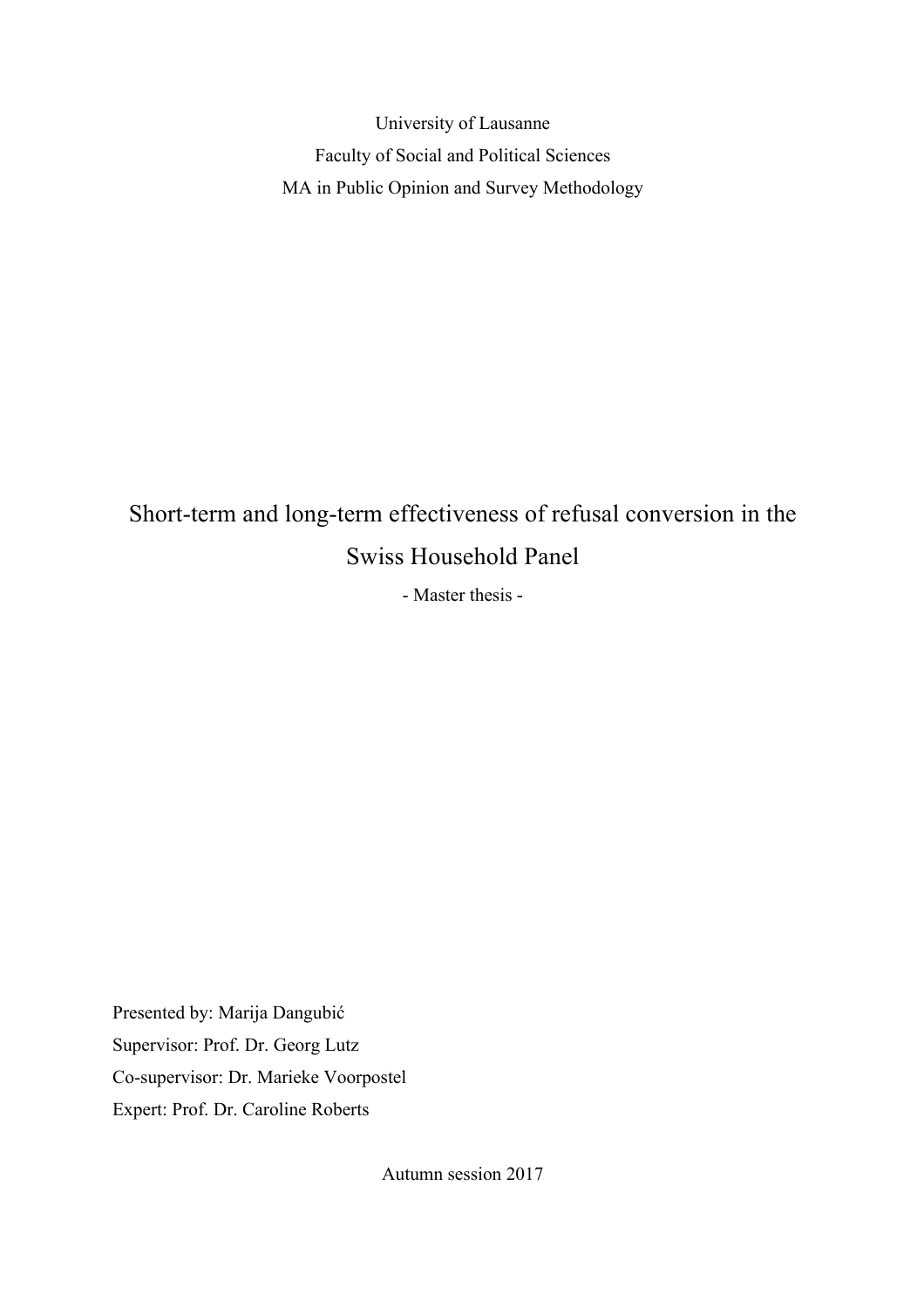Short-term and long-term effectiveness of refusal conversion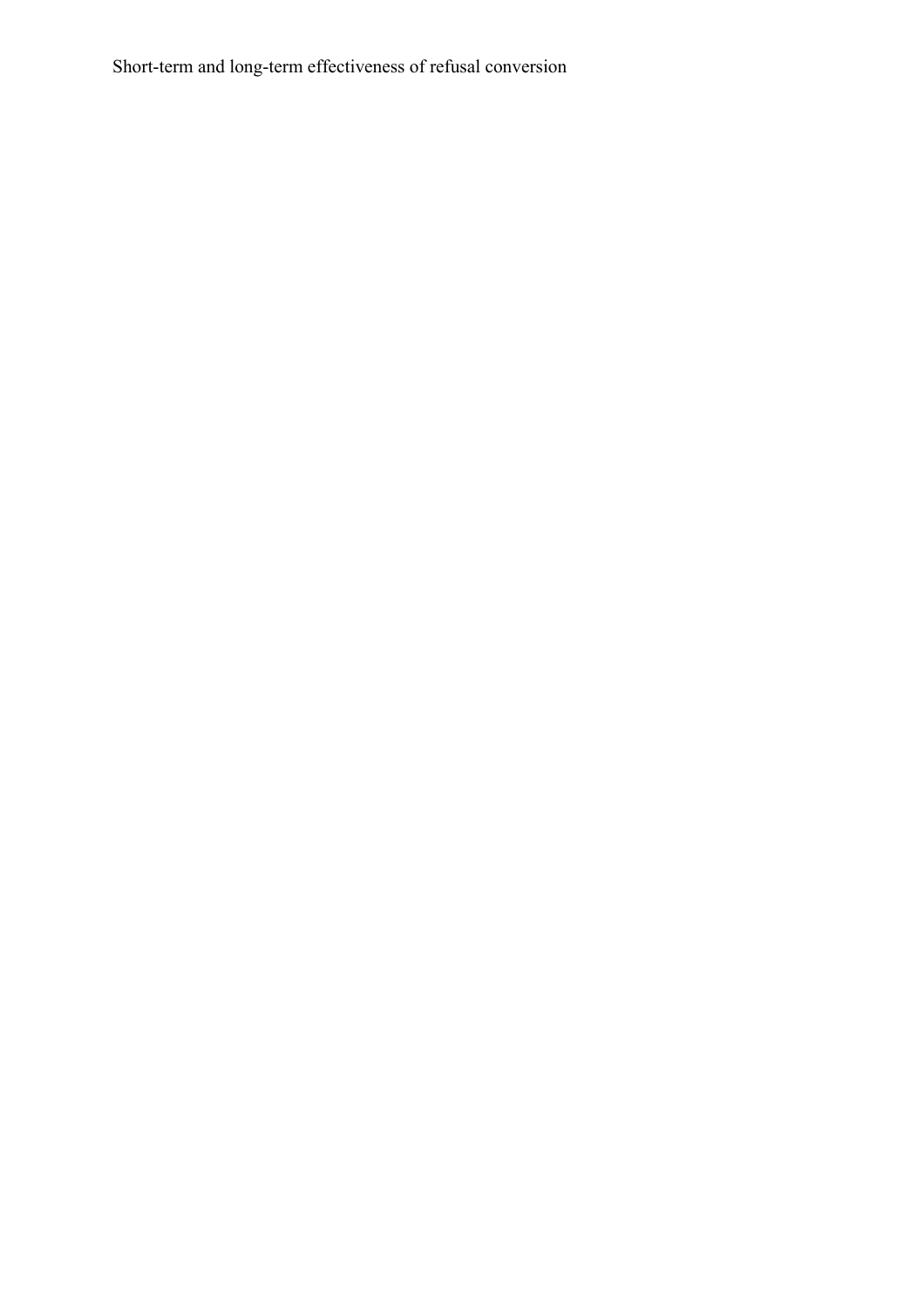## **Acknowledgements**

I would like to thank Professor Georg Lutz for supervising my work and offering me the opportunity, together with Dr Robin Tillman and Dr Boris Wernli, to be part of the *Swiss Household Panel* and *Swiss Centre for Expertise in Social Sciences (FORS)*.

I express my deepest gratitude to Dr Marieke Voorpostel for her selfless investment in my work and her guidance throughout the whole process. I am very grateful for her constructive theoretical, methodological and linguistic feedbacks and, overall, for helping me find my way.

I would like to make a special *thank you* to Professor Caroline Roberts for her interest in my work and precious help with literature.

This study would not come to light had not Dr Oliver Lipps introduced the topic of refusal conversion to me. To both him and Dr Ursina Kuhn I own a *thank you* for useful discussions and help with the data.

I am thankful to Stéphane Bonny for never-ending coffee breaks and discussions during our internships, as well as for his feedback on my work.

I was fortunate to have my family's and my partner's support and encouragement along the way.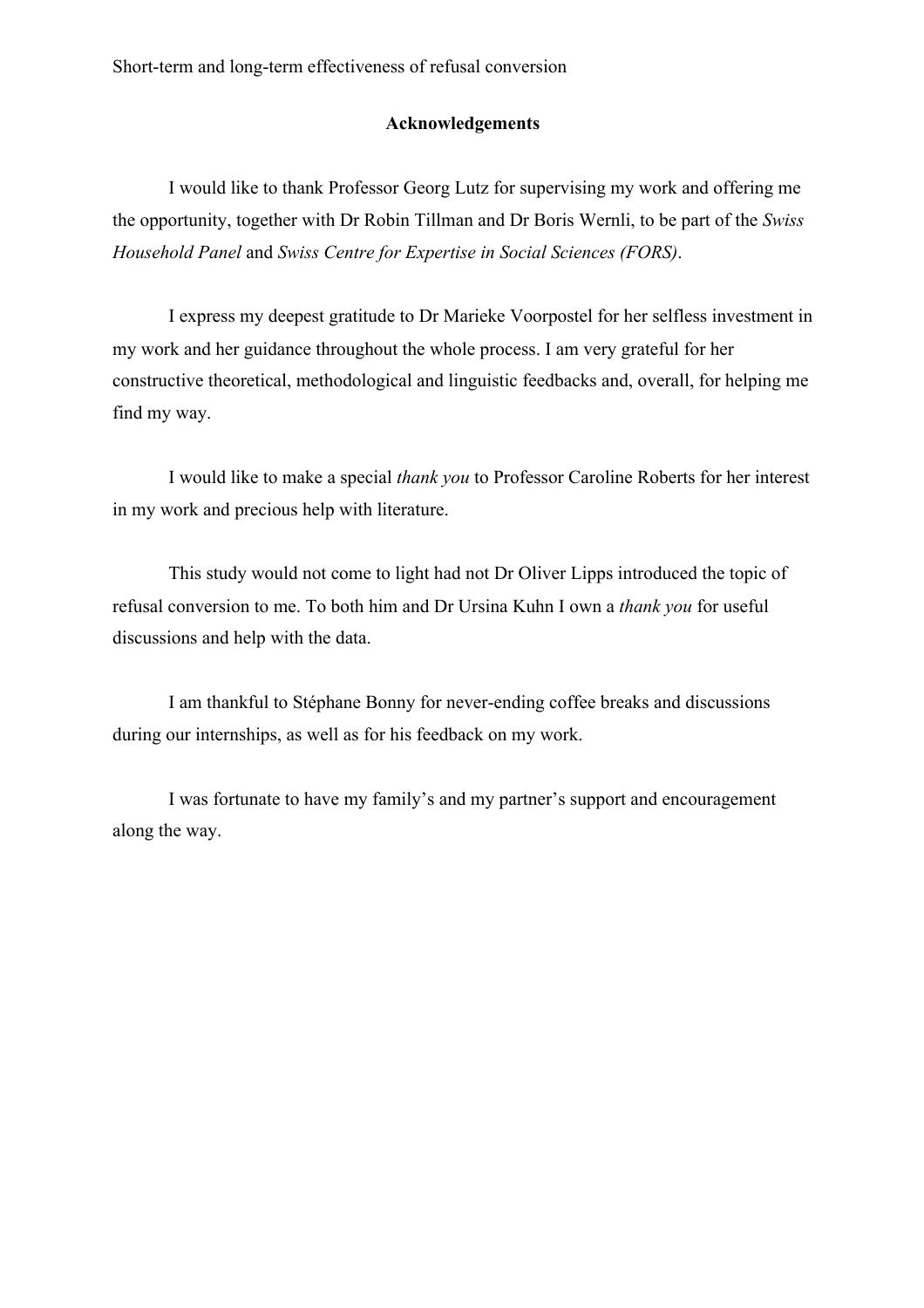Short-term and long-term effectiveness of refusal conversion

## **Abstract**

In the survey world of decreasing response rates, refusal conversion is widely used strategy to increase participation. Although often employed, not a lot is known about its effects, especially in longitudinal surveys. Studies so far focused mainly on cross-sectional surveys and the effects that refusal conversion has on non-response bias. This study examines both cross-sectional and longitudinal effects of refusal conversion on participation rates, survey estimates, measures of change over time and data quality, using eleven waves of the Swiss Household Panel (2005-2015). We show that refusal conversion in the Swiss Household Panel brings benefits to the study in terms of increasing short-term and long-term participation rates. We also show that it has significant and persistent longitudinal effects on survey estimates. Finally, we demonstrate that refusal conversion compensates for loss due to attrition and diversifies the group of respondents by including more dynamic households and individuals. Even though the responses from converted respondents might come at the expense of lower data quality, we argue that refusal conversion is beneficial for the Swiss Household Panel.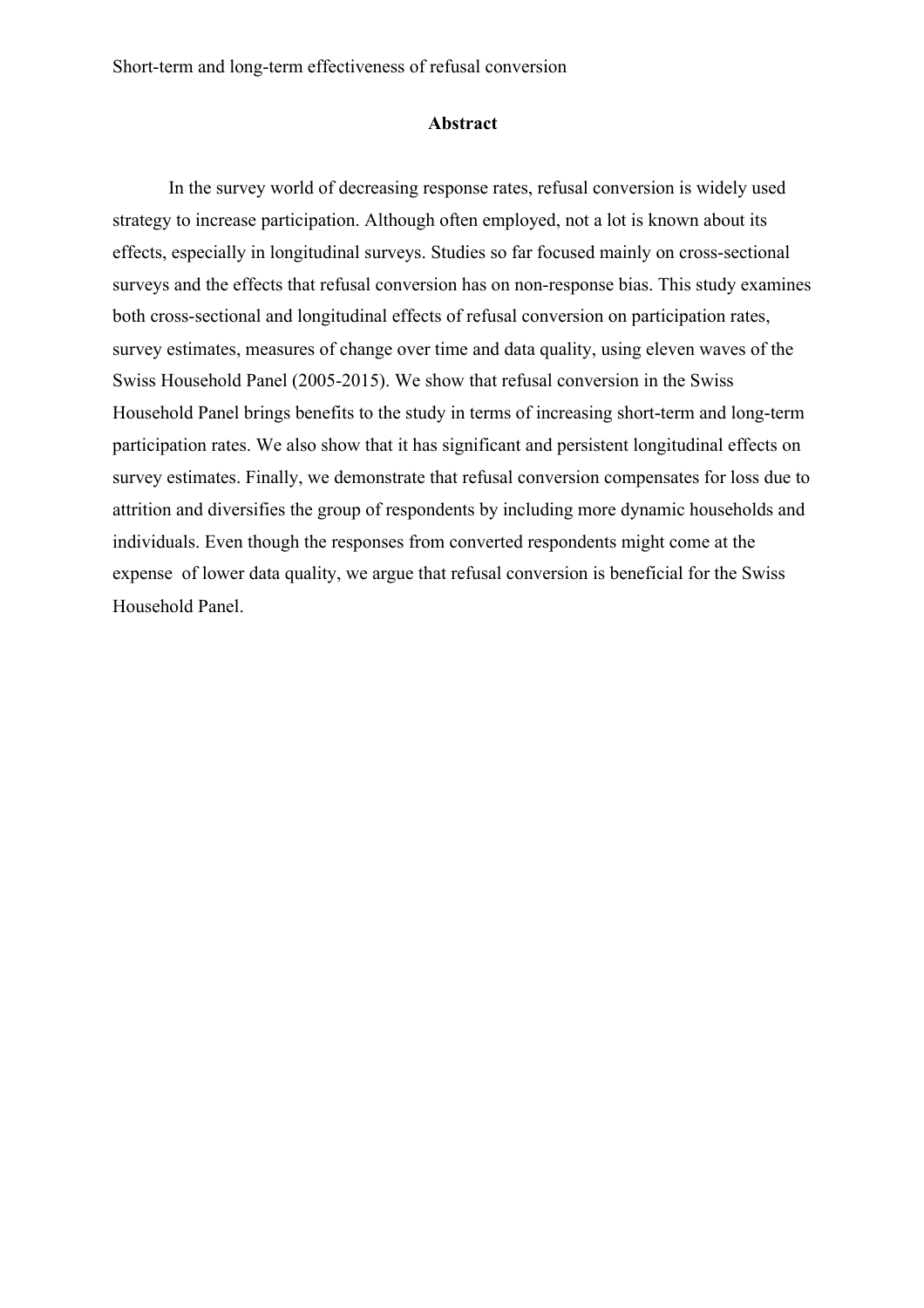## **Table of Contents**

| 4.3 SUBSTANTIAL VARIABLES, MEASURES OF CHANGE AND DATA QUALITY  42 |  |
|--------------------------------------------------------------------|--|
|                                                                    |  |
|                                                                    |  |
|                                                                    |  |
|                                                                    |  |
|                                                                    |  |
|                                                                    |  |
|                                                                    |  |
|                                                                    |  |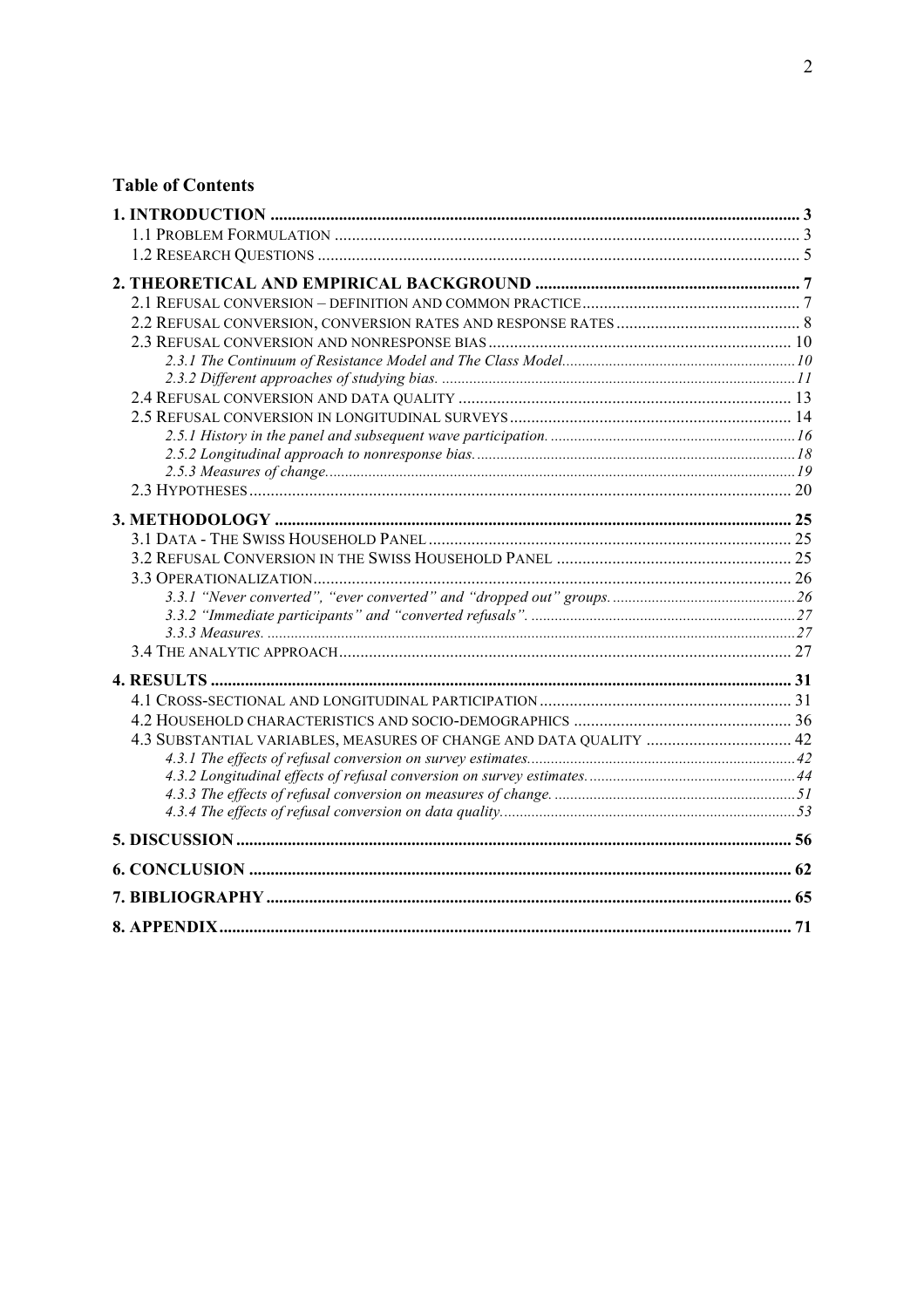## **1. Introduction**

## **1.1 Problem Formulation**

Nowadays it seems impossible to be part of the survey world and not to encounter the problem of declining response rates. In order to obtain or maintain response rates as high as possible, survey researchers use different techniques such as sending incentives, sending reminders, prolonging the fieldwork period or trying to convert those who initially refused to participate in the survey (Burton, Laurie & Lynn, 2006).

Refusal conversion entails re-approaching those who initially refused to participate in order to convince them to reconsider their decision and eventually to take part in the survey. The importance of refusal conversion research becomes evident if we take into account the fact that the percentage of refusal converted respondents in some surveys tripled in last ten years (Hall, Brown, Nicolaas & Lynn, 2013). According to Curtin, Presser and Singer (2000), in the *US Survey of Consumer Attitudes*, the number of reluctant respondents as a proportion of all respondents more than doubled from 1979 (7%) to 1996 (15%). Similar trend of increase in the number of final respondents obtained by refusal conversion was reported in the *American National Election Study* – by 1992 only 2% of final respondents were refusal converted, while by 2000 the percentage increased to 15% (Stoop, Billet, Koch & Fitzgerald, 2010). In the *European Social Survey*, such a procedure accounted for up to a 12% increase of the total response rate (Billet  $& Matsuo, 2012$ ). It is argued that by increasing response rates, refusal conversion can improve representativity of the surveyed sample estimated by the R-indicator (Calderwood, Plewis, Ketende & Mostafa, 2016).

Apart from its effects on response rate, refusal conversion is used in studies on nonresponse bias (Stoop, 2012). In general, it is assumed that through increasing response rates refusal conversion would reduce non-response bias (Stoop, 2012). However, the assumption is not an empirically proven fact and the support for it is rather ambiguous (Stoop et al., 2010). Furthermore, studies on relationship between refusal conversion and measurement error show that refusal converted individuals have higher item non-response rates compared to those who initially cooperated (Kreuter, Müller & Trappmann, 2010; Yan and Curtin, 2010; Lipps, 2011). An additional disadvantage of refusal conversion is that prolonged fieldwork efforts increase the costs of the study. Calderwood et al. (2016) mention that costs of an interview achieved by refusal conversion is over three times as high as the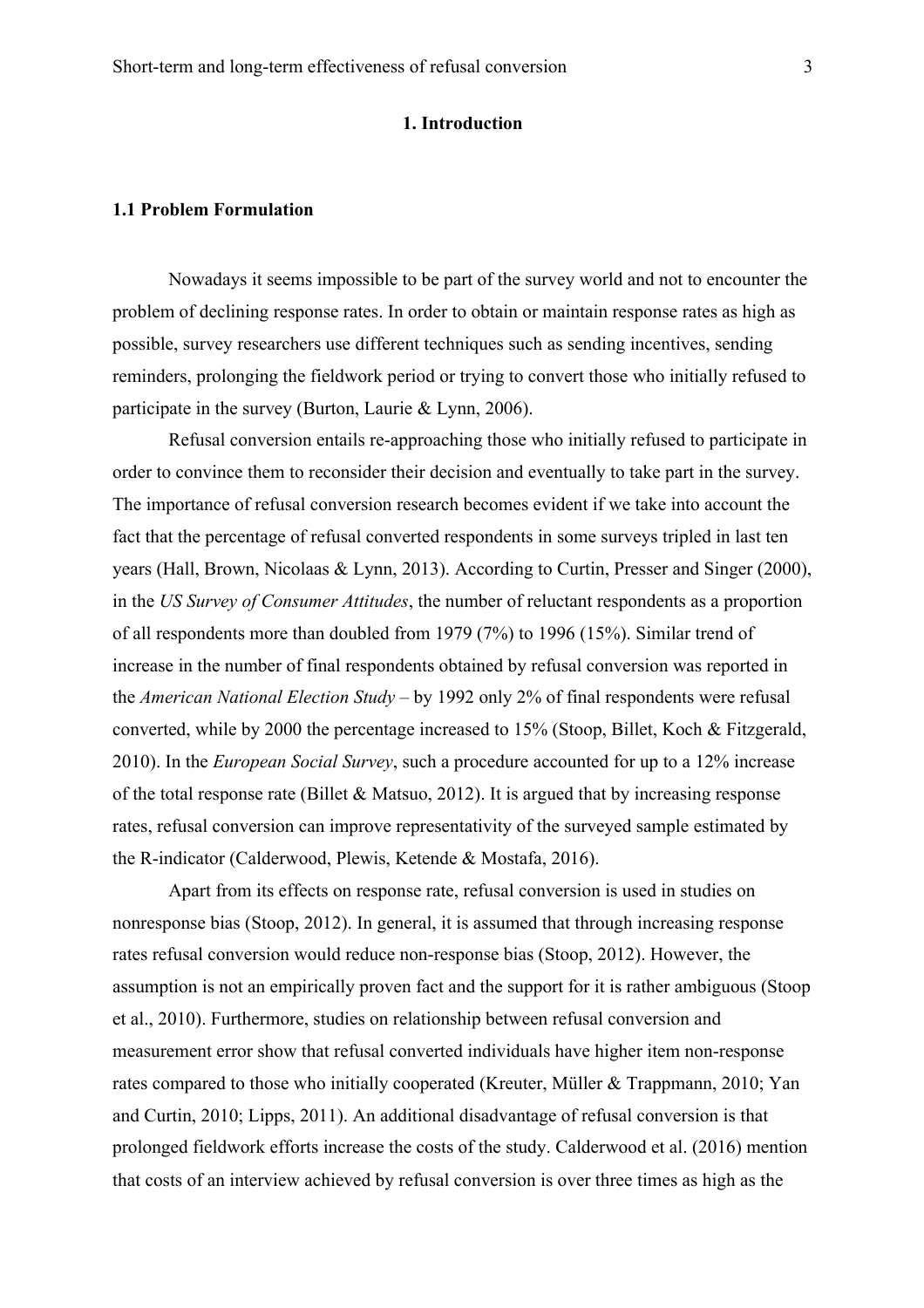one obtained during regular fieldwork. However, the estimation is based on face-to-face surveys and it is not clear whether this is also the case with telephone surveys where contacting targeted persons is relatively cheap (Stoop, 2012).

Refusal conversion is particularly interesting from the ethical point of view. Interviewing practices are limited by a number of ethical principles that should be followed so that targeted respondents are respected. Those principles prescribe days during the week and time during the day for making contacts, as well as the maximum number of contact attempts.<sup>1</sup> Prescribed principles ensure that the sampled members are provided detailed information about the survey, that they are not harassed and that they are aware that their participation is on a voluntary basis. However, when it comes to the practices directed toward maximizing cooperation (increasing response rates), we can question whether insisting for cooperation upon establishing contact is a kind of moral pressure that interviewers, as agencies' and researchers' representatives, put on the respondents. The question is particularly relevant when it comes to the refusal conversion samples where insistence on participating is present even upon initial refusing to cooperate. Stoop et al. (2010) argue that empirical evidence suggest that the process of refusal conversion should not be considered as unethical since reluctant individuals or initial refusals do not feel harassed by a second request and cooperation rates are rather high after a refusal conversion attempt. The author suggests that additional efforts to interview specific person should be taken as "a sign of seriousness of the study and of a real interest in the opinion of the targeted person" (ibid, p.200) rather than as harassment. It seems that in the repot by AAPOR (Dutwin, Loft, Darling, Holbrook, Johnson, Langley, Lavrakas, Olsen, Peytcheva, Stec, Tripett & Zukerberg, 2014, p.10), the ethical dilemma is solved by differentiating "soft" and "hard" refusals: "a hard refusal means that no further contact will be made whereas a soft refusal may be considered for some type of refusal."

There is not a large body of literature on refusal conversion and even less is known about the effects of refusal conversion in longitudinal surveys. Although there are some studies on refusal conversion in longitudinal surveys (Burton et al., 2006; Haring, Alte, Völzke, Sauer, Wallaschofski, John, Schmidt, 2009; Lips, 2011; Calderwood et al., 2016), they were mostly limited to retention and non-response bias and almost none of them thoroughly examined longitudinal difference between initial participants and converted

 <sup>1</sup> More information about regulations in Switzerland is available on the webpage of Swiss Association of Marketing and Social Research, https://www.vsms-asms.ch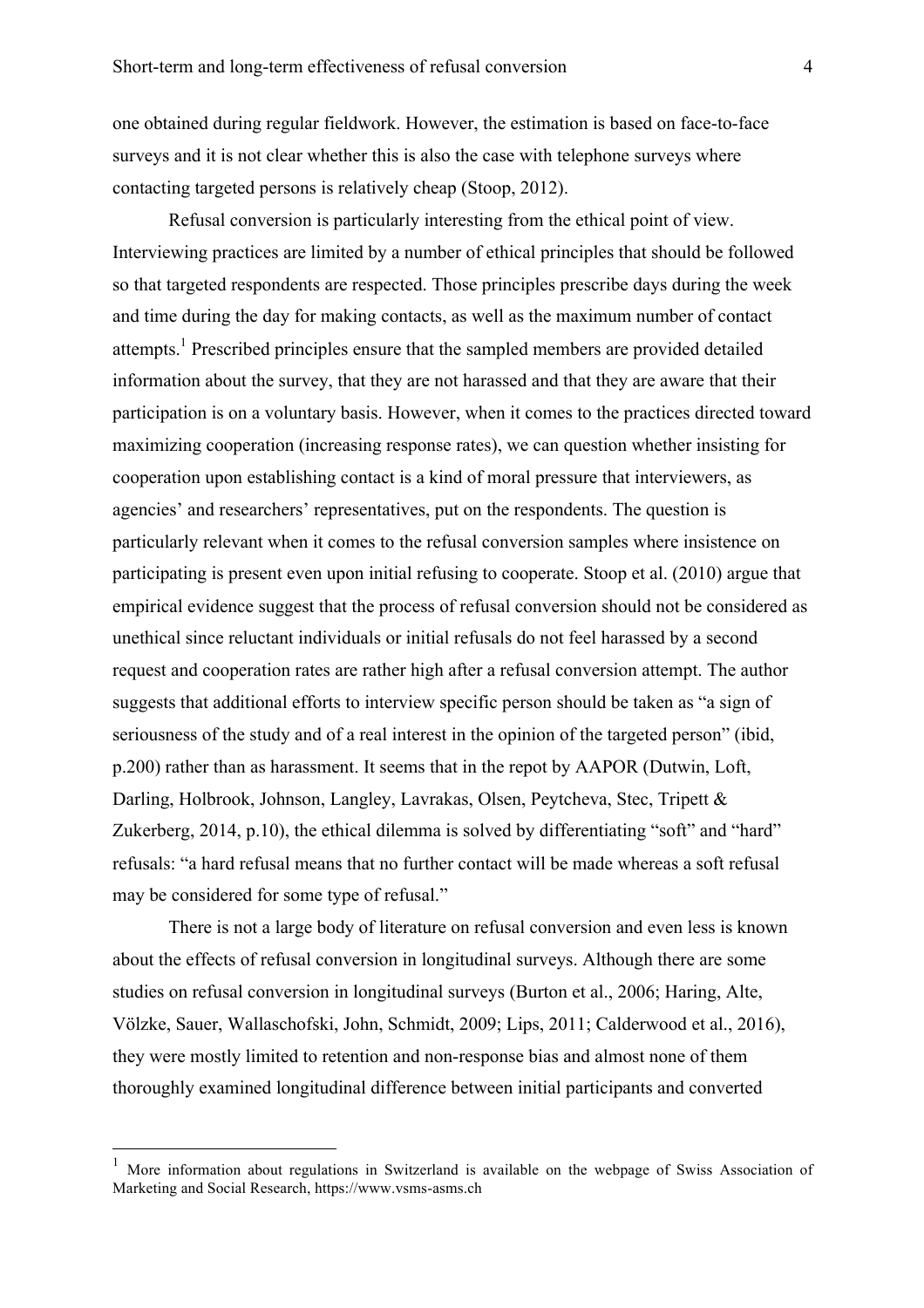refusal nor how refusal conversion affects the measurement of change over time. One of the main advantages of longitudinal data is that they offer the possibility to observe and analyse change over time. So far it is not known whether refusal conversion improves the measurement of change; in other words, whether initial refusals, who are at the end convinced to take part in the survey, make a difference in our estimates of change.

This study looks at refusal conversion in *the Swiss Household Panel* (SHP), an ongoing Computer Assisted Telephone Interview panel survey, conducted every year since 1999 on a representative sample of households in Switzerland. Since the very beginning, refusal conversion has been part of the measures the SHP takes to increase response rates (Voorpostel, Tillmann, Lebert, Kuhn, Lipps, Ryser, Schmid, Antal, Monsch & Wernli, 2016). However, data on refusal conversion have only been recorded since 2005. So far, data on refusal conversion have been analysed only in 2011 (Lipps, 2011) for the five waves available at the time. The focus of Lipps' study was on the determinants of refusal conversion attempts and outcomes, on the effects that refusal conversion had on sample size, sample composition and data quality, both on the household and the individual level. In our study, we advance on previous work by observing longer time periods. Also, this study goes further with the aim to examine longitudinal effects of refusal conversion in the SHP and to assess the impact that refusal conversion has on observed change across 11 waves of the SHP, from 2005 to 2015.

## **1.2 Research Questions**

This study examines the extent to which households and individuals successfully converted at any wave of the SHP affect participation, features of the sample and survey estimates. More precisely, we are interested in the following:

- *1. What is the impact of refusal conversion on cross-sectional and longitudinal participation rates in the Swiss Household Panel?*
- *2. To what extent does refusal conversion compensate for the loss caused by attrition in the Swiss Household Panel? In other words, are converted refusals different from nonrespondents and those who never needed to be converted in terms of household characteristics and socio-demographic characteristics?*
- *3. What is the impact of refusal conversion in the SHP in terms of:*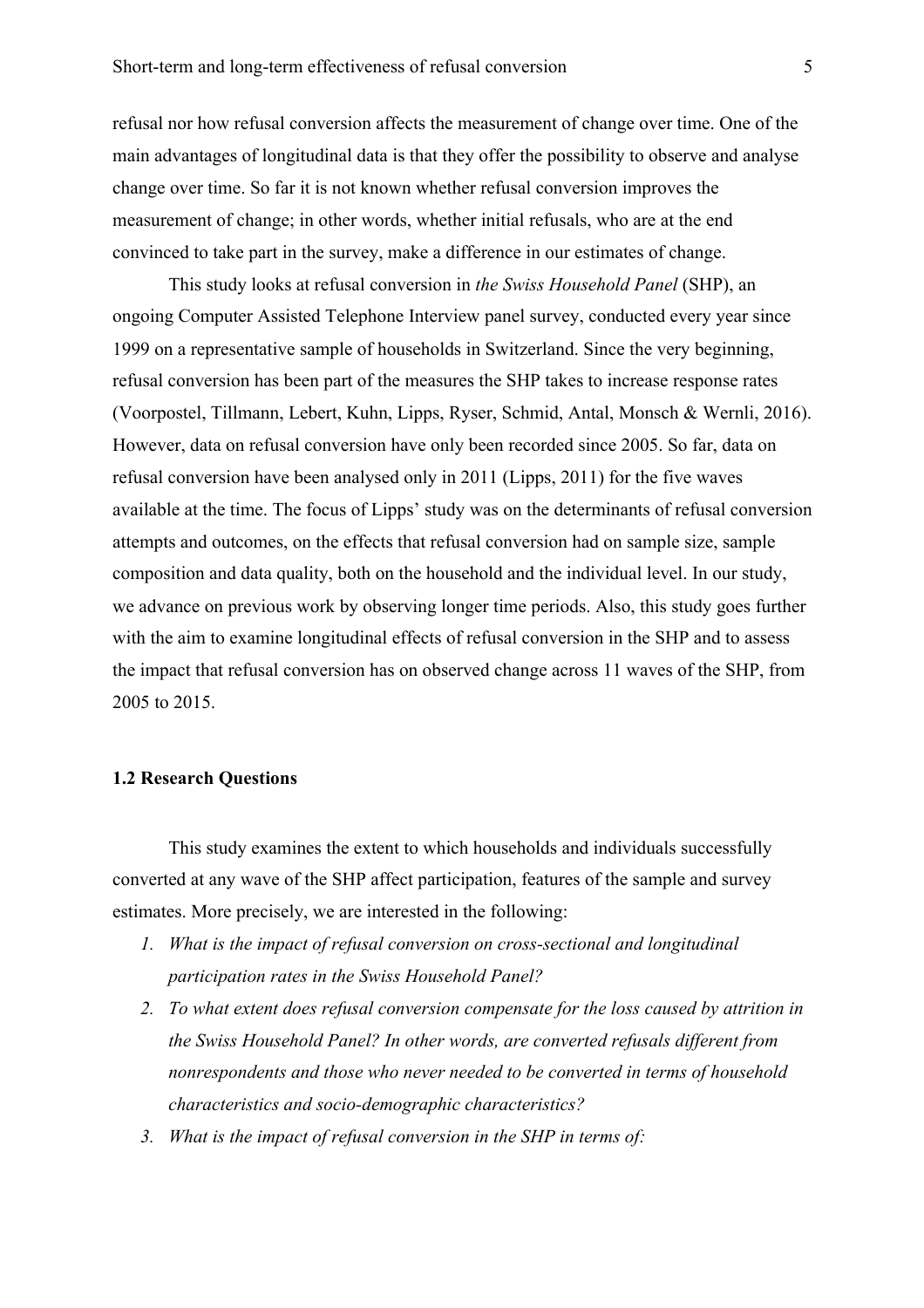- *a. estimates of variables of interest for researchers (such as variables measuring financial situation, satisfaction with different aspects of life and social trust and interest), both cross-sectionally and longitudinally?*
- *b. measures of change over time?*
- *c. quality of provided responses?*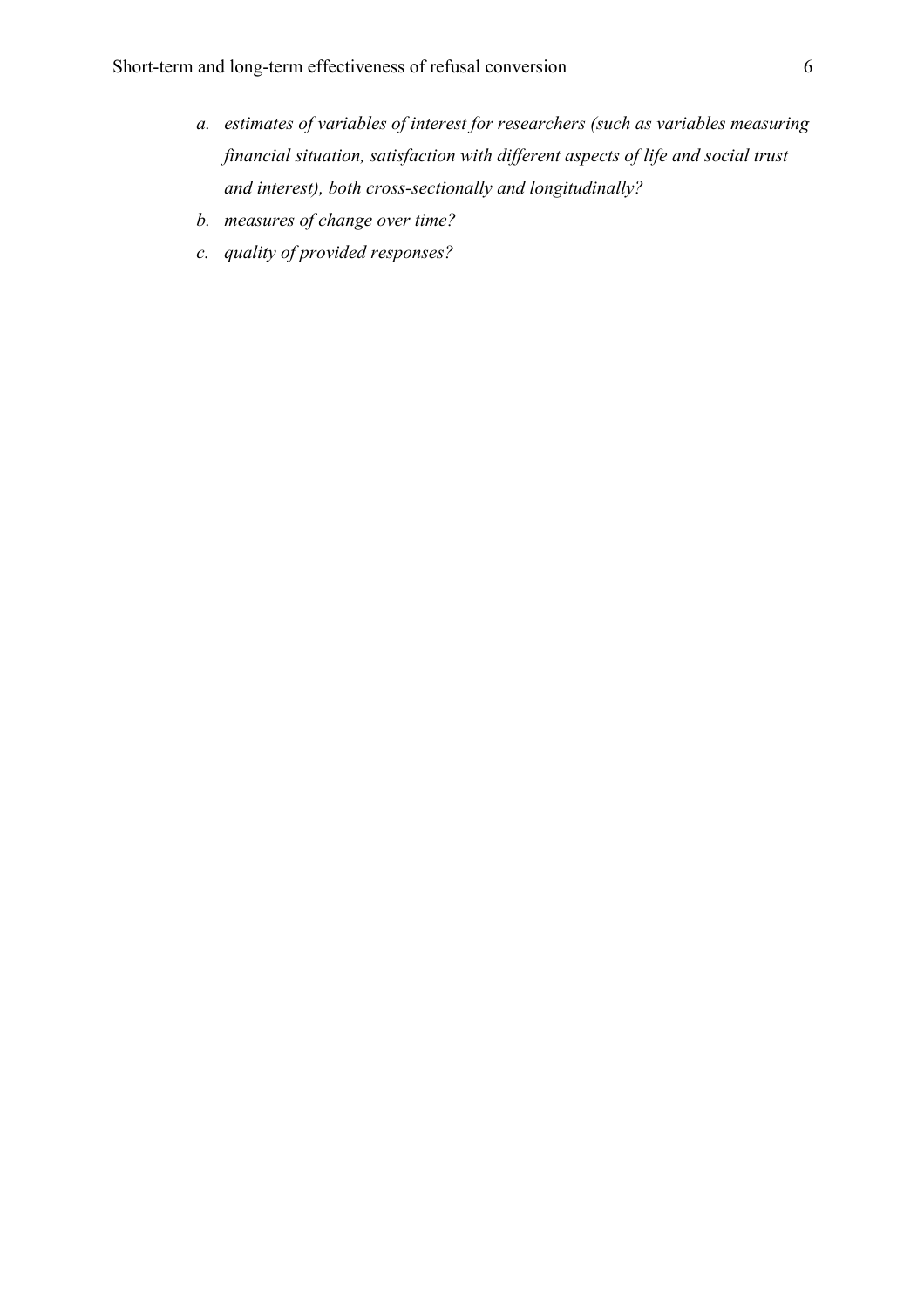## **2. Theoretical and Empirical Background**

## **2.1 Refusal conversion – definition and common practice**

The encyclopaedia of survey research methods (Lavrakas, 2008) offers the following definition of refusal conversion: "Refusal conversions are the procedures that survey researchers use to gain cooperation from a sampled respondent who has refused an initial survey request. Refusal conversion may include different versions of the survey introductions and other written scripts or materials (e.g. cover letters), study contact rules, incentives, and interviewer characteristics and training. This is a common procedure for many surveys, but it requires careful consideration of the details of the refusal conversion efforts and the potential costs versus the potential benefits of the effort". Hence, refusal conversion entails reapproaching those who initially refused to participate in order to persuade them to take part in the survey.

Although most commonly members that participated after an initial refusal are called converted refusals, in literature they are also referred to as "difficult respondents", "hard-toget respondents" (Lynn & Clarke, 2002), "reluctant respondents" (Green, 1991), "slow-torespond participants" (Ullman & Newcomb, 1998). However, the latter categories, besides converted refusals, might include other respondents who never refused to participate, but needed additional or prolonged fieldwork efforts i.e. needed to be approached multiple times or persuaded to participate upon initial hesitation. In this study we will mostly use category "converted refusals"; however, other categories might be used sometimes as well.

According to Groves and Couper (1998, p.30-31), participation in surveys is influenced by three different groups of factors: a. features of the population of the study (economic conditions, survey-taking climate, neighbourhood characteristics, availability) that are outside of researchers' control; b. survey design (topic, mode of administration, respondent selection) that is under researchers' control, and c. specific interaction between the interviewer and the sample members as the occasion when the two other groups of factors come to bear.

In all of these factors lay reasons for refusal as well. If a sampled member refuses to participate due to particular ongoing circumstances when contacted by an interviewer, for example being busy at the moment, he or she might be contacted on a different occasion by the same or a different interviewer under consideration that the circumstances that led to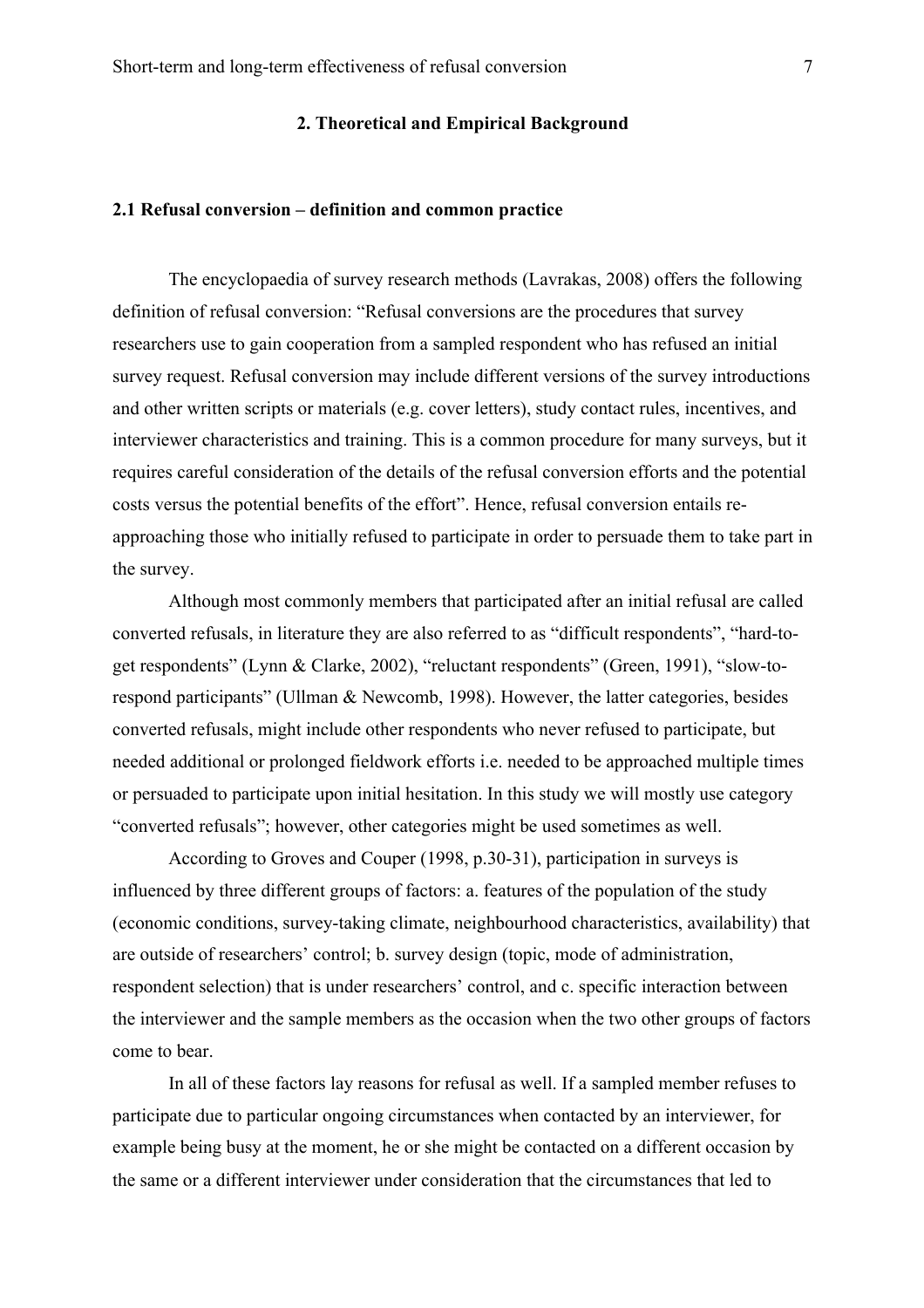refusal are no longer relevant (Calderwood et al., 2016). As argued by Stoop, refusing to participate in a survey is not always seen as a permanent state – despite refusing to take part in certain circumstances, in other circumstances the decision might be different as well (Stoop, 2012). When the reason for refusal stems from the mode of administration, offering another mode could result in participation of sampled members that would otherwise remain non-respondents.

Although there are several procedures that could be employed for refusal conversion, the most common one in practice, at least according to the studies reviewed in this paper, entails re-approaching sampled members by different and usually more experienced interviewers since they tend to achieve higher response rates (Groves & Couper, 1998, p. 211-214). Re-approaching with different interviewers is based on the assumption that the initial refusal was a consequence of the interaction with the previous interviewer; therefore, an interaction with a new interviewer will be different and potentially more successful.

Studies published so far have tackled various questions of refusal conversion: success rates (Retzer, Schipani & Cho, 2004; Stoop, 2004; Calderwood et al., 2016); effects on sample composition (Stoop, 2004), relation to nonresponse bias (Lynn and Clarke, 2002; Billet, Philippens, Fitzgerald and Stoop, 2007), measurement error (Keeter, Miller, Kohut, Groves and Presser, 2000; Billet & Matsuo, 2012; Olson, 2013), item non-response (Caroll &Chong, 2006; Olson, 2013), factors that explain conversion success (Fuse and Xie, 2007), effects of elapsed time between the initial refusal and refusal conversion attempt (Beullens, Billet and Loosveldt, 2010) and the effect of incentives (Stoop, 2005). In the following sections, we will focus on the findings related to conversion rates, reduction of bias, measurement error as well as findings related to panel studies since those are the most relevant for our research.

## **2.2 Refusal conversion, conversion rates and response rates**

Conversion rates and the contribution of refusal conversion to overall response rates vary among surveys. The effect of refusal conversion on response rates is a combination of the initial refusal rates, the number of re-approached refusals and the number of those who participated after being converted (Stoop et al., 2010).

On the example of the European Social Survey (ESS), Stoop et al. (2010) showed that the need for refusal conversion and the opportunity for it to be successful varied from one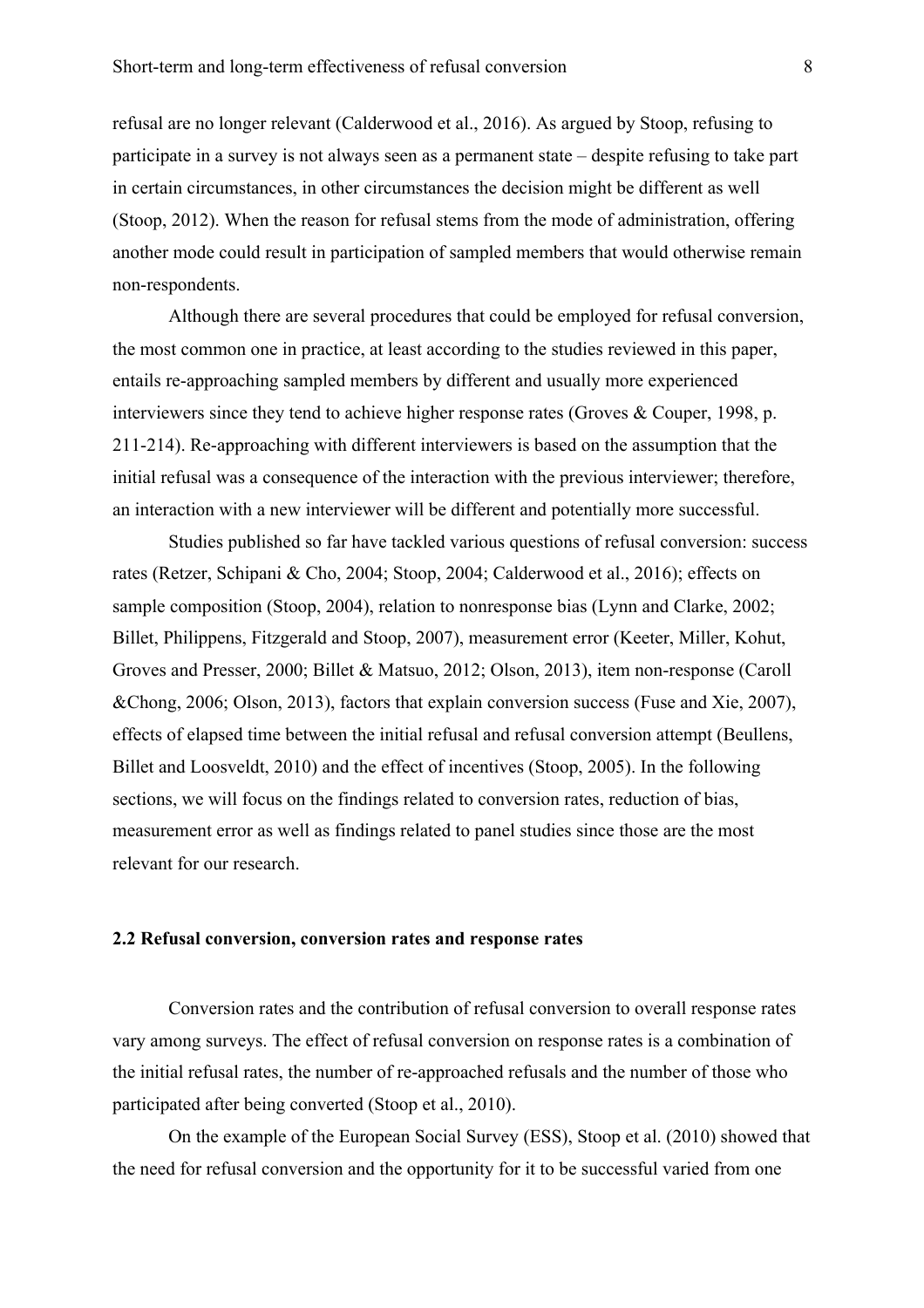country to another: for example, relatively high rates of initial refusals in Switzerland and the Netherlands (47% in both countries) resulted in a higher effect of refusal conversion on total response rates while on the other hand, low rates of initial refusals in the Czech Republic (11.2%) resulted in a weak contribution of refusal conversion to overall response rates (the increase in total response rates was less than 1%). In general, successful refusal conversion accounted for around 1% to 10% increase in total response rates in the ESS, except for the Netherlands where the increase was almost 18%. Lynn, Clarke, Martin and Sturgis (2002) analysed six UK face-to-face surveys that were conducted between 1995 and 1998 and concluded that the share of interviews completed thanks to refusal conversion among all completed interviews was between 1% and 8%.

However, the extent to which refusal conversion will be successful and therefore contribute to survey response rates depends on many factors, such as the type of survey, the mode of administration and the survey topic (Stoop, 2012). Lynn et al. (2002) showed that proportion of interviews obtained by refusal conversion varies with the survey topic. For example, the proportion of interviews obtained after initial refusal was around 3% in *The Health Survey of England (HSE)*, less than 2% in *The Family Resources Survey (FRS)* and between 2% and 11% in *The British Social Attitudes Survey (BSAS)*.

As judged by Calderwood et al. (2016), converted refusals constitute a "significant minority of completed interviews in many surveys". Higher response rates will contribute to higher precision of survey estimates which does not necessary mean that the nonresponse bias will be reduced. Despite these positive conclusions regarding the effect of refusal conversion on response rates, the situation is not that clear when it comes to the impact that the refusal conversion has on non-response bias. The notion that increased response rates and additional fieldwork efforts reduce nonresponse bias has recently been called into question (Roberts, Vandenplas & Ernst Stähli, 2014). Additional efforts to reach more respondents will result in a reduction of nonresponse bias only when there is an association between survey variables of interest and variables that determine response propensities. In other words, when the same variables determine participation and survey estimates (Groves, 2006; Groves & Peytcheva, 2008, Kreuter et al., 2010).

In the following section, we will discuss the effects that the tendency of survey researches to increase response rates can have on response bias, along with most common approaches to study bias.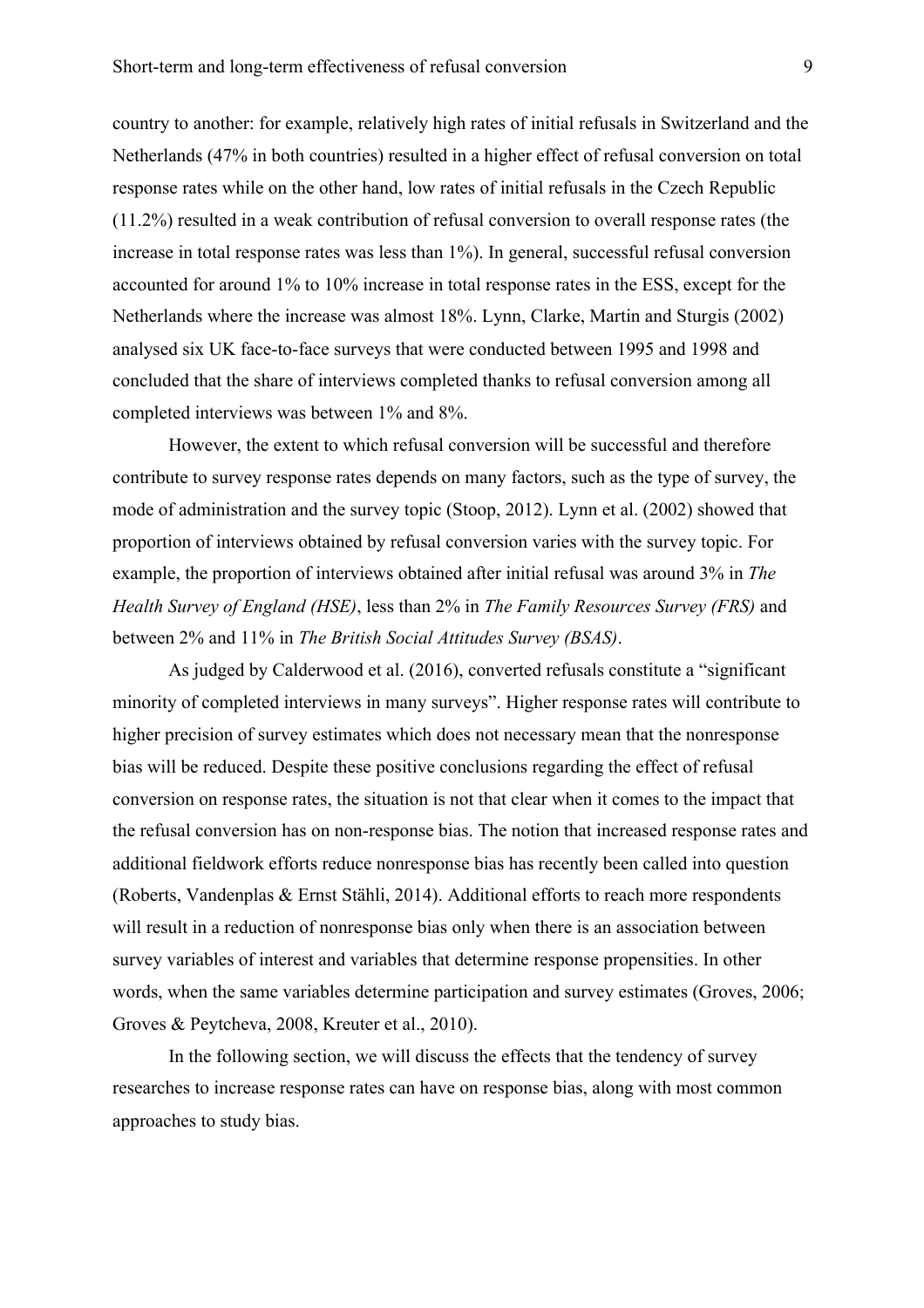#### **2.3 Refusal conversion and nonresponse bias**

**2.3.1 The Continuum of Resistance Model and The Class Model.** Studies on the effects of prolonged field efforts or refusal conversion on bias of survey estimates implicitly or explicitly rely on two models: *The Continuum of Resistance Model* and *The Class Model*. According to *The Continuum of Resistance Model* (Fitzgerald & Fuller, 1982; Lin & Schaeffer, 1995; Haring, Alte, Völzke, Sauer, Wallaschofski, John and Schmidt, 2009), there is a continuum that differentiates sampled members based on their resistance to participate; on one side of the continuum there are those who accept to participate upon the first contact, easy respondents, while those who do not participate are placed on the other side, nonrespondents. The model assumes that the more effort it takes to make a person participate, the more similar this person is to nonrespondents. Therefore, recruiting those who demand more fieldwork effort should decrease bias because respondents who are similar to nonrespondents are incorporated in the study. Based on a similar logic, *The Class model* (Stinchcombe, Jones & Sheatsley, 1981; Smith, 1984; Haring et al., 2009) distinguishes between different group of participants and non-respondents. The Model differentiates between several types of nonrespondents - unwilling to participate (refusals), difficult to contact (non-contacts), nonrespondents related to characteristics of the survey such as topic and burden or to situational characteristics such as lack of time or illness (Billet et al., 2007). Based on the model, converted refusals are considered as proxies for those who did not participated due to refusal, while reached at the later stage of the fieldwork are considered as proxies for those who did not participate because they were not contacted.

Hence, the most common practice for examining the effects of refusal conversion on bias in surveys is to compare the group of respondents who participated in the survey with the group of respondents who were refusal converted. Although theoretically reasonable, studies showed that hypotheses proposed by the two models are not supported (Fuchs, Bossert & Stukowski, 2013). Stoop (2004, p.50) showed that converted refusals are different from both cooperative respondents and from refusals were not converted. Similarly Billet et al. (2007) and Haring et al. (2009) find no clear support for neither of the two models. We assume that the reason for it lies in multifaceted nature of participation in the surveys, as well as lack of exclusivity of model categories. That is, individuals can belong in the same time to the group of those who are unwilling to participate and the group of those who are busy or ill.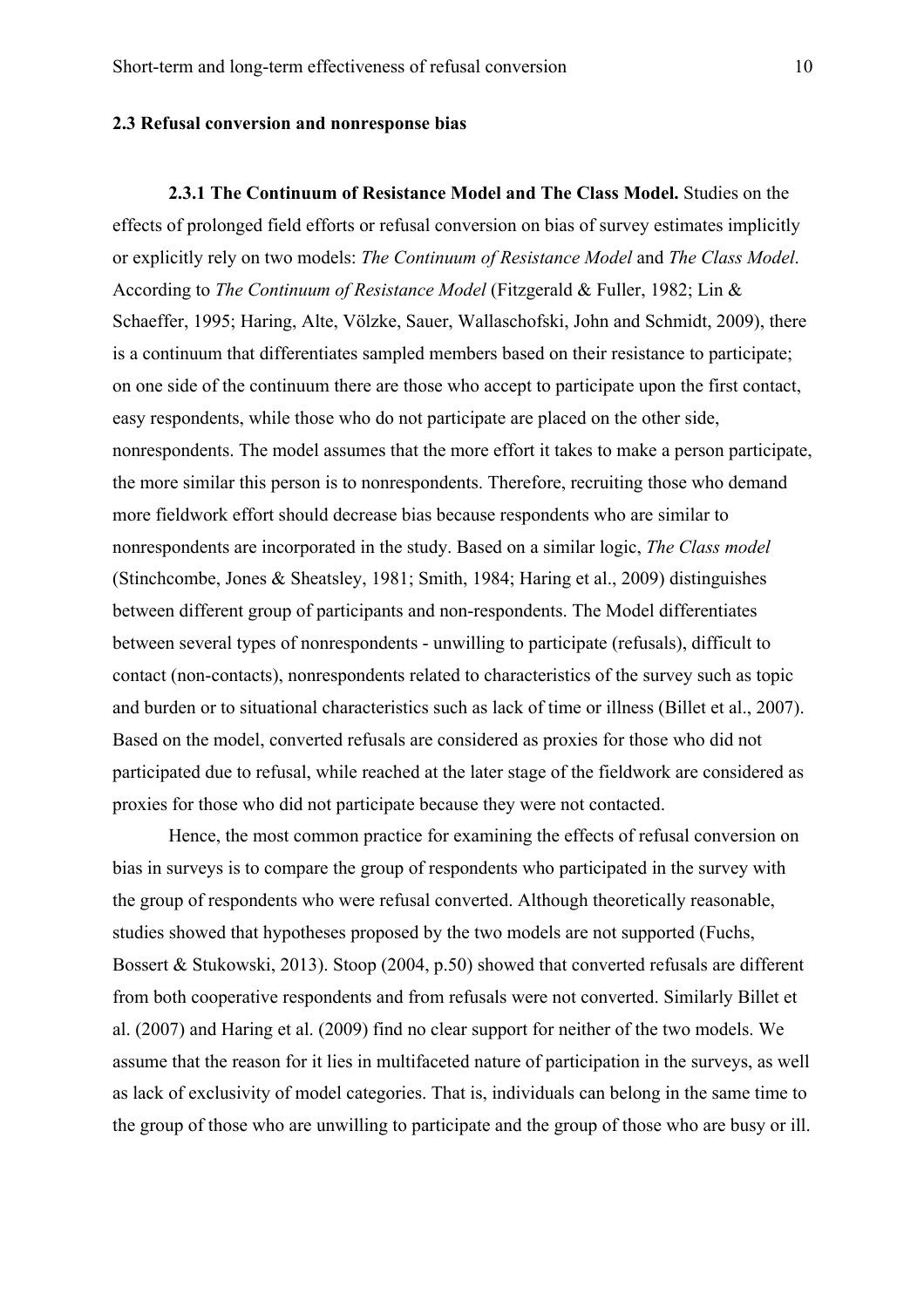In the following lines, we will present several approaches to studying nonresponse bias in the context of refusal conversion employed in survey research so far.

**2.3.2 Different approaches of studying bias.** There are several approaches to estimate potential reduction of nonresponse bias in surveys. Here we present most relevant ones for our study: refusal rate vs. conversion rate; the R-indicator; using administrative data; estimate of marginal bias; comparing distributions of those initially interviewed, converted refusals and non-converted refusals.

*Refusal rate vs. conversion rate.* The idea of this approach is to calculate the refusal rate as the ratio between eligible sampled members that refused to participate and all eligible sampled members. It is assumed that potential bias is reduced if the groups with high refusal rates have higher conversion rates. Conversely, low refusal rates followed by high conversion rates are likely to increase bias. This approach is employed by both Burton et al. (2006) and Calderwood et al. (2016). Burton et al. (2006) show that women were less likely to refuse and more likely to be converted, which exacerbates the bias in terms of sex. The same was true for those who are divorced or separated, as well as for those not in payed employment. On the contrary, bias was reduced in terms of region and payed employment. Analysing correlation between refusal rates and conversion rates, Calderwood et al. (2016) reported relatively high rates of refusal for individuals with lower educational qualifications, those who are not in labour market, individuals in poor health, lone parents and those who did not vote in the last election. In these groups conversion rates were also high; therefore, potential bias was reduced.

*The Representativity Indicators (R-indicator) approach.* The R indicator measures "the dispersion of estimated response propensities (the probability of taking part in the survey given certain observed attributes) based on available auxiliary data, to assess the extent to which the responding sample of a survey resembles the complete sample of respondents and nonrespondents" (Roberts et al., 2014, p.68). The R indicator compares the representativity of achieved sample with the representativity of the sample that would have been achieved had refusals not been re-approached or had additional fieldwork efforts not been made to approach those difficult to contact. Calderwood et al. (2016) found that the representativity of the sample decreased from 0.775 to 0.769 when converted refusals were excluded, which means that refusal conversion slightly increased the representativity of the sample and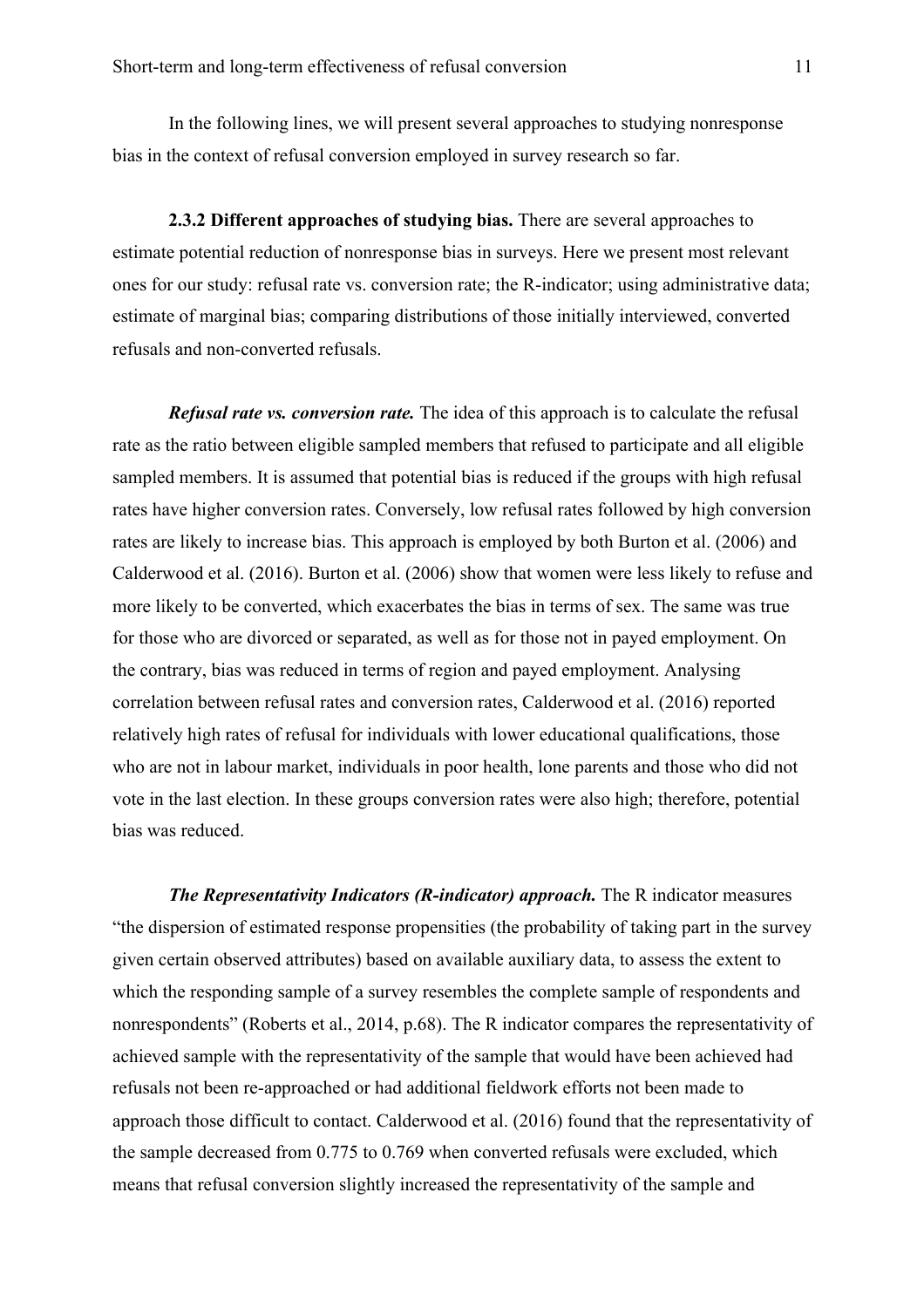reduced bias in variables of interest. The authors claim that the effect would be even stronger had all refusals been approached instead of only half of them. Analysing the effects of additional fieldwork efforts on the R-indicator and the *Maximal Absolute Bias* (MAS) associated with it, Roberts et al. (2014) concluded that the efforts were reasonably successful since there was no decrease in the R indicator, nor increase in the MAB as response rates increased.

*Using administrative data*. In the study of Kreuter, Müller and Trappmann (2010) data from German panel study *Labour Market and Social Security* (PASS) were merged with administrative data on four different variables: education, age, employment status and welfare benefit recipiency status. They analysed how values for the mentioned variables obtained at each level of fieldwork effort deviate from the values recorded according to the full sample. Since at each level of fieldwork efforts, the observed values were close to the values of the full sample, the authors concluded that increased fieldwork efforts, with refusal conversion as the final phase, resulted in a decrease of nonresponse bias. However, prolonged fieldwork efforts also resulted in an increase in measurement error.

*Estimate of marginal bias.* Several cross-sectional studies calculate estimates of marginal bias that "would have occurred had extended efforts not been made" (Hall et al., 2013). This approach entails calculating the difference in proportions or means in survey estimates between the total responding sample and the sample of easy respondents. The difference is taken for marginal bias and it is considered significant if there is statistically significant difference between easy respondents and difficult respondents. For example, the mean age for all responding households in HSE was 46.7, for easy-to-get respondents 47.9 and for hard-to-get 40.7 (Lynn & Clark, 2002). The calculated marginal bias was therefore 47.9-46.7=1.2. The marginal bias is considered significant if the difference in mean age between *easy-to-get* and *hard-to-get* (in this case, 40.7 – 46.7) is significantly different from zero. Lynn and Clarke (2002) analysed data from several UK surveys and came to a conclusion that extended fieldwork efforts are justified in terms of bias reduction – reaching those who were difficult to contact resulted in reduced bias for health, attitude and financial variables. However, when it comes to converted refusals, bias was reduced only for financial variables. The study has been replicated by Hall et al. (2013) and ten years afterwards the differences were even more prevalent. Depending on the survey, differences were observed between the groups, such as differences in sex and education (Cottler, Zipp, Robins &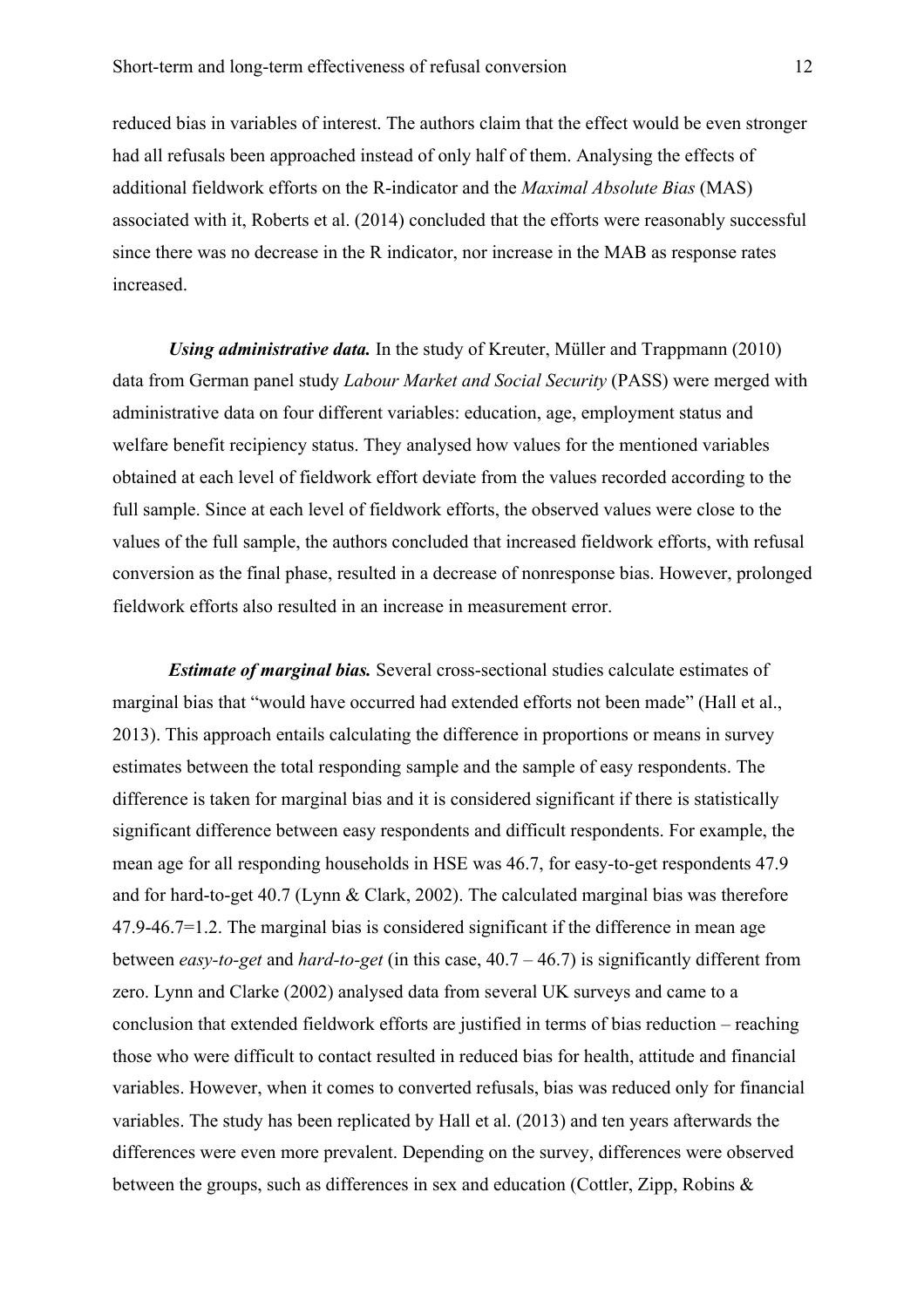Spitznagel, 1987), age, employment and race (Hall et al., 2013), physical health and income (Etter & Perneger, 1997) and self-rating (Green, 1991).

*Comparing distributions of those initially interviewed, converted refusals and unconverted refusals.* Almost all the approaches presented above come from cross-sectional studies. This approach is commonly employed in studies that relied on longitudinal surveys since the information from nonrespondents (from unconverted refusals) is available from previous waves. Therefore, we will describe this approach in more details and present findings from studies that employed it in section *2.5 Refusal conversion in longitudinal surveys*.

## **2.4 Refusal conversion and data quality**

The question whether data collected from a sample of converted refusals are of the same quality as data collected from a sample of initial respondents has been discussed in several studies so far. In general, it is assumed that higher levels of item non-response or measurement error would be recorded among converted refusals because they are less motivated to think carefully about the questions and their responses (Groves & Cooper, 1998, p.271), less interested in the topic or surveys in general or because of "a 'reaction' against complying with the recruitment request that they had previously declined" (Olson, 2013, p. 137). Less motivated respondents might be more likely to satisfice rather than optimise when answering questions (Krosnick, Miller and Wedeking, 2003). As noted by Keeter et al. (2000, p.143), "reluctance to participate might translate into reluctance to answer certain questions, either because of an unwillingness to reveal one's opinions or disclose details about one's personal situation or because of a genuine inability to answer questions."

Studies on the relation between reluctance to respond and data quality examined several indicators of quality: sensitive questions such as income (Caroll & Chong, 2006), aggregated item non-response (Tripett, 2002), frequency of "don't know" answers (Blair and Chun, 1992) or satisficing (Yan, Tourangeau & Arens, 2004).

In a meta-analysis of studies that examine relation between participation after refusal conversion and item non-response on income-related questions, Olson (2013) finds that all of the seven examined studies find higher item non-response rate on the income question among those who previously refused to participate. For example, Caroll and Chong (2006) report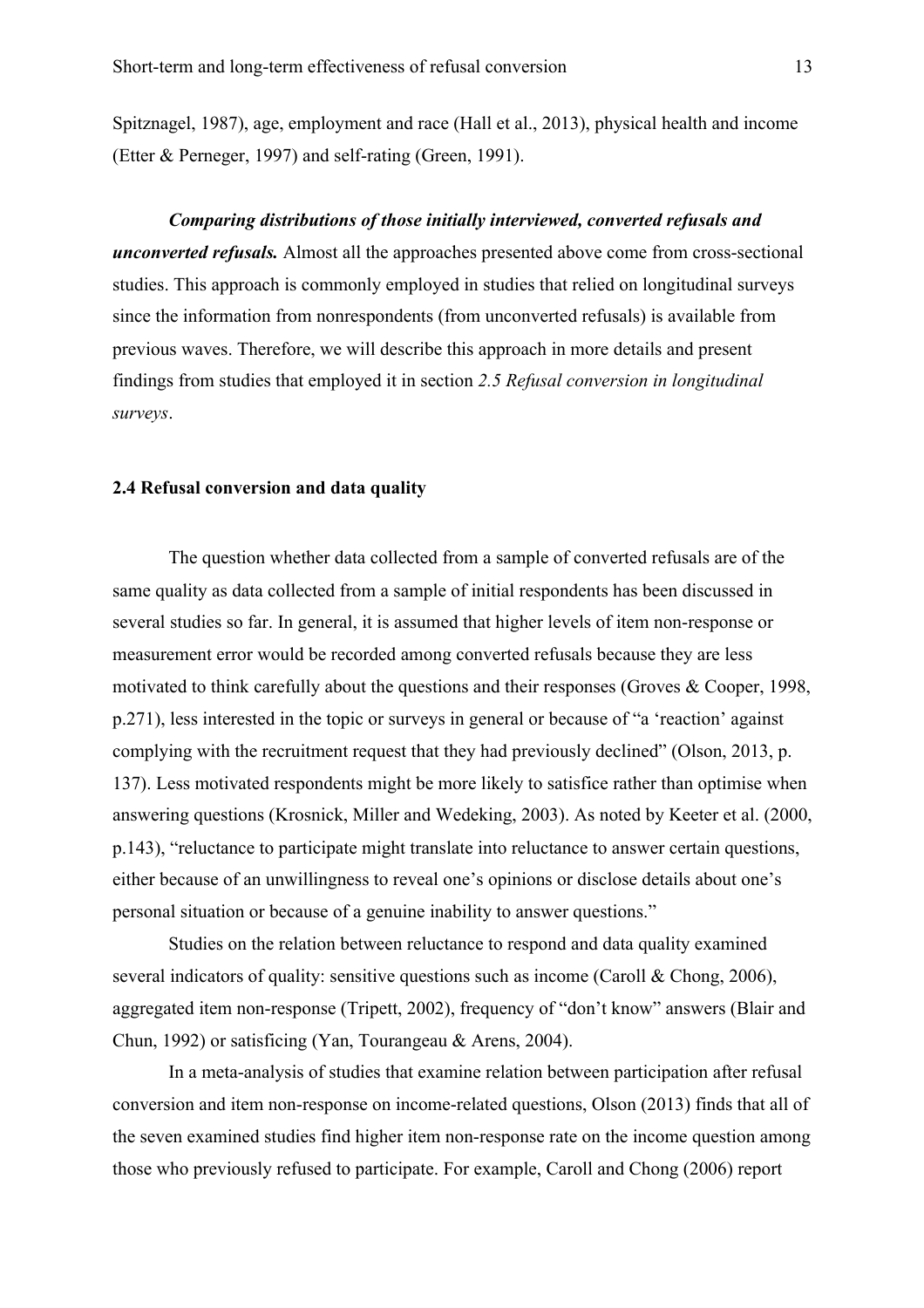that converted refusal are more likely than willing respondents to have missing data poverty income ratio, family income and household income.

Analysing data from three different surveys, Blair and Chun (1992) found that converted refusals are more likely than immediate respondents to answer with "don't know". Moreover, overall duration of the interviews with converted refusals was shorter compared to the duration with cooperating respondents. Similarly, higher missing item data rates were recorded among those successfully converted compared to initial cooperates (Yan & Curtin, 2010). The difference in data quality between the two groups was even more prominent when the answering required more cognitive effort (Triplett, Blair, Hamilton & Kang, 1996). On the other hand, Keeter el al. (2000) find no evidence that amenable and reluctant respondents differ in the number of items to which they declined to provide a substantive response. However, when reluctant respondents were split into those who refused only once and those who refused twice, the difference was statistically significant – double refusers had a greater number of item-nonresponse compared to amenable respondents, 3.5 compared to 2.8 items in average, respectively. Although the findings are mixed, more published studies report trends of higher aggregated item missing rates among reluctant respondents (Olson, 2013)

When it comes to satisficing, there is no indication that converted individuals satisfice more than initial cooperates in German and Dutch samples of the European Social Survey (Stoop et al., 2010, p.197-199). Yan, Tourangeau and Arens (2004) also compared converted refusals and immediate participants in terms of five indicators of satisficing (acquiescence, non-differentiated answers, selection of scale extremes, no-opinion responses and selection of middle answers) and concluded that reluctant respondents are not necessarily poorer reporters than easy respondents.

## **2.5 Refusal conversion in longitudinal surveys**

So far most of the research on extended fieldwork efforts and refusal conversion has been done on cross-sectional survey designs. Refusal conversion in longitudinal surveys is different in a few aspects compared to cross-sectional surveys. In longitudinal surveys information from many sampled members is available from one of the previous waves, which enables the analysis of differences between those who did not take part in the survey and those who did so despite previous refusal. Another aspect is that refusal conversion in panel studies can happen in both the current wave or one of the previous waves. Respondents that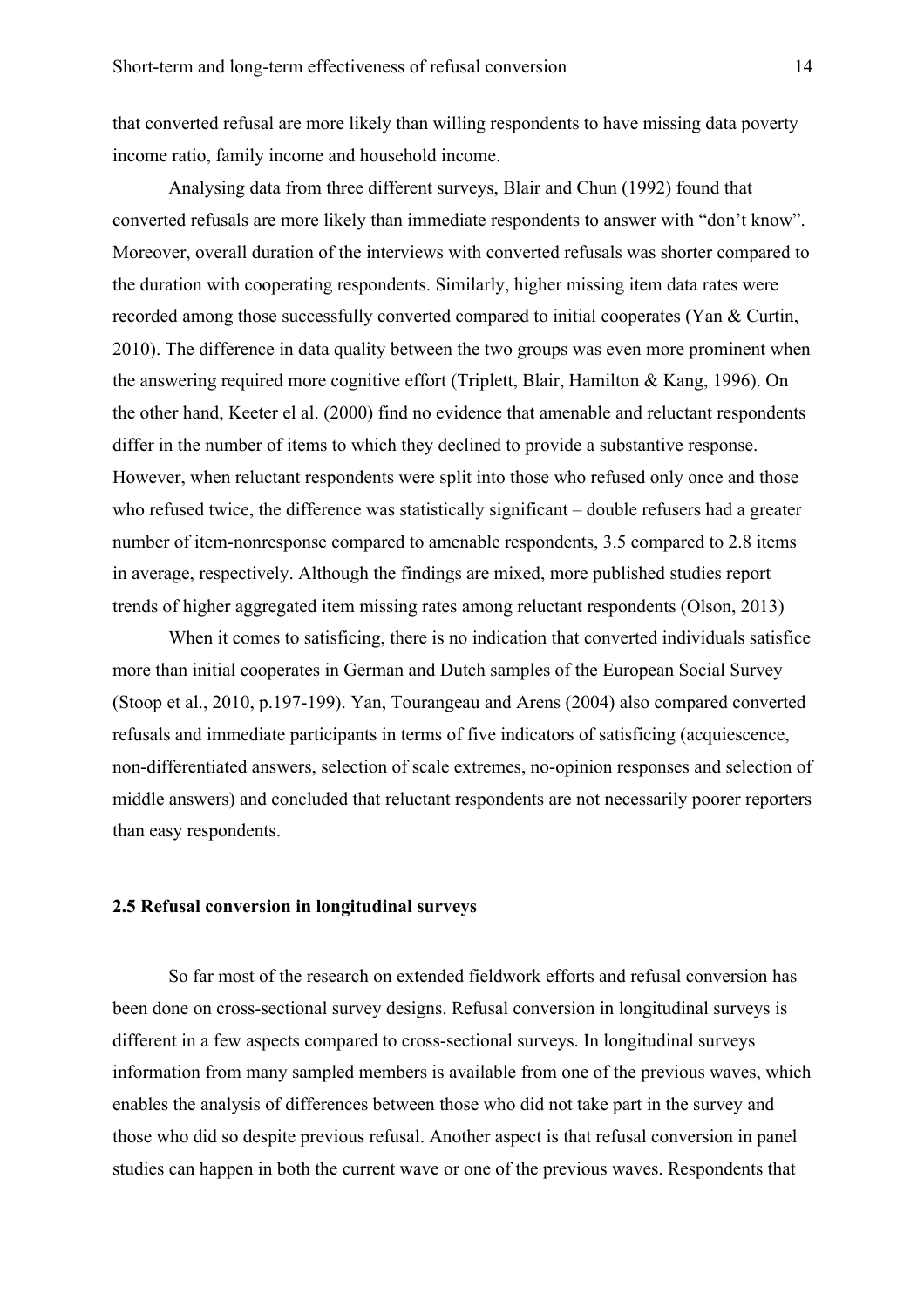refused in one of prior waves of the panel might have been intentionally left to "cooldown" before re-approaching in the following waves or fieldwork timing sometimes might prevent them from being re-approached in the same wave in which they refused. Both scenarios are present in the SHP (Lipps, 2011; Dangubic & Voorpostel, 2017). This makes participation patterns rather complex and difficult to study. Therefore, the lack of studies on refusal conversion in panel surveys is not surprising. Whereas in cross-sectional surveys, no other reason than ethical or budget concerns might prevent refusing sample members from being contacted, the decision to make a conversion attempt in panel surveys needs to be weighted between the interest of maximising response rates in an ongoing wave of the panel and the possibility that insisting on participation in an ongoing wave might jeopardize sampled members' participation in the following panel waves (Calderwood et al, 2016).

Refusal conversion, just as any other method of fighting nonresponse, is particularly relevant when it comes to panel surveys. Namely, maintaining high response over time is crucial for the survival of panel studies (Laurie, Smith, & Scott, 1999). Laurie et al. (1999) mention two main reasons for attrition in panels: geographical mobility and refusal, either wave-specific or "a definite withdrawal from the survey altogether". The latter is judged as the most important reason for nonresponse in panel surveys (Lipps, 2009; Lipps, 2012). Panel sample attrition due to refusal over the years can result in convergence toward plausibly biased sample of highly motivated respondents.

While in cross-sectional surveys sample members' decision to participate is influenced by his or her interaction with the interviewer, in longitudinal surveys refusals are related to "the specific experience of taking part in the survey" (Burton et al., 2006). Therefore, over the years, the reasons for refusing in the panel might change. We can assume that being less interested in the survey topic underlines the decision to leave the panel at the very beginning or not to take part in it at all, while panel experience might be the reason to abandon it at the later waves.

Identifying reasons for refusal in different waves of the BHSP, Laurie et al. (1999) found that the propensity of refusing due to the feeling of "being bothered" increased in later waves of the panel (wave four compared to wave three), while propensity of refusing without specifying a reason decreased. The finding indicates a phenomenon named by Laurie as "panel fatigue" where respondents feel that they have *done their share* and withdraw from the survey. The association of these reasons with conversion success is interesting. The respondents who refused due to survey related reasons (predominately the reason of being bored with the survey) were more likely to refuse to participate again after conversion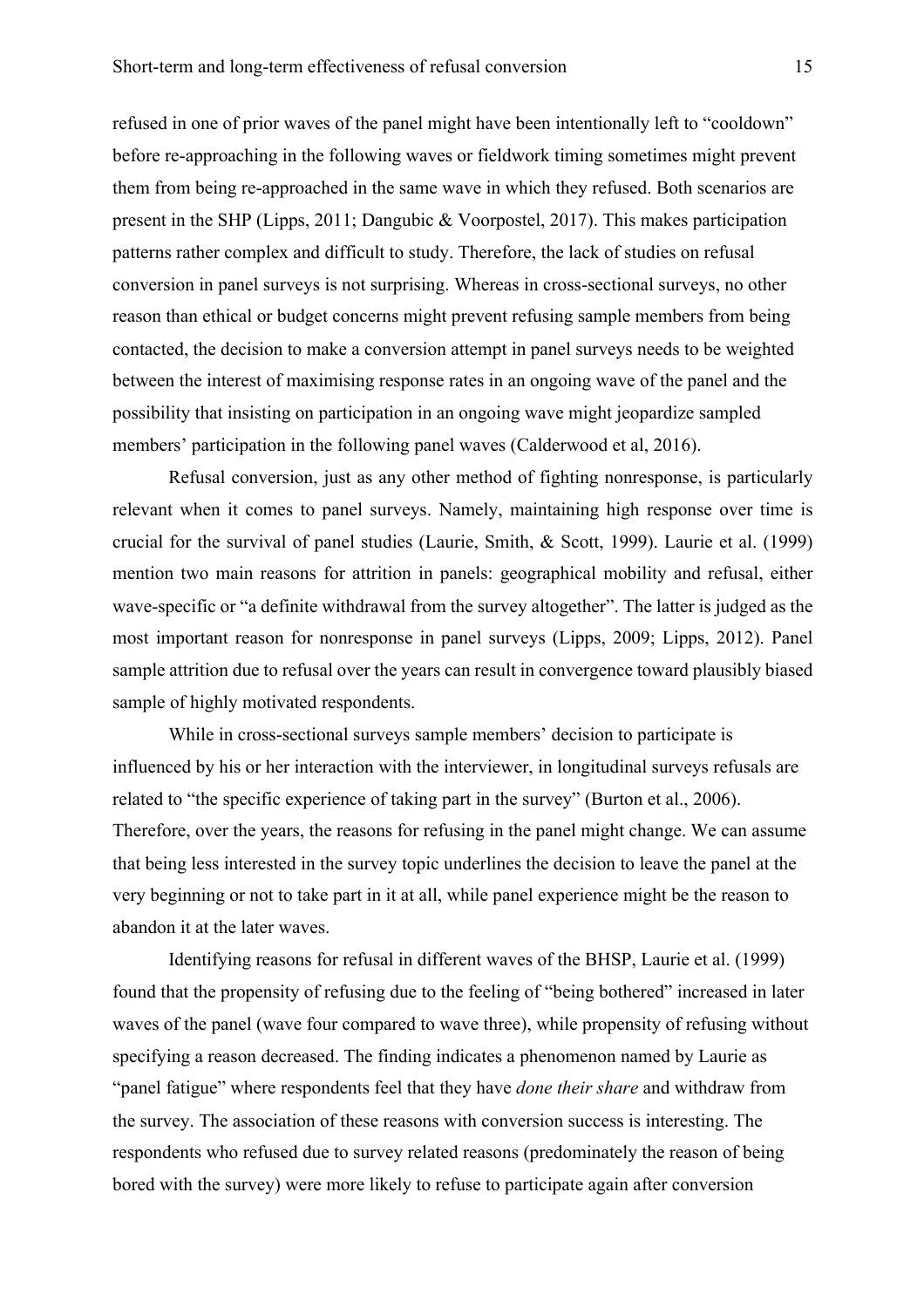attempt or to provide only basic information by telephone interview. On the other hand, personal reasons for refusals and the absence of specific reasons led to a greater likelihood of being converted to the full interview. Two findings here are relevant for our study. First, the propensity to refuse due to panel fatigue increases over the years. Second, the refusal due to fatigue in the panel makes the refusal conversion less likely to be successful. We will come back to this point later in 2.2.3.1 History in the panel and subsequent wave participation and *2.3 Hypotheses*.

Despite the advantages of a longitudinal design when it comes to the analysis of refusal conversion and its different nature of participation, studies on this topic are relatively scarce. Some of the previous studies on the issue focused only on one survey wave. For example, Ullman and Newcomb (1996) analysed one wave of a longitudinal study with a sample of students from Los Angeles County schools, while Laurie et al. (1999) analysed the fourth wave of the British Household Panel Survey (BHPS). To the best of our knowledge, only three published studies tackled the effects of refusal conversion longitudinally: Burton et al. (2006) analysed the data available from the BHPS, while ten years later Calderwood et al. (2016) followed the example by analysing data available from *Millennium Cohort Study* (MCS) in the UK. Meanwhile, in 2009, Haring et al. examined the influence of extended recruitment efforts on retention rates and bias using data from the German *Study of health in Pomerania*. In the following subheadings, we give a brief summary of their findings.

**2.5.1 History in the panel and subsequent wave participation.** From the study of Burton et al. (2006) it is evident that a conversion attempt was more likely to fail when the reason for refusal was the experience with the panel (perception that nothing has changed since last year, that questions are too personal and the survey is a waste of time, that they do not want to be bothered) than when the reason was situational inconvenience that impeded participation (being busy, ill family member, looking after children).

Studying the association between previous wave participation and conversion propensity, Calderwood et al. (2016) found that previous wave participants were more likely to be converted than those who did not participate in the previous wave. Similarly, those who participated in all previous waves they were eligible for, were less likely to refuse and more likely to be converted to fully productive participation (which entails completion of all the questionnaires) than those who skipped some waves in the panel.

In the British Household Panel Survey, in general less than a half of those who refused went through the conversion process. However, the process varies over the years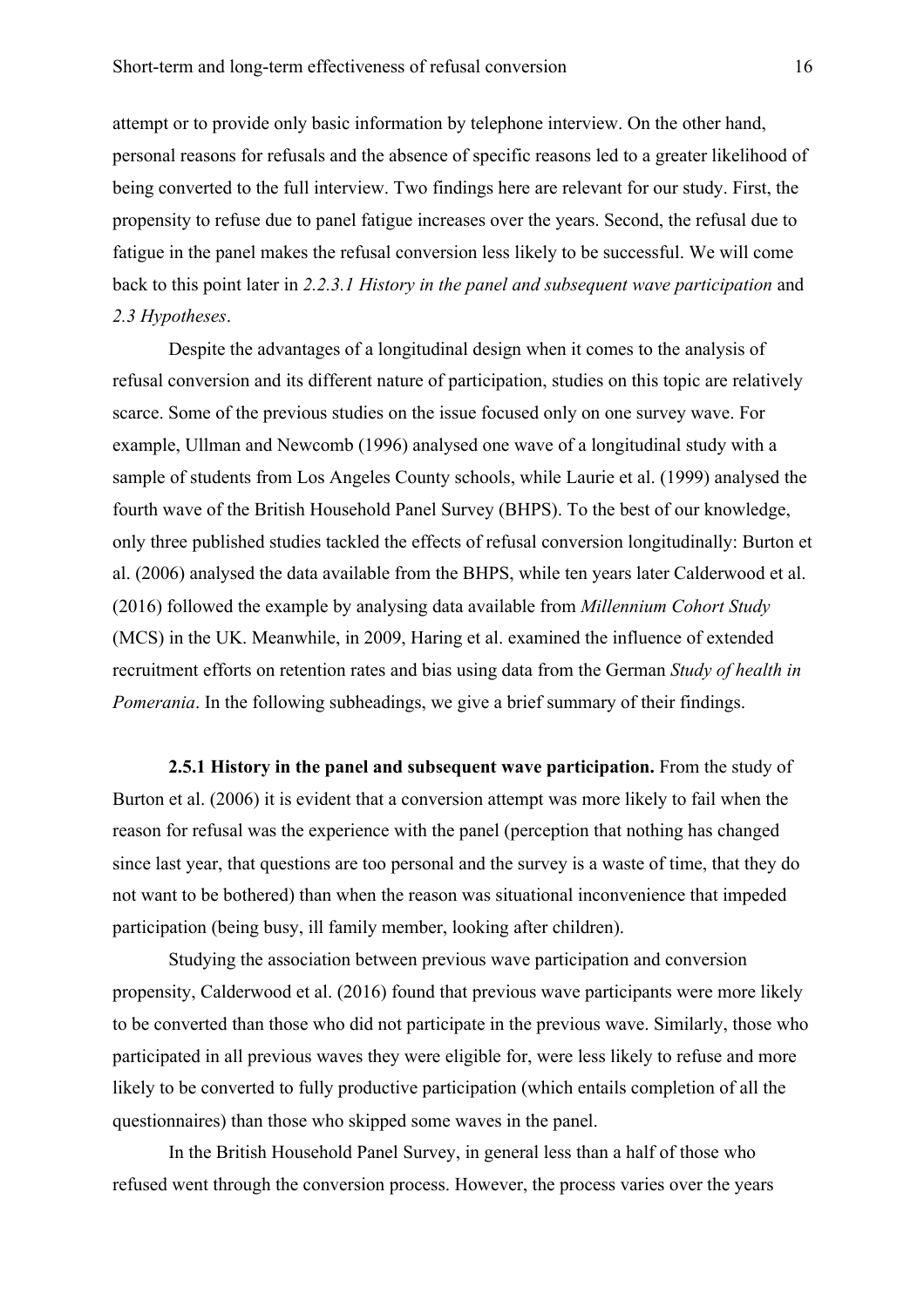depending on the number of refusals and subjectivity of decision making. Over time, the percentage of those who were converted for a full interview substantially decreased in the BHPS – from 16% of converted for a full interview in the wave 4 to 2% of converted for a full interview in wave 13. However, another possible refusal conversion outcome – a short telephone interview – became more likely over the years which resulted in a relatively similar proportion of failed conversion attempts over the history of the panel.

The fact that a person was successfully converted in a specific wave does not guaranty participation in subsequent waves. In the BHPS, between 27% and 61% converted respondents participate in the following wave. However, the percentage of those who participated at any given subsequent wave upon being converted declined over time.

Burton et al. (2006) showed that in the BHPS, in earlier years of the panel, percentages of those who participated in subsequent was twice as big as the percentage reported 10 years afterwards: 55.9% of those converted in wave 4 participated in wave 5, while only 27.8% of those converted in wave 12 participated in wave 13. Even the percentage of those who stayed for 9 years after being converted in wave 4 (40.4%) is much higher than the percentage of those who stayed one year upon being converted in wave 12. The authors concluded that the longer respondents participate before needed to be refusal converted, the less likely they are to remain a responding panel members later on. In other words, those converted in one of the later waves of the panel are less likely to stay responding panel members compared to those converted in one of the earlier waves.

The shortcoming of this and other panel studies is that the fieldwork agency makes a decision who is to be converted, most often based on a subjective judgement of who is likely to be converted. Such a practice is likely to bring in more respondents with similar characteristics to those who initially took part in the survey (Calderwood et al., 2010). Calderwood et al. (2016) conducted an experiment where they looked at the effects of random intensive re-issuing of all refusals compared to standard non-random re-issuing strategy performed by fieldwork agencies. Random intensive re-issuing in their case meant that 50% of all refusals were selected completely at random for refusal conversion. Intensive re-issuing resulted in higher overall proportion of refusals converted (17.3%) than it was the case in the study of Burton et al. (2006), where the equivalent unconditional conversion rate was 13.5%. However, intensive re-issuing did not have a positive effect on sample size at the subsequent wave and the rates of retention in subsequent waves were similar to those in the study of Burton and colleagues.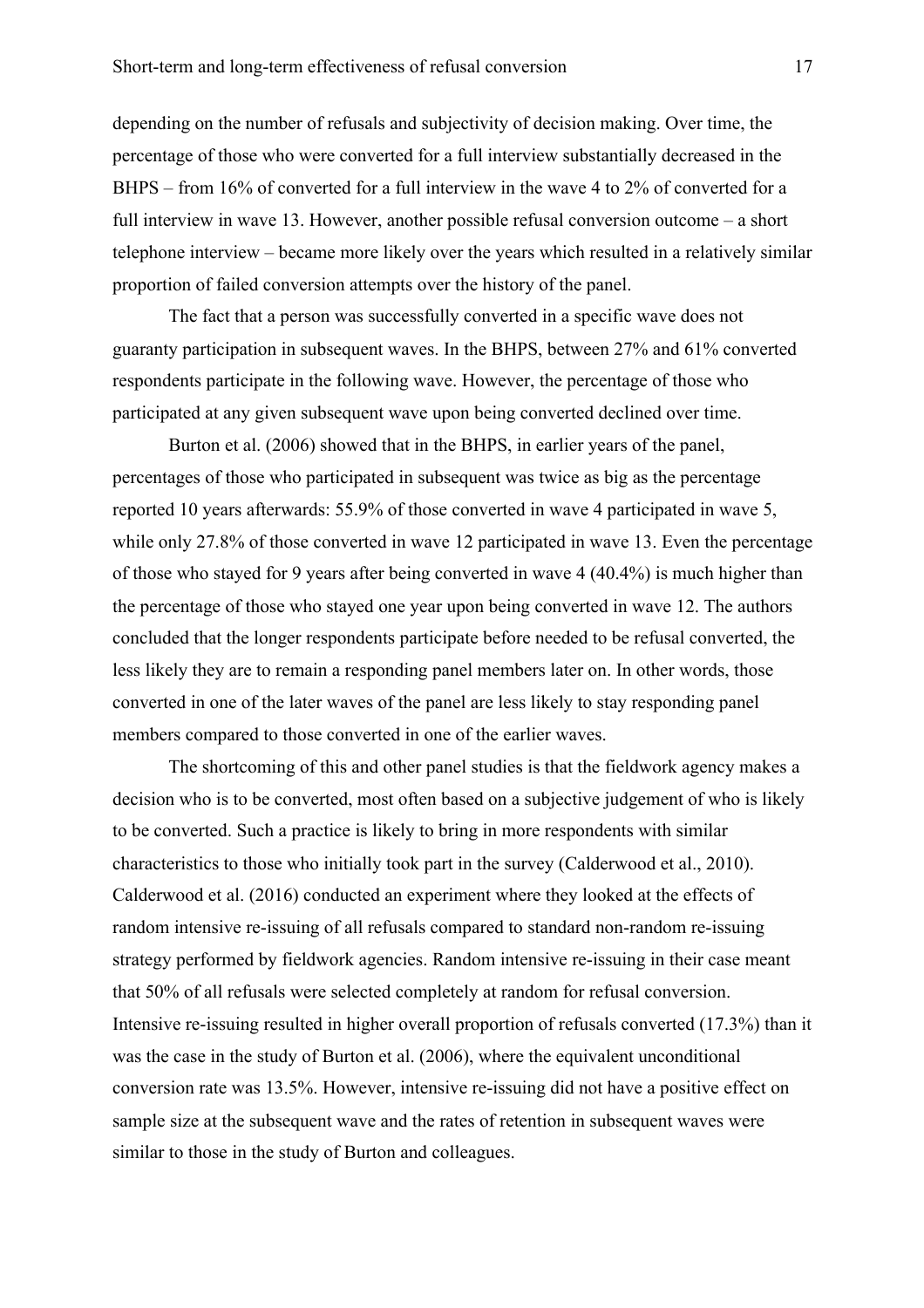In the MCS, around 62% of converted refusals fully participated in the following wave, which demonstrates that refusal conversion does not only lead to a short-term increase in sample size (Calderwood et al., 2016). Similar percentages are reported for BHSP, where in earlier years around 60% of converted refusals participated in the following wave, while over the years the percentage declined and reached around 30% for the last reported wave (Burton et al., 2006).

**2.5.2 Longitudinal approach to nonresponse bias.** It is important to highlight here that refusal and attrition in panel surveys is not a problem in itself; it becomes a problem when specific groups of people who are different leave the survey - when *dropping out* is not at random. In her study on attrition in the SHP, Voorpostel (2010, p.374) showed that "response in the SHP can be concluded to be somewhat selective, both with respect to demographic characteristics as well as with respect to characteristics related to social involvement". Nonrespondents are less socially active and less involved in society, they are more likely to be younger, male, lower educated and unemployed, in poorer health, less likely to be married and home owners (ibid).

Refusal conversion in panel surveys is expected to reduce or eliminate biases created by attrition. As already discussed, when studying the effects of refusal conversion on response bias, unlike cross-sectional designs, longitudinal designs offer the opportunity to not only compare both mentioned groups, but also to compare them with non-respondents - those who dropped out in a certain wave by taking into account available information from the previous waves.

A common approach in studying effects of refusal conversion on nonresponse bias is to compare distributions of those initially interviewed, converted refusals and non-converted refusals. Studies of refusal conversion in both BHSP and MCS employed this approach in estimating bias reduction. As explained by Calderwood et al. (2016, p.231) the rationale is the following: "If (i) the distributions for converted refusals and the initially interviewed are different and the distributions of unconverted refusals and the initially interviewed are the same or (ii) the distributions of both converted and unconverted refusals are different from the distributions for those initially interviewed, this indicates that there is potential bias in the survey estimates for this variable and that the refusal conversion attempts are likely to have led to a reduction in this bias. Conversely, if the distributions of converted refusals and the initially interviewed are similar, and the distributions of unconverted refusals and the initially interviewed are different, this indicates that there is bias in the survey estimates for this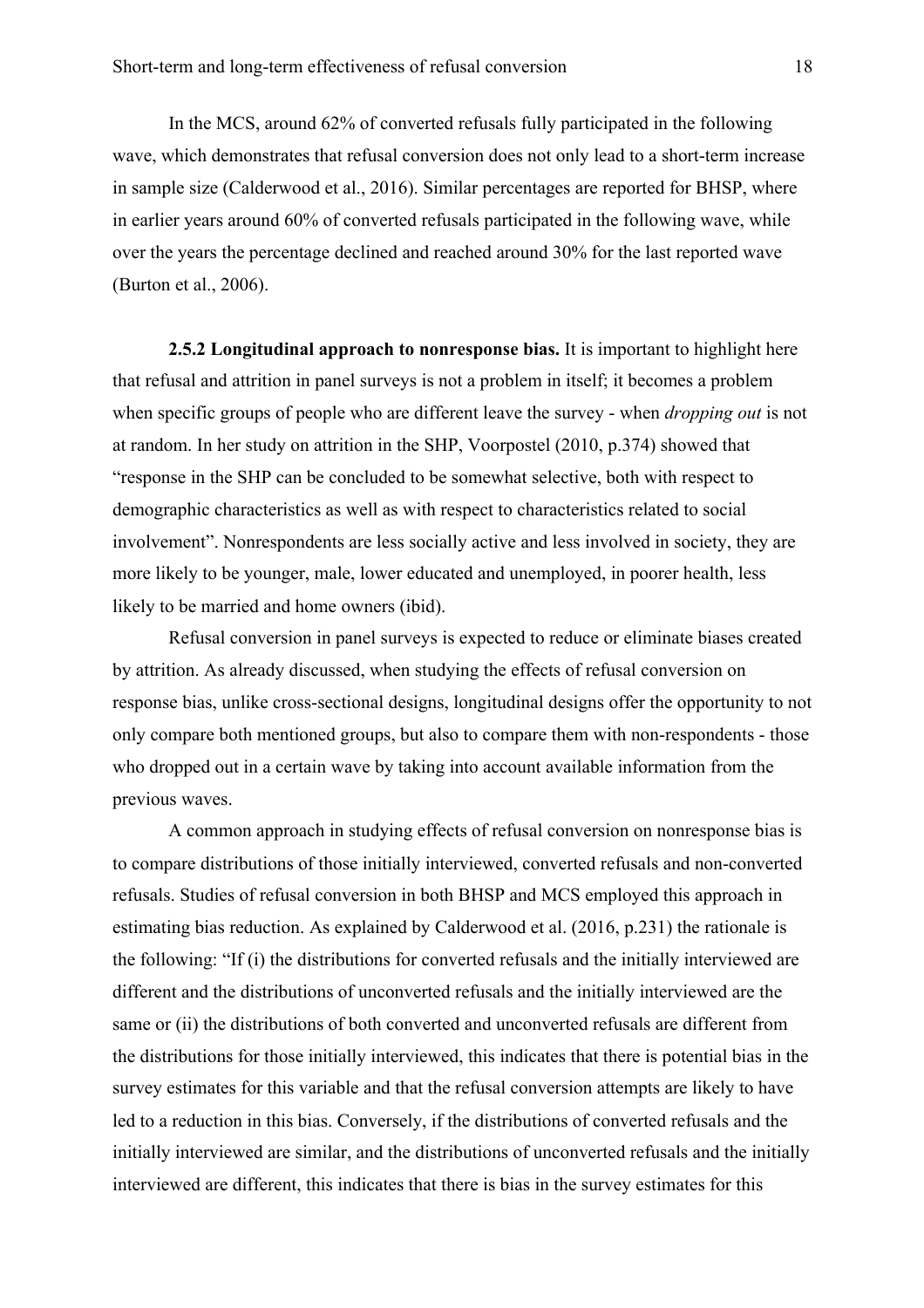variable and that refusal conversion attempts are unlikely to have led to a reduction in this bias. If the distributions of both converted and unconverted refusals are similar to the distribution of the initially interviewed, this indicates that there is little or no bias in the survey estimates for this variable".

Applying this approach, Burton et al. (2006) conclude that in terms of sex, marital status, employment, political preferences and total income refusal conversion does not seem to reduce refusal bias since converted respondents are more similar to initial respondents than to refusals. On the other hand, bias seems to be reduced in terms of regional distribution, qualifications, the proportion of self-employed, housing tenure and labour income.

In the study of Calderwood et al. (2016), significant differences in distribution between initial respondents and unconverted refusals in terms of education, employment status, ethnic group and family type and absence of significant differences in distribution between converted refusals and initial respondents for the same variables indicates that refusal conversion did nothing or little to remove bias in these variables in MCS. On the other hand, different distributions for all the three groups in terms of household tenure and voting showed that bias was reduces on these variables, while lack of any difference for health variables indicates the absence of bias. In the same study, although ethnicity of initial participant was different for unconverted refusals, it was similar to converted refusals which indicates that the "refusal conversion process may have introduced or exacerbated existing bias for this variable" (ibid, p.232).

By comparing converted individuals with those who always participated and those who dropped out from the SHP, Voorpostel (2010) concluded that refusal converted group "balanced the sample" and helped to reduce the nonresponse bias since it was more likely to include males, less likely higher educated and more likely employed or unemployed people.

**2.5.3 Measures of change.** A distinctive characteristic of panel surveys is that they follow the same individuals over time in order to follow transitions, trends or developments. Although longitudinal studies are designed with the specific aim to observe change over time, surprisingly little attention is payed to the relation between change and panel attrition, while the relation between change and extended fieldwork efforts is almost completely neglected.

Voorpostel and Lipps (2011) found that reported change is likely to be followed by either temporary of permanent non-cooperation of individual household members. Although weak, significant effects are found for change in political interest, change in satisfaction with living arrangements and change in satisfaction with one's finances.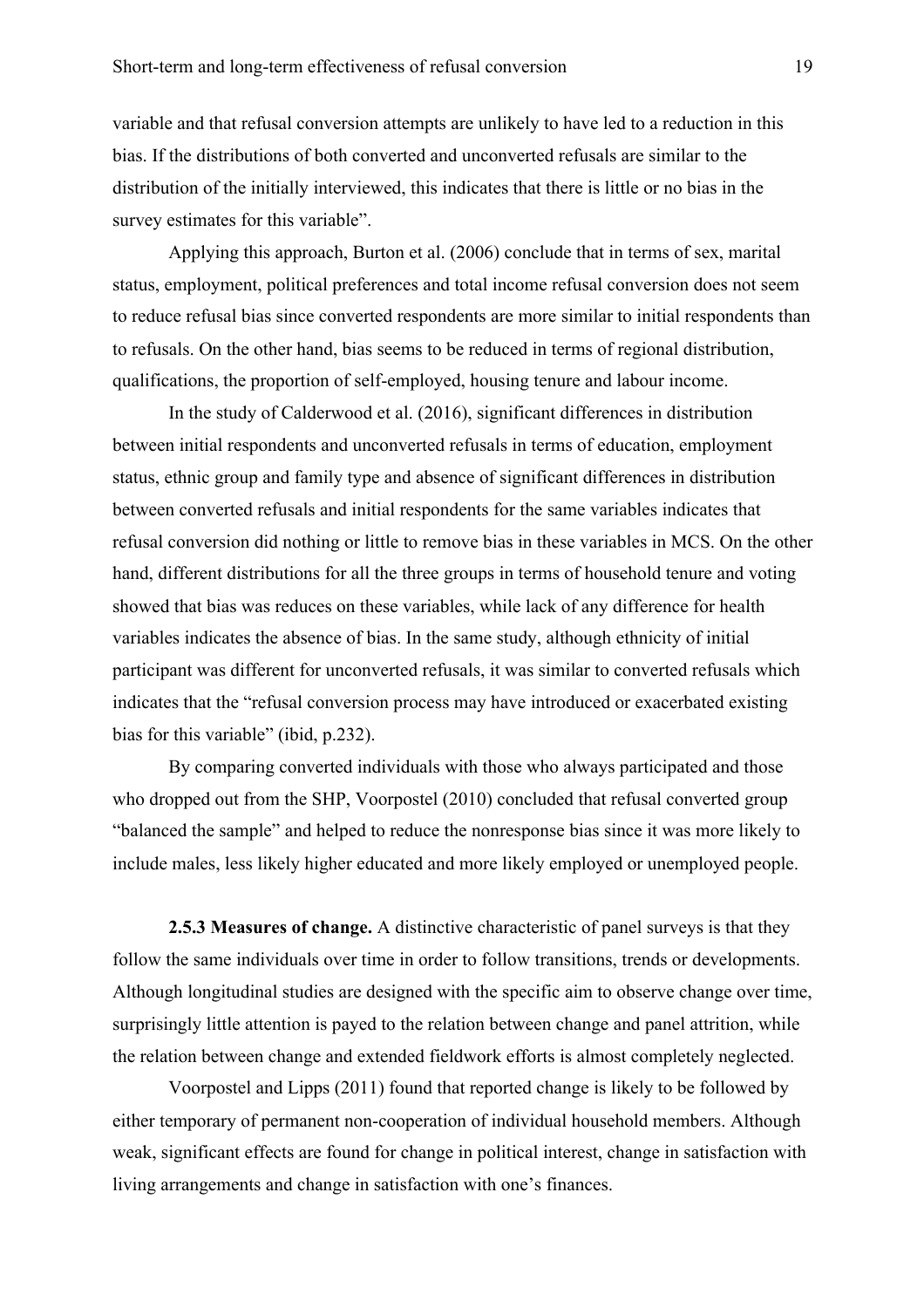Since converted refusals are successfully prevented from dropping out, we could expect that they will be the group who experience more change compared to initial respondents.

In the study of Burton et al. (2006) the group of those who initially participated was compared to those who were refusal converted in terms of retrospective change in total monthly income and employment transition. Without thorough discussion, the authors concluded that, on these variables, converted refusers were more similar to respondents than to refusers, therefore bias was not reduced. Still, it can be seen from their findings that the income change of converted refusals (143 units), although not as high as the one of refusers (188.7 units), is significantly higher than the income change of the respondents group (127 units). Moreover, the respondents group seemed to be more stable, since a significantly higher percentage of initial respondents (93% compared to 90.2% in converted refusers group) stayed employed throughout the waves. A relevant aspect is that in the study of Burton et al. (2006) measures of change were treated retrospectively. Since we do not have any knowledge on changes succeeding refusal conversion, it would be useful to examine this aspect as well. The findings from the presented study might be a good indication that converted refusals are a more dynamic group and that more change might be observed in this group. This assumption is worth examining.

## **2.3 Hypotheses**

In this subchapter, we write expectations for our study. In order to make the reading more comprehensible and with risk of being redundant, we repeat each of the three research questions and write corresponding hypotheses.

*RQ1: What is the impact of refusal conversion on cross-sectional and longitudinal participation rates in the Swiss Household Panel?*

Given that the research question we posed is exploratory in nature, we do not formulate specific hypotheses. In this part of the study, we want to examine what are the conversion rates in each wave of the SHP and how many of refusal converted respondents in one wave of the SHP continue to participate in the following waves. Eventually, we want to compare our results with the findings available from BHPS.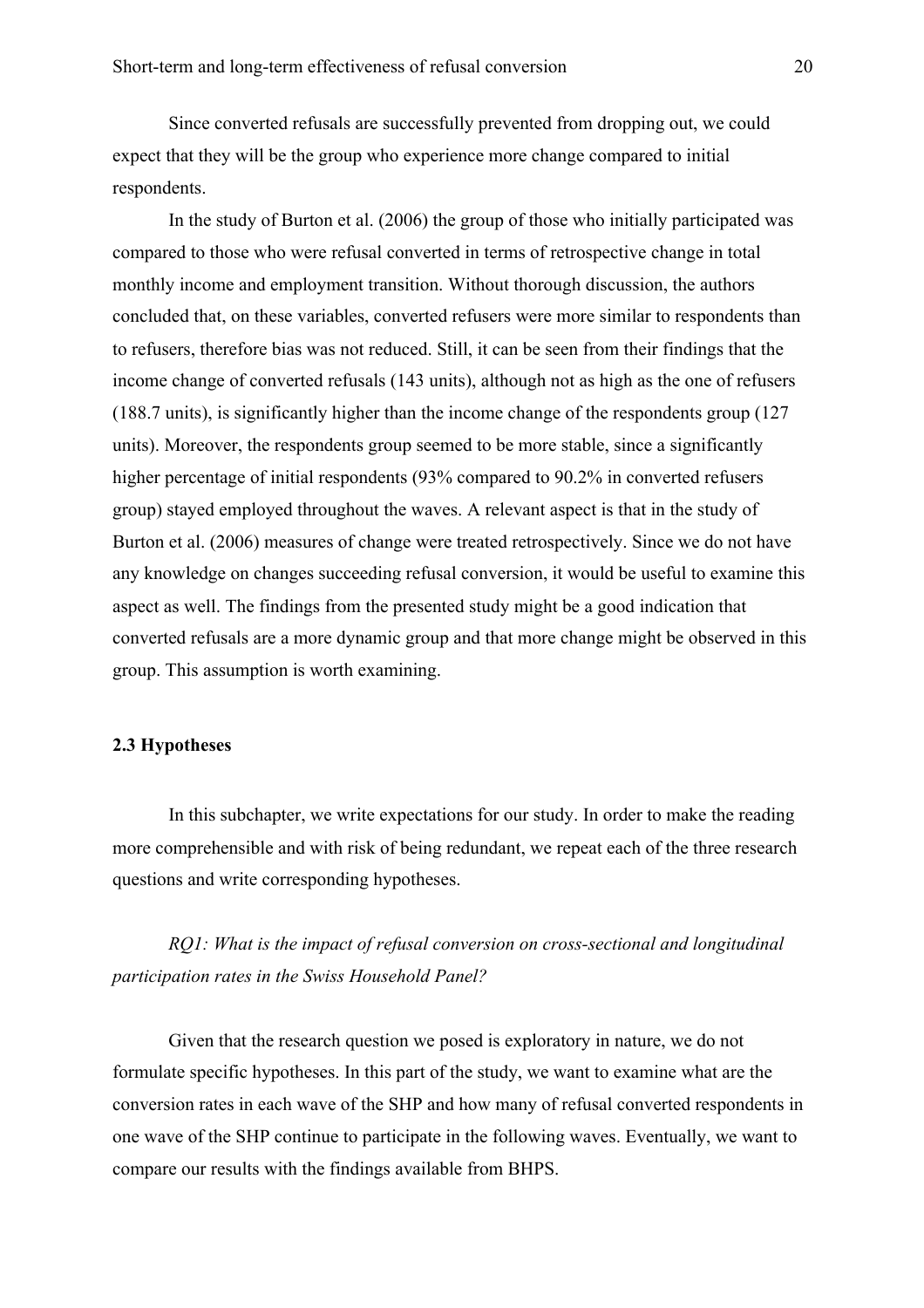Nevertheless, based on findings so far, we can assume that converted refusals are less motivated for surveys than initial participants. For example, Calderwood et al. (2016) reported that those who were converted were less motivated to complete all units, while Burton et al. (2006) reported higher response rates in the following waves for initial participants compared to converted refusals. Therefore, we assume that:

*Hypothesis 1: The percentage of respondents who continue to respond in the following waves declines faster over time for converted refusals than for nonconverted participants.*

From what has been presented in section *2 Theoretical and empirical background,* we have seen that, in later waves, sampled members mostly refused due to panel fatigue and that those who refused due to their experience with the panel were more difficult to convert. Since in later waves people mostly refuse due to "panel fatigue", and since it is more difficult to convert them, we can assume that refusal conversion at later years of the panel would be less successful in terms of respondents' longitudinal participation. Findings from the BHPS revealed that the successfulness of refusal conversion in terms of retention in subsequent waves changes over time. Examining whether successful conversion in one wave leads to sustained participation over subsequent waves, Burton et al. (2006) report that in earlier years of the panel around 45% of converted respondents do not take part in the following year, while in later years more than 70% drop out in the following year. Also, given that surveys are obtaining a more and more negative image in the general population making it harder to recruit respondents, similar findings are expected in the SHP. Therefore, we except the following:

*Hypothesis 2: The earlier sampled members are converted in their panel history, the longer they participate later on.*

*RQ2: To what extent does refusal conversion compensate for the loss caused by attrition in the Swiss Household Panel? In other words, are converted refusals different from nonrespondents and those who never needed to be converted in terms of household characteristics and socio-demographic characteristics?*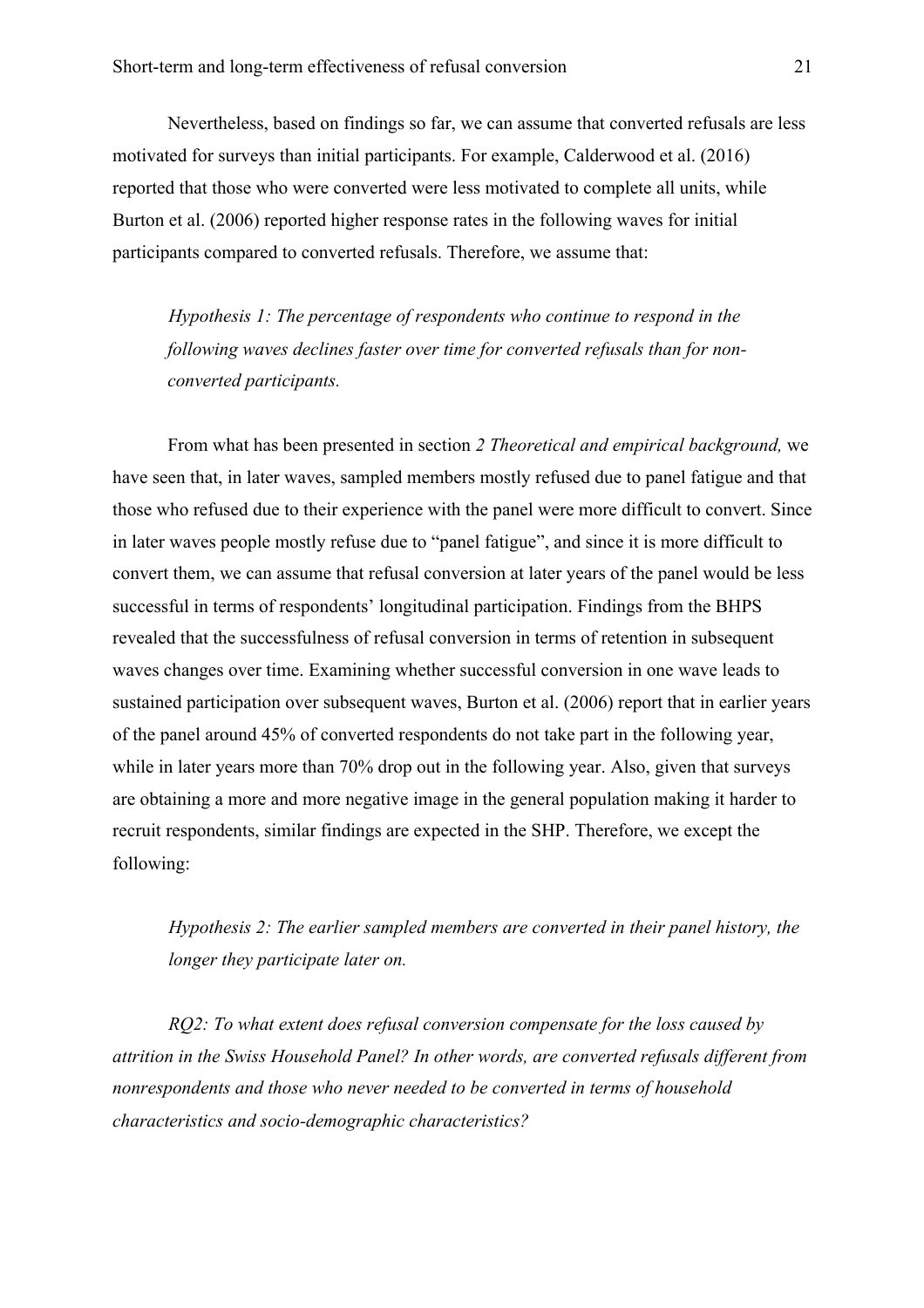We have already seen that attrition is the main threat to longitudinal surveys, especially when respondents do not attrite at random. Non-selective loss of respondents might induce bias in survey estimates. Refusal conversion, as a strategy to prevent drop out, is also considered to be useful in terms of bias reduction. Various studies outlined in section *2.3 Refusal Conversion and Nonresponse Bias* and *2.5.2 Longitudinal approach to nonresponse bias* demonstrated that indeed refusal conversion can help in diversifying the group of respondents and, consequently, in reducing bias. However we have seen that additional fieldwork efforts to regain refusals can exacerbate bias as well. For example, in a study in which socio-demographic characteristics of reluctant and cooperative respondents were compared, Stoop (2005, p.216-217) found that conversion worsened the sample structure compared to the structure of the population.

The assumption that refusal conversion reduces bias relies on *The Class Model* and *The Continuum of Resistance Model*, that claim similarity between respondents who participate upon successful conversion and nonrespondents. Therefore, including the group of converted refusals would reduce bias since those similar to nonrespondents and different from immediate respondents are brought in the sample. With the aim to gain a deeper insight in this issue in the SHP, we hypothesize the following:

*Hypothesis 3: The refusal converted group is similar to the group of those who dropped out and different from the group of those who never needed to be converted in terms of household characteristics and socio-demographics variables.*

*RQ3: What is the impact of refusal conversion in the SHP in terms of: estimates of variables of interest for researchers (such as variables measuring financial situation, satisfaction with different aspects of life and social trust and interest), both cross-sectionally and longitudinally; measures of change over time and quality of provided responses?*

Several studies examined the effects of refusal conversion on survey estimates (for example, Curtin et al., 2000; Lynn & Clark, 2002). Some of them failed to detect significant influence, while others were more successful. Whether refusal conversion will affect survey estimates, varies from study to study and each study should be approached to separately. Here, we would like to like to find out more about the relation between refusal conversion and survey estimates in the SHP. We expect: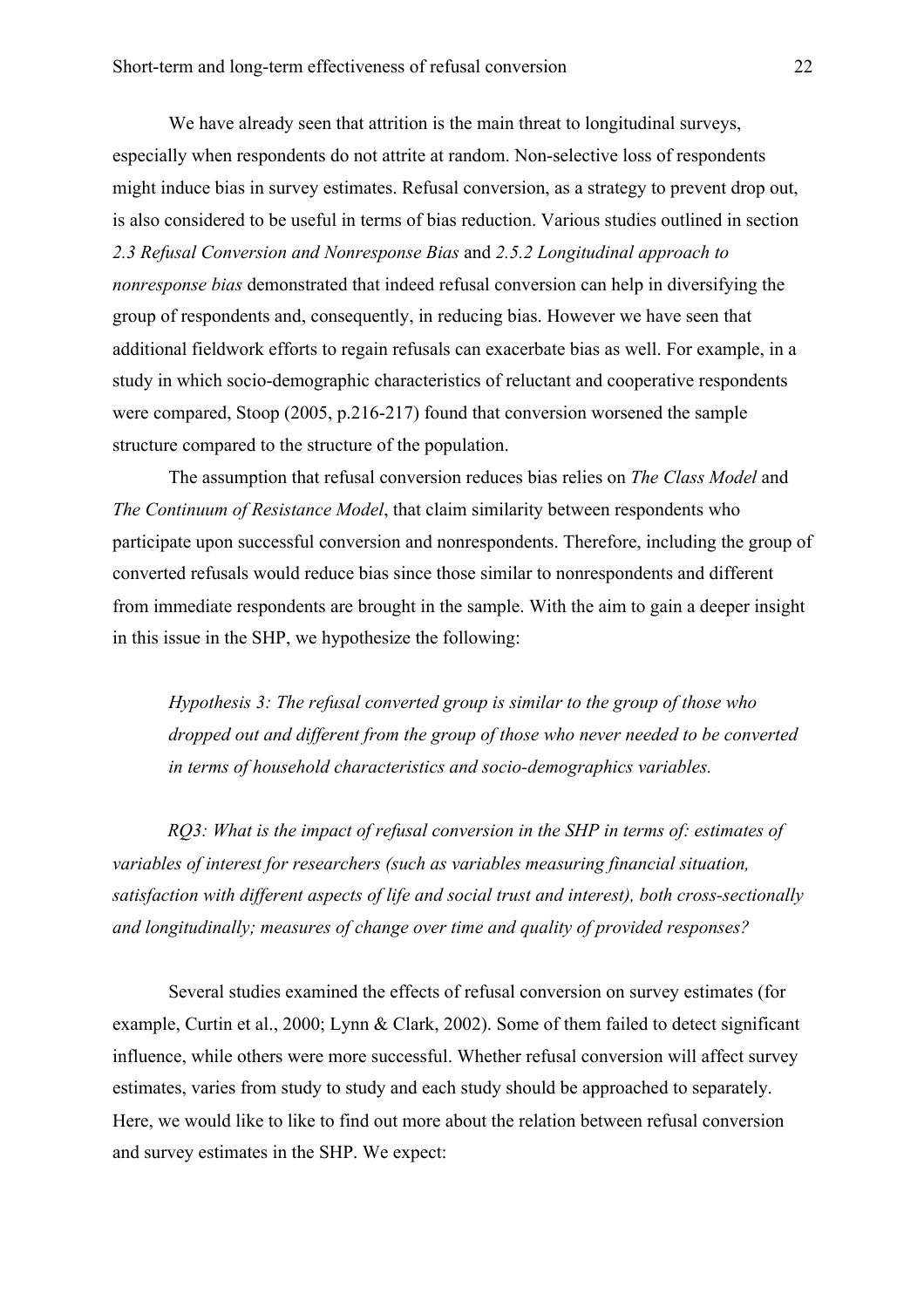*Hypothesis 4: Refusal conversion in the SHP affects survey estimates of substantial variables (such as variables measuring financial situation, satisfaction with different aspects of life and social trust and interest).*

Our following hypothesis concerns longevity of influence of refusal conversion on survey estimates. Since prospective approach has not been taken in any study so far, there is no precise finding or theory that we can rely on and our approach here is in a way exploratory. However, since findings from many studies reveal that converted refusals are different from immediate participants, we except that it will be possible to observe longitudinal differences between these two groups.

*Hypothesis 5: The effects of refusal conversion on survey estimates (such as variables measuring financial situation, satisfaction with different aspects of life and social trust and interest) are persistent over time.*

It is known from the literature that respondents who are facing more changes in various domains are more likely to drop out (Voorpostel & Lipps, 2011). For example, temporary drop out is associated with change in satisfaction with living arrangements and change in political interest, while permanent drop out is associated with change of partner and employment status, change in satisfaction with one's finances and interest in politics. Since, according to both the Class Model and Continuum of Resistance Model, refusal converted respondents are those who demanded the most effort and are, therefore, most similar to nonrespondents, it can be expected that refusal converted respondents are those who experience more changes over time as well. As they are a group successfully prevented from dropping out, it can be assumed that this group will be a more dynamic one compared to the group of those who always participate and as dynamic as the group of nonrespondents. Therefore, we formulate the following hypothesis:

*Hypothesis 6: The group of refusal converted individuals/households experience more change over time in substantial variables (such as variables measuring financial situation, satisfaction with different aspects of life and social trust and interest) compared to the group of those who always participate.*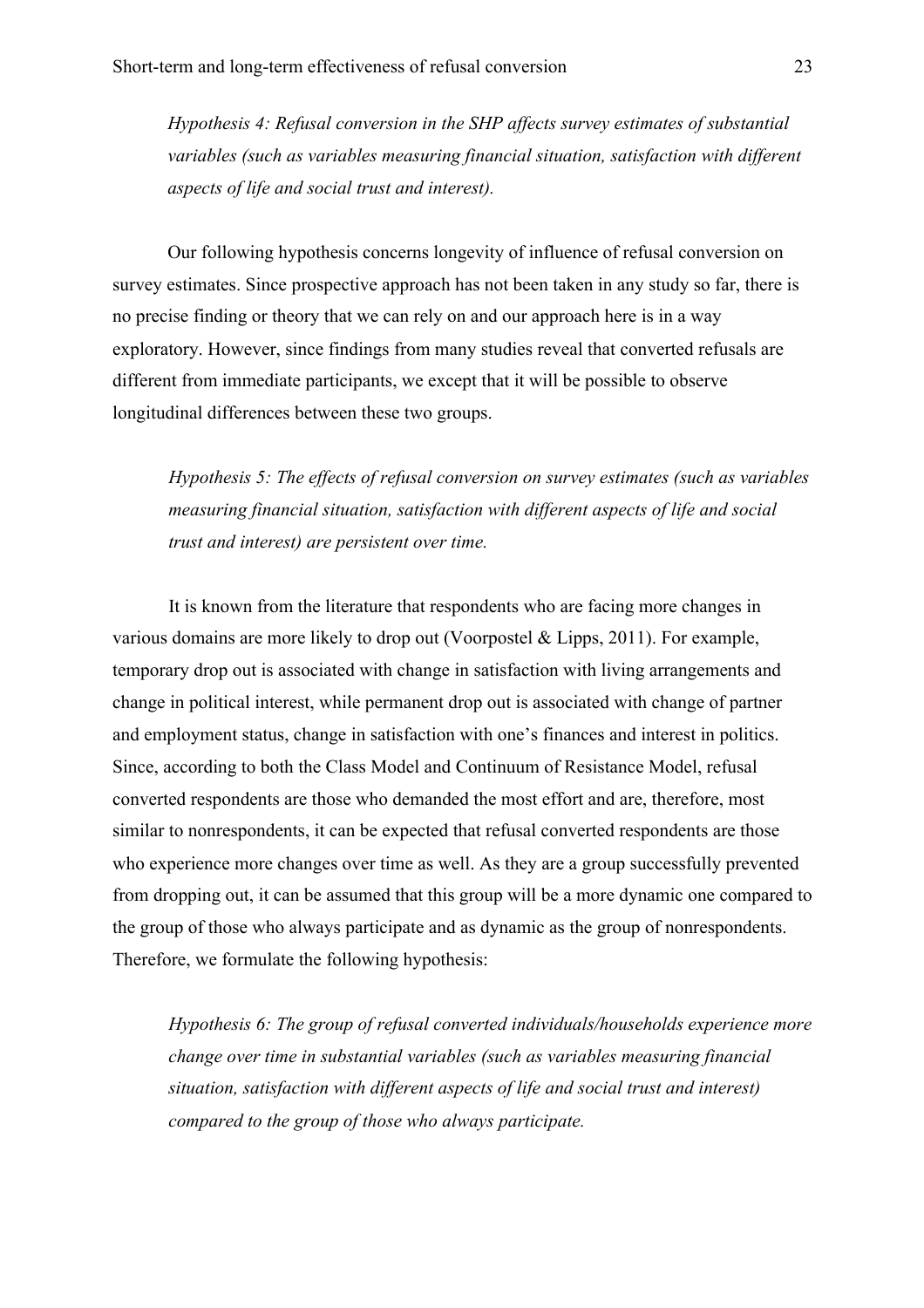Persuading less motivated respondents to participate in the study might mean putting data quality at risk. Even if converted to take part in a survey, it does not mean that refusals will put a lot of effort to complete the questionnaire. It is known from previous research that lower quality data might be recorded from the respondents who are more difficult to persuade to participate in a survey (Groves & Cooper, 1998, p.271). There is empirical evidence that data gathered from the sample of refusal converted respondents contained more "don't know" answers (Blair & Chun, 1992; Stoop, 2010) and more item-nonresponse (Yan & Curtin, 2010). Also, if converted refusals are the group with less trust in people in general, as we assume they are and as we test here, it could be that they are less willing to provide answers to sensitive questions. It is known from previous research that reluctant respondents are less likely to report their income (Caroll & Chong, 2006; Olson, 2013). Therefore, we can expect the following:

*Hypothesis 7: More item nonresponse and more avoidance of answering sensitive questions will be recorded in the group of converted refusals than in the group of immediate participants.*

Having described out hypotheses, we proceed to the description of data we use and to the analytic strategy of our study.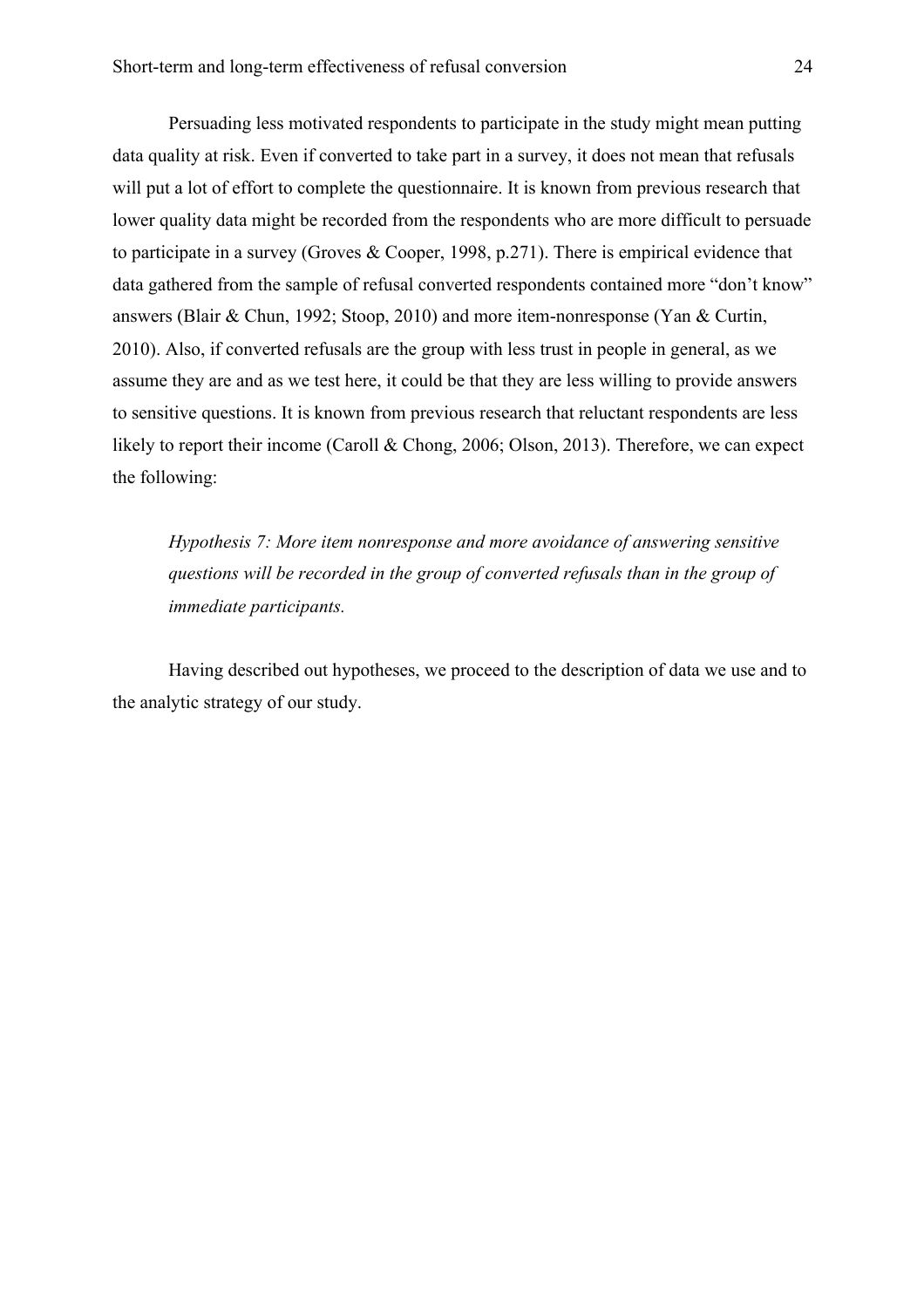## **3. Methodology**

## **3.1 Data - The Swiss Household Panel**

The Swiss Household Panel (SHP) is a nationwide Computer Assisted Telephone Interview (CATI) panel survey among a representative sample of households in Switzerland that is repeated every year since 1999. In the first round of the survey in 1999, 5074 households (7799 individuals) participated. In 2004, a refreshment sample was added with 2538 households (3654 individuals). In 2013, a third refreshment sample with 3989 households (6090 individuals) was added. Each year, a grid and a household questionnaire are completed by a reference person of the household. On the individual level, all individuals aged 14 or more are eligible for the study and are asked to answer an individual questionnaire. With the principal aim to observe social change, precisely, dynamics of changing living conditions and social representations in the population of Switzerland, the questionnaires of the SHP cover a broad range of topics: composition of the household, accommodation, standard of living, financial situation, health and quality of life, social education, employment, participation, integration and networks, politics and values, leisure and media, psychological scales (for more details see Voorpostel et al., 2016). In this study, we use SHP data from 2005 to 2015.

## **3.2 Refusal Conversion in the Swiss Household Panel**

In this chapter, we highlight the most relevant aspects of refusal conversion in the SHP for our study, while a detailed description of refusal conversion in the SHP could be found in the paper by Dangubić and Voorpostel (2017). In the SHP, nonresponse or refusal can occur at several steps: nonresponse to the grid, the household questionnaire, the individual questionnaire by the reference person and to the individual questionnaire by the household members other than reference person. Depending whether eligible members refused on grid, household or individual questionnaire, they might be re-contacted in the current or one of the following waves (ibid). Procedure of refusal conversion varied from year to year, sometimes refusals were re-approached with specially designed letters and sometimes they were offered incentives. Until 2010, the decision who should be approached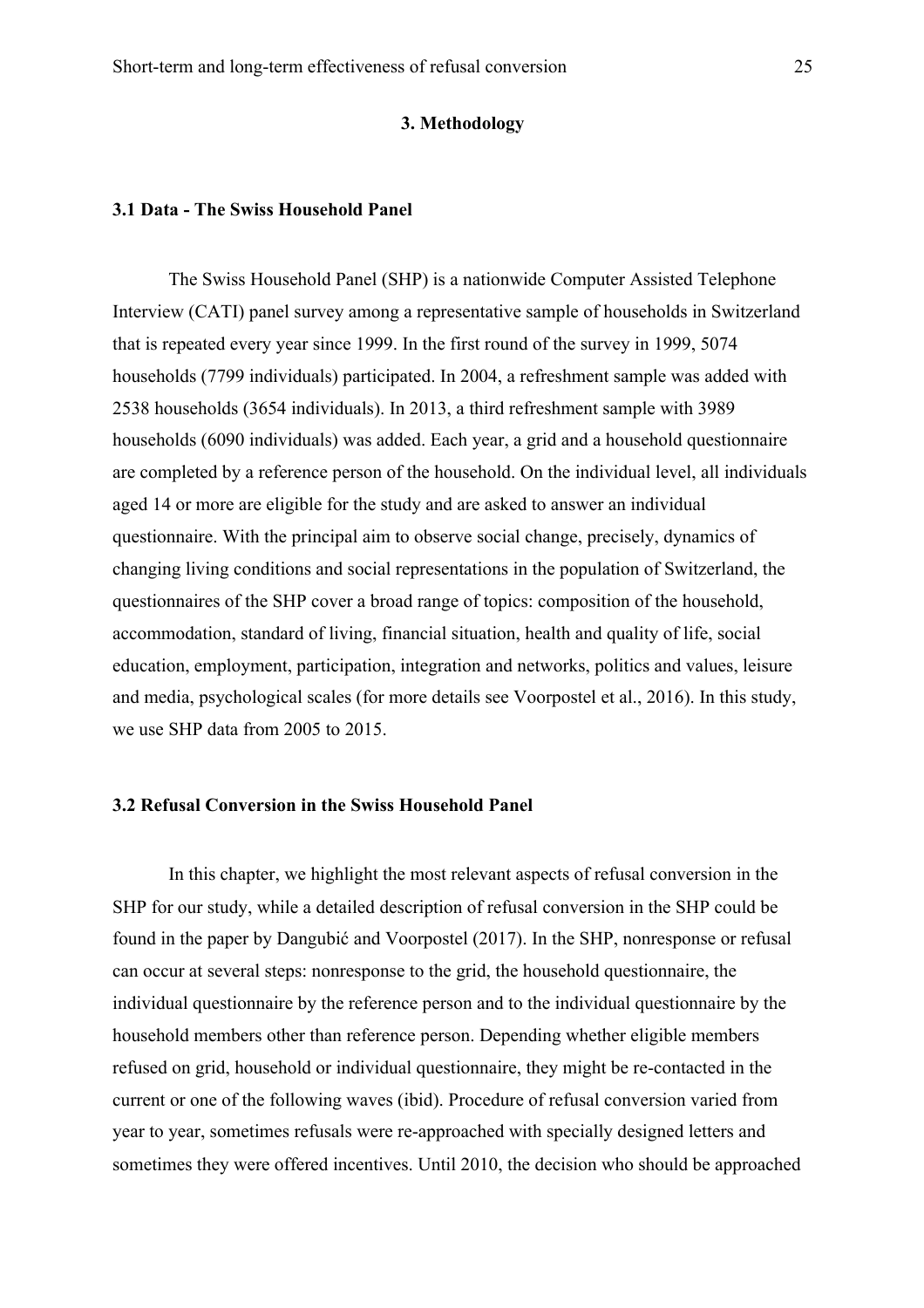changed each year, while in 2010 "a new systematic approach was established and has been followed ever since" (ibid, p. 11). As a general rule, every household or individual who refused to participate in the ongoing wave or did not participate in the previous wave is allocated to the refusal conversion phase. Refusals are re-approached by specially trained interviewers, who recorded the highest response rates.

Despite the rule that every refusal should be contacted, in SHP some refusals are too long in the regular fieldwork phase to be allocated to the refusal conversion phase in time (Lipps, 2011). An additional issue is that certain cases, assessed by the fieldwork management as very unlikely to be converted, are dropped from the refusal conversion phase (ibid). Therefore, in the SHP, 80% of the initially refusing households enter the refusal conversion process which is successful in 50% and 67% of cases on the household and individual level respectively (ibid).

Although refusal conversion was practiced since the beginning of the Swiss Household Panel, data on the process of refusal conversion are available from 2005 onwards.

## **3.3 Operationalization**

**3.3.1 "Never converted", "ever converted" and "dropped out" groups.** In order to test hypothesis 3, we created three groups of respondents based on their participation patterns: "*never converted",* "*ever converted"* and "*dropped out"*. The approach is similar to the one adopted for the analysis of attrition in the Swiss Household Panel (Voorpostel, 2010; Voorpostel & Lipps, 2011). The *never converted* group consists of the respondents who were present at least in one of the waves of the Swiss Household Panel from 2005 to 2015 without ever needed to be converted during their history in the panel and who have been present in the last two waves of the panel. For those respondents who were present in more than one wave without being converted, we randomly selected one wave of participation and excluded all the other waves. The *ever converted* group consists of all the respondents that were ever successfully converted, conditioned that they have not dropped out in the last two waves of the panel. For this group, only the wave when they were converted is considered. All the other waves of their participation are excluded. For the households or individuals that were converted more than once in their panel history, only one wave is randomly selected. The *dropped out* group consists of participants that did not participate in at least two last waves of the panel. This group includes respondents who were in refusal conversion procedure, but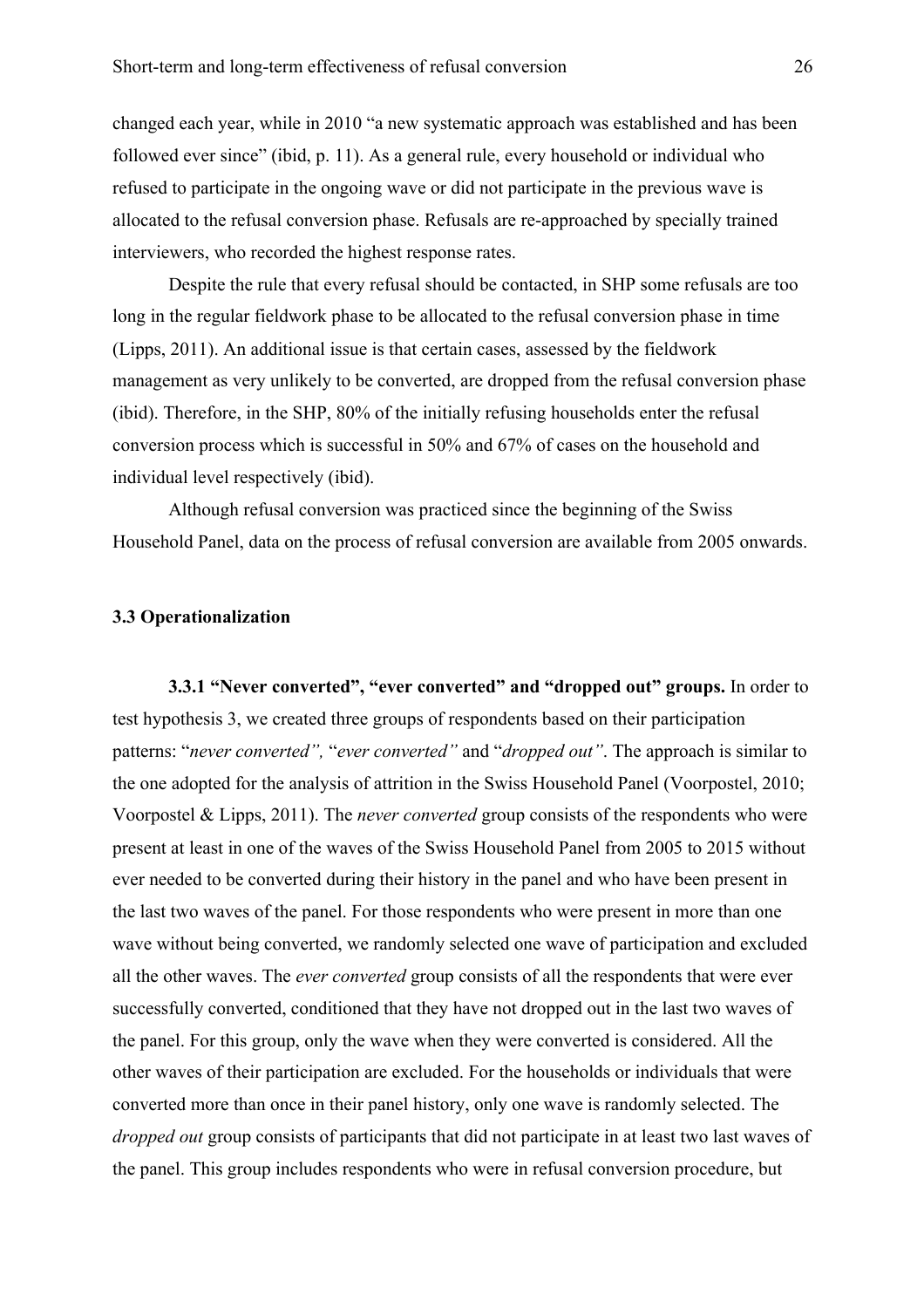who dropped out in at least last two waves of the panel (share for these households, reference individuals and individuals are 23%, 18.3% and 13.8% respectively). For this group we took the last wave when they participated. From this group we excluded those participants who became ineligible - who dropped out either because they passed away, they were institutionalized or they emigrated.

When creating the groups of participants, we excluded members of the third sample of the SHP since they filled in the individual questionnaire only in 2014, which does not allow them to be classified in the group of those who dropped out. Including them to either the group of participants who were ever converted or the group of participants who were never converted would unjustifiably increase the number of participants in these groups. Also, we excluded all proxy members. Although proxy questionnaires could be an outcome of refusal conversion when conversion took part on the household level (and household included a proxy member), we did not take these outcomes into consideration in our analysis.

**3.3.2 "Immediate participants" and "converted refusals".** In order to test hypothesis 4, 5, 6 and 7, we created two groups: "immediate participants" and "converted refusals". For these groups we pooled the data for all the wave and divided observations into two groups: the group of those who participated immediately, without being converted and the group of those who participating after being successfully converted. For the hypothesis 5, we created the two groups based only on their participation in 2006, as it will be explained in corresponding section.

**3.3.3 Measures.** For the analysis we used variables measuring refusal conversion, socio-demographic variables, household characteristics, variables measuring health, financial situation, satisfaction with different aspects of life, social trust and interest, as well as measures of change over time and data quality indicators. Our choice of measures was determined by the current findings on attrition and refusal conversion in the SHP (Lipps, 2006; Voorpostel, 2010; Lipps 2011; Voorpostel & Lipps, 2011), as well as findings from other panel studies (Burton et al., 2006; Calderwood et al., 2016). The complete list of variables and their description is presented in Table A1 in Appendix.

## **3.4 The analytic approach**

*RQ1: What is the impact of refusal conversion on cross-sectional and longitudinal participation rates in the Swiss Household Panel?*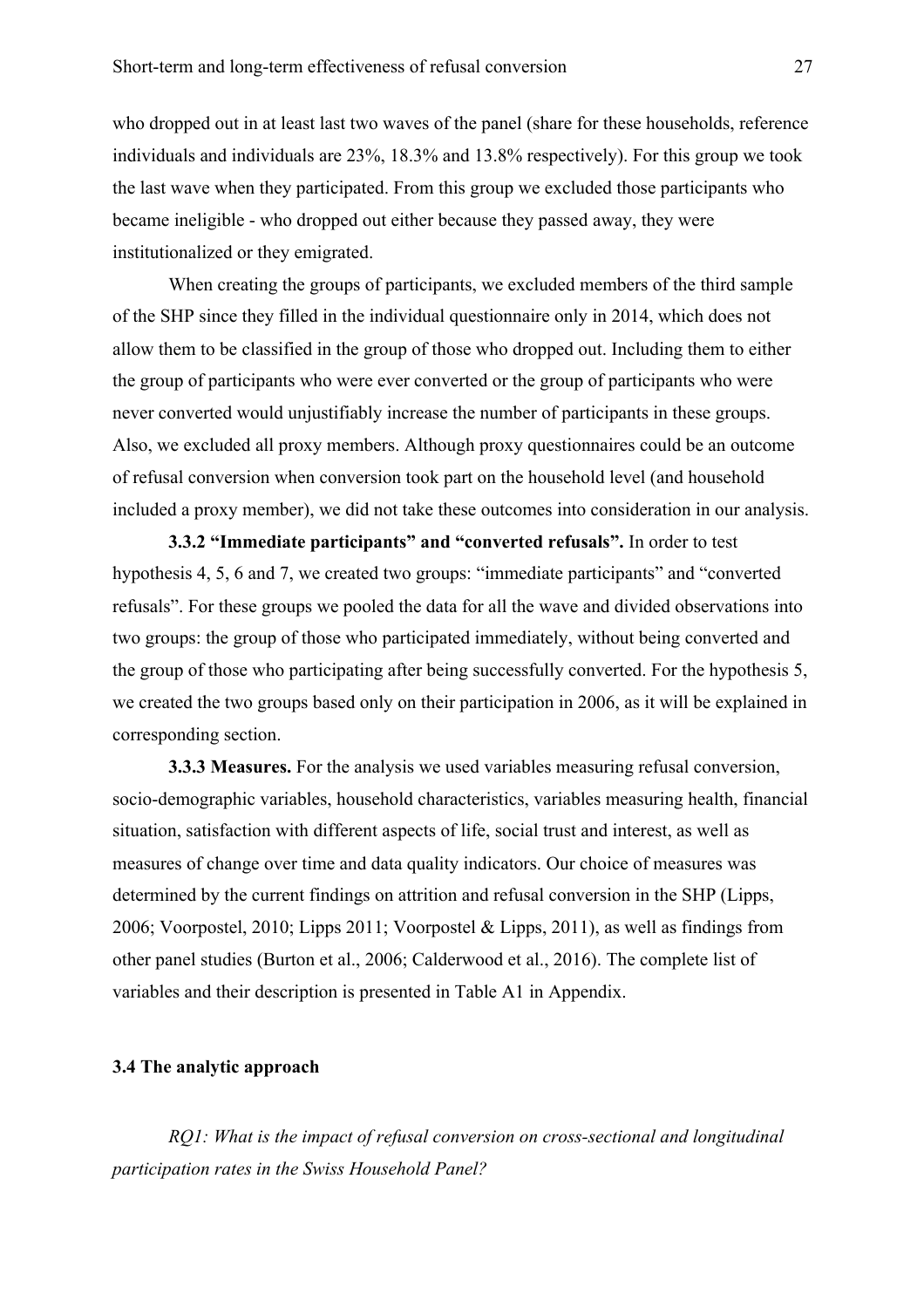In order to respond to the first research question, we show the number of sampled members that are approached in refusal conversion phase, the number of successful conversions in the corresponding year as well as the retention rate - number of sampled members that stayed in each subsequent wave of the panel upon being converted in a specific wave, both on the individual and the household level. Along with it, the number of participants that participated without ever needed to be converted and retention rates over time are presented for both the household and the individual level. For this part of the analysis we compare data only descriptively.

*RQ2: To what extent does refusal conversion compensate for the loss caused by attrition in the Swiss Household Panel? In other words, are converted refusals different from nonrespondents and those who never needed to be converted in terms of household characteristics and socio-demographic characteristics?*

In order to test whether refusal conversion compensates for the loss caused by attrition, we split *never converted*, *ever converted* and *dropped out* groups by household characteristics (*household size*, *household type, type of residence, presence of children in the household, region where household is located, urbanity of household location, household moved from last year and accommodation ownership*) and demographic characteristics (*gender, age, education, occupation, civil status and health*). We tested the differences between all possible combinations of groups by employing multinomial logistic regression and multinomial logistic regression.

*RQ3: What is the impact of refusal conversion in the SHP in terms of: estimates of variables of interest for researchers (such as health, satisfaction, variables related to financial situation and social trust and interest), both cross-sectionally and longitudinally; measures of change over time and quality of provided responses?*

*Effects of refusal conversion on survey estimates.* In order to test whether refusal conversion affects estimates of substantial variables, we differentiate two groups of respondents: the group of those that participated immediately without being converted and the group of those who were successfully converted during the particular wave. Then we run separate regression models for each of the tested survey estimates while clustering different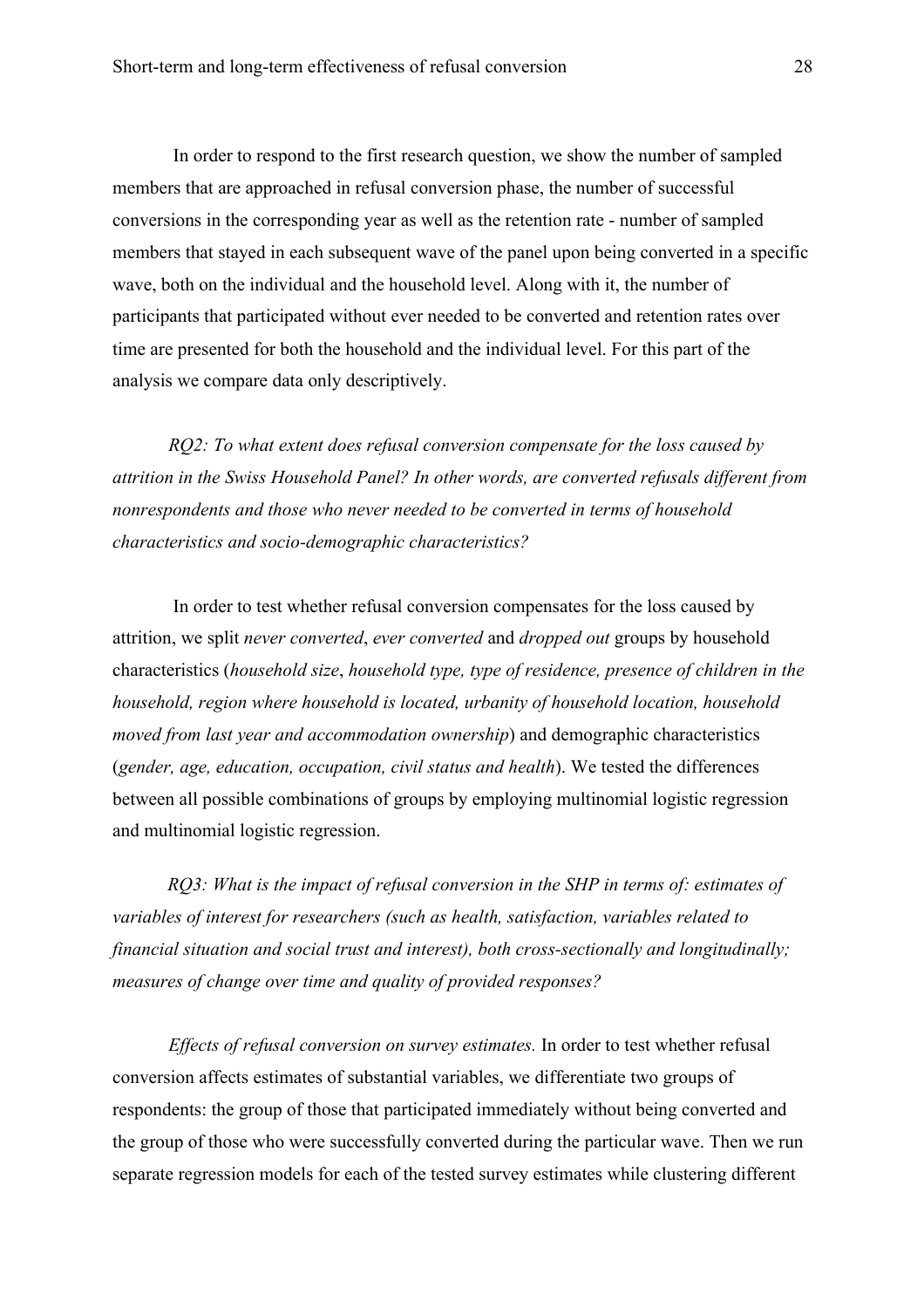observations within individuals and controlling for demographic characteristics on individual level. In these analysis, we treat the two groups as independent variables and the survey estimates as dependent variables.

*Longitudinal effects of refusal conversion.* In order to see what happens with survey estimates in years following conversion, we make two groups based on participation in 2006: the group of those who participated after being converted and the group of those who participated without conversion. The reason for choosing year 2006 is that it is the earliest year when there were enough converted respondents to be followed over time. For each year separately we test differences between these two groups using t-test for independent groups. Similar to the approach of Lynn and Clark (2002), Haring et al. (2009) and Lipps (2011), we calculate the discrepancy between the total sample and the sample of immediate participants and declare it significant if the difference between converted and immediate participants is significant.

*Measures of change over time.* In this chapter we look at one-year, three-year and five-year prospective differences for the two groups: the group of those that participated immediately without being converted and the group of those who were successfully converted during the particular wave. Our choice of change periods was not driven by any theory since no similar research has been done so far and we did not have specific hypothesis on precise time periods. We chose these year differences in order to optimize the number of differences available. Namely, using longer difference period, for example, 7 years, would result in neglecting all the waves after 2008 since after that year it would not be possible to look what has happened after 7 years from conversion. We run separate regression analysis for all three change periods for each of the survey estimates with change as dependent variable and conversion group as independent variable, while clustering for different time points in households or individuals. On the individual level, we control for demographic characteristics (education, gender, age and civil status). More details on calculation is provided in the corresponding section.

*Differences in the quality of the provided response.* In order to test whether converting those who refuse to participate results in data of lower quality, we run two separate models. In the first case, we run a negative binomial Poisson model with response groups immediate participants vs converted refusals as independent variable, overall number of item non-response (the number of times a respondent did not answer the question or "don't know" was provided as an answer) as the dependent variable and socio-demographic characteristics as control variables. In the second case, we use binomial logistic regression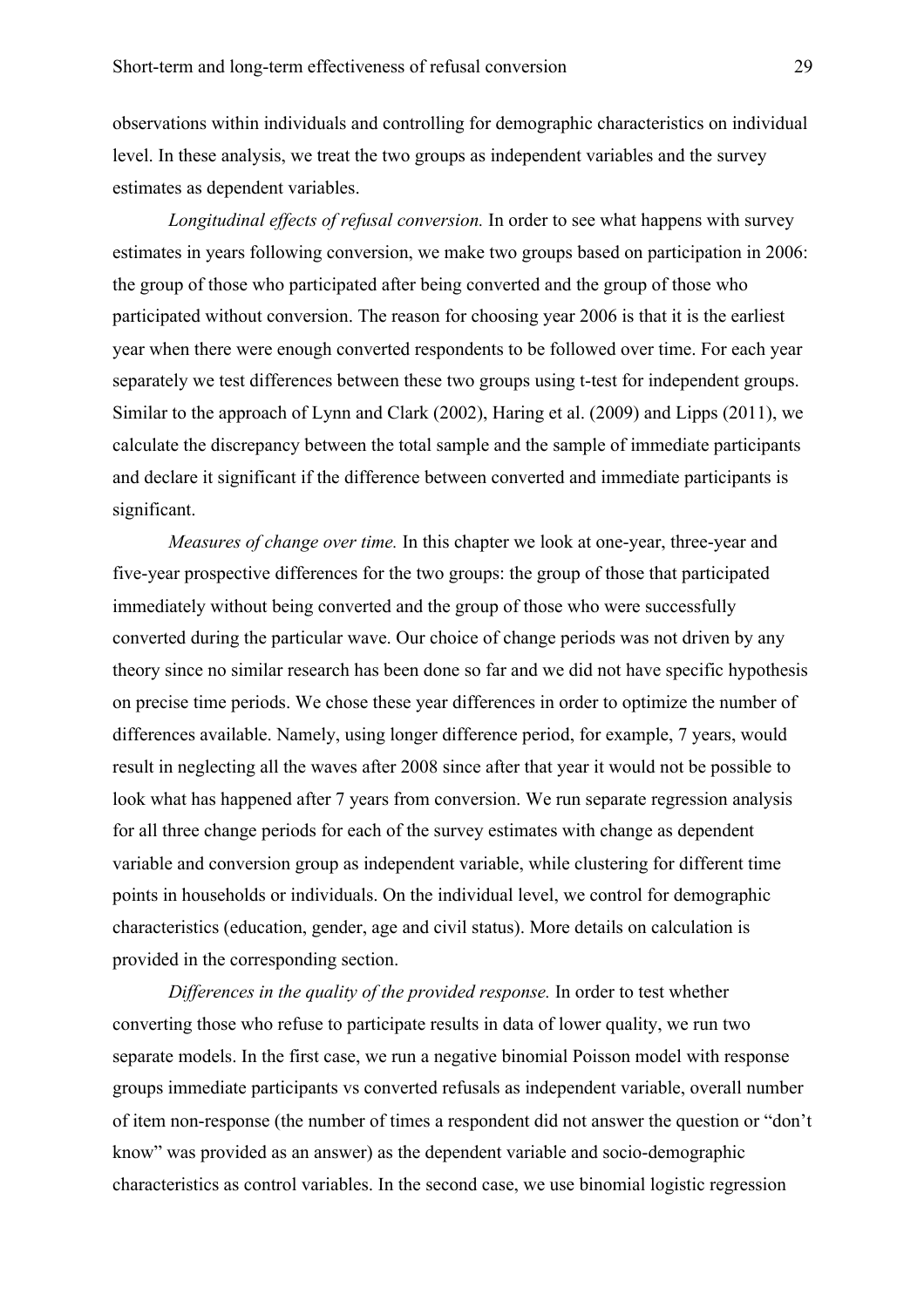with response groups immediate participants vs converted refusals as independent variable, the variable that provides information whether income was provided by respondent or imputed as dependent variable and socio-demographic characteristics as control variables.

In the following section we present our results.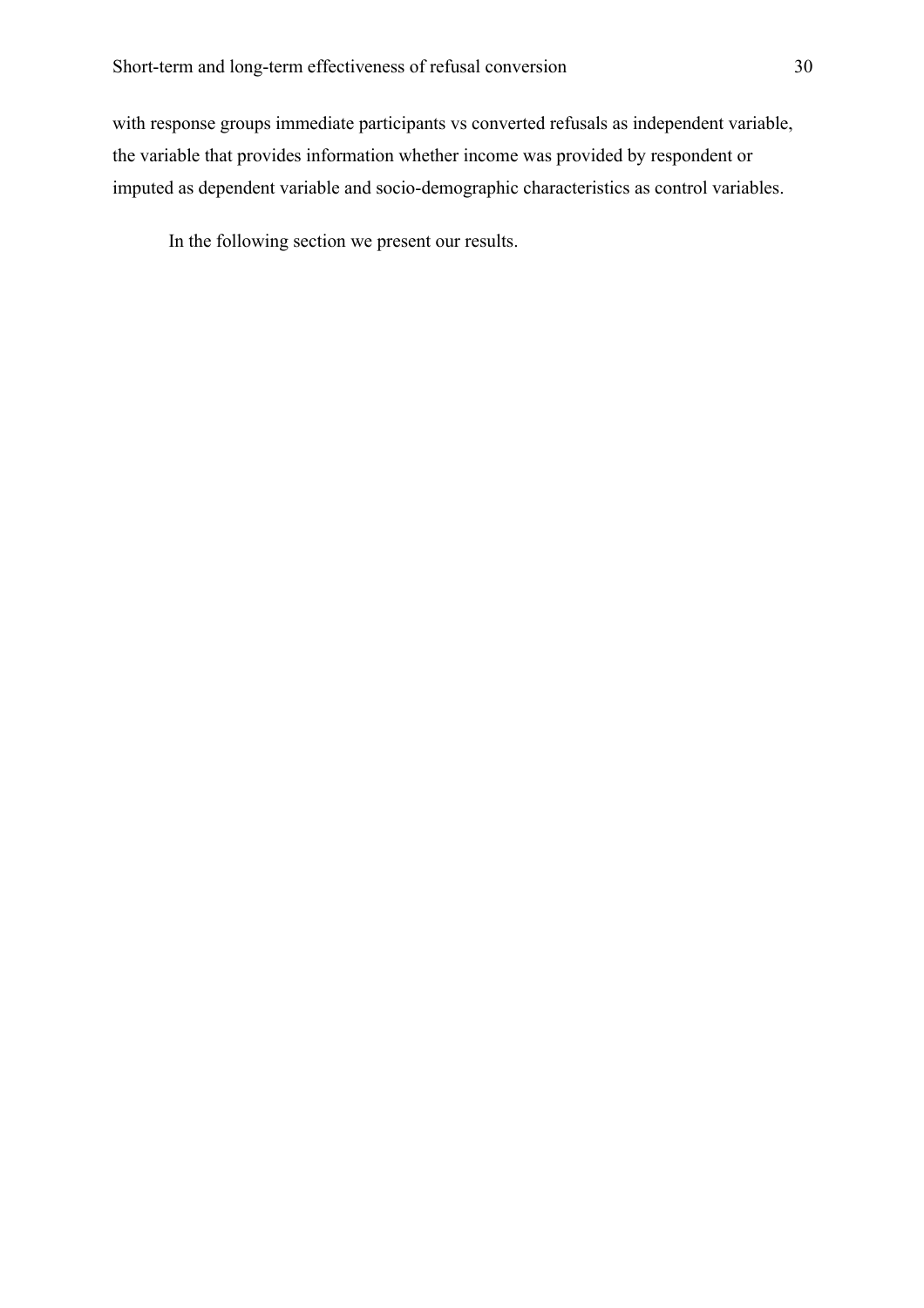## **4. Results**

## **4.1 Cross-sectional and longitudinal participation**

In the following lines we present the number of sampled households and individual members that participated in the regular phase of the fieldwork, that were re-approached and converted in the SHP between 2005 and 2015, together with the number or participants that stayed in every subsequent wave of the panel upon being converted in a specific wave. By employment of descriptive statistics only, we observed if the data showed the trend that we expected in the hypothesis H1 - that the participation in the sample of converted respondent has steeper decline than participation in the sample of those that never needed to be converted. We also observed if the earlier the respondents were converted in their panel history, the longer they participate in the study, as we assumed in the hypothesis H2.

*Household level.* When it comes to refusal conversion on the household level, we can consider two criteria for successful refusal conversion; the first if the household was converted to complete the grid questionnaire or the second, if the household was converted to complete also the household questionnaire. Hence, in Table 1, the contribution of refusal conversion to sample size was presented for both questionnaires. As it can be seen, refusal conversion accounts for an increase in the sample size from 1.5% in 2007 to 15% in 2009 when measured as the completion of the household questionnaire and from 1.8 % in 2007 to 18% in 2009 when it comes to the completion of the grid questionnaire. We see here that 2007 is on both levels the least successful year of the conversion. However, there is an indication that the paradata for the mentioned year are not completely reliable. Namely, in 2007, 347 households that refused in the current wave and 1600 households that refused in previous wave were approached. Unfortunately, paradata contain information only about sampled members that refused to participate in 2007 and that received refusal conversion attempt in the same year, therefore leading to a conclusion that the refusal conversion was less successful than it really was. Hence, we can claim that the lowest contribution of refusal conversion procedure to overall sample size in the SHP was in 2005 when completion of grid questionnaire increased sample size for 4.8% and completion of household questionnaire increased sample size for 3.9%.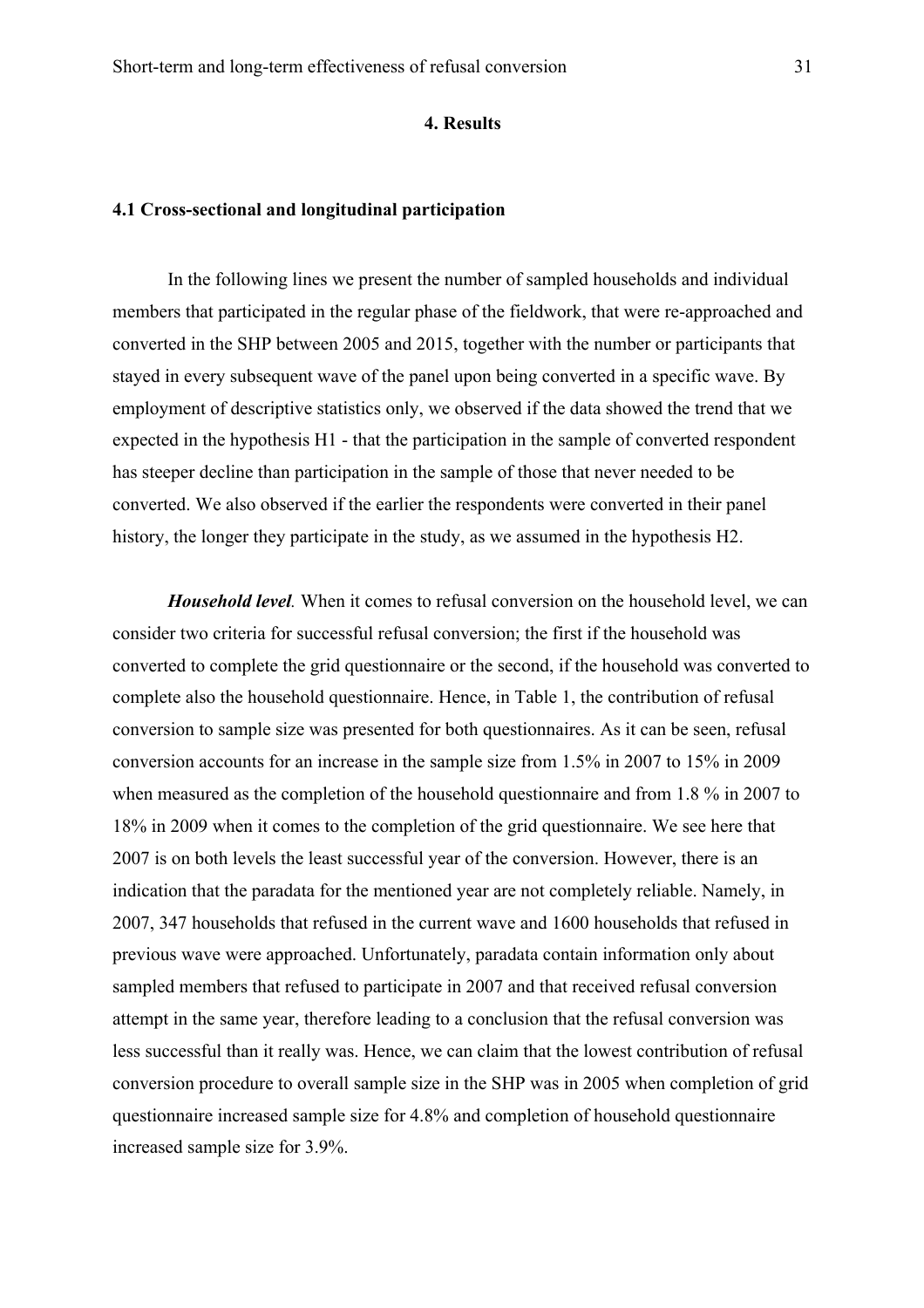| Household level: grid |                                     |                                    | Household level: household questionnaire           |                                     |                                    |                                                    |
|-----------------------|-------------------------------------|------------------------------------|----------------------------------------------------|-------------------------------------|------------------------------------|----------------------------------------------------|
| Conversion<br>Year    | Sample size<br>before<br>conversion | Number of<br>converted<br>refusals | Sample size<br>after conversion<br>$(\%$ increase) | Sample size<br>before<br>conversion | Number of<br>converted<br>refusals | Sample size<br>after conversion<br>$(\%$ increase) |
| 2005                  | 4229                                | 205                                | 4434(4.8%)                                         | 4097                                | 159                                | 4256 (3.9%)                                        |
| 2006                  | 3789                                | 545                                | 4334(14.4%)                                        | 3713                                | 508                                | 4221 (13.7%)                                       |
| 2007                  | 4362                                | 79                                 | 4441(1.8%)                                         | 4246                                | 65                                 | 4311 (1.5%)                                        |
| 2008                  | 3797                                | 659                                | 4456(17,4%)                                        | 3722                                | 542                                | 4264 (14.6%)                                       |
| 2009                  | 3889                                | 703                                | 4592(18,1%)                                        | 3831                                | 575                                | 4406 (15.0%)                                       |
| 2010                  | 4182                                | 492                                | 4674(11.8%)                                        | 4134                                | 408                                | 4542 (9.9%)                                        |
| 2011                  | 4280                                | 336                                | 4616(7,9%)                                         | 4214                                | 281                                | 4495 (6.7%)                                        |
| 2012                  | 4263                                | 330                                | 4593(7,7%)                                         | 4196                                | 265                                | 4461 (6.3%)                                        |
| 2013                  | 7971                                | 561                                | 8532(7,0%)                                         | 7855                                | 502                                | 8357 (6.4%)                                        |
| 2014                  | 6799                                | 718                                | 7517(10,6%)                                        | 6717                                | 642                                | 7359 (9.6%)                                        |
| 2015                  | 6484                                | 404                                | 6888(6,2%)                                         | 6434                                | 353                                | 6787 (5.5%)                                        |

*Table 1. The effects of refusal conversion on the SHP sample size: household level* 

In order to inspect the longer-term influence of refusal conversion on participation, we looked at participation in subsequent waves of the households that were converted in one particular year of the panel. For this purpose, we focused only on completion of the household questionnaire since it is the questionnaire that provides most of variables for the analysis on the household level. Table 3 shows how successful attempts of refusal conversion were in each year of the SHP. We can see that over the years there is a great variation in the number of refusals approached in the conversion phase (Table 3) and the number of converted refusals (Table 1): while in 2009 half of the attempts resulted in a successful outcome, in 2005 the percentage was 20%. Such a difference is the consequence of the unsystematic approach over the years and rather subjective decisions of the fieldwork agency of who is to be re-issued in the conversion phase. Also, the reason for such variation are different procedure of refusal conversion itself that changes in the SHP from year to year: for example, in some years households were only contacted and asked to complete the questionnaire, it other years they were offered prepaid incentives (Dangubić & Voorpostel, 2017). We will come back to this aspect in the Discussion.

When it comes to the longevity of participation upon being converted in one specific year, if we take 2005 as an example, we can see that 159 household questionnaires were completed out of 794 households that were re-approached in the refusal conversion phase. In 2006, 105 households (66% of those 159 household questionnaires completed in 2005) participated again. Ten years later, in 2015, 79 households (which is 49.7% of 159 initially converted households in 2005) were still present in the panel.

As time passes, it seems that the decline of participation is becoming steeper. While half of those converted in 2005 dropped out only ten years afterwards, half of those converted in 2013 dropped only two years afterwards. Such pattern is not present when it comes to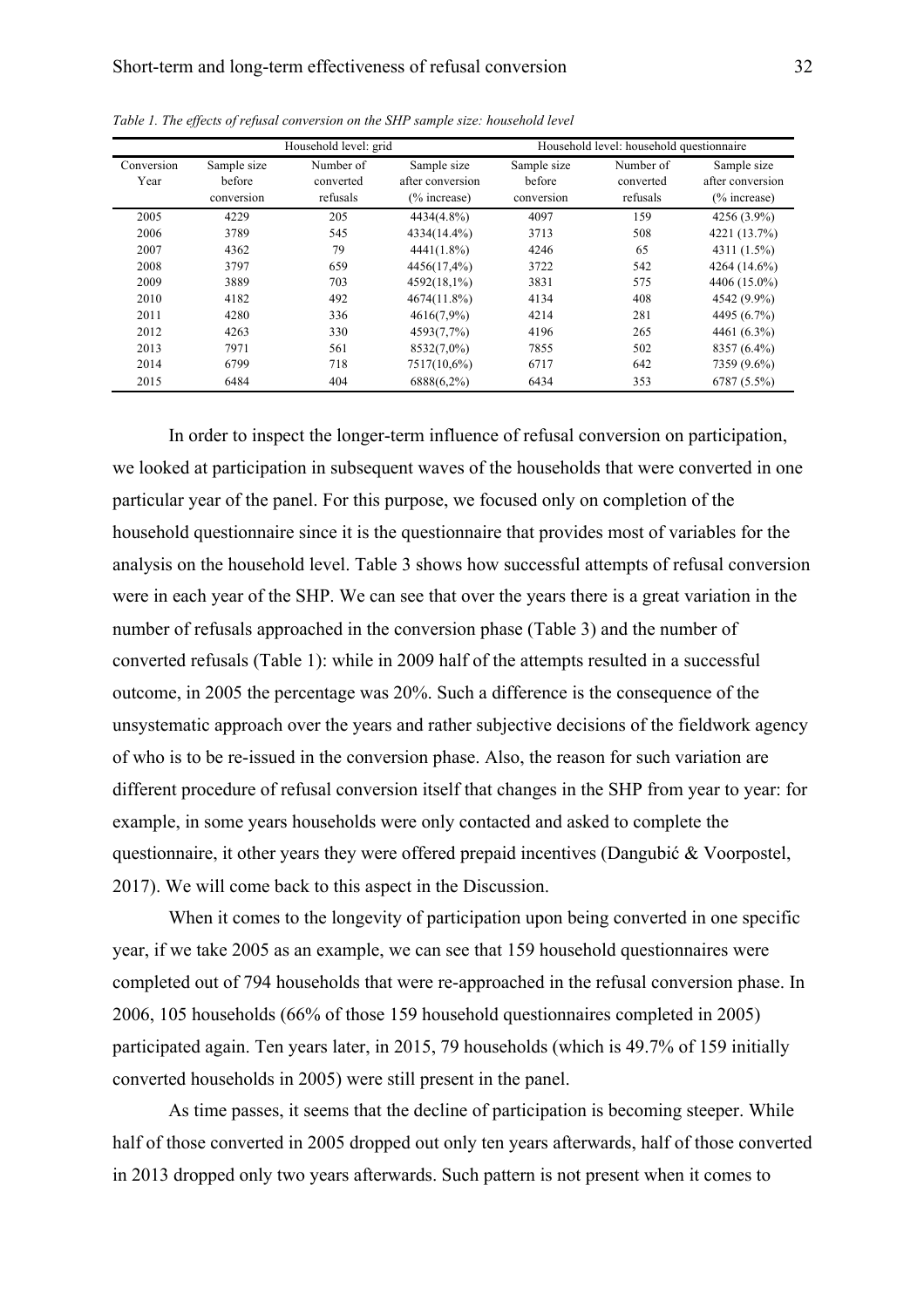participation of households that never needed to be converted (Table 4), where similar and rather high percentage of households that participated in certain year is still present in the following years and participation in the following wave  $(t+1)$  is around 90%.

Already here, given the differences in retention rates over time for the converted and not converted group, it seems that the sample of converted members contains respondents that are less motivated to participate in the study and therefore more similar to nonrespondents. Also, it seems that the point in history in which conversion occurred is not without importance – the later the conversion takes place, the shorter respondents continue to participate in the study. This aspect has implications for the allocation of financial resources during the fieldwork, which we will discuss later. Here we need to add that these findings seem to be in line with our hypotheses.

*Individual level.* When it comes to the completion of the individual questionnaire, similar patterns are observed as on the household level. Table 2 shows us that refusal conversion on the individual level increases the sample size from 2.6% in 2005 to 16.8% in 2010. We again leave the year 2007 aside due to lack of its reliability. We can see that the contribution of refusal conversion to the overall sample size is lower on the individual level than on the household level.

|                 | Individual questionnaire      |                              |                                                 |  |  |
|-----------------|-------------------------------|------------------------------|-------------------------------------------------|--|--|
| Conversion Year | Sample size before conversion | Number of converted refusals | Sample size after conversion<br>$(\%$ increase) |  |  |
| 2005            | 6371                          | 166                          | $6537(2.6\%)$                                   |  |  |
| 2006            | 6041                          | 618                          | 6659 (10.2%)                                    |  |  |
| 2007            | 6901                          | 79                           | 6980 (1.1%)                                     |  |  |
| 2008            | 6237                          | 667                          | 6904 (10.7%)                                    |  |  |
| 2009            | 6364                          | 745                          | 7109 (11.7%)                                    |  |  |
| 2010            | 7037                          | 509                          | 7546 (16.8%)                                    |  |  |
| 2011            | 7249                          | 335                          | 7584 (4.6%)                                     |  |  |
| 2012            | 7151                          | 295                          | 7446 (4.1%)                                     |  |  |
| 2013            | 6813                          | 196                          | 7009 (2.9%)                                     |  |  |
| 2014            | 11373                         | 717                          | 12090 (6.3%)                                    |  |  |
| 2015            | 10833                         | 336                          | $11169(3.1\%)$                                  |  |  |

*Table 2. The effects of refusal conversion on the SHP sample size: individual level* 

Table 5 presents conversion rates for all 11 years of the SHP, as well as participation in the years following conversion, while Table 6 shows participation rates for those that never needed to be converted.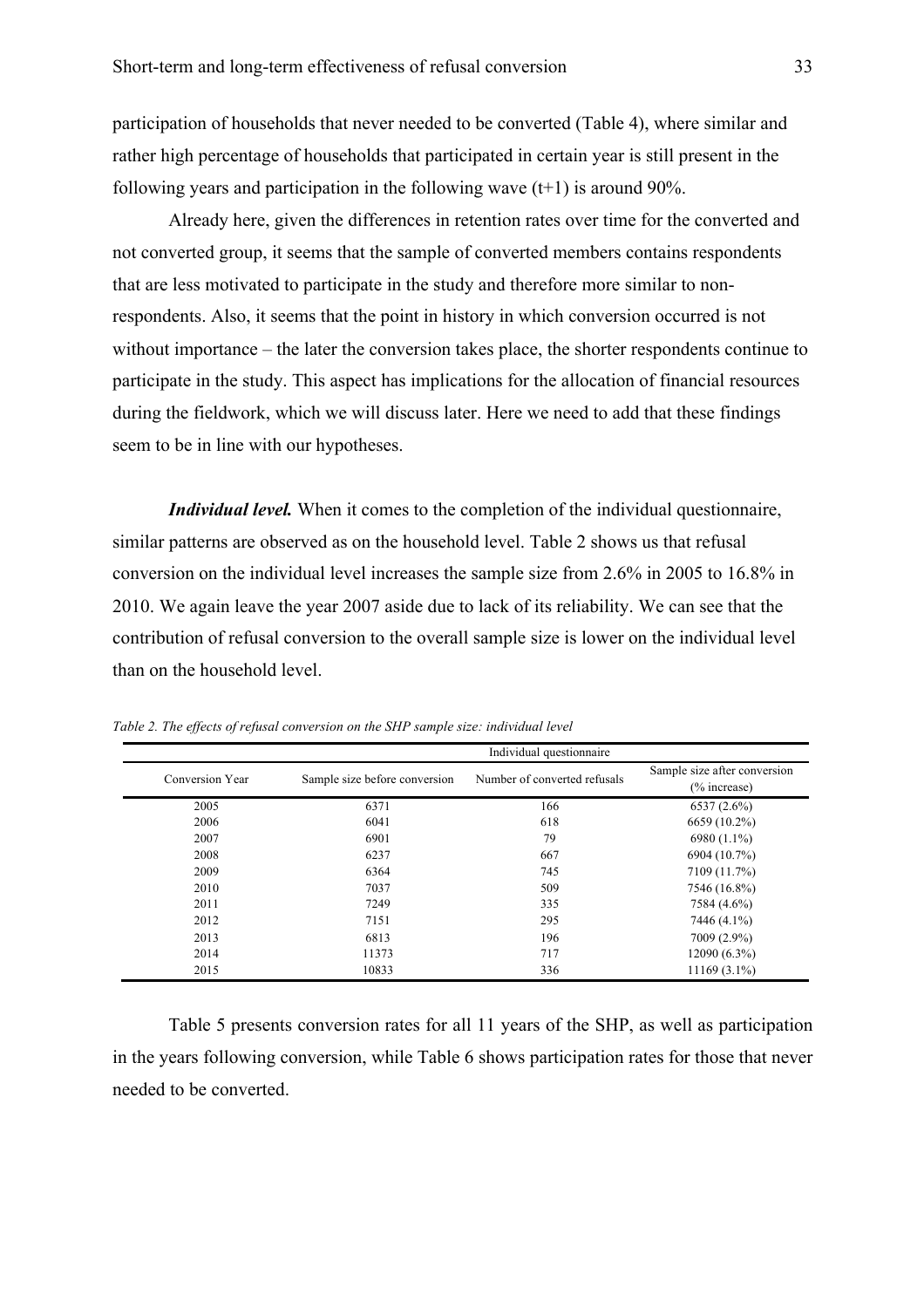| Conversion Year                   | 2005                 | 2006                | 2007             | 2008                | 2009                | 2010                 | 2011               | 2012                | 2013                | 2014                | 2015               |
|-----------------------------------|----------------------|---------------------|------------------|---------------------|---------------------|----------------------|--------------------|---------------------|---------------------|---------------------|--------------------|
| N attempts<br>N converted $(\% )$ | 794<br>$159(20.0\%)$ | 1560<br>508 (32.6%) | 347<br>65(18.7%) | 1202<br>542 (45.1%) | 1146<br>575 (50.2%) | 963<br>$408(42.4\%)$ | 708<br>281 (39.7%) | 728<br>265 (36.40%) | 1845<br>502 (27.2%) | 1447<br>642 (44.4%) | 927<br>353 (38.1%) |
| Subsequent wave<br>participation  |                      |                     |                  |                     |                     |                      |                    |                     |                     |                     |                    |
| 2006                              | $105(66.0\%)$        |                     |                  |                     |                     |                      |                    |                     |                     |                     |                    |
| 2007                              | $97(61.0\%)$         | $346(68.1\%)$       |                  |                     |                     |                      |                    |                     |                     |                     |                    |
| 2008                              | 94 (59.1%)           | 335 (65.9%)         | $39(60.0\%)$     |                     |                     |                      |                    |                     |                     |                     |                    |
| 2009                              | $92(57.9\%)$         | 294 (57.9%)         | 38 (58.5%)       | $400(73.8\%)$       |                     |                      |                    |                     |                     |                     |                    |
| 2010                              | $101(63.5\%)$        | 302 (59.5%)         | 44 (67.7%)       | $357(65.9\%)$       | 464 (80.7%)         |                      |                    |                     |                     |                     |                    |
| 2011                              | $97(61.0\%)$         | 298 (58.7%)         | 43 $(66.2\%)$    | $344(63.5\%)$       | 398 (69.2%)         | $306(75.0\%)$        |                    |                     |                     |                     |                    |
| 2012                              | 92 (57.9%)           | 286 (56.3%)         | 38 (58.5%)       | $325(60.0\%)$       | 384 (66.8%)         | $262(64.2\%)$        | 210(74.7%)         |                     |                     |                     |                    |
| 2013                              | 87(54.7%)            | $267(52.6\%)$       | $36(55.4\%)$     | $308(56.8\%)$       | 340 (59.1%)         | 242 (59.3%)          | $181(64.4\%)$      | 179 (67.6%)         |                     |                     |                    |
| 2014                              | 83 (52.2%)           | 248 (48.8%)         | 38 (58.5%)       | $269(49.6\%)$       | 310 (53.9%)         | 211(51.7%)           | $156(55.5\%)$      | $141(53.1\%)$       | 313 (62.4%)         |                     |                    |
| 2015                              | 79 (49.7%)           | 248 (48.8%)         | 38 (58.5%)       | 258 (45.8%)         | $300(52.2\%)$       | $197(50.5\%)$        | $145(51.6\%)$      | $135(50.9\%)$       | $255(50.1\%)$       | 469 (73.1%)         |                    |

*Table 3. Outcome at subsequent waves for successful conversion on household level*

#### *Table 4. Outcome at subsequent waves for household that never needed to be converted*

| Year            | 2005           | 2006         | 2007           | 2008         | 2009         | 2010         | 2011         | 2012         | 2013         | 2014         | 2015 |
|-----------------|----------------|--------------|----------------|--------------|--------------|--------------|--------------|--------------|--------------|--------------|------|
| Participated    | 2787           | 2633         | 2820           | 2713         | 2694         | 2734         | 2762         | 2781         | 5687         | 5238         | 4908 |
|                 |                |              |                |              |              |              |              |              |              |              |      |
| Subsequent wave |                |              |                |              |              |              |              |              |              |              |      |
| participation   |                |              |                |              |              |              |              |              |              |              |      |
| 2006            | 2596 (93.2%)   |              |                |              |              |              |              |              |              |              |      |
| 2007            | 2483 (89.1%)   | 2483 (94.3%) |                |              |              |              |              |              |              |              |      |
| 2008            | 2402 (86.2%)   | 2401 (91.2%) | 2699 (95.7%)   |              |              |              |              |              |              |              |      |
| 2009            | 2337 (83.9%)   | 2336 (88.7%) | 2619 (92.9%)   | 2631 (97.0%) |              |              |              |              |              |              |      |
| 2010            | 2300 (82.5%)   | 2300 (87.4%) | 2576 (91.4%)   | 2588 (95.4%) | 2645 (98.2%) |              |              |              |              |              |      |
| 2011            | 2661 (81.1%)   | 2261 (85.9%) | 2529 (89.7%)   | 2541 (93.7%) | 2598 (96.4%) | 2683 (98.1%) |              |              |              |              |      |
| 2012            | 2210 (79.3%)   | 2209 (83.9%) | 2470 (87.6%)   | 2481 (91.5%) | 2537 (94.2%) | 2619 (95.8%) | 2694 (97.5%) |              |              |              |      |
| 2013            | 2176 (78.1%)   | 2175 (82.6%) | 2425 (86.0%)   | 2436 (89.8%) | 2491 (92.5%) | 2570 (94.0%) | 2641 (95.6%) | 2724 (98.0%) |              |              |      |
| 2014            | 2109 (75.7%)   | 2109 (80.1%) | 2340 (83.0%)   | 2350 (86.6%) | 2401 (89.1%) | 2476 (90.6%) | 2538 (91.9%) | 2614 (94.0%) | 5098 (89.6%) |              |      |
| 2015            | $2036(73.1\%)$ | 2041 (77.5%) | $2256(80.0\%)$ | 2264 (83.5%) | 2314 (85.9%) | 2384 (87.2%) | 2439 (88.3%) | 2509 (90.2%) | 4660 (81.9%) | 4773 (91.1%) |      |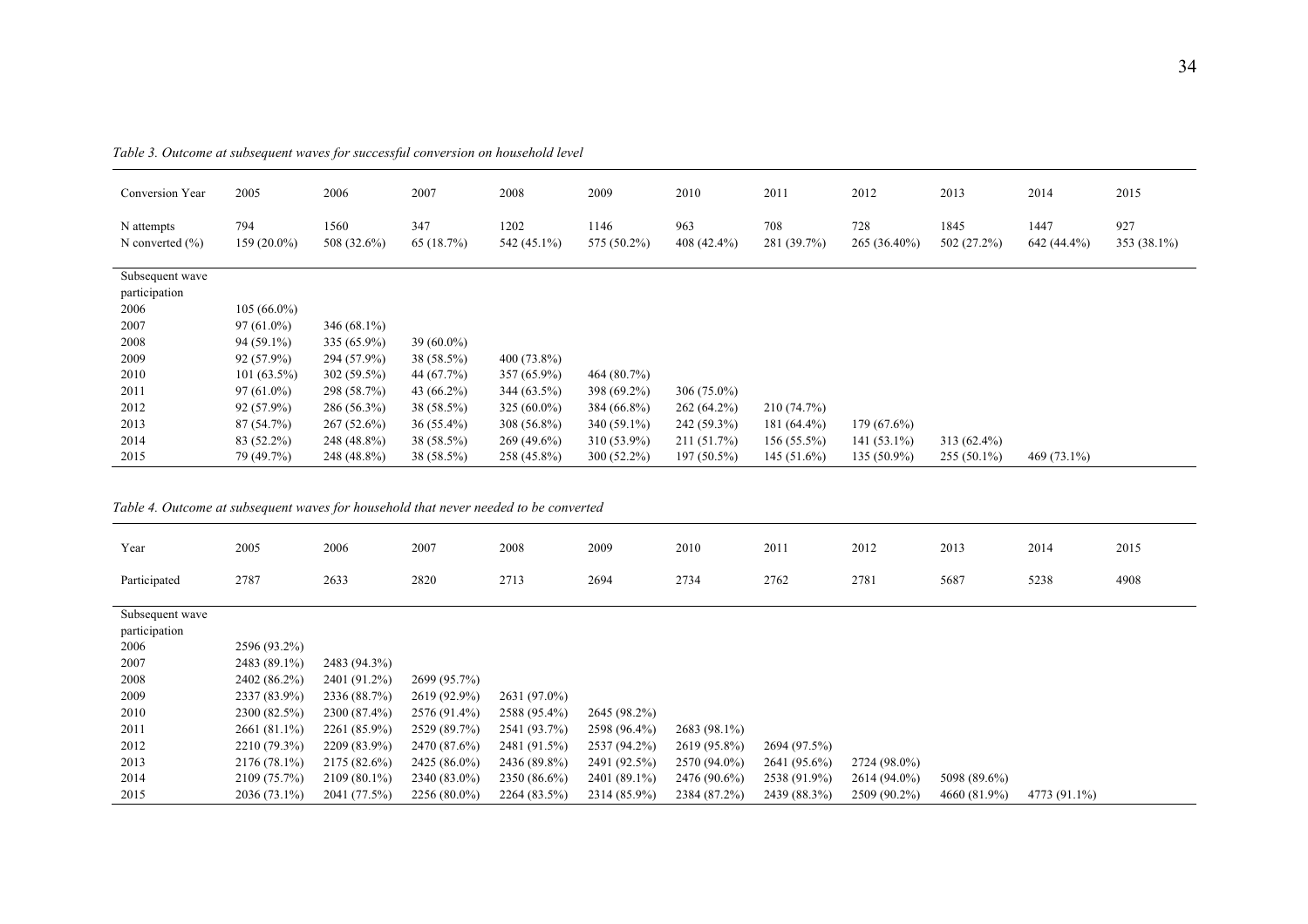| Conversion Year                                                                        | 2005          | 2006          | 2007          | 2008           | 2009          | 2010         | 2011           | 2012          | 2013          | 2014        | 2015        |
|----------------------------------------------------------------------------------------|---------------|---------------|---------------|----------------|---------------|--------------|----------------|---------------|---------------|-------------|-------------|
| N attempts                                                                             | 438           | 1061          | 158           | 1219           | 1361          | 945          | 643            | 594           | 500           | 1297        | 732         |
| N converted $(\% )$                                                                    | 166 (37.9%)   | $618(58.2\%)$ | 79 (50.0%)    | 667 (54.7%)    | 745 (54.7%)   | 509 (53.9%)  | 335 (52.1%)    | 295 (49.7%)   | 196 (39.2%)   | 717 (55.3%) | 336 (45.9%) |
| Subsequent wave                                                                        |               |               |               |                |               |              |                |               |               |             |             |
| participation                                                                          |               |               |               |                |               |              |                |               |               |             |             |
| 2006                                                                                   | $100(60.2\%)$ |               |               |                |               |              |                |               |               |             |             |
| 2007                                                                                   | 93 (56.0%)    | 422 (68.3%)   |               |                |               |              |                |               |               |             |             |
| 2008                                                                                   | 94 (56.7%)    | 390 (63.1%)   | 53 (67.1%)    |                |               |              |                |               |               |             |             |
| 2009                                                                                   | 88 (53.0%)    | 352 (57.1%)   | 52 (65.8%)    | 461 $(69.1\%)$ |               |              |                |               |               |             |             |
| 2010                                                                                   | 99 (59.6%)    | 371 (60.0%)   | 52 (65.8%)    | 444 (66.6%)    | $614(82.4\%)$ |              |                |               |               |             |             |
| 2011                                                                                   | 89 (53.7%)    | 368 (59.5%)   | 51 $(64.6\%)$ | 430 (64.5%)    | 533 (71.5%)   | 392 (77.0%)  |                |               |               |             |             |
| 2012                                                                                   | $87(52.4\%)$  | 342 (55.5%)   | 45 $(57.0\%)$ | 397 (59.5%)    | 491 (65.9%)   | 327 (64.2%)  | 250 (74.6%)    |               |               |             |             |
| 2013                                                                                   | 78 (47.0%)    | 318 (51.5%)   | 43 (54.4%)    | 362 (54.3%)    | 433 (58.1%)   | 287 (56.4%)  | 200 (59.7%)    | $196(66.4\%)$ |               |             |             |
| 2014                                                                                   | 75 (45.2%)    | 288 (46.6%)   | 39 (49.4%)    | 318 (47.7%)    | 391 (52.5%)   | 255 (50.1%)  | 172 (51.3%)    | 153 (51.9%)   | $114(58.2\%)$ |             |             |
| 2015                                                                                   | 73 (44.0%)    | 290 (46.9%)   | 41 (51.9%)    | 296 (44.4%)    | 377 (50.6%)   | 238 (46.8%)  | 161 $(48.1\%)$ | $136(46.1\%)$ | $100(51.0\%)$ | 498 (69.5%) |             |
| Table 6. Outcome at subsequent waves for individuals that never needed to be converted |               |               |               |                |               |              |                |               |               |             |             |
| Year                                                                                   | 2005          | 2006          | 2007          | 2008           | 2009          | 2010         | 2011           | 2012          | 2013          | 2014        | 2015        |
| Participated                                                                           | 5131          | 4866          | 5244          | 5112           | 5022          | 5193         | 5236           | 5172          | 5144          | 9598        | 8790        |
| Subsequent wave                                                                        |               |               |               |                |               |              |                |               |               |             |             |
| participation                                                                          |               |               |               |                |               |              |                |               |               |             |             |
| 2006                                                                                   | 4393 (85.6%)  |               |               |                |               |              |                |               |               |             |             |
| 2007                                                                                   | 4082 (79.6%)  | 4267 (87.7%)  |               |                |               |              |                |               |               |             |             |
| 2008                                                                                   | 3880 (75.6%)  | 4059 (83.4%)  | 4757 (90.7%)  |                |               |              |                |               |               |             |             |
| 2009                                                                                   | 3699 (72.1%)  | 3867(79.5%)   | 4502 (85.9%)  | 4726 (92.5%)   |               |              |                |               |               |             |             |
| 2010                                                                                   | 3642 (71.0%)  | 3812 (78.3%)  | 4415 (84.2%)  | 4626 (90.5%)   | 4791 (95.4%)  |              |                |               |               |             |             |
| 2011                                                                                   | 3547 (69.1%)  | 3715 (76.4%)  | 4282 (81.7%)  | 4474 (87.5%)   | 4626 (92.1%)  | 4934 (95.0%) |                |               |               |             |             |

*Table 5. Outcome at subsequent waves for successful conversion on individual level*

 3426 (66.8%) 3573 (73.4%) 4103 (78.2%) 4288 (83.9%) 4424 (88.1%) 4709 (90.7%) 4895 (93.5%) 3301 (64.3%) 3443 (70.8%) 3954 (75.4%) 4125 (80.7%) 4255 (84.7%) 4525 (87.1%) 4703 (89.2%) 4857 (93.9%) 3140 (61.2%) 3279 (67.4%) 3741 (71.3%) 3893 (76.2%) 4013 (79.9%) 4258 (82.0%) 4408 (84.2%) 4563 (88.2%) 4740 (92.2%) 3009 (58.6%) 3145 (64.6%) 3570 (68.1%) 3717 (72.7%) 3818 (76.0%) 4045 (77.9%) 4185 (79.3%) 4329 (83.7%) 4478 (87.1%) 8321 (86.7%)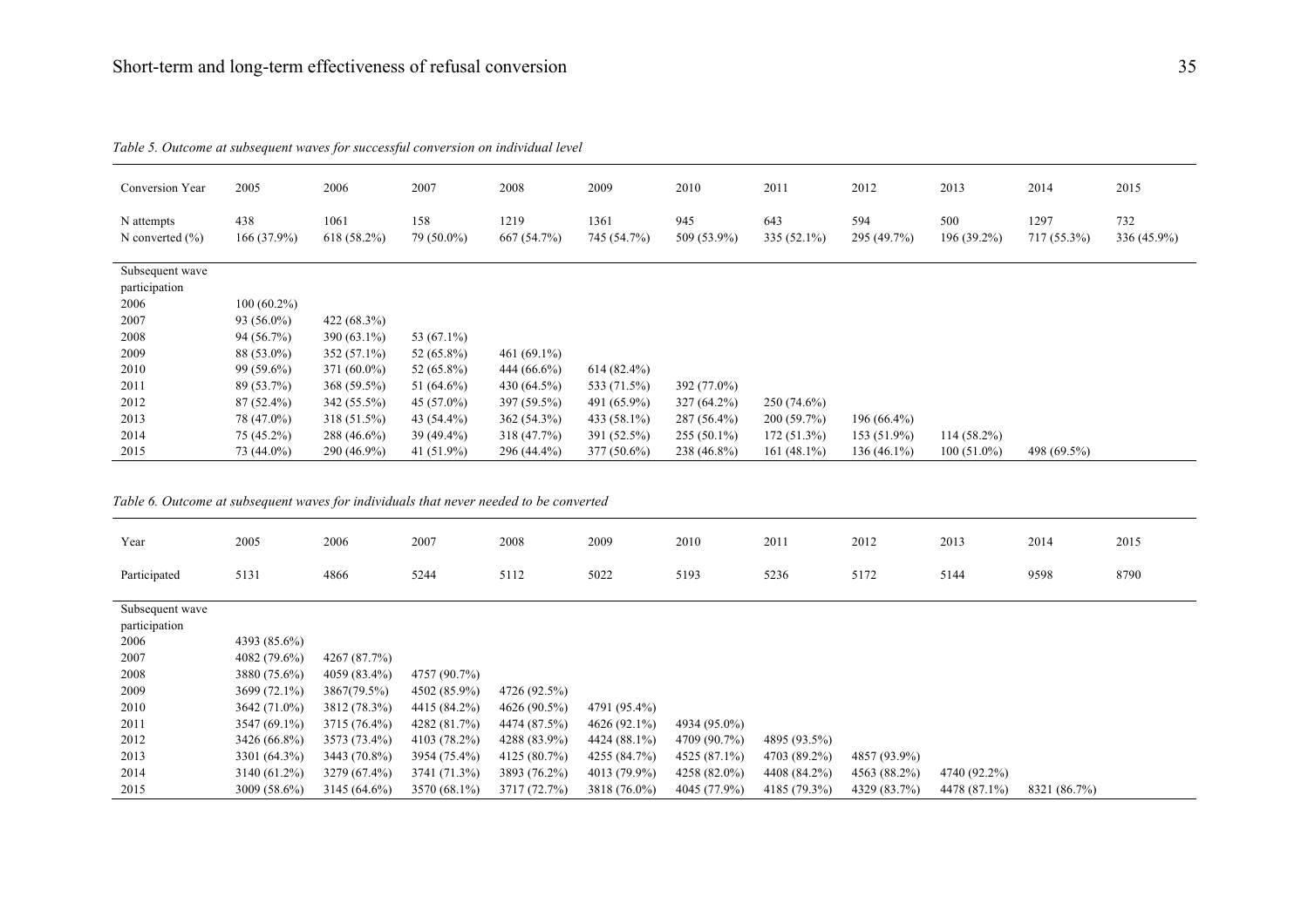Depending on the year, refusal conversion attempts resulted in successful conversion in 38% to 58% of the cases on the individual level (Table 5).

Longevity of participation shows similar patterns on both the individual and the household level: it seems that over the years it became more difficult to keep respondents in the panel once they had been converted - the later sampled members were converted in the panel history, the less likely they are to be converted into loyal members. For example, if we consider those successfully converted in 2005, on the household level 50% of them was still present 10 years afterwards, while on the individual level 44% of them still participated in 2015. For those converted in 2011, 2012 or 2013, similar percentages are reached just after a few waves.

Table 6 shows participation of panel members that never needed to be converted. While 58% to 82% of refusals converted at one wave are still present in the following wave (t+1), these rates are around 90% for respondents that never needed to be converted. Results presented above indicate that respondents who were converted upon initial refusal and those who never needed to be converted have different patterns of participation: retention rates are always higher for households and individuals that never needed to be converted. Also, it can be noted that participation decline is steeper over the years and that the earlier the respondent or the household is converted, the more likely that they will participate in the following years.

In the Appendix, we provide tables (Table  $A2 - Table A4$ ) presenting separately participation of the first and the second sample of the SHP. We see that the trends are similar for both samples. Although year 2005 was only the second wave for the second sample and the members did not still have time to experience "panel fatigue" as the members of the first sample, we assume that the effects are similar because this group started later in time when negative image of surveys was already very strong.

The presented situation both on household and individual level gives us basis to claim that our data show the trend that we have expected with our hypothesis (H1 and H2).

## **4.2 Household characteristics and socio-demographics**

In this section, we tested the hypothesis that refusal conversion compensates for the loss caused by attrition in the SHP; that is, the assumption that converted refusals are similar to those who dropped out and different from those who never needing to be converted. To do so, we compared the distribution of households and individuals that dropped out to the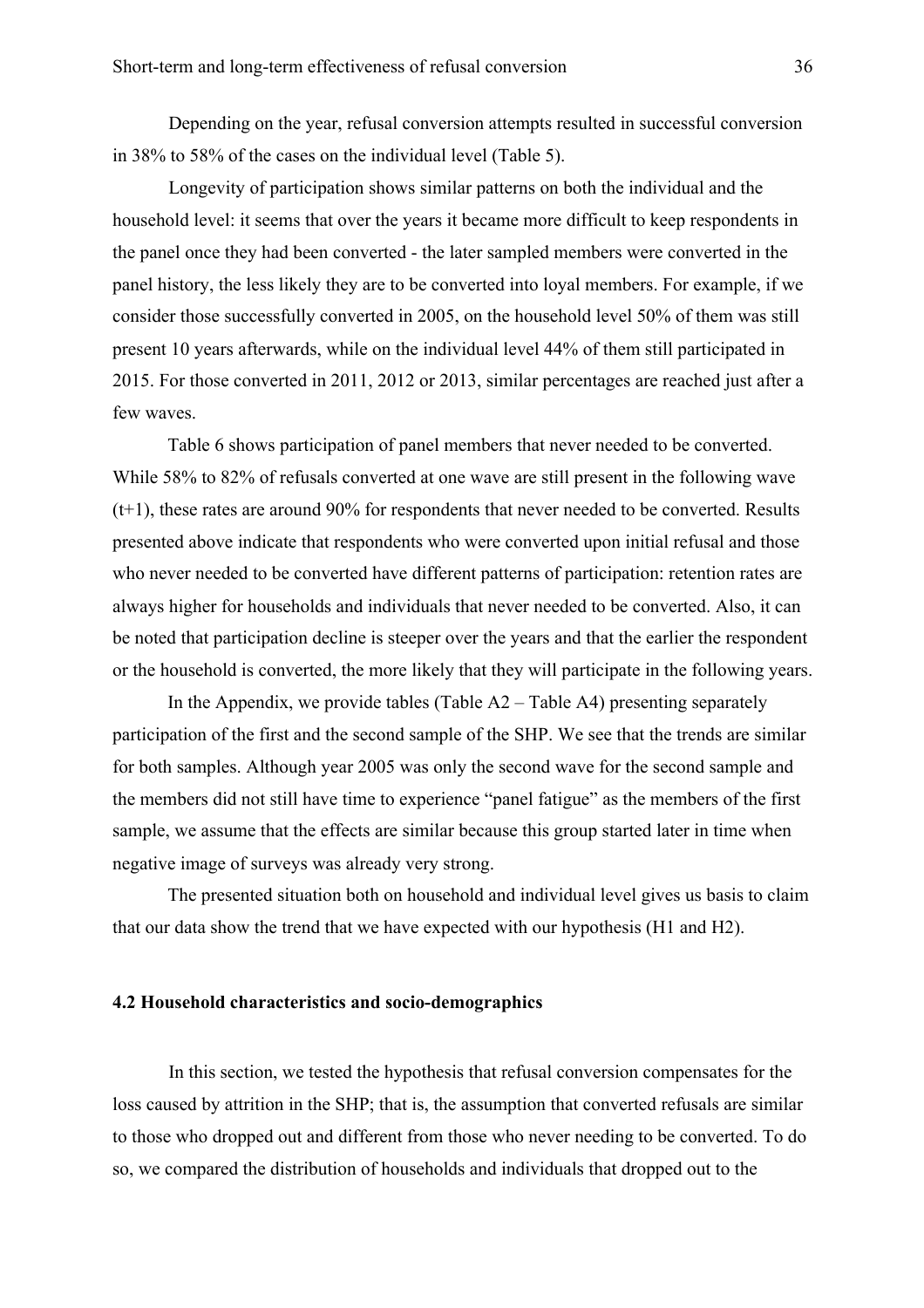distribution of those that never needed to be converted. Then, we ran multinomial logistic regression model comparing the converted group with the group of those never converted and the group of those who dropped out.

*Household level.* Table 7 shows the distributions of the "never converted", the "ever converted" and the "dropped out" group by characteristics of the household, while Table 8 presents fitted model.

|                                     | Never converted | Ever converted | Dropped out |
|-------------------------------------|-----------------|----------------|-------------|
|                                     | $N = 2501$      | $N = 1465$     | $N = 2251$  |
|                                     | $\%$            | $\%$           | $\%$        |
| <b>Household moved</b>              | 6.9             | 18.8           | 13.0        |
| Urban                               | 58.7            | 57.9           | 61.3        |
| <b>Children in household</b>        | 26.9            | 28.1           | 22.7        |
| Number of children in the household |                 |                |             |
| 1 child                             | 35.6            | 43.9           | 46.4        |
| 2 children                          | 45.5            | 42.2           | 40.5        |
| 3 children                          | 16.5            | 10.9           | 10.2        |
| 4+ children                         | 2.4             | 2.9            | 2.9         |
| <b>Household type</b>               |                 |                |             |
| One person HH                       | 24.8            | 22.5           | 35.2        |
| Couple without children             | 35.3            | 36.4           | 27.6        |
| Couple with children                | 33.0            | 34.3           | 28.5        |
| One parent with children            | 6.9             | 6.7            | 9.1         |
| <b>Income assessment</b>            |                 |                |             |
| Saves money                         | 53.7            | 50.3           | 47.7        |
| Spends what it earns                | 36.0            | 40.0           | 41.4        |
| Eats into its assets and savings    | 9.0             | 7.8            | 8.8         |
| Gets into debt                      | 1.3             | 1.9            | 2.1         |
| Owner                               | 54.0            | 50.9           | 39.9        |
| Type of residence                   |                 |                |             |
| Apartment building                  | 54.4            | 56.2           | 65.1        |
| House                               | 41.9            | 39.3           | 30.7        |
| Another                             | 3.7             | 4.6            | 4.2         |
| Region                              |                 |                |             |
| Lake Geneva                         | 17.6            | 17.9           | 18.0        |
| Middleland                          | 25.4            | 24.9           | 24.2        |
| North-west Switzerland              | 14.4            | 15.1           | 13.9        |
| Zurich                              | 18.4            | 15.5           | 18.1        |
| East Switzerland                    | 11.2            | 11.9           | 14.4        |
| Central Switzerland                 | 9.6             | 9.8            | 8.0         |
| Ticino                              | 3.5             | 4.9            | 3.8         |
| <b>Household size</b>               |                 |                |             |
| 1 individual                        | 25.2            | 22.3           | 33.5        |
| 2 individuals                       | 37.4            | 39.4           | 32.7        |
| 3 individuals                       | 13.2            | 15.1           | 12.4        |
| 4+ individuals                      | 24.3            | 23.2           | 21.5        |

*Table 7: "Never converted", "Ever converted" and "Dropped out" households by household characteristics*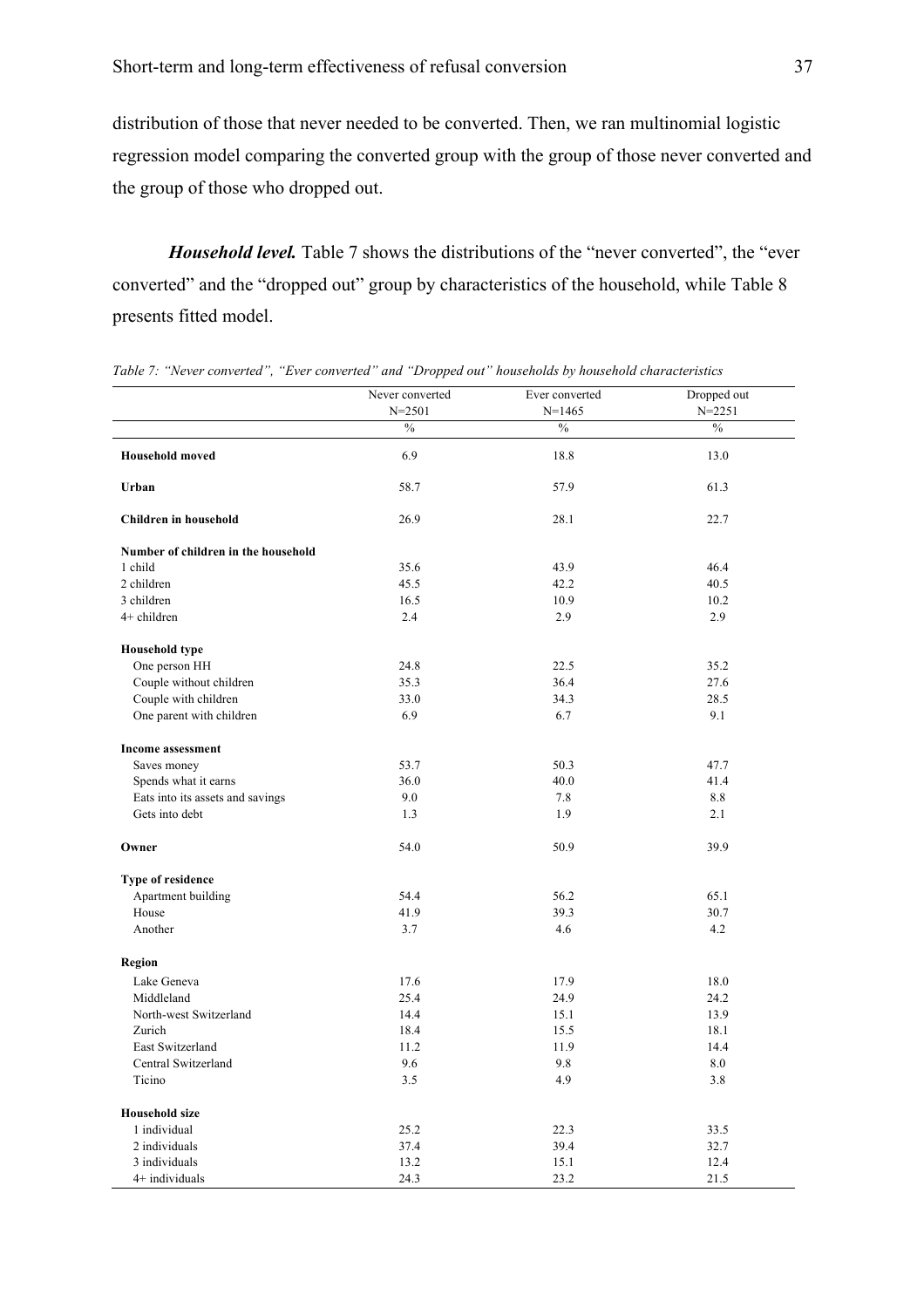Converted households moved significantly more often compared to those who dropped out or participated without needed to be converted. The difference is not surprising since dropping out is often consequence of failure to identify location of the households once they moved, therefore low frequencies are the result of unobserved change. Since converted households are usually those who are located and therefore prevented from dropping out. high frequencies are not surprising for this group. The finding is in line with the hypothesis that converted respondents are more dynamic ones which will be tested and discussed later on. Never converted respondents are more stable in terms of their household, probably because they are more often the owners of the place where they live than nonrespondents (54% compared to 40%); hence they move less often.

Not surprisingly, households with more individuals are more likely to be converted, we see from Table 8 that in terms of household size converted households are similar to never converted ones and different from nonresponding ones. We can assume that one of the mechanisms through which refusal conversion works entails finding another household member that is willing to take part in the survey. Relying on the logic explained by Calderwood et al. (2016), here we could claim that loss of households of the small size potentially introduced bias for this variable and that refusal conversion attempts are not likely to have led to a reduction in this bias. As for household income assessment, although percentages indicate that refusal conversion is successful in re-including less affluent household, especially those that spend what they earn and those that get into debt, our model does not detect significant differences here. Similar distribution of the three groups in terms of household type, region and type of residence indicate that there is little or no bias for this variables.

Although our models reveal us plausible mechanisms through which refusal conversion works, on the household level we did not find the support for our assumption that converted households are more similar to never converted and different from dropped out. However, except for the observed difference in terms of household size, we did not find that they are different from nonresponding households either. We will come back to this in the Discussion. In the following lines, we test the hypothesis (H3) on the individual level.

*Individual level.* In this section, we observe what effects refusal conversion had on sample composition on the individual level. Regarding individual level, we can look at sample composition on the sample of reference individuals who fill in the questionnaires on household level and all individuals included in the refusal conversion phase.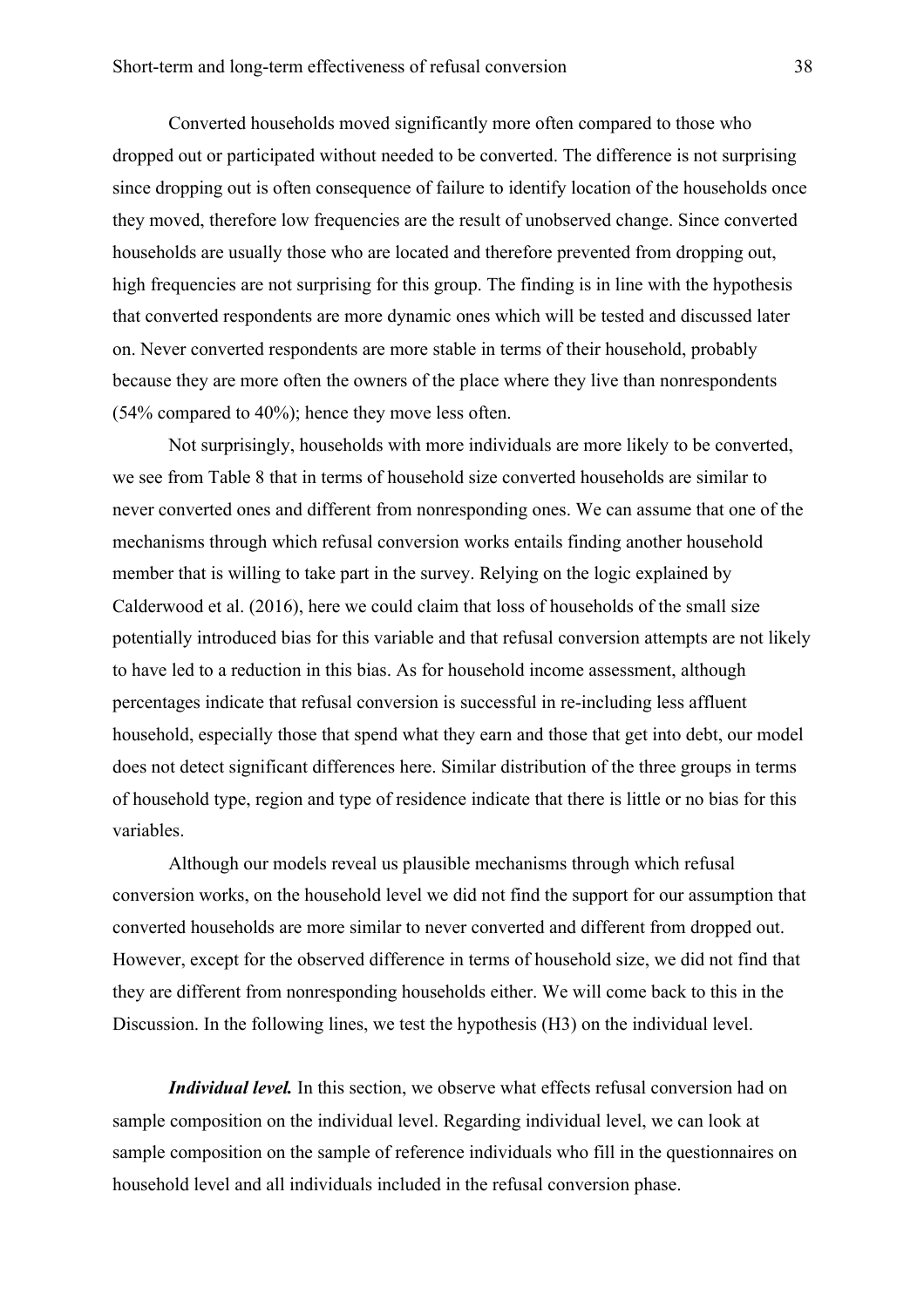|                                  |                          | Never converted          |                | <b>Dropped out</b>       |  |
|----------------------------------|--------------------------|--------------------------|----------------|--------------------------|--|
|                                  |                          | versus                   |                | versus                   |  |
|                                  |                          | <b>Ever converted</b>    |                | <b>Ever converted</b>    |  |
|                                  | Estimate                 | SE                       | Estimate       | SE                       |  |
| <b>Household moved</b>           | $-1.53***$               | .23                      | $-.80***$      | .20                      |  |
| Urban                            | $-.28+$                  | .14                      | $-.28+$        | .15                      |  |
| <b>Household type</b>            |                          |                          |                |                          |  |
| One person HH                    | $-15.22$                 | .35                      | $-16.5$        | .70                      |  |
| Couple without children          | $-.64$                   | .97                      | $-.14.2$       | .29                      |  |
| Couple with children             | $-.66$                   | .33                      | $-1.0$         | .33                      |  |
| One parent with children         | $\overline{a}$           | ÷.                       | $\overline{a}$ | $\overline{a}$           |  |
| <b>Income assessment</b>         |                          |                          |                |                          |  |
| Saves money                      | .60                      | .47                      | .22            | .44                      |  |
| Spends what it earns             | .47                      | .47                      | .23            | .44                      |  |
| Eats into its assets and savings | .94                      | .54                      | .32            | .52                      |  |
| Gets into debt                   | $\overline{\phantom{a}}$ | ÷.                       | $\overline{a}$ | $\overline{a}$           |  |
| Owner                            | .01                      | .17                      | $-41*$         | .18                      |  |
|                                  | $\overline{\phantom{a}}$ |                          |                |                          |  |
| Type of residence                |                          |                          |                |                          |  |
| Apartment building               | $-.36$                   | .39                      | $-.57$         | .39                      |  |
| House                            | $-.12$                   | .39                      | $-.56$         | .39                      |  |
| Another                          | $\frac{1}{2}$            | L.                       | $\overline{a}$ | $\overline{\phantom{a}}$ |  |
| Region                           |                          |                          |                |                          |  |
| Lake Geneva                      |                          |                          |                |                          |  |
| Middleland                       | .24                      | .21                      | $-.04$         | .22                      |  |
| North-west Switzerland           | $-.03$                   | .23                      | $-.12$         | .24                      |  |
| Zurich                           | .29                      | .24                      | .18            | .24                      |  |
| East Switzerland                 | $-.13$                   | .25                      | .06            | .25                      |  |
| Central Switzerland              | .06                      | .26                      | $-.40$         | .28                      |  |
| Ticino                           | $-.20$                   | .34                      | $-.78*$        | .39                      |  |
| <b>Household size</b>            |                          |                          |                |                          |  |
| 1 individual                     |                          | $\overline{\phantom{0}}$ |                |                          |  |
| 2 individuals                    | $-.82$                   | .53                      | $-1.04*$       | .52                      |  |
| 3 individuals                    | $-.17$                   | .23                      | $-.47*$        | .23                      |  |

*Table 8. Multinomial logistic regressions of converted households (1465) versus "never converted" (N=2501) and "dropped out" (N=2251) on socio-demographic characteristics*

\*\*\* significant at p<0.001 level; \*\* significant at p<0.01 level; \* significant at p<0.05; + significant at p<0.1

Differentiation between all the individuals and reference persons is important since the former provides information of what is obtained for the overall sample once refusal conversion was carried out, while the latter, given that reference person is the gate keeper of the household, provides the information of which reference persons' characteristics make households more approachable. In this section we will provide the analysis only for reference individuals, while the results of the analyses for all individuals is presented in the Appendix (Table A6 and Table A7).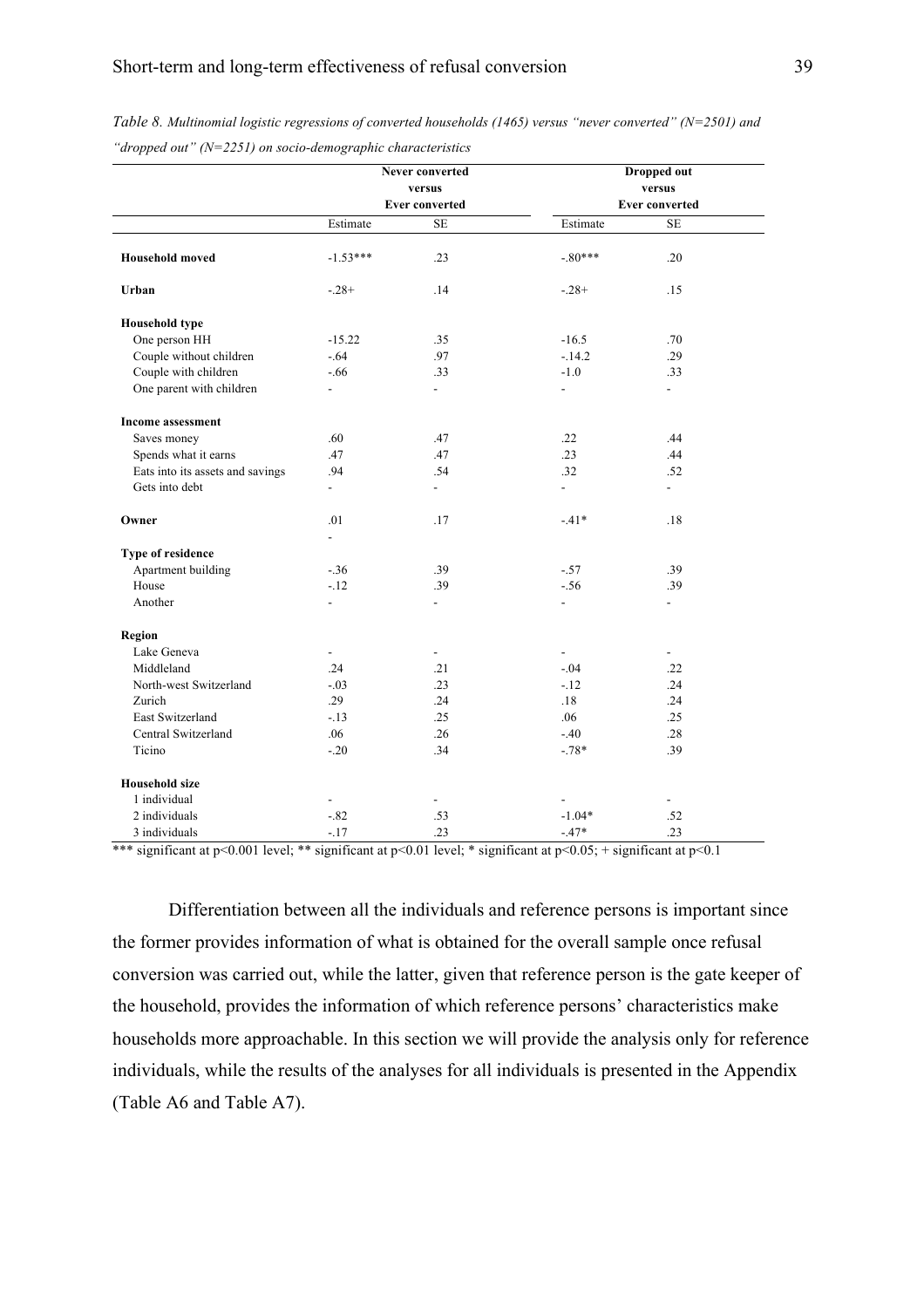Table 9 shows distributions of socio-demographic characteristics of reference persons among "never converted", "ever converted" and "dropped out" group, while Table 10 presents the results of the model fitted using multinomial logistic regression.

In the subsample of reference individuals, refusal conversion compensates for the attrition of male respondents and younger individuals. We see from Table 9 that the *dropped out* group has higher share of male and younger respondents. Table 10 reveals us that, compared to *never converted* individuals, converted respondents are more likely to be male and younger.

|                       | Never converted | Ever converted | Dropped out   |
|-----------------------|-----------------|----------------|---------------|
|                       | $N = 2057$      | $N=1053$       | $N=1696$      |
|                       | $\%$            | $\%$           | $\frac{0}{0}$ |
|                       |                 |                |               |
| Gender                |                 |                |               |
| Male                  | 34.9            | 36.4           | 36.7          |
|                       |                 |                |               |
| Age                   |                 |                |               |
| $14 - 24$             | 2.4             | 5.5            | 7.4           |
| 25-34                 | 9.4             | 13.5           | 13.9          |
| 35-44                 | 17.4            | 17.1           | 18.6          |
| 45-54                 | 27.1            | 22.2           | 22.1          |
| Older than 55         | 43.6            | 41.7           | 38.1          |
|                       |                 |                |               |
| <b>Education</b>      |                 |                |               |
| Primary               | 12.4            | 16.3           | 20.3          |
| Secondary             | 51.4            | 56.5           | 55.5          |
| Tertiary              | 36.2            | 27.2           | 24.2          |
|                       |                 |                |               |
| <b>Civil Status</b>   |                 |                |               |
| Single, never married | 19.6            | 22.0           | 26.2          |
| Married               | 60.4            | 59.3           | 49.5          |
| Separated, divorced   | 13.7            | 12.4           | 15.1          |
| Widow                 | 6.4             | 6.4            | 9.2           |
|                       |                 |                |               |
| Occupation            |                 |                |               |
| Employed              | 63.5            | 65.2           | 61.4          |
|                       |                 |                |               |
| Self-assessed health  |                 |                |               |
| Very well             | 17.8            | 19.2           | 18.5          |
| Well                  | 66.8            | 63.7           | 60.5          |
| Average or bad        | 15.4            | 17.1           | 21.1          |

*Table 9: Reference person "Never converted", "Ever converted" and "Dropped out" by demographics, SHP 2005-2015*

Turning to distribution of education, more educated reference persons are more likely to participate while less educated are more likely to drop out. While refusal conversion compensates for the loss by bringing in less educated reference individuals, it also brings in somewhat more individuals with tertiary education – those with the highest educational qualifications are more likely to be converted than to drop out (Table 10). As for health status, we see from Table 9 that the share of reference individuals with worse health is higher among the *dropped out* group than among the *never converted* group. Refusal conversion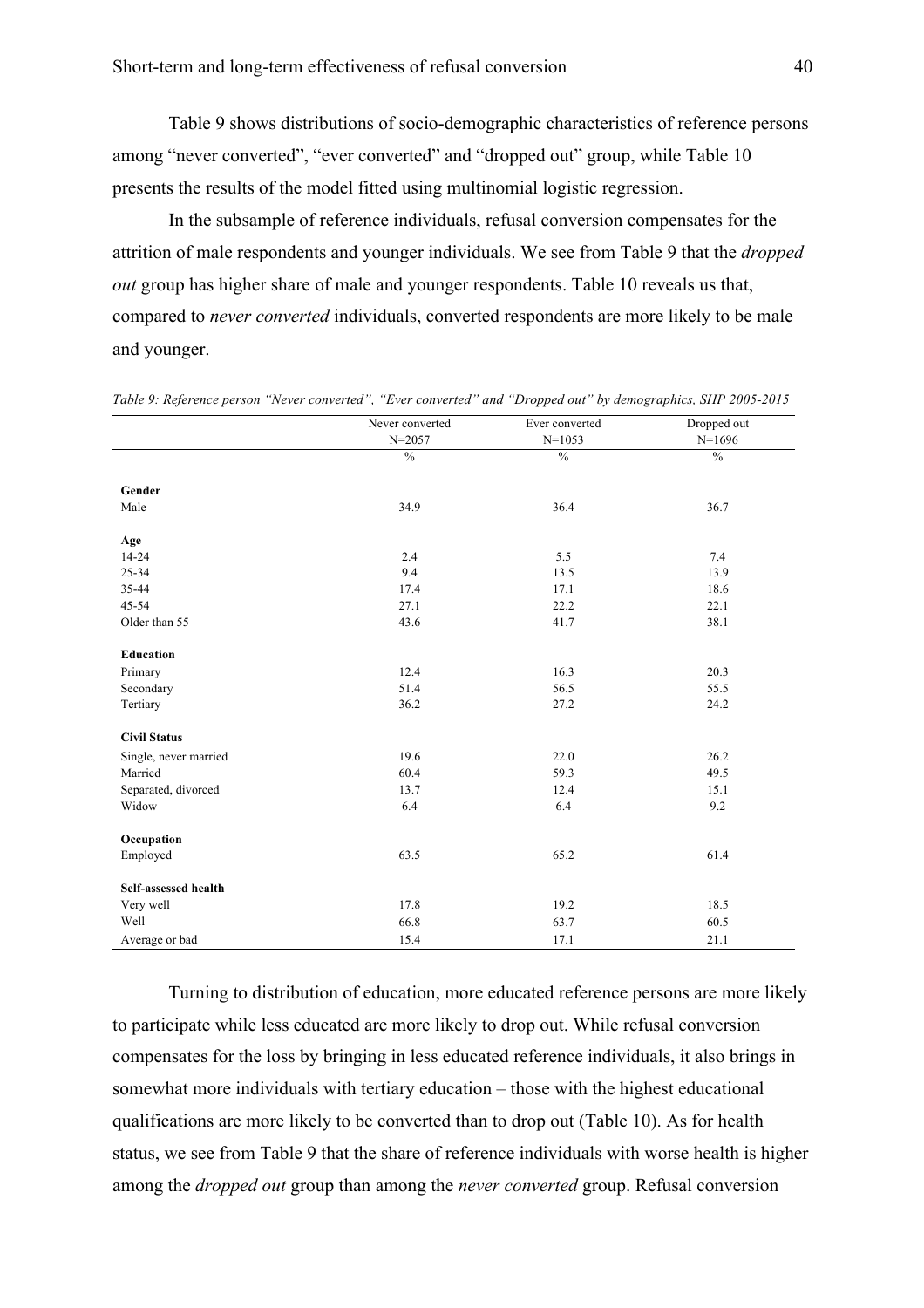seems to be successful once again since it includes more reference individuals with worse health condition. Civil status reveals us that married individuals are likely to be converted, which is in line with the finding above that households formed by two or more individuals are more likely to be converted. As it was the case for tertiary education, this group is already well represented. Although the share of single individuals is higher among converted respondents (Table 9), the difference is not significant – singe individuals are more likely to drop out than to be converted.

|                      |                          | Never converted          |                          | Dropped out              |  |
|----------------------|--------------------------|--------------------------|--------------------------|--------------------------|--|
|                      |                          | versus                   |                          | versus                   |  |
|                      |                          | <b>Ever converted</b>    |                          | <b>Ever converted</b>    |  |
|                      | Estimate                 | <b>SE</b>                | Estimate                 | $\rm SE$                 |  |
| Gender               |                          |                          |                          |                          |  |
| Male                 | $-15+$                   | .08                      | .08                      | .09                      |  |
| Age                  |                          |                          |                          |                          |  |
| $14-24$ (base)       | $\blacksquare$           | $\overline{\phantom{a}}$ | $\overline{\phantom{a}}$ | $\overline{\phantom{a}}$ |  |
| $25 - 34$            | $.39+$                   | .23                      | $-.02$                   | .20                      |  |
| 35-44                | $.86***$                 | .24                      | .09                      | .21                      |  |
| $45 - 54$            | $1.09***$                | .23                      | $-0.00$                  | .21                      |  |
| $55+$                | 93***                    | .23                      | $-.32$                   | .20                      |  |
| <b>Education</b>     |                          |                          |                          |                          |  |
| Primary (base)       | $\blacksquare$           | $\overline{\phantom{a}}$ | $\blacksquare$           | $\blacksquare$           |  |
| Secondary            | $.19+$                   | .11                      | $-18$                    | .11                      |  |
| Tertiary             | $.62***$                 | .13                      | $-.29*$                  | .13                      |  |
| <b>Civil status</b>  |                          |                          |                          |                          |  |
| Single               | $\overline{\phantom{a}}$ | $\blacksquare$           | $\overline{\phantom{a}}$ | $\blacksquare$           |  |
| Married              | $-.20+$                  | 12                       | $-.30*$                  | .12                      |  |
| Separated/Divorced   | $-14$                    | .15                      | .10                      | .16                      |  |
| Widow                | $-.21$                   | .20                      | .24                      | .20                      |  |
| Occupation           |                          |                          |                          |                          |  |
| Employed             | $-19*$                   | .06                      | $-.21*$                  | .10                      |  |
| Self-assessed health |                          |                          |                          |                          |  |
| Very well            | $\blacksquare$           | $\blacksquare$           | $\blacksquare$           | $\blacksquare$           |  |
| Well                 | .10                      | .10                      | .02                      | $.10\,$                  |  |
| Average or bad       | $-0.08 +$                | .13                      | $.23+$                   | .13                      |  |

*Table 10. Multinomial logistic regressions of converted reference persons (1053) versus "never converted" (N=2057) and "dropped out" (N=1696) on socio-demographic characteristics* 

Overall, we see from the Table 10 that the group of converted respondents shows greater resemblance to group of those who dropped out than to the group of those who were never converted. In general, we could claim that plausible nonresponse bias associated with the characteristics we examined is likely to be reduced since conversion included different respondents.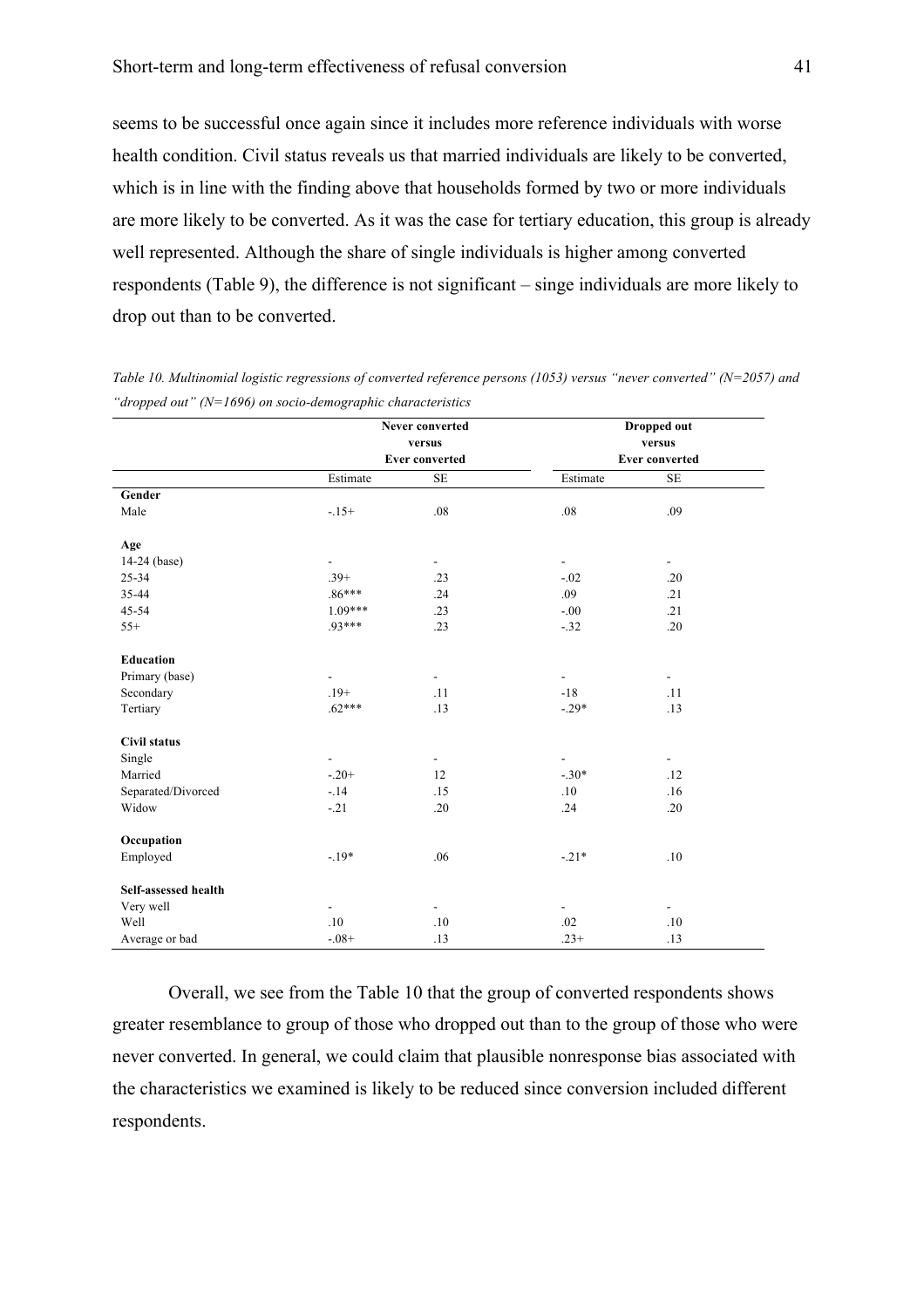Before proceeding to the next section, we can say that our hypothesis (H3) was confirmed on the individual level, while on the household level we do not have enough support in our data to claim so.

# **4.3 Substantial variables, measures of change and data quality**

**4.3.1 The effects of refusal conversion on survey estimates.** So far we have looked at the three groups in order to test whether the assumption made based on The Continuum of Resistance Model and The Class Model stands. However, it can be argued that the groups we created are not without shortcomings. We used the advantage offered by longitudinal studies to analyse the information available for sampled members that can be characterized as nonrespondents from the time when they were still participating in the study. Hence, the "dropped out" group was made based on non participation in the last two waves and compared to those who never needed to be converted and those who were converted at a certain point in their history of the panel. However, our group of non-respondents in not an exclusive one. Namely, respondents that were successfully converted at a certain point in time and then dropped out in at least two last waves are classified in the group of nonrespondents. Therefore, the difference between converted refusals and non-respondents might be underestimated.

We find that better approach to examine influence of refusal conversion on the survey estimates in the SHP is by separating groups of those who participated immediately without being converted and those who participated upon being converted. We can imagine a situation in which a researcher wants to study certain survey estimates provided by the SHP and use all the available data without paying attention who at the end dropped out. There, he would have all the information for the group of those who dropped out from the waves when they were still in and use it as all the other available data from other participants. Therefore, we find it important to test whether the conversion process in the SHP makes significant difference in terms of survey estimates when all participants regardless of their participation patterns, thus is, all the available information are taken into account. However, in the Appendix (Table A8 – Table A10) we present the average survey estimates for the three groups created in the previous section.

Here we test the hypothesis H4 that refusal conversion has significant influence on survey estimates (variables measuring financial situation, satisfaction with different aspects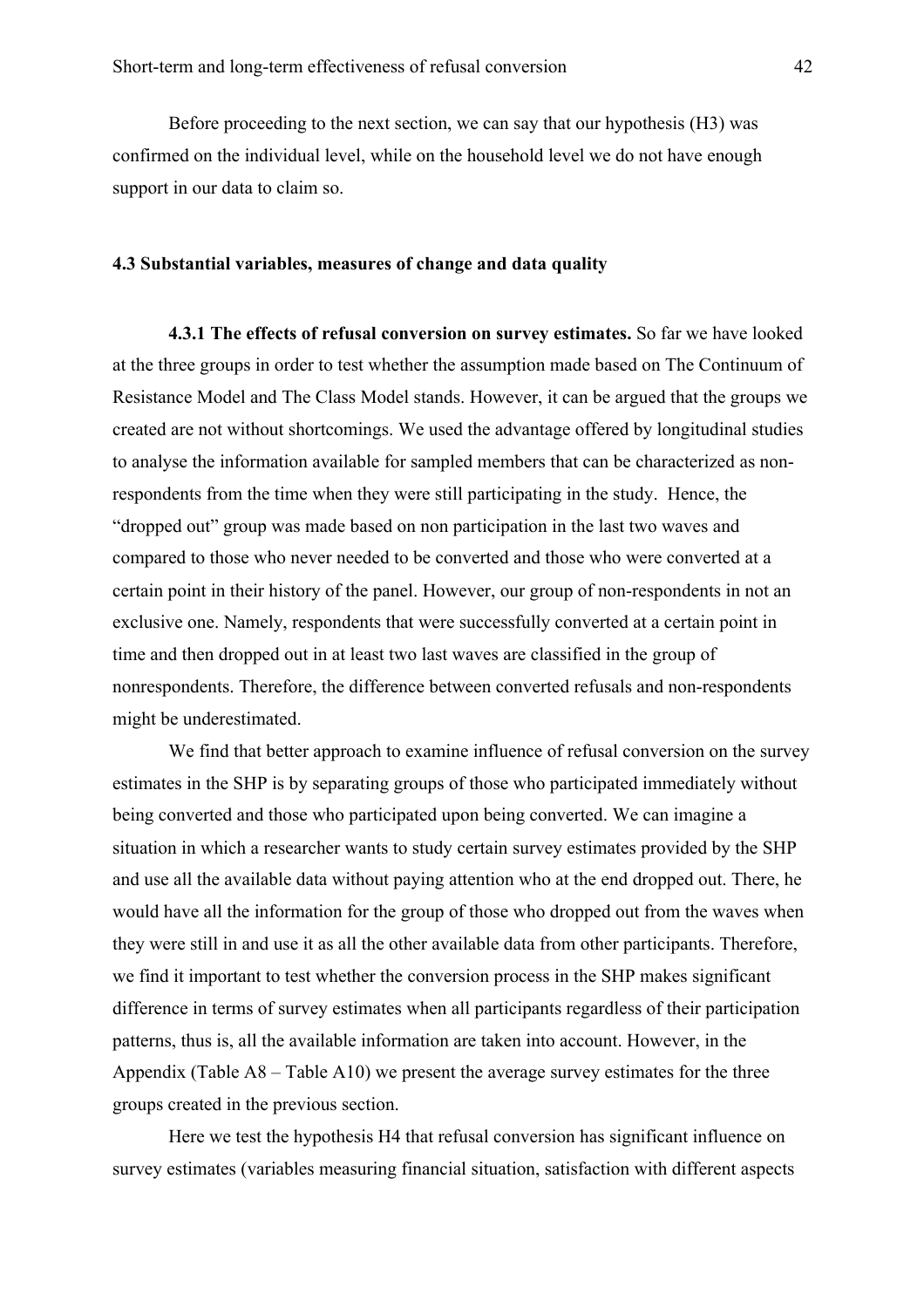of life, social trust and interest). For the analysis we ran several separate regression models where participation with or without conversion was independent variable and survey estimate of interest as dependent variable, while clustering different time points in households or individuals. In addition, on the individual level, we controlled for socio-demographic characteristics.

*Household level.* Table 11 presents parameters of regression analyses that tests the influence of refusal conversion on average survey estimates in the sample of households. We see that refusal conversion brings in households that are different when it comes to all the tested estimates.

*Table 11: Influence of refusal conversion on average survey estimates of the sample of households: non-converted vs converted participants*

| $N=10117$ clusters of households            | Coefficient | Standard error |         | Significance |
|---------------------------------------------|-------------|----------------|---------|--------------|
| Household income                            | $-9925.2$   | 1814.9         | $-5.47$ | 0.000        |
| <b>Satisfaction with household finances</b> | $-.142$     | .039           | $-3.67$ | 0.000        |
| <b>Improvement in standard of living</b>    | $-.060$     | .022           | $-2.79$ | 0.005        |
| Minimum income to make ends                 | $-221.4$    | 49.8           | $-4.44$ | 0.000        |
| Manageable financial situation              | $-264$      | .041           | $-6.46$ | 0.000        |

Note: separate model fitted for each dependent variable using regression analysis; different time points clustered into households. Converted households were coded 1.

Households that re-entered in the SHP have in general a worse financial situation, they report a lower yearly household income and a lower minimal income needed to make ends meet. The financial situation is less manageable in converted households; its members are less satisfied with their household finances and they are more likely to experience a deterioration of their standard of living.

*Individual level.* Table 12 shows the coefficients of models fitted for each survey estimate of interest, while controlling for education, age, gender and employment. Refusal conversion significantly affects survey estimates measuring financial situation and satisfaction with it - converted respondents have lower personal yearly income and they are less satisfied with their financial situation. Significant influence of refusal conversion is recorded for estimates of general trust in people and interest in politics – converted refusals are less interested in politics and they report lower levels of social trust. These effects show us that the group of converted individuals is significantly different from the group of those who immediately participated even when the influence of education, age, gender and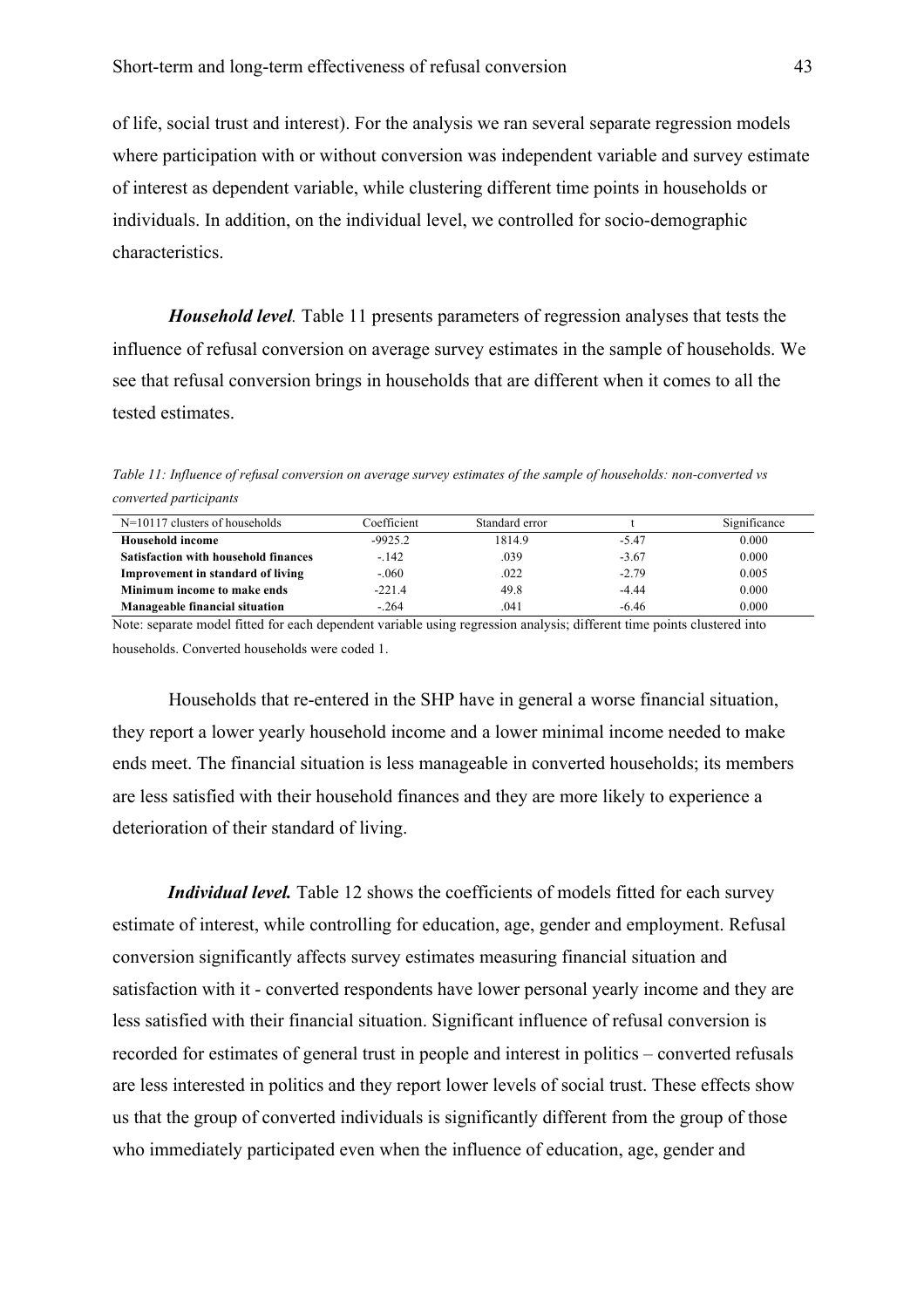employment is netted out. On the contrary, we failed to record significant effects of refusal conversion on satisfaction with health and satisfaction with life in general.

|                                         | Coefficient | Standard error |          | Significance |
|-----------------------------------------|-------------|----------------|----------|--------------|
| Total yearly income                     | $-1214.1$   | 594.3          | $-2.04$  | 0.041        |
| Non-imputed total yearly income         | $-1671.5$   | 627.9          | $-2.66$  | 0.008        |
| Interest in politics                    | $-.233$     | .045           | $-5.12$  | 0.000        |
| General trust in people                 | $-413$      | .038           | $-10.77$ | 0.000        |
| Satisfaction with finances              | $-.151$     | .036           | $-4.16$  | 0.000        |
| Satisfaction with health                | .016        | .031           | 0.53     | 0.596        |
| Satisfaction with living together/alone | .051        | .028           | 1.80     | 0.072        |
| Satisfaction with life in general       | .004        | .025           | 0.17     | 0.861        |

*Table 12: Influence of refusal conversion on average survey estimates of the sample*

Note: separate model fitted for each dependent variable using regression analysis; we clustered different time points clustered into individuals and controlled for education, age, gender and employment. Converted participants were coded 1.

Our hypothesis that refusal conversion affects survey estimates in the sample is confirmed for the estimates of financial situation and satisfaction with it, as well as for the estimates of social trust and interest. However, in our study we did not observe significant effect on the estimates of satisfaction with health and with life in general. In the following section we test the hypothesis that the effects of refusal conversion are persistent over time.

**4.3.2 Longitudinal effects of refusal conversion on survey estimates.** In the previous section we looked at differences between immediate participants and converted refusals in a cross-sectional way, by pooling together the data of eleven waves of the SHP we tested if there is a significant difference in the mean survey estimates. In this section, we examine our third research question and the hypothesis (H5) that refusal conversion has longitudinal effect on survey estimates; in other words, that the difference between converted refusals and immediate participants is persistent over time.

We present the results of *total yearly household income*, *minimal income to make ends meet*, *satisfaction with household finances* for the household level and *total yearly personal income, interest in politics* and *general trust in people* for the individual level. For all these estimates we present the means for immediate participants, converted refusals and the both groups combined. We then calculate the difference in average survey estimate with and without converted refusals. As already described, this approach was taken by Lynn and Clark (2002) and Haring et al. (2009) when estimating nonresponse bias.

*Household level.* Households converted in 2006 have, in average, lower total yearly household income than immediate participants; the difference being around 10 thousand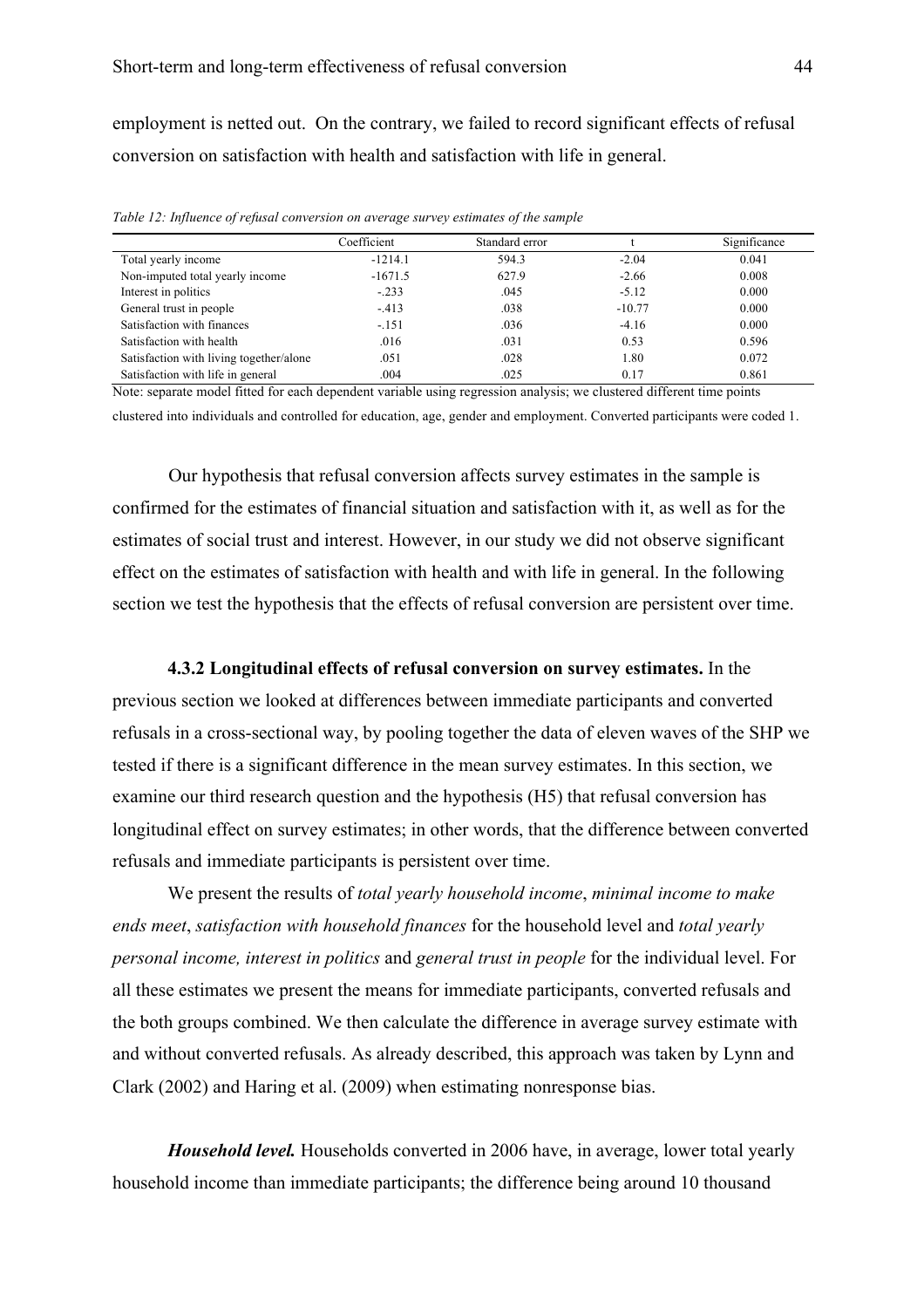Swiss francs (Table 13). Households re-included in 2006 show a substantial decrease in mean total yearly household income in most of the years following conversion, between -858 and - 1847 CHF. Although in 2010 and 2015 the difference is not statistically significant, a decreasing trend is still recorded. Not surprisingly, the effect is the strongest in the year of conversion. It might be that in 2006 a relatively large sample of converted refusals (507) was enough to make a significant change. Knowing that less affluent households or individuals are more likely to drop out from the survey, we can assume that over time we preserve those with higher income among converted refusals. Therefore, the difference becomes smaller over the years (from 2011 on, the difference is significant only at p<0.1 level).

*Table 13: Long-term influence of refusal conversion on average estimate of yearly household income in the sample*

| <b>Yearly household income</b> |       |          |      |                        |     |                    |                         |  |  |  |  |
|--------------------------------|-------|----------|------|------------------------|-----|--------------------|-------------------------|--|--|--|--|
| Year                           | Total |          |      | Immediate participants |     | Converted refusals | Difference <sup>a</sup> |  |  |  |  |
|                                | N     | Mean     | N    | Mean                   | N   | Mean               |                         |  |  |  |  |
| 2006                           | 4219  | 97339.7  | 3712 | 99187.2                | 507 | 83813.1            | $-1847.5***$            |  |  |  |  |
| 2007                           | 3635  | 106034.9 | 3288 | 107733.6               | 347 | 89939.3            | $-1698.7*$              |  |  |  |  |
| 2008                           | 3470  | 105041.3 | 3128 | 106377.4               | 342 | 92821.7            | $-1336.1*$              |  |  |  |  |
| 2009                           | 3276  | 104626.9 | 2973 | 105787.9               | 303 | 93235.7            | $-1161.0**$             |  |  |  |  |
| 2010                           | 3263  | 107521.5 | 2957 | 108333.4               | 306 | 99676.1            | $-811.9$                |  |  |  |  |
| 2011                           | 3148  | 111158.7 | 2854 | 112492.4               | 294 | 98211.6            | $-1333.7+$              |  |  |  |  |
| 2012                           | 3051  | 111124.5 | 2767 | 112378.2               | 284 | 98910.1            | $-1253.7+$              |  |  |  |  |
| 2013                           | 2960  | 111634.6 | 2694 | 112492.7               | 266 | 102943.2           | $-858.1+$               |  |  |  |  |
| 2014                           | 2810  | 115001.6 | 2563 | 115908.3               | 247 | 105593             | $-906.7+$               |  |  |  |  |
| 2015                           | 2724  | 113372.5 | 2477 | 114036.8               | 247 | 106711.2           | $-664.3$                |  |  |  |  |

\*\*\* significant at p<0.001 level; \*\* significant at p<0.01 level; \* significant at p<0.05; + significant at p<0.1

<sup>a</sup> difference column is calculated as a difference between the total mean and the mean for immediate participants; declared as significant where the difference between the mean of immediate participants and the mean of converted refusals is significantly different from 0. For the analysis t-test was used.

The findings presented above are observable on the Graph 1, where the black line demonstrates average yearly household income for the group of respondents that was converted in 2006. The grey line represents the average yearly household income for the group of respondents that in 2006 participated immediately, without being converted. The dashed line shows average yearly household income for the both groups combined. We see that the income for immediate participants is higher than the income for converted refusals and that adding converted refusals *pulls down* the line of those that participated without conversion. Similar trends are observable on the following graphs in this section.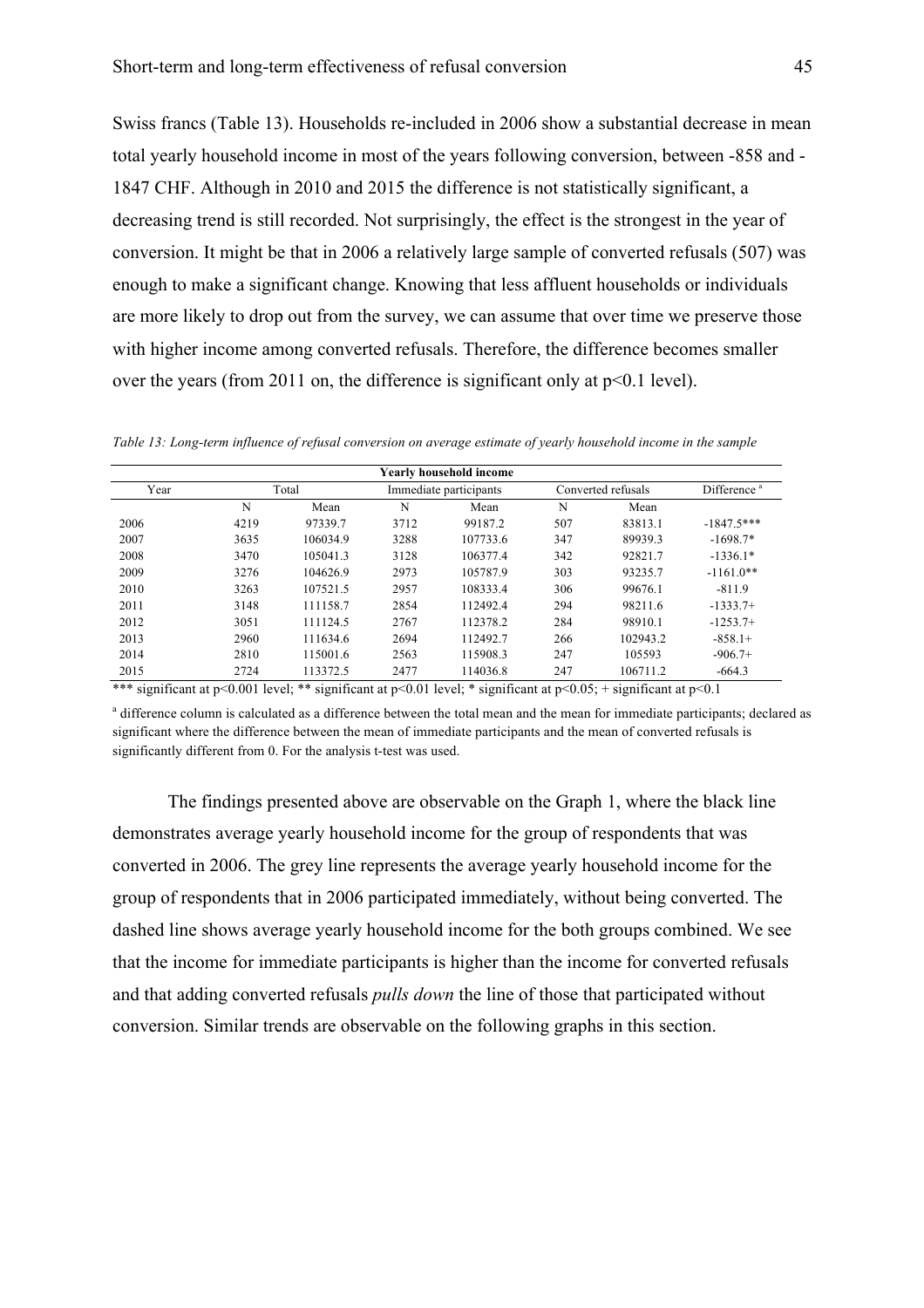



*Graph 1: Long-term influence of refusal conversion on the estimate of total yearly household income*

Turning to the estimation of the minimal monthly income to make ends meet (Table 14 and Graph 2), we see that by having converted households in 2006 in a long run we obtained different households in the sample. Those households that are converted in 2006 have significantly lower estimates of monthly income to make ends meet compared to those who participated immediately in 2006; inclusion of those households decreased the total estimate by between -30.9 and -69.6 CHF over the years. The difference is rather persistent, it is significant in all years except 2015.

*Table 14: Long-term influence of refusal conversion on average estimate of minimal monthly income to make ends meet in the sample*

|      |      |        |      | Minimum monthly income to make ends meet |     |                    |                         |  |
|------|------|--------|------|------------------------------------------|-----|--------------------|-------------------------|--|
| Year |      | Total  |      | Immediate participants                   |     | Converted refusals | Difference <sup>a</sup> |  |
|      | N    | Mean   | N    | Mean                                     | N   | Mean               |                         |  |
| 2006 | 3855 | 5122.6 | 3415 | 5184.2                                   | 440 | 4645.0             | $-61.6***$              |  |
| 2007 | 3314 | 5228.2 | 3014 | 5259.1                                   | 300 | 4917.9             | $-30.9*$                |  |
| 2008 | 3219 | 5309.9 | 2914 | 5379.5                                   | 305 | 4644.5             | $-69.6***$              |  |
| 2009 | 3032 | 5402.3 | 2762 | 5456.5                                   | 270 | 4848.1             | $-54.2***$              |  |
| 2010 | 3064 | 5385.1 | 2783 | 5425.0                                   | 281 | 4990.2             | $-39.9**$               |  |
| 2011 | 2975 | 5500.1 | 2699 | 5533.9                                   | 276 | 5169.6             | $-33.8*$                |  |
| 2012 | 2881 | 5556.9 | 2619 | 5603.7                                   | 262 | 5089.4             | $-46.8**$               |  |
| 2013 | 2766 | 5578.8 | 2517 | 5634.2                                   | 249 | 5018.2             | $-55.4**$               |  |
| 2014 | 2642 | 5514.8 | 2407 | 5556.4                                   | 235 | 5088.3             | $-41.6**$               |  |
| 2015 | 2551 | 5531.3 | 2320 | 5554.9                                   | 231 | 5294.6             | $-23.6$                 |  |

\*\*\* significant at p<0.001 level; \*\* significant at p<0.01 level; \* significant at p<0.05; + significant at p<0.1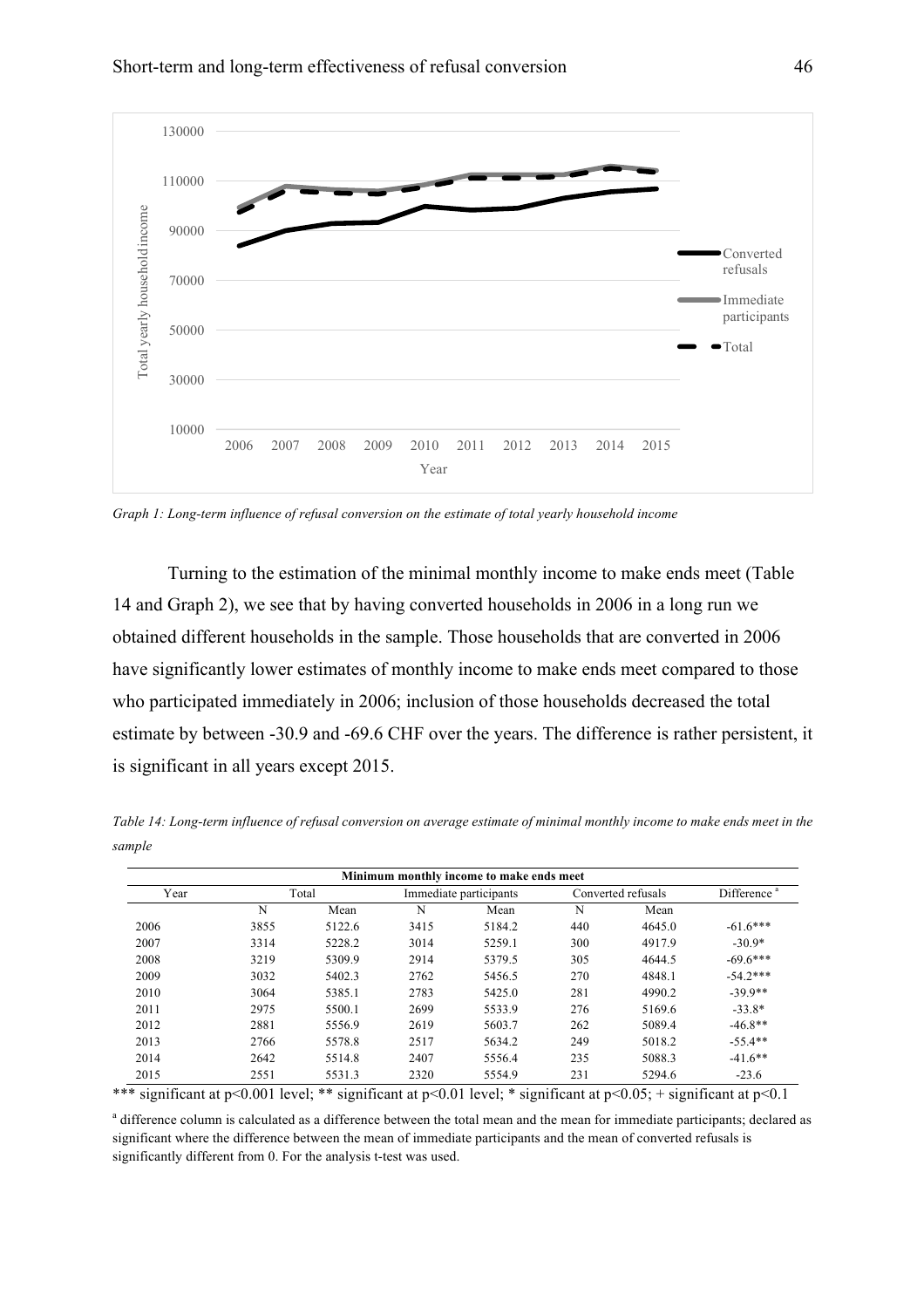

*Graph 2: Long-term influence of refusal conversion on average estimate of minimal monthly income to make ends meet in the sample*

Table 15 and Graph 3 present long-term influence of refusal conversion on average estimate of satisfaction with household finances in the sample. Fewer financial resources are reflected in lower satisfaction with finances for converted households in six out of the ten examined years. Re-injection of refusing households decreases the overall satisfaction mean by .02 to .03 points.

*Table 15: Long-term influence of refusal conversion on average estimate of satisfaction with household finances in sample*

|      | <b>Satisfaction with household finances</b> |      |      |                        |     |                    |                         |  |  |  |  |
|------|---------------------------------------------|------|------|------------------------|-----|--------------------|-------------------------|--|--|--|--|
| Year | Total                                       |      |      | Immediate participants |     | Converted refusals | Difference <sup>a</sup> |  |  |  |  |
|      | N                                           | Mean | N    | Mean                   | N   | Mean               |                         |  |  |  |  |
| 2006 | 4213                                        | 7.23 | 3707 | 7.25                   | 506 | 7.05               | $-.02*$                 |  |  |  |  |
| 2007 | 3616                                        | 7.27 | 3270 | 7.3                    | 346 |                    | $-03**$                 |  |  |  |  |
| 2008 | 3433                                        | 7.24 | 3099 | 7.26                   | 334 | 7.01               | $-.02*$                 |  |  |  |  |
| 2009 | 3210                                        | 7.38 | 2919 | 7.39                   | 291 | 7.27               | $-.01$                  |  |  |  |  |
| 2010 | 3238                                        | 7.41 | 2937 | 7.43                   | 301 | 7.24               | $-.02+$                 |  |  |  |  |
| 2011 | 3165                                        | 7.43 | 2867 | 7.44                   | 298 | 7.3                | $-.01$                  |  |  |  |  |
| 2012 | 3061                                        | 7.44 | 2776 | 7.47                   | 285 | 7.22               | $-.03*$                 |  |  |  |  |
| 2013 | 2971                                        | 7.59 | 2704 | 7.6                    | 267 | 7.44               | $-.01$                  |  |  |  |  |
| 2014 | 2819                                        | 7.61 | 2573 | 7.63                   | 246 | 7.42               | $-.02+$                 |  |  |  |  |
| 2015 | 2732                                        | 7.69 | 2484 | 7.69                   | 248 | 7.61               | $\Omega$                |  |  |  |  |

\*\*\* significant at p<0.001 level; \*\* significant at p<0.01 level; \* significant at p<0.05; + significant at p<0.1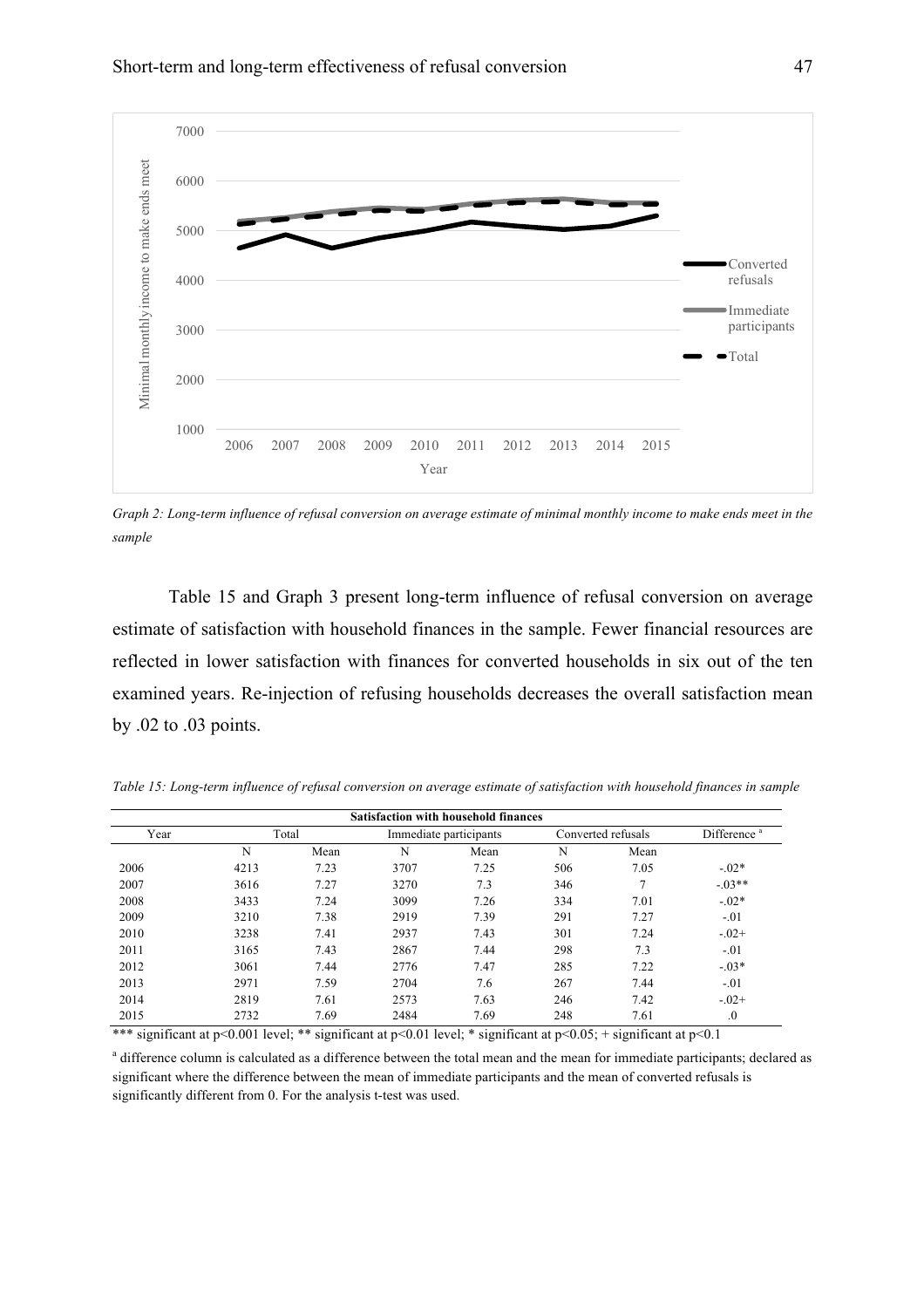

*Graph 3: Long-term influence of refusal conversion on average estimate of satisfaction with household finances in the sample*

So far, we can claim that refusal conversion has significant effect on survey estimates on the household level. In the following lines, we present our results for the individual level.

*Individual level.* When it comes to the estimate of yearly personal income, those converted in 2006 have an on average lower income compared to those who participated immediately in almost all the years after conversion (Table 16 and Graph 4).

| Yearly personal income |       |         |                        |         |                    |         |                         |
|------------------------|-------|---------|------------------------|---------|--------------------|---------|-------------------------|
| Year                   | Total |         | Immediate participants |         | Converted refusals |         | Difference <sup>a</sup> |
|                        | N     | Mean    | N                      | Mean    | N                  | Mean    |                         |
| 2006                   | 6659  | 50993.6 | 6041                   | 51595.1 | 618                | 45114.8 | $-601.5**$              |
| 2007                   | 5532  | 54444.8 | 5110                   | 55060.4 | 422                | 46990.4 | $-615.6+$               |
| 2008                   | 5175  | 56138.8 | 4785                   | 56633.8 | 390                | 50065.4 | $-495.0+$               |
| 2009                   | 4828  | 57896.6 | 4476                   | 58471.4 | 352                | 50586.4 | $-574.8*$               |
| 2010                   | 4887  | 59296.9 | 4516                   | 59727.9 | 371                | 54050.8 | $-431.0$                |
| 2011                   | 4766  | 61118.3 | 4398                   | 61844.5 | 368                | 52438.8 | $-726.2**$              |
| 2012                   | 4570  | 62979.6 | 4228                   | 63801.2 | 342                | 52823.1 | $-821.6*$               |
| 2013                   | 4360  | 63500.8 | 4042                   | 64240.6 | 318                | 54097.3 | $-739.8*$               |
| 2014                   | 4125  | 66219.7 | 3837                   | 66905.6 | 288                | 57082.5 | $-685.9*$               |
| 2015                   | 3996  | 66456.3 | 3706                   | 67038.6 | 290                | 59014.3 | $-582.3*$               |

*Table 16: Long-term influence of refusal conversion on average estimate of yearly personal income in sample*

\*\*\* significant at p<0.001 level; \*\* significant at p<0.01 level; \* significant at p<0.05; + significant at p<0.1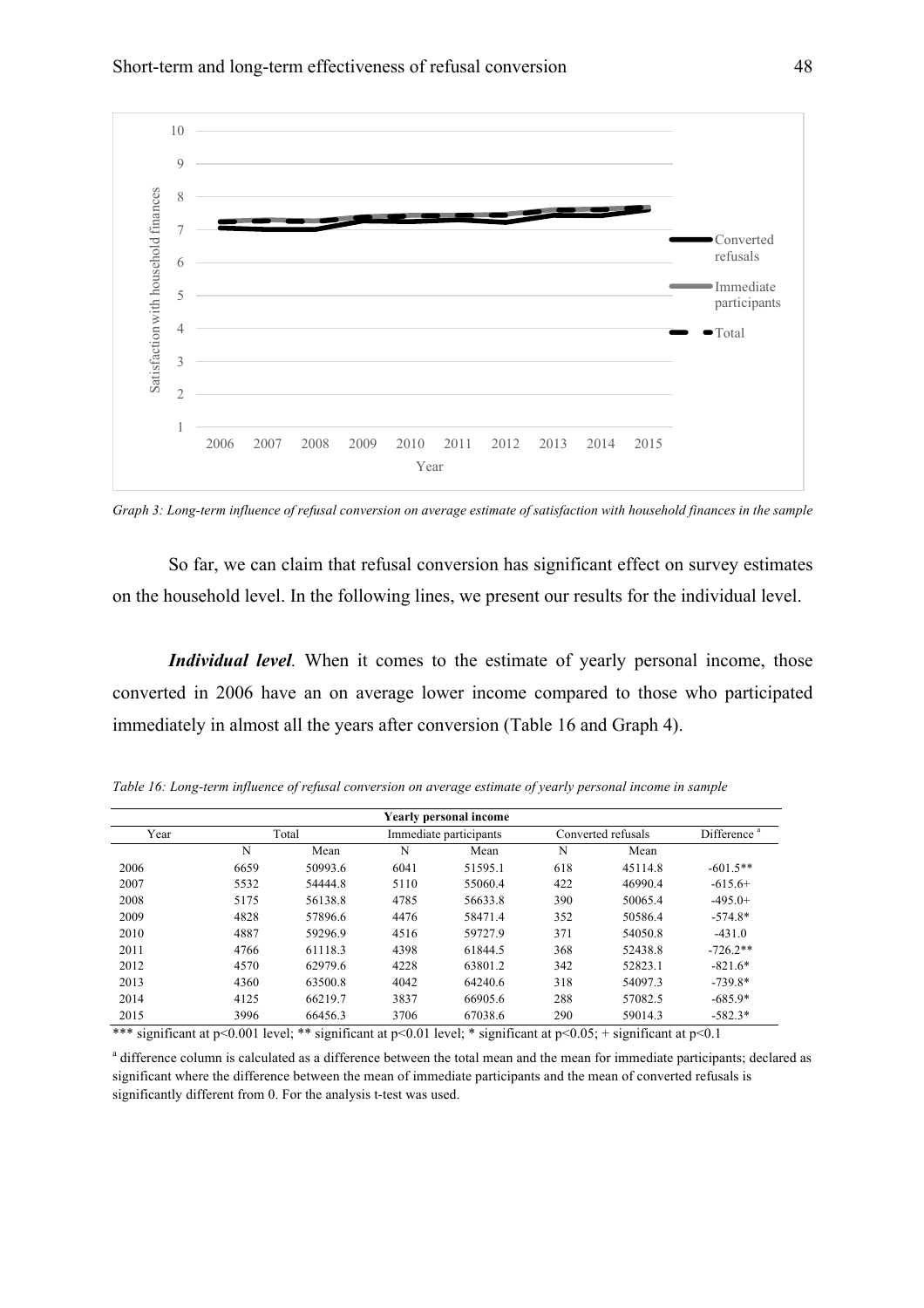

*Graph 4: Long-term influence of refusal conversion on average estimate of yearly personal income in the sample*

The difference between the groups is statistically significant in all the years except 2010. The inclusion of the group of converted refusals in 2006 decreases the total mean income for up to a thousand francs.

Long-term influence of refusal conversion on the estimates of interest in politics is presented in Table 17 and Graph 5. Again, as it was the case with income, it could be seen that there is a significant difference between converted refusals and immediate participants in all the years following conversion; however, taking the groups together, refusal conversion accounts for a decrease up to one decimal point in total mean.

|      |       |      |                        | Interest in politics |                    |      |                         |
|------|-------|------|------------------------|----------------------|--------------------|------|-------------------------|
| Year | Total |      | Immediate participants |                      | Converted refusals |      | Difference <sup>a</sup> |
|      | N     | Mean | N                      | Mean                 | N                  | Mean |                         |
| 2006 | 6651  | 5.64 | 6035                   | 5.70                 | 616                | 5.04 | $-.06***$               |
| 2007 | 5529  | 5.76 | 5107                   | 5.83                 | 422                | 5.00 | $-07***$                |
| 2008 | 5169  | 5.95 | 4779                   | 6.02                 | 390                | 5.01 | $-07***$                |
| 2009 | 4824  | 5.97 | 4472                   | 6.02                 | 352                | 5.24 | $-0.5***$               |
| 2010 | 4887  | 5.76 | 4516                   | 5.84                 | 371                | 4.83 | $-08***$                |
| 2011 | 4765  | 5.49 | 4397                   | 5.58                 | 368                | 4.40 | $-09***$                |
| 2012 | 4567  | 5.86 | 4225                   | 5.95                 | 342                | 4.77 | $-09***$                |
| 2013 | 4355  | 5.79 | 4037                   | 5.86                 | 318                | 4.81 | $-07***$                |
| 2014 | 4121  | 5.55 | 3833                   | 5.61                 | 288                | 4.65 | $-06***$                |
| 2015 | 3989  | 5.90 | 3700                   | 5.96                 | 289                | 5.04 | $-06***$                |

*Table 17: Long-term influence of refusal conversion on average estimate of interest in politics in sample*

\*\*\* significant at p<0.001 level; \*\* significant at p<0.01 level; \* significant at p<0.05; + significant at p<0.1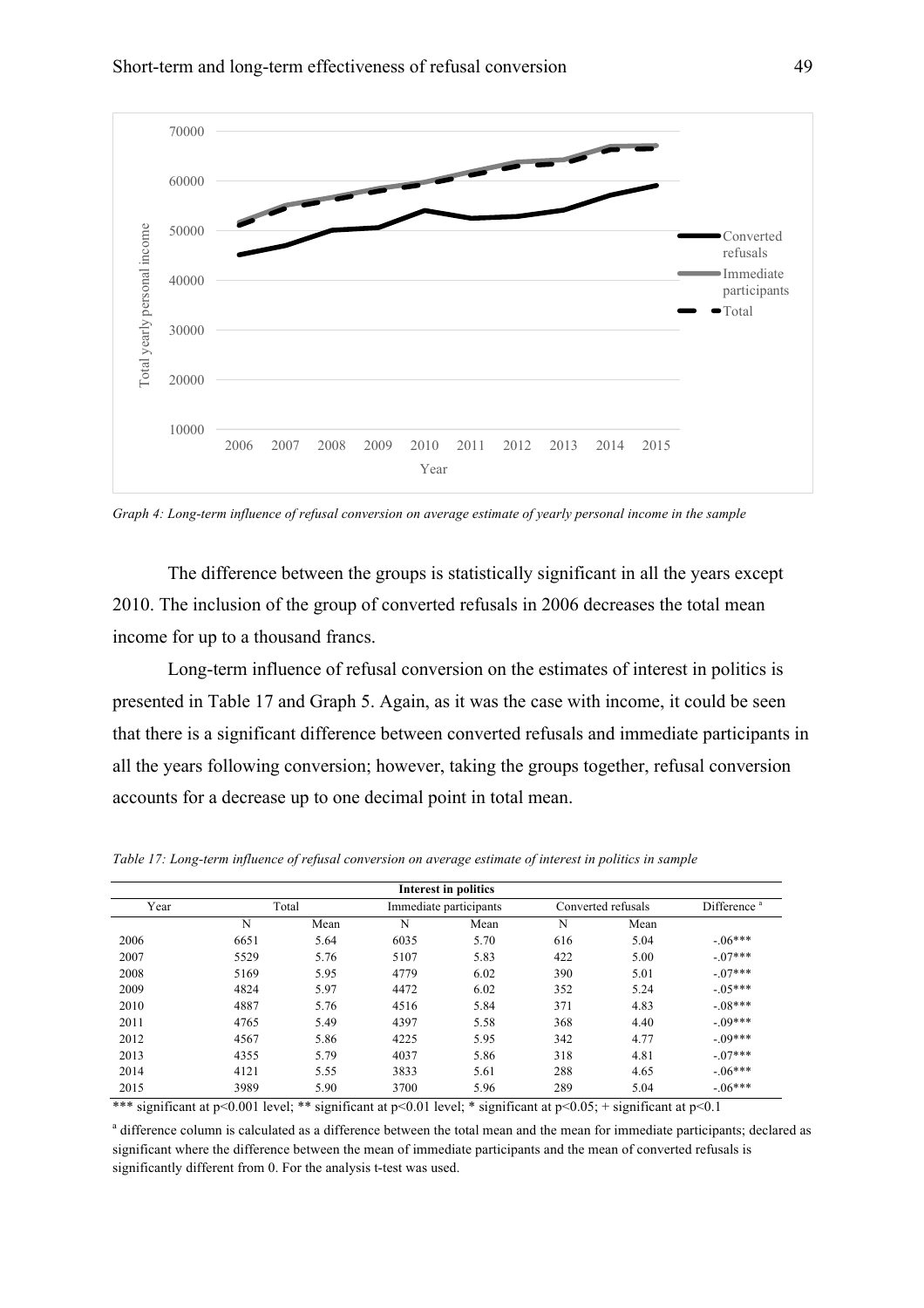

*Graph 4: Long-term influence of refusal conversion on average estimate of interest in politics in the sample*

Re-including those who refused to participate means diversifying the group of respondents by individuals with, in average, lower levels of general trust in people (Table 18). Refusal conversion has longitudinally significant effects on the average estimate of general trust in people – converted refusals decrease total mean for up to one decimal point. Although small, this effect is significant at  $p<0.001$  level in all the years.

*Table 18: Long-term influence of refusal conversion on average estimate of general trust in people in sample* 

| <b>General trust in people</b> |       |      |                        |      |                    |      |                         |
|--------------------------------|-------|------|------------------------|------|--------------------|------|-------------------------|
| Year                           | Total |      | Immediate participants |      | Converted refusals |      | Difference <sup>a</sup> |
|                                | N     | Mean | N                      | Mean | N                  | Mean |                         |
| 2006                           | 6635  | 6.13 | 6021                   | 6.18 | 614                | 5.65 | $-0.5***$               |
| 2007                           | 5515  | 6.26 | 5094                   | 6.31 | 421                | 5.64 | $-0.5***$               |
| 2008                           | 5156  | 6.32 | 4768                   | 6.37 | 388                | 5.73 | $-.05***$               |
| 2009                           | 4820  | 6.40 | 4469                   | 6.44 | 351                | 5.87 | $-04***$                |
| 2010                           | 4875  | 6.39 | 4505                   | 6.42 | 370                | 6.01 | $-03***$                |
| 2011                           | 4761  | 6.44 | 4394                   | 6.47 | 367                | 6.16 | $-03***$                |
| 2012                           | 4568  | 6.42 | 4226                   | 6.46 | 342                | 6.01 | $-04***$                |
| 2013                           | 4351  | 6.35 | 4032                   | 6.38 | 319                | 5.90 | $-03***$                |
| 2014                           | 4123  | 6.49 | 3836                   | 6.52 | 287                | 6.09 | $-03***$                |
| 2015                           | 3995  | 6.54 | 3706                   | 6.57 | 289                | 6.13 | $-03***$                |

\*\*\* significant at p<0.001 level; \*\* significant at p<0.01 level; \* significant at p<0.05; + significant at p<0.1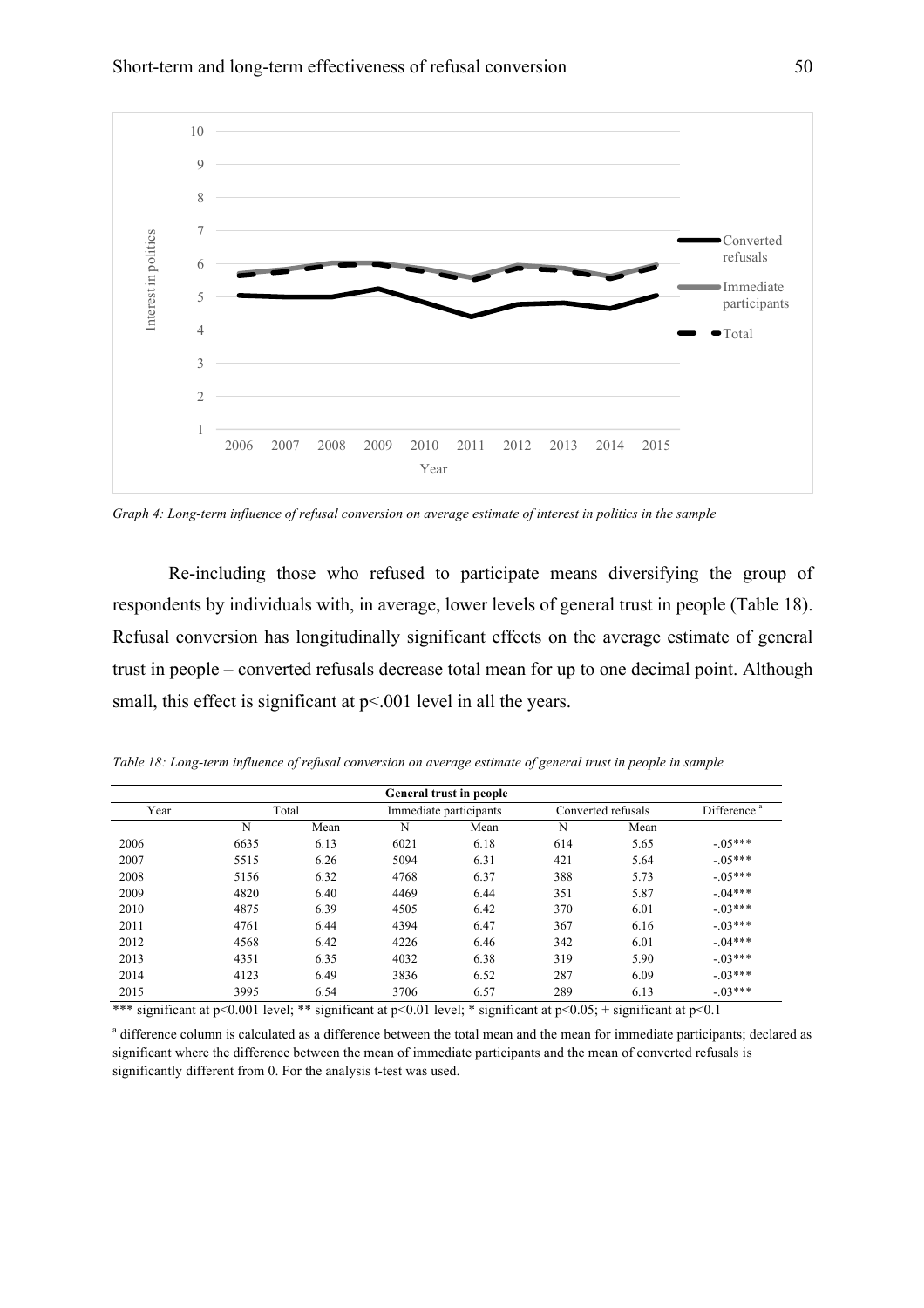

*Graph 6: Long-term influence of refusal conversion on average estimate of general trust in people in the sample* 

Based on our results on both the household and the individual level, we can claim that we confirmed our hypothesis (H5) that refusal conversion affects survey estimates longitudinally, or stated differently, that the difference between converted refusals and immediate participants is persistent over time. We will come back to our findings in the Discussion. Meanwhile, we proceed to the effects of refusal conversion on measures of change.

**4.3.3 The effects of refusal conversion on measures of change.** We hypothesized that refusal conversion brings in the SHP households and individuals who are more dynamic, who experience more change over time compared to immediate respondents. In order to test the hypothesis, we created measures of change for three different periods: one-year change, three-year change and five-year change. Thus, when it comes to the group of successfully converted individuals, one-year change was calculated as absolute difference between the first wave following refusal conversion and the wave in which the conversion took part (for example,  $|w_{2006} - w_{2005}|$ ). Three-year change was calculated as absolute difference between the third wave following refusal conversion and the wave in which the conversion took part (for example,  $|w_{2008} - w_{2005}|$ ), while the same logic has been applied for five-year change (for example,  $|w_{2010} - w_{2005}|$ ). The same differences were calculated for the group of immediate participants. For the comparison on the household level it should be noted that we selected only those households that were represented by the same reference person in both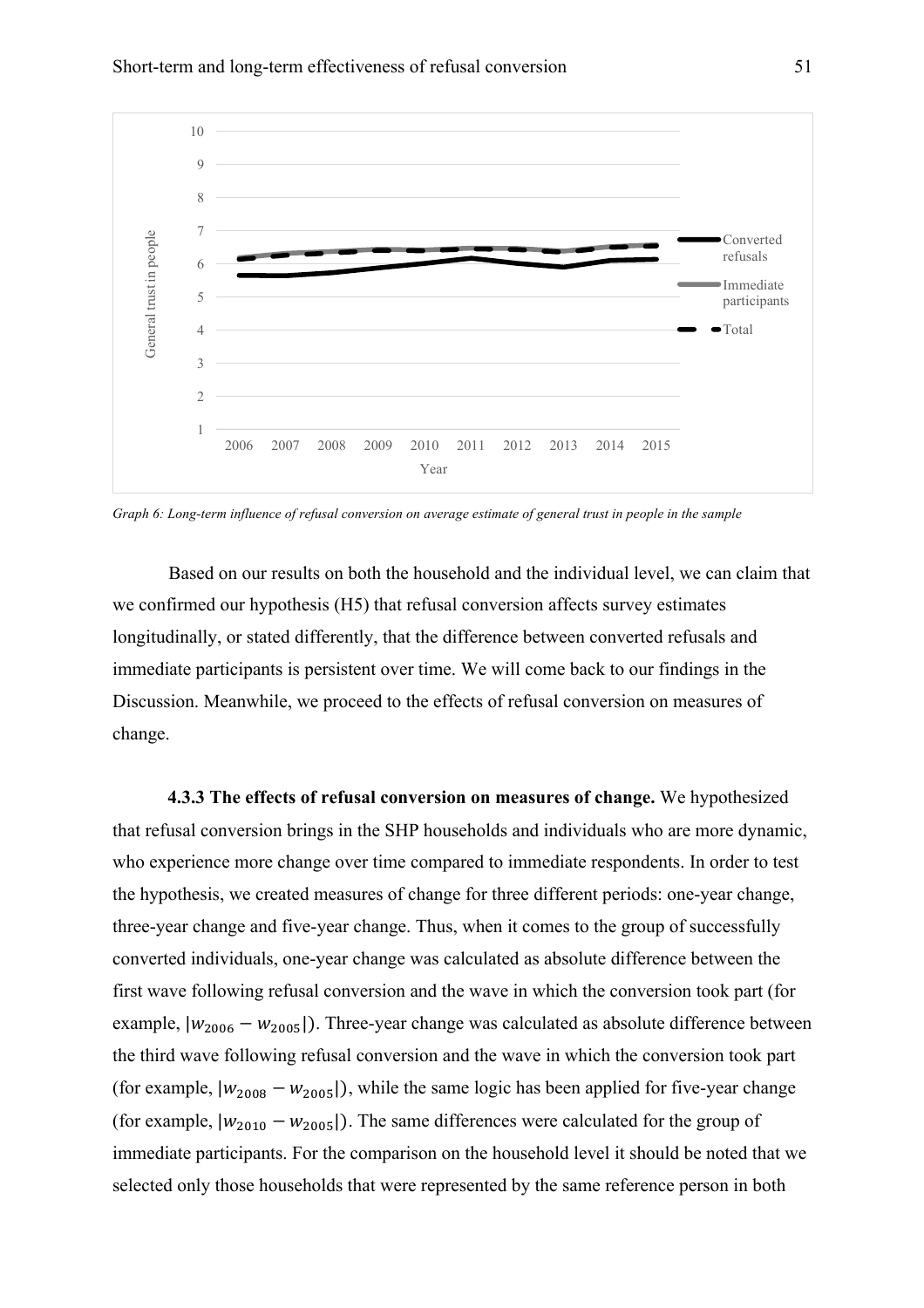time points of interest since it does not seem reasonable to examine, for example, the difference in satisfaction with finances if it has been expressed by different person. We ran separate regression analyses for all three change periods for each of the survey estimates presented in Table 19.

*Household level.* Table 19 shows us the comparison of immediate participants and converted respondents in terms of measures of change over time. We see that refusal conversion brings in households that change more in absolute terms in almost all the tested variables. Households that participated upon being converted change more after one year, three years or five years in terms of improvement or deterioration in standard of living, satisfaction with finances and manageability of financial situation. These households also change more in terms of an estimation of the minimum monthly income necessary to make ends meet; the coefficient is not significant for three-year change, however, the sign of it stays the same. When it comes to household income, even though it is not significant, we see that the direction of change follows our expectation - converted households change more in the first two change periods tested. However, significantly less change within 5 years is recorded for these households..

| Change in                                                                         | 1-year change<br>$( w_{t+1} - w_t )$ | 3-year change<br>$( w_{t+3} - w_t )$ | 5-year change<br>$( w_{t+5} - w_t )$ |
|-----------------------------------------------------------------------------------|--------------------------------------|--------------------------------------|--------------------------------------|
| improvement or deterioration in standard of living.<br>satisfaction with finances | $11***$<br>$13***$                   | $15***$<br>$13**$                    | $.11*$<br>$14**$                     |
| menageability of financial situation                                              | $10***$                              | $14**$                               | $71***$                              |
| household income                                                                  | 459.7                                | 1143.4                               | $-3181.1+$                           |
| minimum income to make ends                                                       | 87.9*                                | 35.59                                | $214.8+$                             |

*Table 19: Coefficients of refusal conversion influence on 1-year, 3-year and 5-year change of survey estimates, household level*

\*\*\* significant at p<0.001 level; \*\* significant at p<0.01 level; \* significant at p<0.05; + significant at p<0.1

*Individual level.* The analysis of measures of change on individual level was the same as on the household level. The only difference here is that we controlled for education, gender, age and civil status. In the analysis, change in one of the survey estimates was treated as dependent variable and being converted as independent variable.

Significant positive coefficients (Table 20) on the majority of survey estimates demonstrate that refusal conversion brings in individuals that change more in absolute terms in the years following conversion.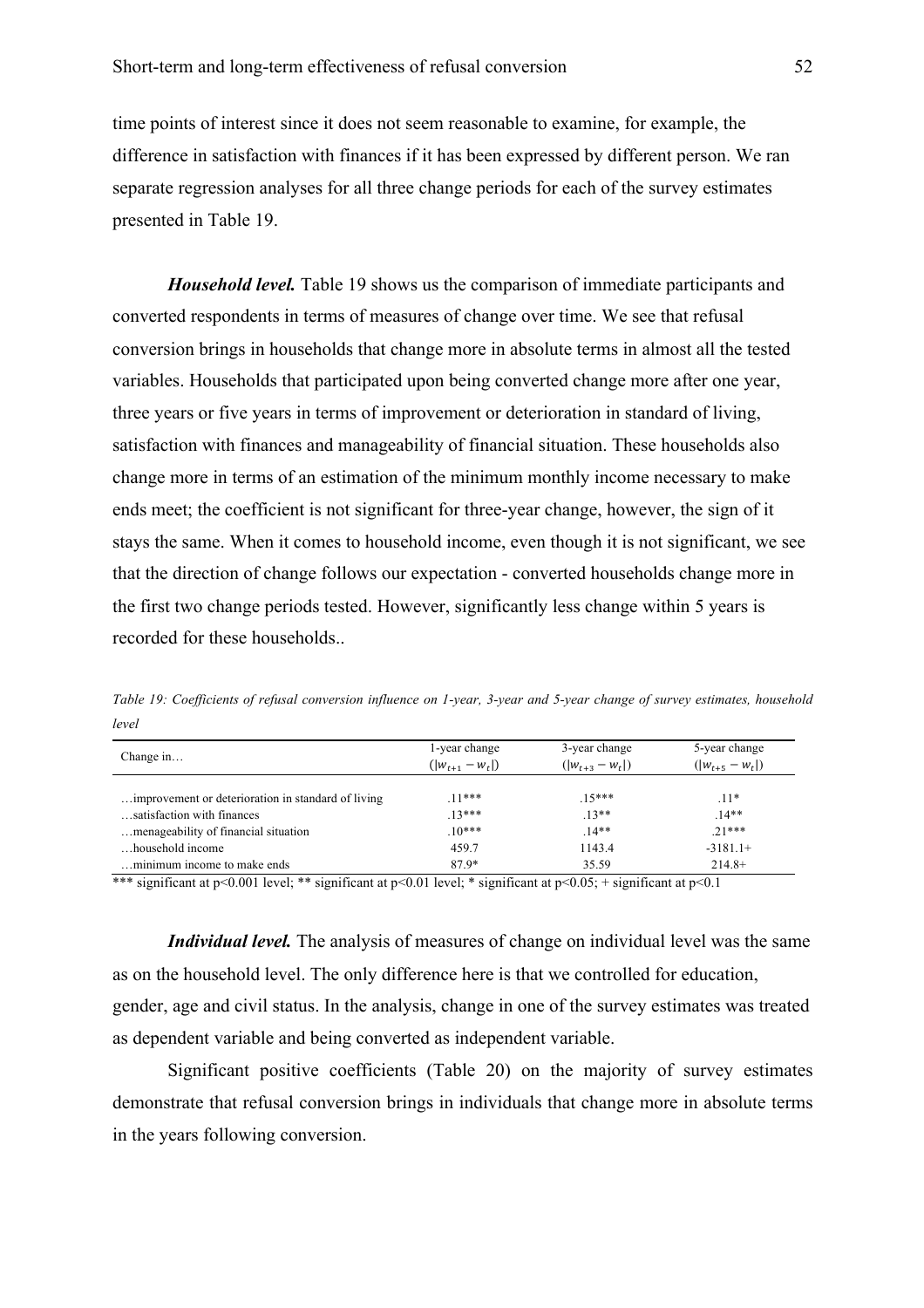| Change in                               | 1-year change<br>$( w_{t+1} - w_t )$ | 3-year change<br>$( w_{t+3} - w_t )$ | 5-year change<br>$( w_{t+5} - w_t )$ |  |
|-----------------------------------------|--------------------------------------|--------------------------------------|--------------------------------------|--|
|                                         |                                      |                                      |                                      |  |
| $\dots$ employment                      | $.009*$                              | $.013+$                              | .011                                 |  |
| club membership                         | $-.003$                              | .013                                 | .002                                 |  |
| life satisfaction                       | $121***$                             | $.115***$                            | $.070*$                              |  |
| satisfaction with finances              | $158***$                             | $121***$                             | $.095*$                              |  |
| satisfaction with living together/alone | $073**$                              | $.089**$                             | .021                                 |  |
| interest in politics.                   | $149***$                             | $142***$                             | $168***$                             |  |
| $\dots$ income                          | 949.48                               | $-405.61$                            | $-2129.63**$                         |  |
| satisfaction with health                | $117***$                             | $.068*$                              | $.076*$                              |  |

*Table 20: Coefficients of refusal conversion influence on 1-year, 3-year and 5-year change of survey estimates, individual level*

\*\*\* significant at p<0.001 level; \*\* significant at p<0.01 level; \* significant at p<0.05; + significant at p<0.1 \*Controlled for education, gender, age and civil status.

Satisfaction with health, with finances, with life, with living together and interest in politics change significantly more for converted refusals during all three calculated periods. Significant absolute change for the first two periods tells us that refusal conversion phase brings to the SHP, at least for the subsequent three waves, group of those with more transitions on labour market. When it comes to income, there is no statistically significant difference in change in income between the two concerned groups for the first two years. However, after five years, converted refusals are characterized by less change in income. We have observed similar pattern om the household level as well.

Converted refusals are almost always a different group in terms of change. Given the unexpected effect of income, we could say that the hypothesis is partially confirmed: converted refusals are a more dynamic group on many indicators since across various periods they change more in absolute terms compared to the group of immediate participants.

**4.3.4 The effects of refusal conversion on data quality.** In this section, we tested the hypothesis (H7) that participation from refusal converted respondents comes at a cost of worse quality of the data. Analysis was performed on the individuals who participated without being converted and those who participated after conversion during. We used two indicators of data quality, aggregated item nonresponse and responding to sensitive questions. We calculated item nonresponse as the number of items for which either "Don't know" or "No answer" was given. For the second indicator, willingness to respond sensitive questions, we used the imputed income variable which reveals whether a respondent provided an answer on the question of his or her income. Since revealing income is considered sensitive question,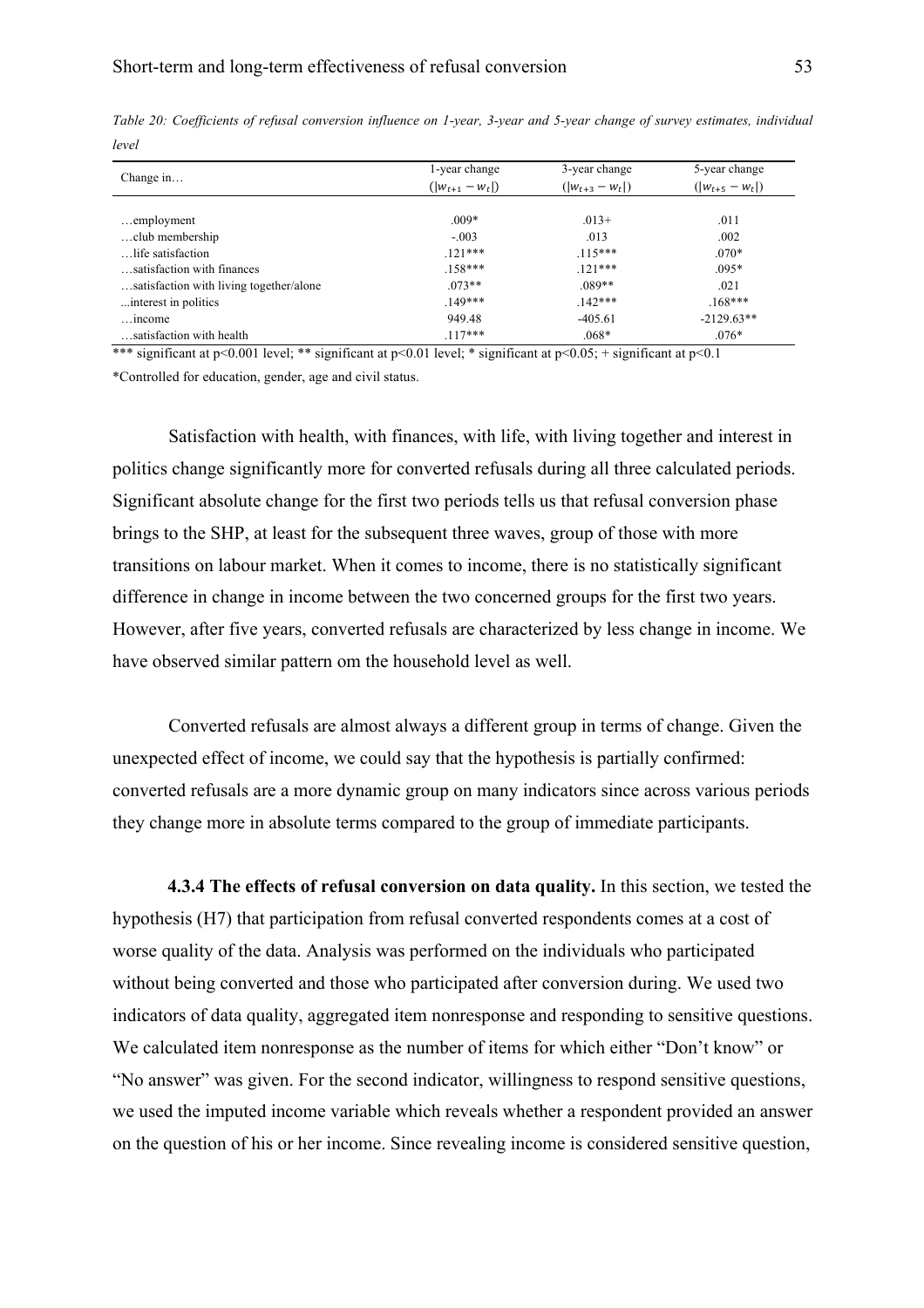we expected that converted respondents will be less likely to reveal their income; therefore that income in this group will be imputed more often.

We fitted two different models: the first one, negative binomial Poisson regression, testing the effect of refusal conversion on aggregated item nonresponse (Table 21), and the second, binomial logistic regression (Table 22), testing the effect of refusal conversion on aggregated item nonresponse. For both analyses, we controlled for clustering of time points in individuals and demographic characteristics.

*Table 21: Negative binomial Poisson regression of immediate participants versus converted refusals on item non-response; N observations = 87183, N of clusters = 17743*

|                                     |             | Item non-response |              |
|-------------------------------------|-------------|-------------------|--------------|
|                                     | Coefficient | Standard error    | Significance |
| Women                               | .253        | .02               | 0.000        |
| Age (compared to 14-24)             |             |                   |              |
| 25-34                               | .181        | .03               | 0.000        |
| 35-44                               | .219        | .03               | 0.000        |
| 45-54                               | .280        | .03               | 0.000        |
| $55+$                               | .404        | .02               | 0.000        |
| Employed                            | $-.110$     | .02               | 0.000        |
| Education (compared to compulsory)  |             |                   |              |
| Secondary                           | $-.269$     | .02               | 0.000        |
| Tertiary                            | $-.425$     | .02               | 0.000        |
| Converted vs immediate participants | .278        | .02               | 0.000        |

Being converted is positively associated with the number of missing values, revealing worse data quality of data provided upon conversion. When controlled for sex, age, employment and education, being converted increases item non-response for 0.28 units.

*Table 22: Binomial logistic regression of immediate participants versus converted refusals on imputed income, N observations = 87183, N of clusters = 17743*

|                                     |             | Imputed income |              |
|-------------------------------------|-------------|----------------|--------------|
|                                     | Coefficient | Standard error | Significance |
| Women                               | .104        | .06            | 0.067        |
| Age (compared to 14-24)             |             |                |              |
| 25-34                               | .076        | .10            | .424         |
| 35-44                               | .288        | .09            | .001         |
| 45-54                               | .600        | .08            | .001         |
| $55+$                               | .807        | .07            | .001         |
| Employed                            | .089        | .06            | .123         |
| Education (compared to compulsory)  |             |                |              |
| Secondary                           | $-.099$     | .06            | .128         |
| Tertiary                            | $-.133$     | .08            | .108         |
| Converted vs immediate participants | $.684***$   | .05            | .000         |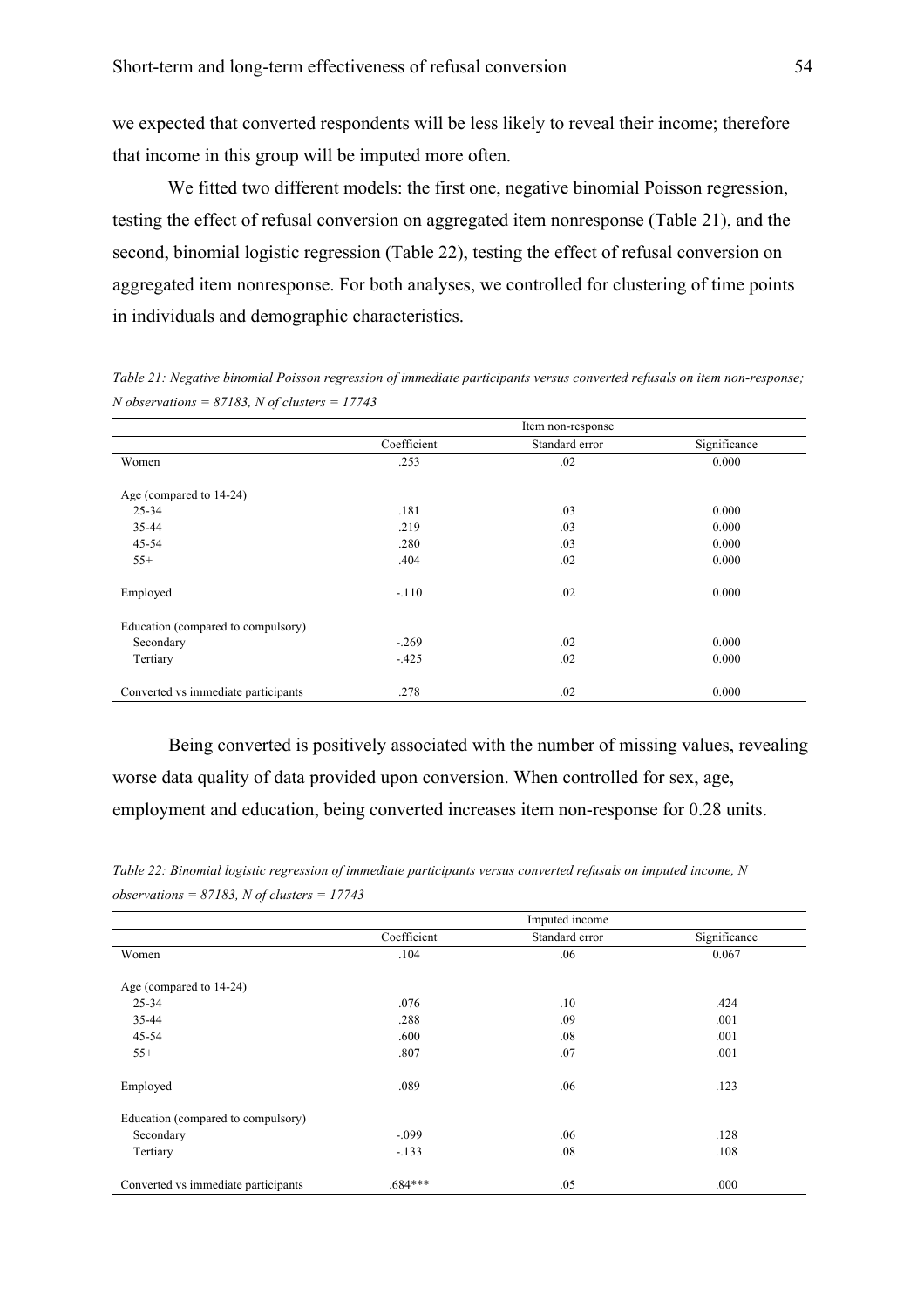However, overall, the mean number of item non-response is not big – while immediate participants leave in average 1.09 questions unanswered, converted refusals miss to answer 1.78 questions in average.

The second analysis shows that the group of converted respondents is less likely to reveal their income, hence for them income was imputed more often. Income was imputed for 12% of the observations coming from the refusal conversion phase and only for 6.5% of observations coming from the regular phase of the fieldwork.

Here our hypothesis that the group of converted refusals will report data of poorer quality has been confirmed since more item-nonresponse was recorded in the group of converted refusals and since they revealed their income less often.

In the following chapter we discuss our findings in light of our research questions.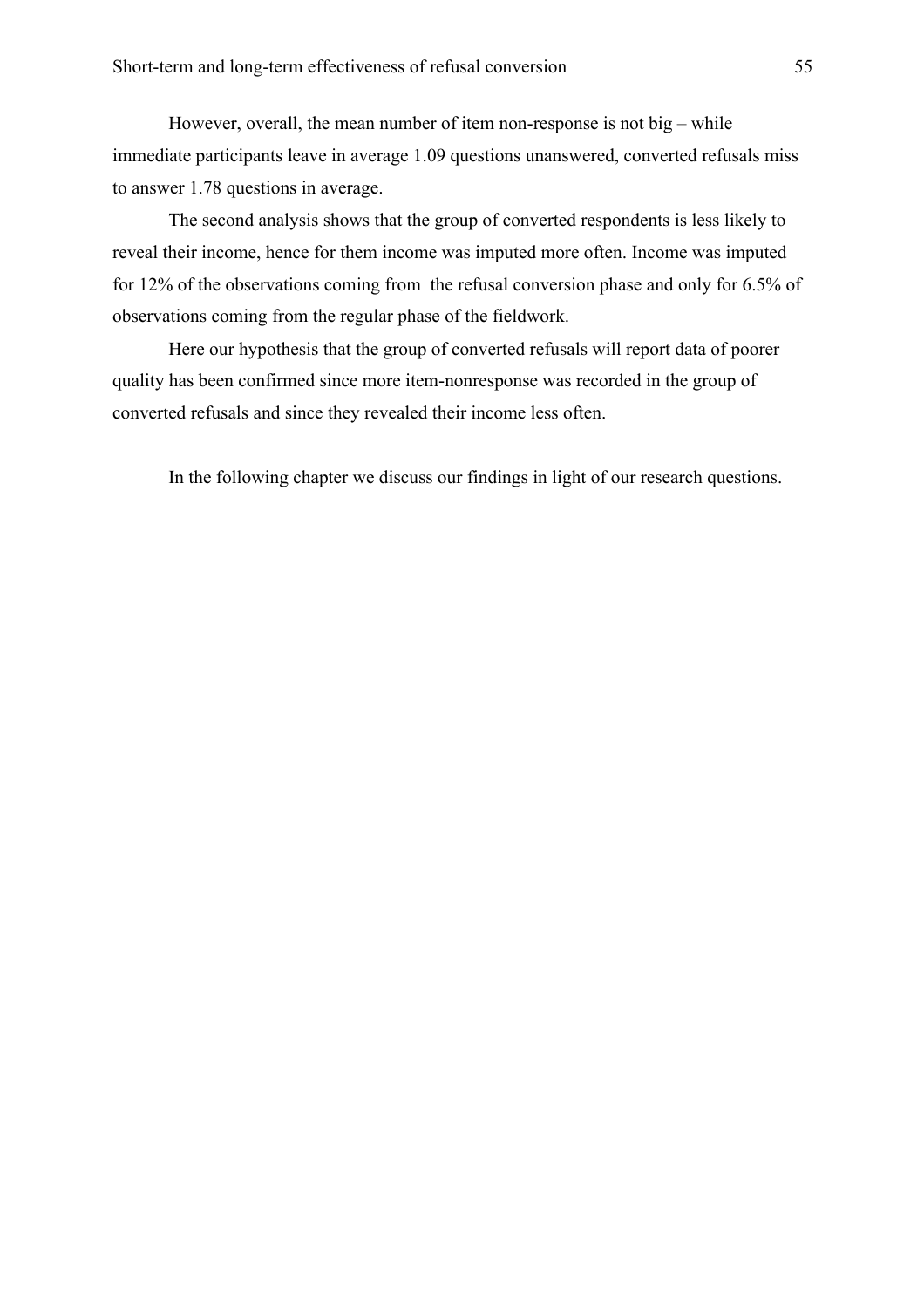#### **5. Discussion**

In this chapter we offer the summary of the main findings and discuss potential shortcomings of the approach we took.

The first aim of our study was to assess the *impact of refusal conversion on crosssectional and longitudinal participation rates in the Swiss Household Panel.* 

We have seen that between 20% and 50% of households re-approached in the refusal conversion phase complete household questionnaire, while between 37% and 58% individuals re-approached complete individual questionnaire. These rates account for an increase in sample sizes between 5% and 18% on the household level and between 4% and 15% on the individual level. The numbers are considerable given that high retention rates are essential for the survival of panel surveys in a long run.

Once converted, the percentage of households or individuals who respond at subsequent waves declines over time considerably compared to the percentage of households and individuals that do not need to be re-approached in order to participate. The same is the case with BHPS although the decrease in the SHP is not that steep as it is in the study of Burton et al. (2006). The finding is a bit surprising since BHPS employs face-to-face mode, which is known to have higher response rates compared to other modes. The reason might be the differences in included refusals in two studies; while the study of BHPS examined only sampled members who refused and were converted in the same wave, our study included all converted refusals, regardless of the wave when they refused, in the same or in one of the previous waves of the SHP. The majority of households or individuals approached in the refusal conversion phase of the SHP actually refused in previous waves. Starting from 2010, households that refuse at contact are not re-approached in two years in a row and then recontacted in a third year in refusal conversion phase. There is indication from available research that elapsed time positively contributes to success of refusal conversion attempt (Beullens et al., 2010). The fact that in the SHP not all approached refusals are current-wave refusals might explain its higher retention rates compared to the BHPS.

The importance of participation history in the panel is shown in both studies. Namely, it is noticeable that the earlier the participant are converted, the more likely they are to participate in the survey for a longer time period. In other words, the later they are converted in their participation history, the more likely they are to drop out in one of the subsequent waves. This might be due to fact that over time people more often refuse due to their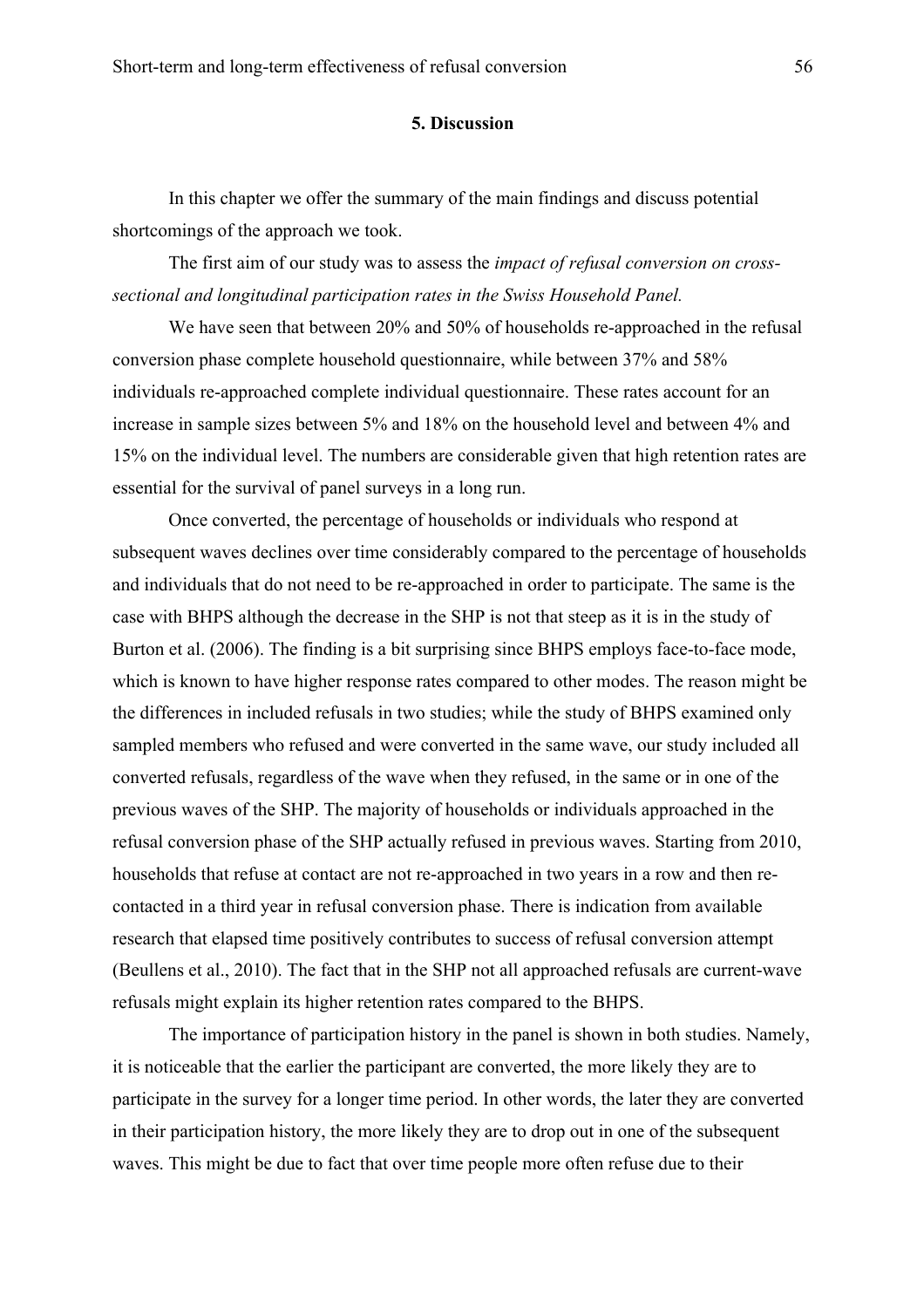experience with the panel or panel fatigue, as Laurie et al. (2004) name it, which makes them less likely to be persuaded to take part in the survey again.

The second aim of our study was to assess the extent to which refusal conversion compensates for the loss caused by attrition in the Swiss Household Panel. We wanted to examine if converted refusals were different from nonrespondents and those who never needed to be converted in terms of household characteristics and socio-demographics.

On the household level we did not have enough support for our hypothesis that converted households are more similar to those that dropped out and different from those never needing to be converted. In the SHP we lose households of smaller size, non-owners, whose inhabitants move often or leave in apartments. Refusal conversion does not completely compensate for this loss.

The analytical approach we chose here might had influenced our results. In this paper, when studying differences between the three groups and potential of refusal conversion to compensate for the bias induced by attrition, we excluded those respondents who left the panel due to death, emigration or institutionalisation. However, we did not differentiate between the respondents who dropped out because it was not possible to locate them after movement or to contact them and those dropped out because they refused. These two groups are sometimes differentiated in literature and it is shown that they are sources of different nonresponse bias (for example, Lynn & Clarke, 2002). Converted refusals are expected to compensate for the bias that was induced due to refusal. Here, it seems that we had bias that was introduced by difficulty to contact or locate. Similar problems we have when we analyse all individuals instead of reference persons only (Table A6 and Table A7 in the Appendix).

Theoretically, to justify our approach, we could claim that the distinction between non-contact and refusal is not always that clear. For example, an individual that at first hesitated to participate in the study, made a vague appointment for the interview and then never picked up because he or she recognized the fieldwork agency number would be coded as non-contact in the SHP. However, we could equally assume that this individual was "implicit refusal" or was "too polite to refuse directly". Practically, refusal conversion in the SHP sometimes includes households that are coded as noncontacts or with invalid telephone number (Dangubić & Voorpostel, 2017). Although the lack of clear documentation impedes us from knowing why this is the case, the SHP practice itself justifies our methodological approach. Personally, our interest in this study was whether refusal conversion can compensate for loss due to attrition, regardless of what caused attrition itself. We do not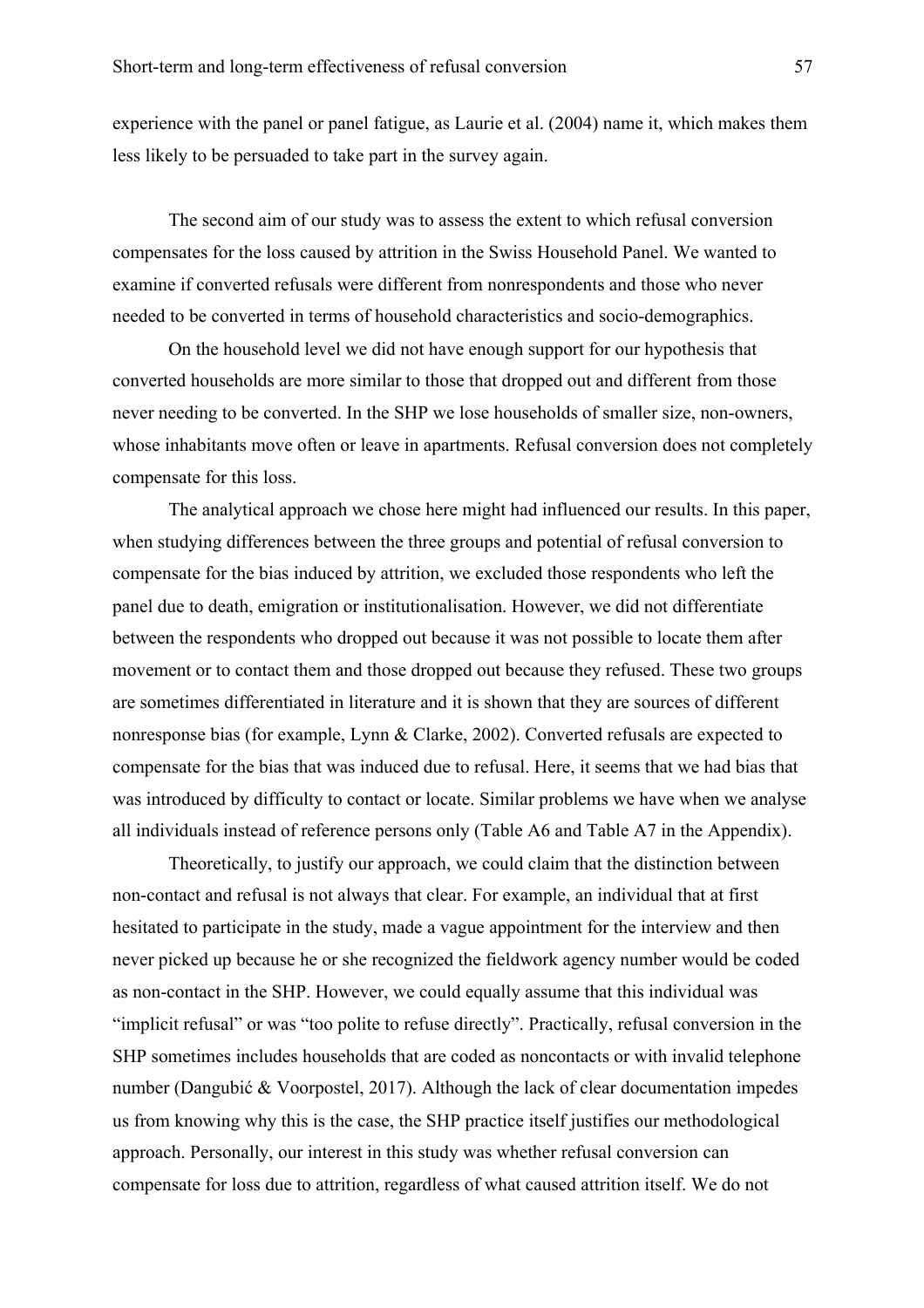claim that it would be less useful to know whether refusal conversion compensates more for the attrition caused by refusal than for the attrition caused by non-contact.

On the individual level, we have seen that refusal conversion compensates for those who attrite in the SHP. Converted respondents are similar to nonrespondents and different from never converted respondents, especially when it comes to male individuals, those below 25 years, with lower educational qualifications and of poorer health. This could be a good indication that potential bias caused by attrition is reduced in the SHP to the extent to which these characteristics determine survey estimates.

The third aim of our study was to examine the effects that refusal conversion has on estimates of substantial variables (both cross sectionally and longitudinally), measures of change over time and data quality.

We showed that refusal conversion in the SHP significantly affects the estimates of substantial variables, such as measures of financial situation, interest in politics and general trust in people. For these measures, differences between immediate and converted participants are stable even when controlled for socio-demographics which shows that there is something in these indicators that makes them genuinely associated with participation in surveys. On the contrary, we did not observe effects of refusal conversion on estimates of satisfaction with health and satisfaction with life in general. Comparing never converted and converted participants with the dropouts (Tables A9 and Table A10 in the Appendix) indicates that our estimates might be biased in terms of satisfaction with life in general since we lose those less satisfied.

In order to test whether refusal conversion affects survey estimates longitudinally we selected those estimates for which cross-sectional effects were significant: estimates of personal and household income, minimal monthly income to make ends meet, satisfaction with finances, interest in politics and general trust in people and analysed. In general, we have seen that the differences in survey estimates between converted refusals and immediate participants are persistent over the years; in other words, we have seen that refusal conversion has longitudinal effects on survey estimates.

However, our findings have several weak points. Although the difference between converted refusals and immediate participants is persistent, the effect that converted refusals have on total survey estimates is sometimes rather small; that is the case with estimates of political interest and general trust in people were converted refusals decrease total survey estimates by up to one decimal point. Furthermore, in some years the difference is not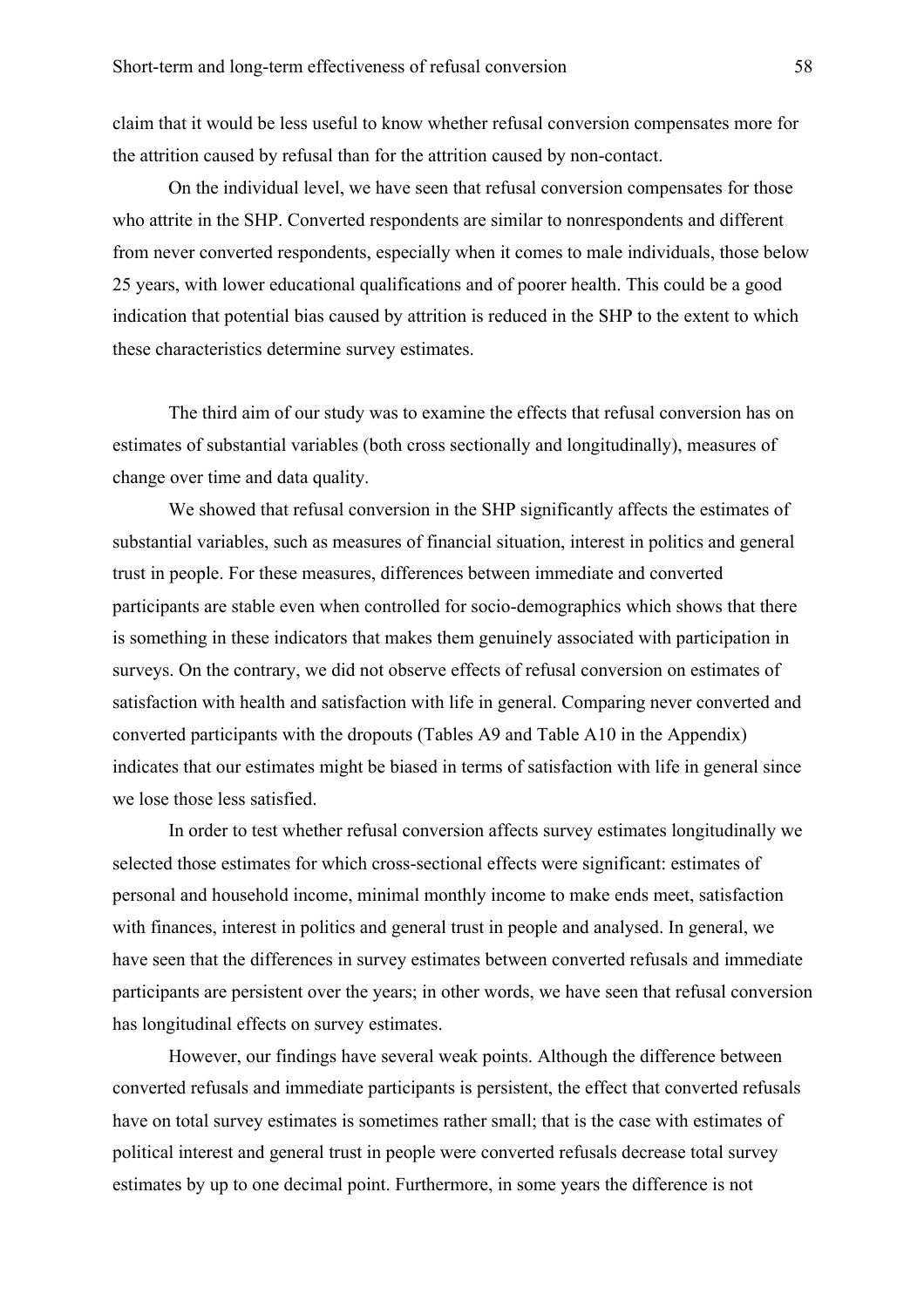observed at all, for example, converted refusals did not bring significant change in terms of satisfaction with finances in 4 out of 6 years. Moreover, sometimes the observed effect is only a trend with significance at 10% level, as in the case of household income in later years.

Despite these shortcomings, it could be argued that the refusal conversion is still effective procedure in the SHP. First, given the relatively small number of refusal converted respondents in each year and considerably bigger sample of those who participated immediately, it is not surprising that the significant effects are sometimes small or missing. There is enough indication that the refusal converted group is different than the group of immediate participants; therefore, we can assume that having more participants from the refusal conversion phase in a specific year would yield more significant influences on the total survey estimates. Second, the examples we provided are rather isolated cases of refusal conversion in a single year of the panel. It can be assumed that cumulative effects of refusal conversion over the years would be more significant. Third, given that attrition is the main threat to panel studies, having more individuals in the sample seems to be a good strategy even when difference in estimates is small.

In this paper, we made a step further compared to the studies available so far by examining the association between converted and immediate respondents on the one hand and measurement of change over time on the other hand. The results indicate that converted refusals are almost always a distinctively different group in terms of change and, in the majority of cases, a group that changes more, both on the household and the individual level. Although not thoroughly discussed, some indication that converted refusals could be a more dynamic group is visible in the study of Burton et al. (2006) were more transition on labour market and more change in income was recorded for converted refusals. However, the difference between our study and the one of Burton et al. (2006) is that we take prospective approach by calculating change in the years following conversion, while Burton et al. took a retrospective approach by observing what preceded refusal conversion. Although a retrospective approach is useful in revealing possible antecedents of refusal, the only way to find out what is *gained* by the process of refusal conversion is to make a prospective approach, as it is the case here.

Studies on attrition in the SHP showed that change could be related to drop out (Voorpostel & Lipps, 2011). However, as stated by the authors, one of the limitations of the study was that change could not be measured at the time when sample members dropped out, but only before. Assuming that converted refusals are successfully prevented dropouts, it would be useful to examine the group of current-wave refusals in the SHP and indeed test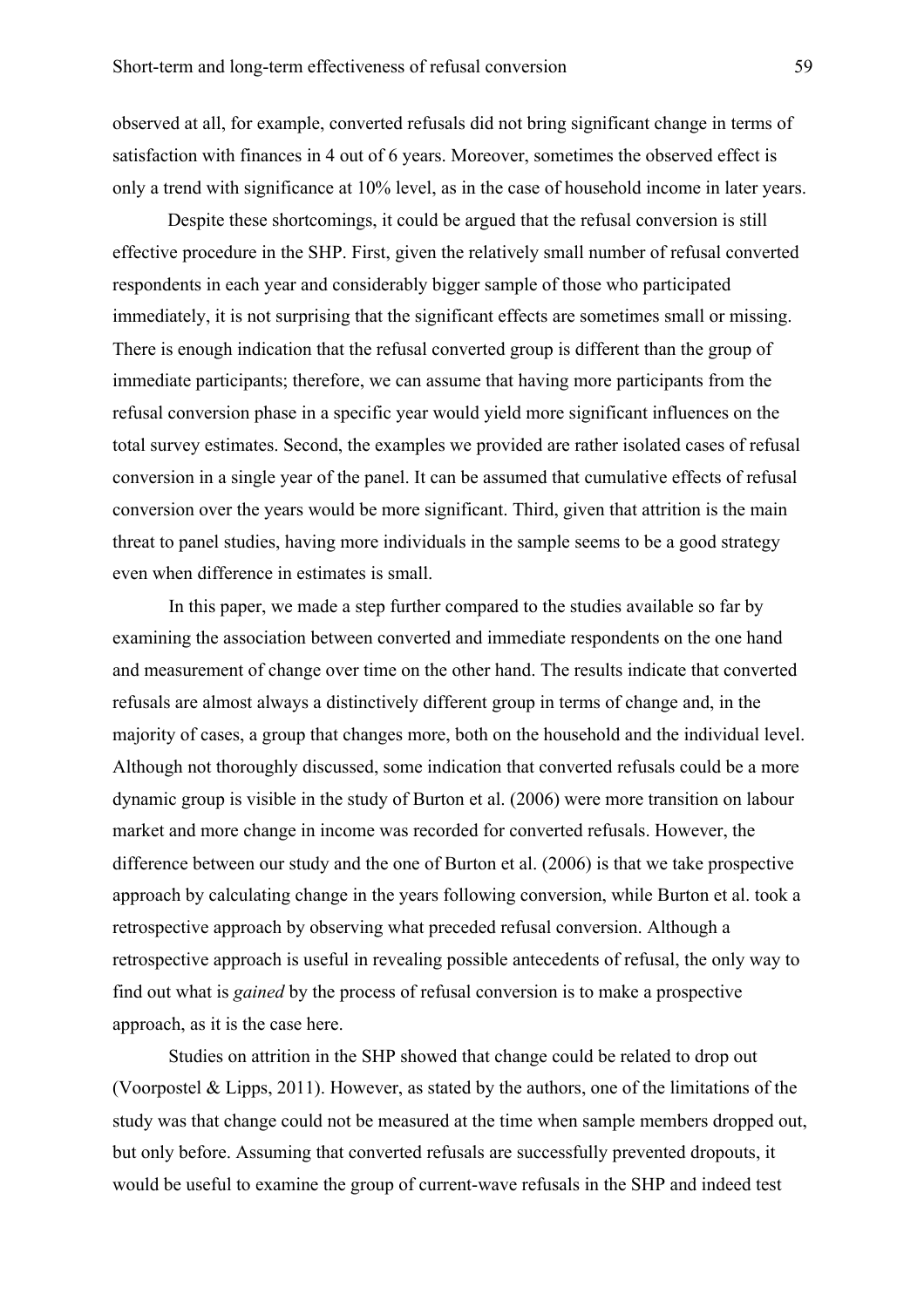whether more change is captured between the two waves, the last wave of participation and the current wave when they intended to leave the survey and refused to participate.

When it comes to data quality, we examined whether data from refusal conversion phase of the SHP come at the expense of data quality, operationalized both by willingness to respond to sensitive questions (income imputation) and willingness to respond to all questions (item nonresponse). The findings here are in line with other studies that report more missing items among converted respondents than among initial respondents (for example, Triplett, 2002; Yan & Curtin, 2010; Lipps, 2011, Olson, 2013). We can think of two alternative explanations of our results. The first that converted refusals, initially less *motivated* to participate, are later less motivated to fill in the questionnaire, as suggested by Keeter et al. (2000). The second that converted refusals are less *capable* of completing all the questions. We have seen that converted refusals are in general less educated than initial participants, therefore the difference in provided substantial answers might actually be the difference in their cognitive capabilities.

Beside item non-response, we have seen that converted refusals are also less likely to respond to sensitive questions, that is, to reveal their income, leading to more frequent imputation of it. The fining is in line will the studies described in the introduction (Caroll and Chong, 2006; Olson, 2013). It is not sure whether higher item non-response and more frequently imputed income are a consequence of refusals' general lack of motivation for participating in surveys and therefore general avoidance to answer the questions (especially if they carry cognitive burden such as calculating one's income) or a consequence of hesitation to reveal sensitive personal information such as income due to fact that they are a less trusting group of people in general. From the study of Green (1991) we also know that reluctant respondents have lower self-rating. Maybe participants' lower income stimulated their lower self-esteem and led to hiding one's income as a way to protect oneself.

The approach we chose in this study is to look at refusal conversion process in general, most often by pooling the data of all available years. However, it should be noted that this approach does not let us conclude how successful conversion was in terms of rebalancing sample or how it influences survey estimates in any specific years. Since the process of converting refusals is different in each year (sometimes it is accompanied with incentives or specially designed fliers intended to motivate sample members to take part), additional analysis would be necessary to judge when and under which conditions refusal conversion was particularly successful. It should be noted that this study is focused rather on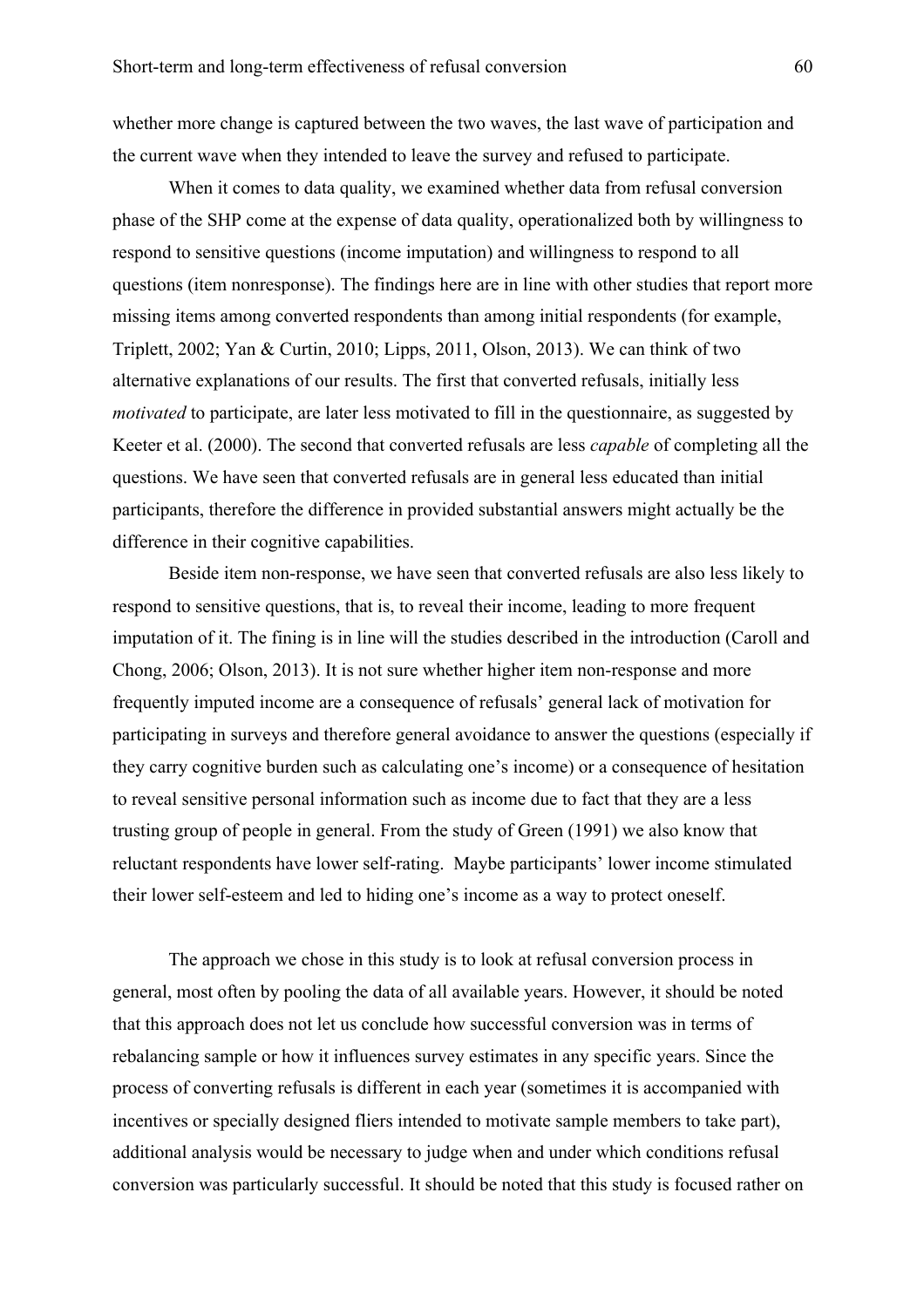outcomes than on mechanisms underlying refusal conversion process. Current knowledge would be enriched by the study of different situational and personal factors that influence successful conversions.

In our analysis, we did not differentiate current-wave and previous-wave refusals, aware of the fact that this factor could interfere our results. The reason for such a decision is that the refusal conversion procedure in the Swiss Household Panel has changed from year to year and while in 2005 only current-wave refusals were approached, in later years mostly previous wave refusals received conversion refusal attempt, therefore the frequencies of current wave refusals would be quite low. Another reason is that possibility of refusing on several levels (at contact, after completing grid, after completing household questionnaire), different "cool down" periods and different strategies of re-approaching from wave to wave make quite quickly the whole issue difficult to disentangle.

Additional limitation is that not all previous wave refusals refused in the same wave. While some refusals partially participated in the previous wave, some were present for the last two or three waves. Moreover, not all individuals treated as refusals refused for themselves. In cases where the reference individual refused on the household level, all members of the household were treated as refusals and approached in refusal conversion phase in the current or one of the following waves of the panel. So rather than trying to respond to the question "are refusals different from participants?", we tried to respond to the question "in refusal conversion, did we obtain individuals and households different from those who initially participated without additional fieldwork efforts?".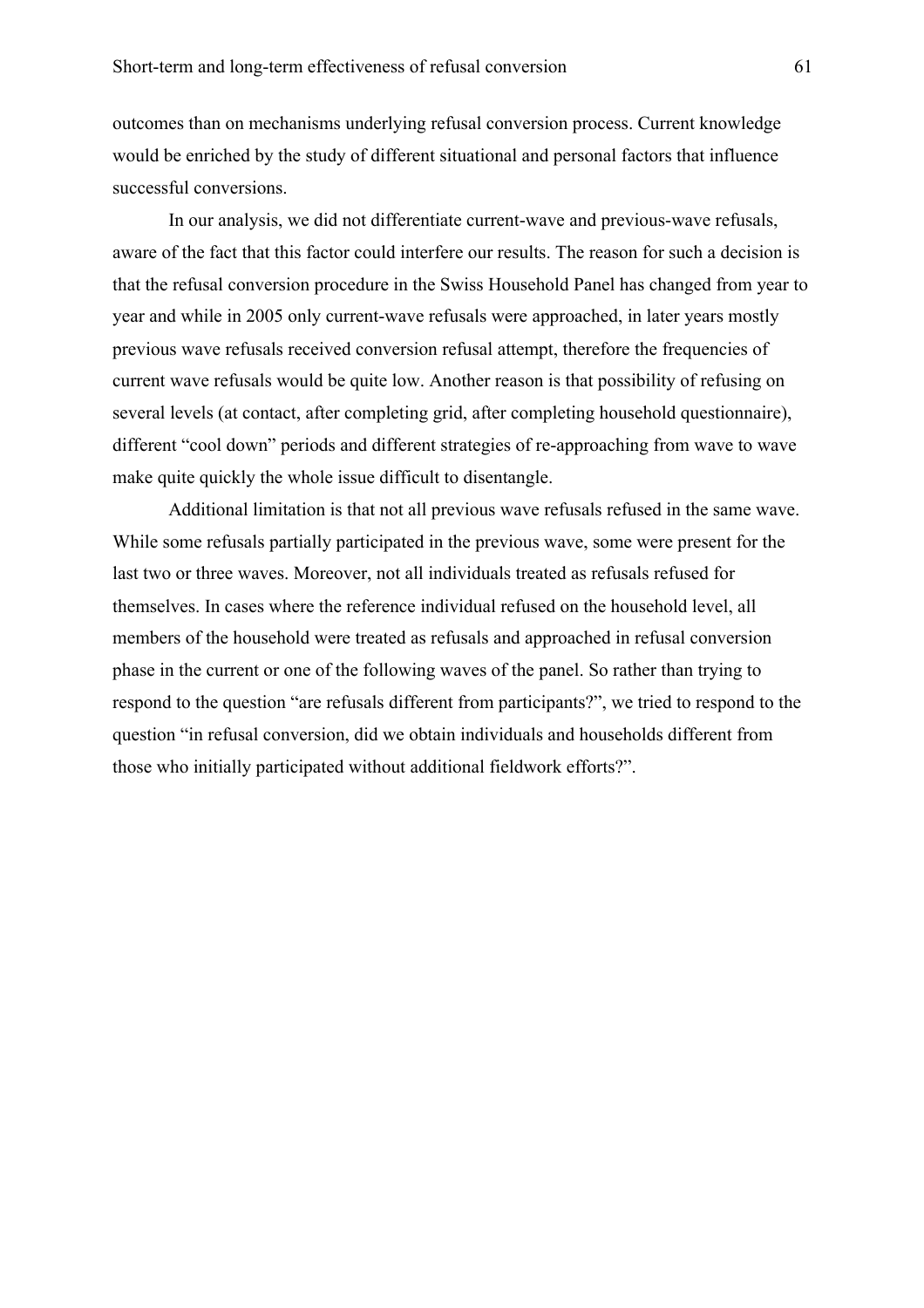## **6. Conclusion**

In this paper, we tried to contribute to the relatively understudied topic of refusal conversion and its lack of the literature in longitudinal surveys. We focused on the effects that refusal conversion has on participation, sample composition, survey estimates both crosssectionally and longitudinally, measurement of change over time and data quality.

We can undoubtedly claim that refusal conversion in the Swiss Household Panel brings benefits to the study concerning increased sample size, both cross-sectionally and longitudinally.

We found out that the history of the panel influences effectiveness of refusal conversion in terms of turning converted refusals into loyal panel members. These finding carry implications for allocation of resources during panel history. Namely, they imply that it might be more useful to allocate more resources for refusal conversion in the beginning of the panel. This could be particularly relevant for the future fourth sample of the SHP. It might be better to put more effort in refusal conversion in the first waves since it might create loyal respondents and keep them in for a longer period. Maybe re-issuing all refusals in the earlier waves of the panel might be worthwhile decision.

Not only that refusal conversion in the SHP brings *more* respondents, but it also brings *different* respondents: younger, mail, with lower qualifications, less affluent. Our findings suggest that refusal conversion is successful strategy in compensating for loss caused by non-selective attrition and plausibly in reducing non-response bias. In cases where it was not that successful, maybe a more tailored design in approaching refusals would be useful. Specially designed strategies for groups at risks (lower interest in politics, less affluent financial situation, lower education, single individuals, one-person-households) in refusal conversion phase might be more effective. Conducting an experiment in an ongoing wave of the SHP where half of refusals would be approached based on the common procedure established in 2010, while half of refusals would be approached in a tailored way where the priority would be to convert refusals as different as possible from households or individuals who initially participated would be beneficial for the SHP.

Had not refusal conversion been carried out, many survey estimates in the SHP would have been different. Additional efforts to recruit refusals bring us less affluent respondents and those with lower social trust and interest. Not only that refusal conversion affects survey estimates cross-sectionally, but it also brings in households and individuals that make significant longitudinal effects on survey estimates. In further research, it would be useful to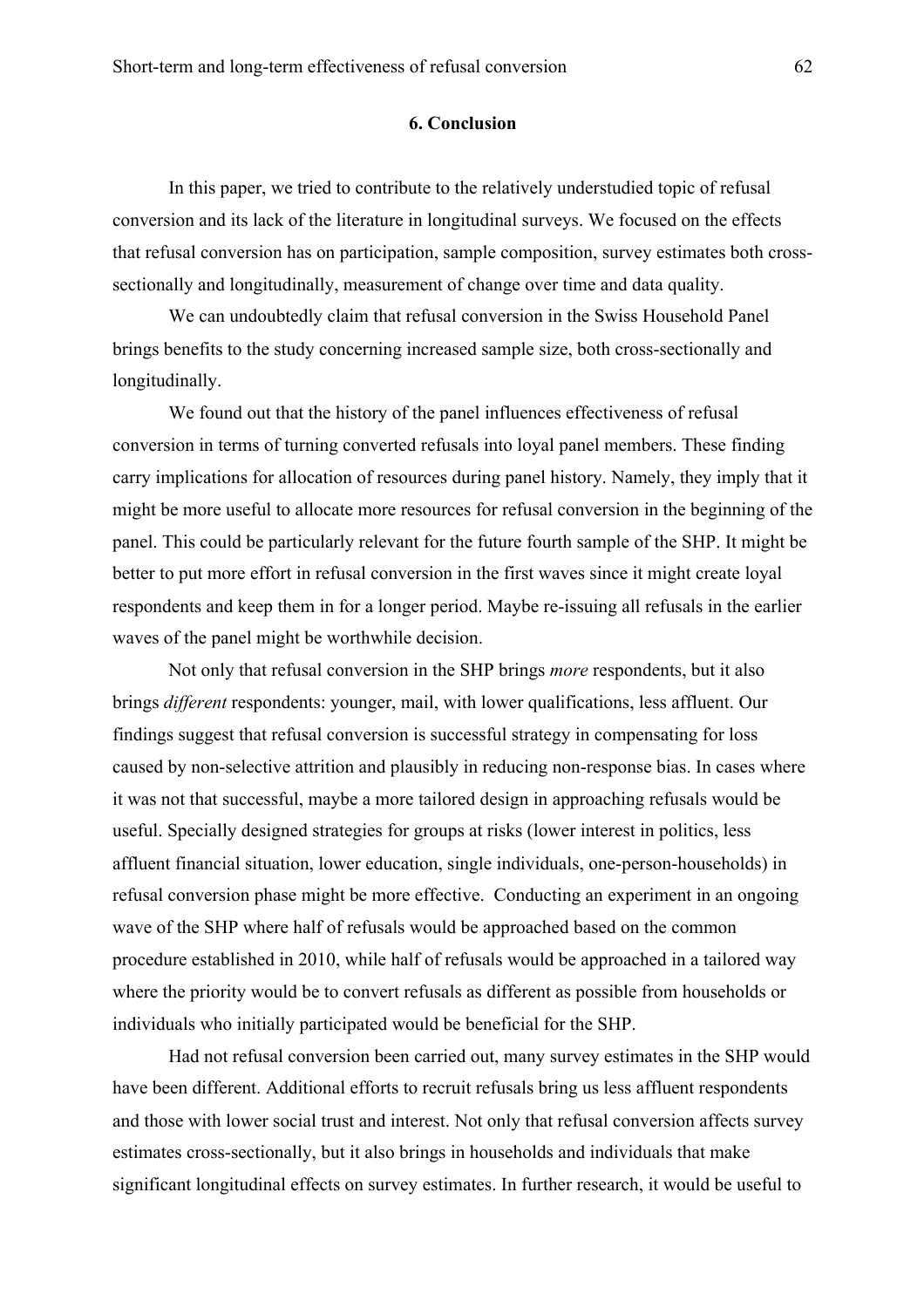examine other estimates than the ones we used here. Also, we would benefit from knowledge if the effects would be stronger had we used the group of all *ever converted* respondents and not just those converted in 2006.

Our results on the association between refusal conversion and measures of change suggest that refusal conversion positively contributes to the SHP in its aim to measure social change. Re-injecting refusals to the respondent pool mostly means re-including households and individuals that experience more change over time. One limitation of our study is that we focused only on absolute change, while the direction of change has not been examined. In the future, it would be useful to examine in which way is refusal conversion exactly related with change. Could it be that refusals, generally less interested in politics and with lower income, are successfully converted at times when their interest in politics or their income increase?

In the SHP data from refusal conversion come at the expense of data quality; converted refusals are less likely to provide a substantial response or to respond to sensitive questions. Although converted respondents are more prone to respond that they do not know, not to respond at all or to hide their income, it is unknown here whether they provide worse data quality also by satisficing more or by distorting their responses from the true values. By conducting experiments on satisficing or associating respondent-provided data with available administrative data we would gain deeper insight of how data quality is affected by persuading respondents to participate after they initially refused.

No data is perfect and maybe by refusal conversion we gained the best we could. Although converted refusals increase the number of missing values in our data, we can argue that poorer quality of their responses should not prevent additional efforts since they are different enough to bring significantly variety to our responding group.

Researchers on conversion want to know if refusal conversion is *justified* or *successful*. Both terms are quite vague and make the question difficult to answer. We still do not have criteria for successful refusal conversion, it is not specified what response or conversion rates are satisfying, what level of bias even after conversion is tolerable, what data quality is *good enough* and at what costs. Question of justification and costs is the question that should be approached and answered for every study separately. Here we can only say that studying refusal conversion is important, not only because it will enrich our methodological knowledge, but also because maybe exactly those survey estimates for which bias was reduced due to refusal conversion will contribute one day to positive social change.

Whether refusal conversion is ethical or not, it is still difficult to tell. Not approaching those who explicitly stated that they do not want to be re-approached means showing respect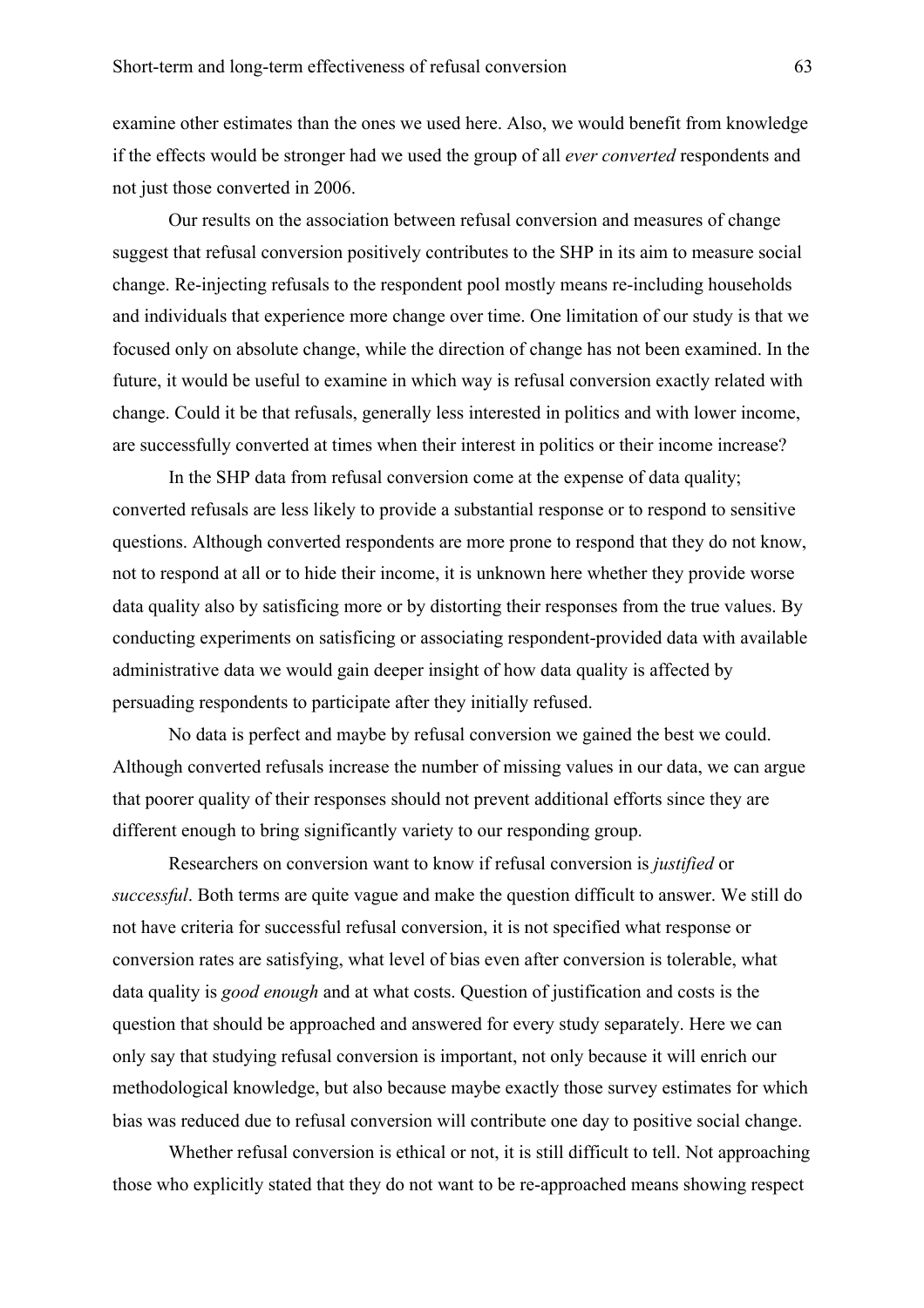for respondents. However, does persuading amenable individuals mean using too much power? If the ends justify the means, then hoping that we will contribute positively to the society justifies being persuasive from time to time.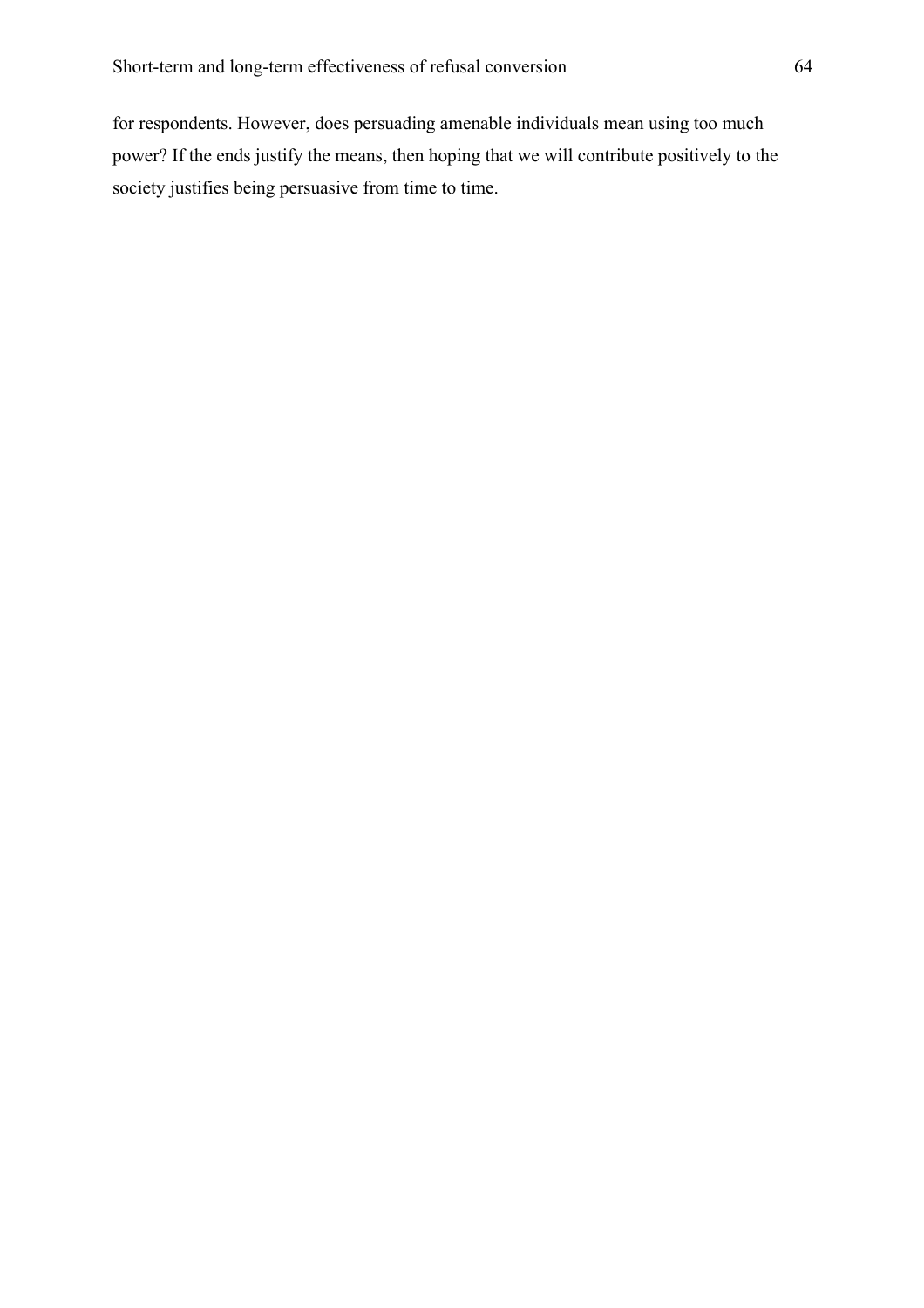## **7. Bibliography**

Billet, J.; Philippens, M.; Fitzgerald, R. & Stoop, I. (2007). Estimation of Nonresponse Bias in the European Social Survey: Using Information from Reluctant Respondents. Journal of Official Statistics, 23(2), 135-162

Billet, J. & Matsuo, H. (2012). Non-Response and Measurement Error. In Gideon, L. (Ed.) Handbook of survey methodology for the social sciences (pp.148-178). Dordrecht, The Netherlands: Springer.

Beullens, K., Billet, J. & Loosveldt, G. (2010). The Effect of the Elapsed Time between the Initial Refusal and Conversion Contact on Conversion Success: Evidence from the Second Round of the European Social Survey. *Quality & Quantity, 44*(6), 1053-1065.

Blair, J. & Chun, Y.I. (1992) Quality of data from converted refusers in telephone surveys. *Paper presented at the conference of the Association for Public Opinion Research, St Petersburg, FL.*

Burton, J.; Laurie, H. & Lynn, P. (2006). The long-term effectiveness of refusal conversion procedures on longitudinal surveys. *Journal of the Royal Statistical Society Series A, 169(3)*, 459-478.

Calderwood, L.; Plewis, I.; Ketende, S. & Mostafa, T. (2016). Evaluating the immediate and longer term impact of a refusal conversion strategy in a large scale longitudinal study. *Survey Research Methods*, 10(3), 225-236.

Caroll, C.F. & Chong, Y. (2006). Are refusal conversions different from willing respondents with respect to item non-response, demographics and selected health characteristics? The National Health and Nutrition Examination Survey, 1999-2002. *Proceedings Survey Research Methodology Section American Statistical Association,* 2795-2802.

Cottler, L.B., Zipp, J.F., Robins, L.N. & Spitznagel, E.L. (1987). Difficult to Recruit Respondents and Their Effect on Prevalence Estimates in an Epidemiologic Survey. *American Journal of Epidemiology*, 125(2), 329-339.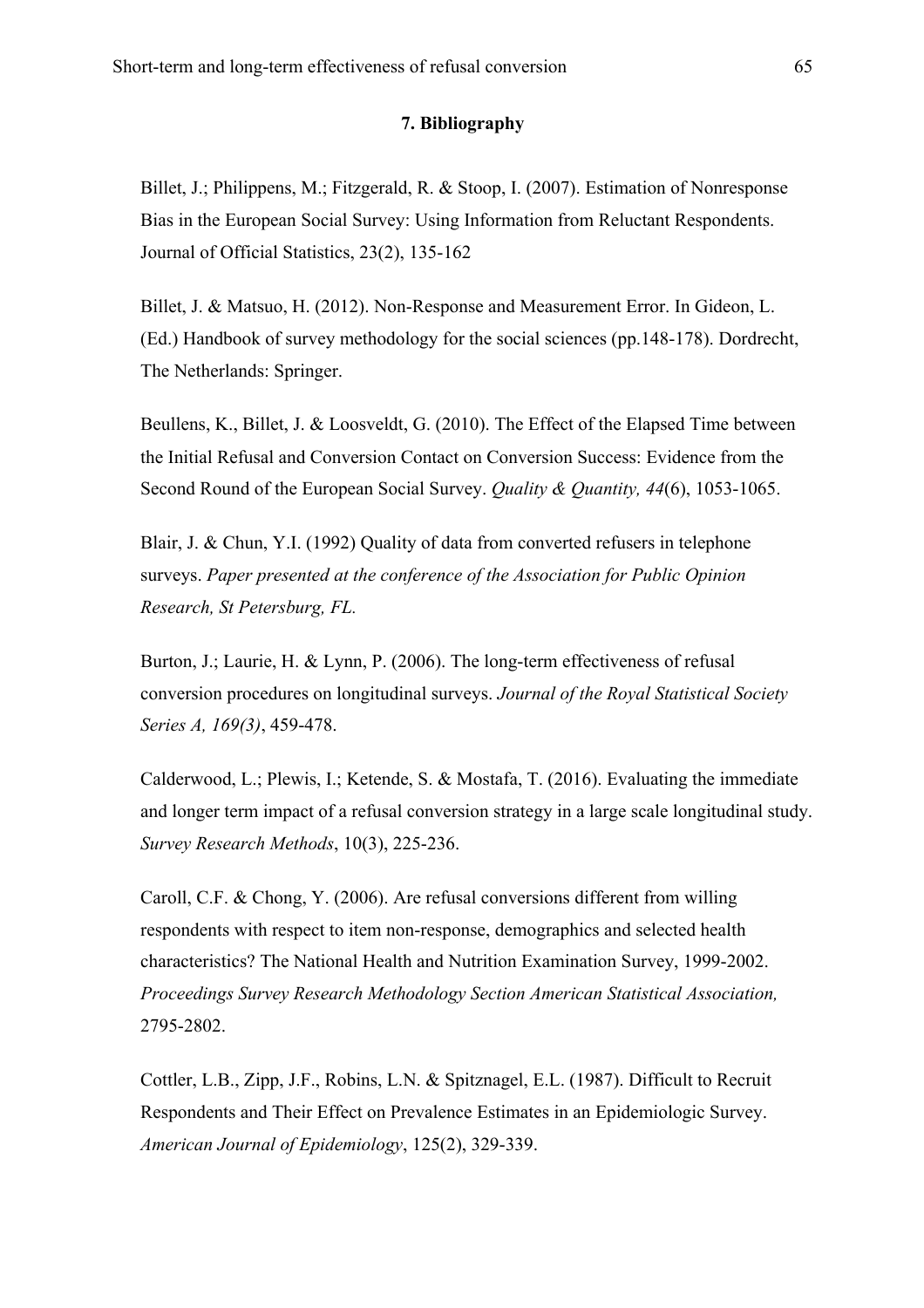Curtin, R., Presser, S. and Singer, E. (2000) The effects of response rate changes on the index of consumer sentiment. *Public Opinion Quarterly*, 64, 413–28.

Dangubić, M. & Voorpostel, M. (2017). Refusal conversion in the Swiss Household Panel 1999-2015: An overview. (Swiss Household Panel, Working Paper 2–17). Lausanne, FORS.

De Leeuw, E. & de Heer, W. (2002). Trends in Household Survey Nonresponse: A Longitudinal and International Comparison. In In Groves, R.M.; Dillman, D.A.; Eltinge, J.L. & Little, R.J.A. (Eds.). *Survey Nonresponse*, 41-54.

Dutwin, D.; Loft. J.D.; Darling, J.; Holbrook, A.; Johnson, T.; Langley, R.E.; Lavrakas, P.J.; Olsen, K.; Peytcheva, E.; Stec, J.; Tripett, T. & Zukerberg, A. (2014). Current Knowledge and Considerations Regarding Survey Refusals: AAPOR Task Force on Survey Refusals. Retrieved from:

http://www.aapor.org/AAPOR\_Main/media/MainSiteFiles/RefusalTF\_FINAL090814.pdf

Etter, J-F. & Perneger, T.V. (1997). Analysis of Non-Response Bias in a Mailed Health Survey. *Journal of Clinical Epidemiology*, 50(1÷0), 1123-1128.

Fitzgerald, R. & Fuller, L. (1982). I Hear You Knocking but You Can't Come In: The Effects of Reluctant Respondents and Refusers on Sample Survey Estimates. *Sociological Methods and Research*, 11(1), 3-32.

Fuchs, M.; Bossert, D. & Stukowski, S. (2013). Response Rate and Nonresponse Bias – Impact of the Number of Contact Attempts on Data Quality in the European Social Survey. Bulletin de Méthodologie Sociologique, 117, 26-45.

Fuse, K. & Xie, D. (2007). A successful conversion or double refusal: A study of the process of refusal conversion in telephone survey research. *Social Science Journal*, 44, 434-446.

Green, K.E. (1991). Reluctant Respondents: Differences between Early, Late and Nonrespondents to a Mail Survey. *The Journal of Experimental Education*, 59(3), 268- 276.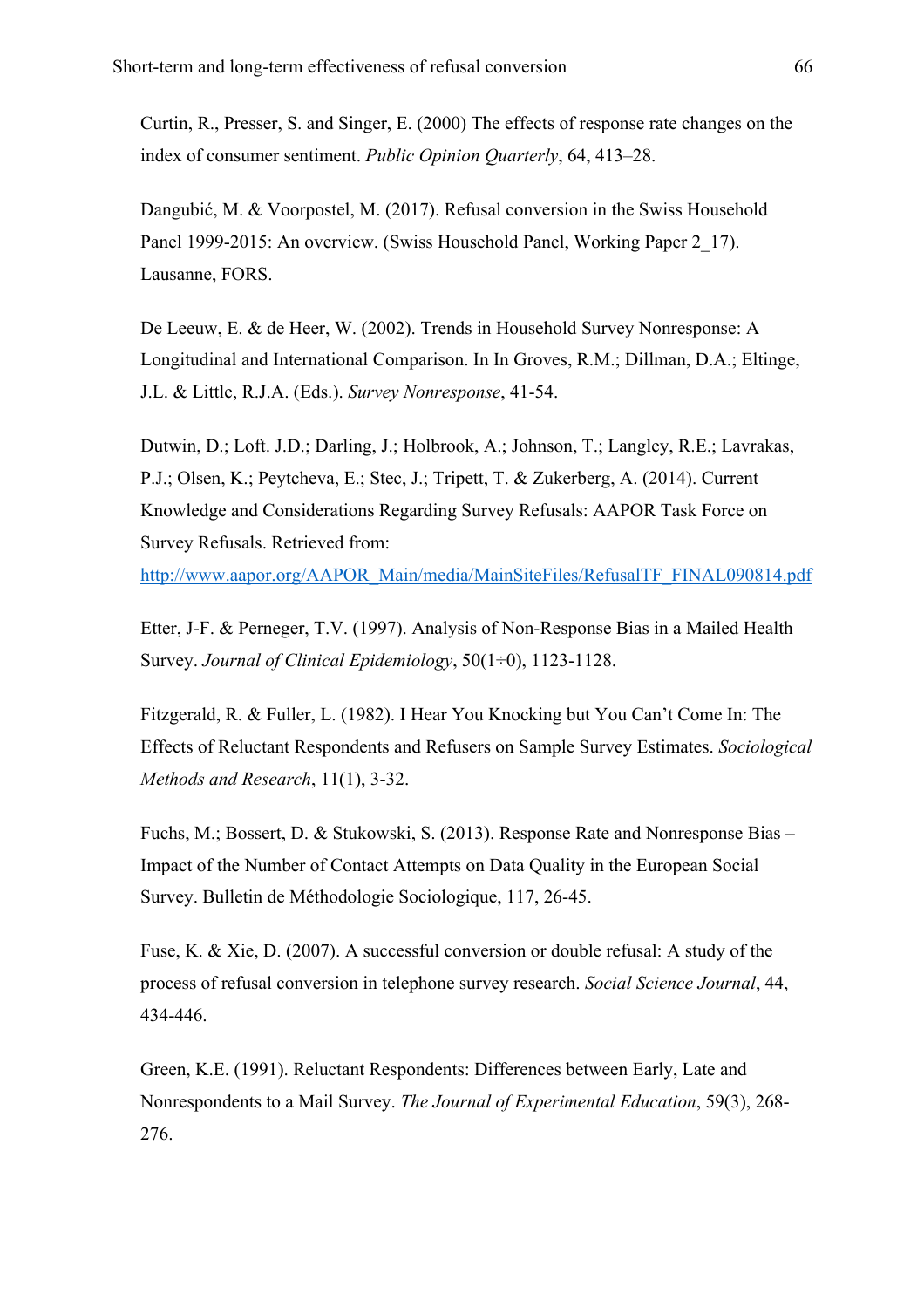Groves, R.M. & Couper, M.P. (1998). *Nonresponse in household interview surveys*. New York: Wiley.

Groves, R.M. (2006). Nonresponse Rates and Nonresponse Bias in Household Surveys. *Public Opinion Quarterly*, 70, 646-675.

Groves, R.M. & Peytcheva, E. (2008). The impact of nonresponse rates on nonresponse bias: a meta-analysis. *Public Opinion Quarterly, 72*(2), 167-189.

Hall, J.; Brown, V., Nicolaas, G. and Lynn, P. (2013). Extended Field Efforts to Reduce the Risk of Non-Response Bias: Have the Effects Changed over Time? Can Weighting Achieve the Same Effects*? Bulletin de Méthodologie Sociologique*, 117(5), 5-25.

Haring, R.; Alte, D.; Völzke, H., Sauer, S., Wallaschofski, H., John, U. & Schmidt, C.O. (2009). Extended Recruitment Efforts Minimize Attrition but Not Necessarily Bias. *Journal of Clinical Epidemiology*, 62(3), 252-260.

Keeter, S., Miller, C.; Kohut, A.; Groves, R.M. & Presser, S. (2000). Consequences of reducing nonresponse in a national telephone survey. *Public Opinion Quarterly, 64*(2), 125-148.

Kreuter, F.; Müller, G. & Trappmann, M. (2010). Nonresponse and Measurement Error in Employment Research Making Use of Administrative Data. Public Opinion Quarterly, 74(5), 880-906.

Krosnick, J.A., Miller, J.M. and Wedeking, J. (2003) Data quality of refusal conversions and call-backs. *Paper presented at the annual meeting of the American Association for Public Opinion Research, Sheraton Music City, Nashville, TN.*

Laurie, H; Smith, R. & Scott, L. (1999). Strategies for Reducing Nonresponse in a Longitudinal Panel Survey. *Journal of Official Statistics*, 15(2), 269-282.

Lavrakas, P. J. (2008). *Encyclopaedia of survey research methods* Thousand Oaks, CA: SAGE Publications.

Lin, F. & Schaeffer, N.C. (1995). Using Survey Participants to Estimate the Impact of Nonparticipation. Public Opinion Quarterly, 59(2), 236-258.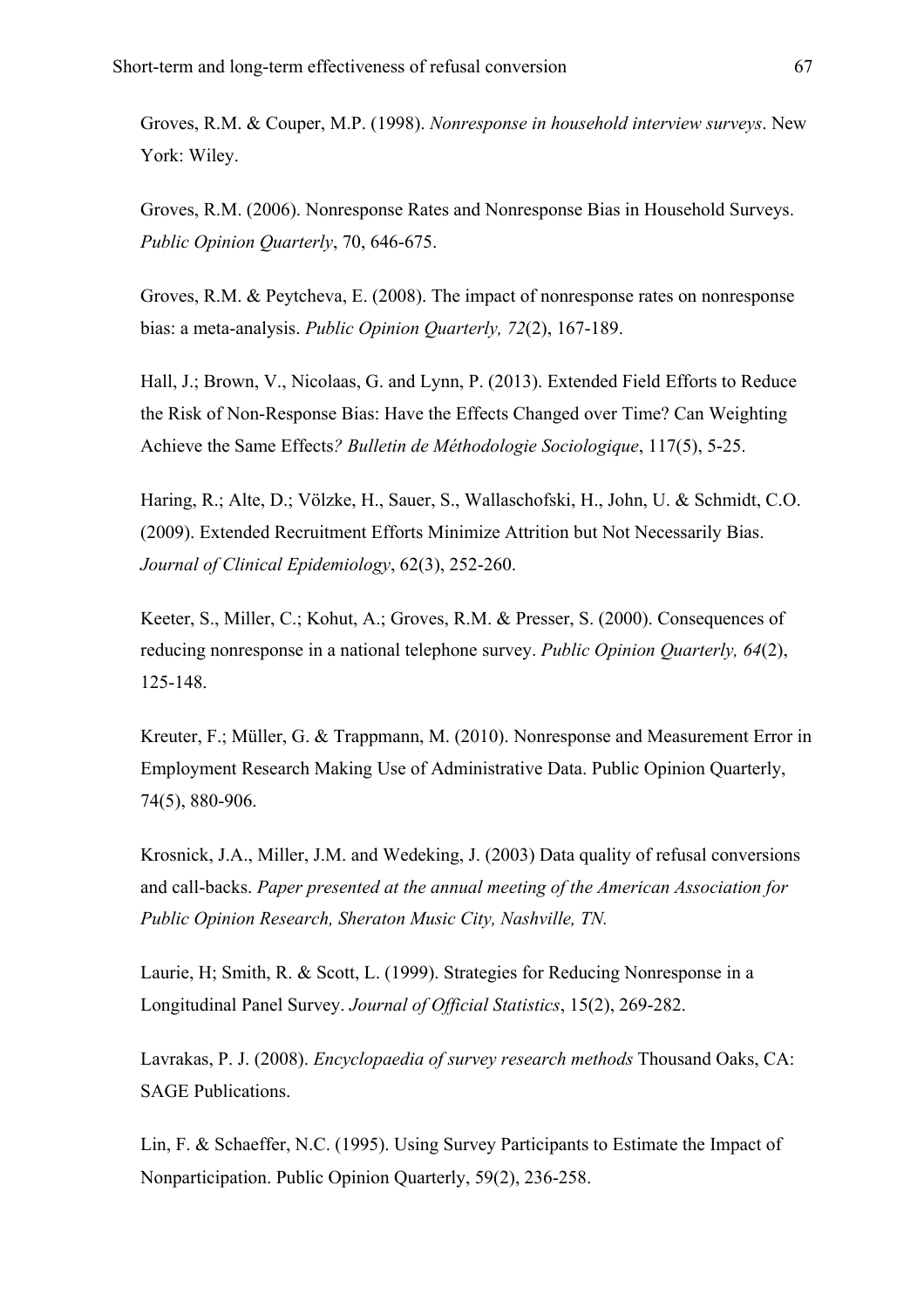Lipps, O. (2009). Attrition of Households and Individuals in Panel Surveys. SOEPpapers 164.

Lipps, O. (2011). Refusal Conversion in telephone panels: Is it worth it? (Swiss Household Panel, Working Paper 3\_11). Lausanne, FORS.

Lipps, O. (2012). Using information from telephone panel surveys to predict reasons for refusal. *Methoden-Daten-Analysen, 6*(1), 3-20.

Lynn, P. & Clarke, P. (2002). Separating Refusal Bias and Non-Contact Bias: Evidence from UK National Surveys. *Journal of the Royal Statistical Society Series D (The Statistician)*, 51(3), 319-333.

Lynn, P.; Clarke, P.; Martin, J. & Sturgis, P. (2002). The effects of extended interviewer efforts on non-response bias. In Groves, R.M.; Dillman, D.A.; Eltinge, J.L. & Little, R.J.A. (Eds.). *Survey Nonresponse*, 135-147.

Olson, K. (2013). Do non-response follow-ups improve or reduce data quality: a review of the existing literature. *Journal of the Royal Statistical Society, 176*(1), 129-145.

Retzer, K.F.; Schipani, D. & Cho, Y.I. (2004). Refusal conversion: monitoring the trends. American Association for Public Opinion Research Section on Survey Research Methods, 4984-4990. Retrieved from:

http://citeseerx.ist.psu.edu/viewdoc/download?doi=10.1.1.484.5293&rep=rep1&type=pdf

Roberts, C.; Vandenplas, C. & Ernst Stähli, M. (2014). Evaluating the Impact of Response Enhancement Methods on the Risk of Nonresponse Bias and Survey Costs. *Survey Research Methods*, 8(2), 67-80.

Smith, T.W. 1984. Estimating Nonresponse Bias with Temporary Refusals. *Sociological Perspectives* 27(4), 473-489.

Stang, A. & Jockel, K.H. (2009). Studies with low response proportions may be less biased than studies with high response proportion. *American Journal of Epidemiology*, 159, 204-210.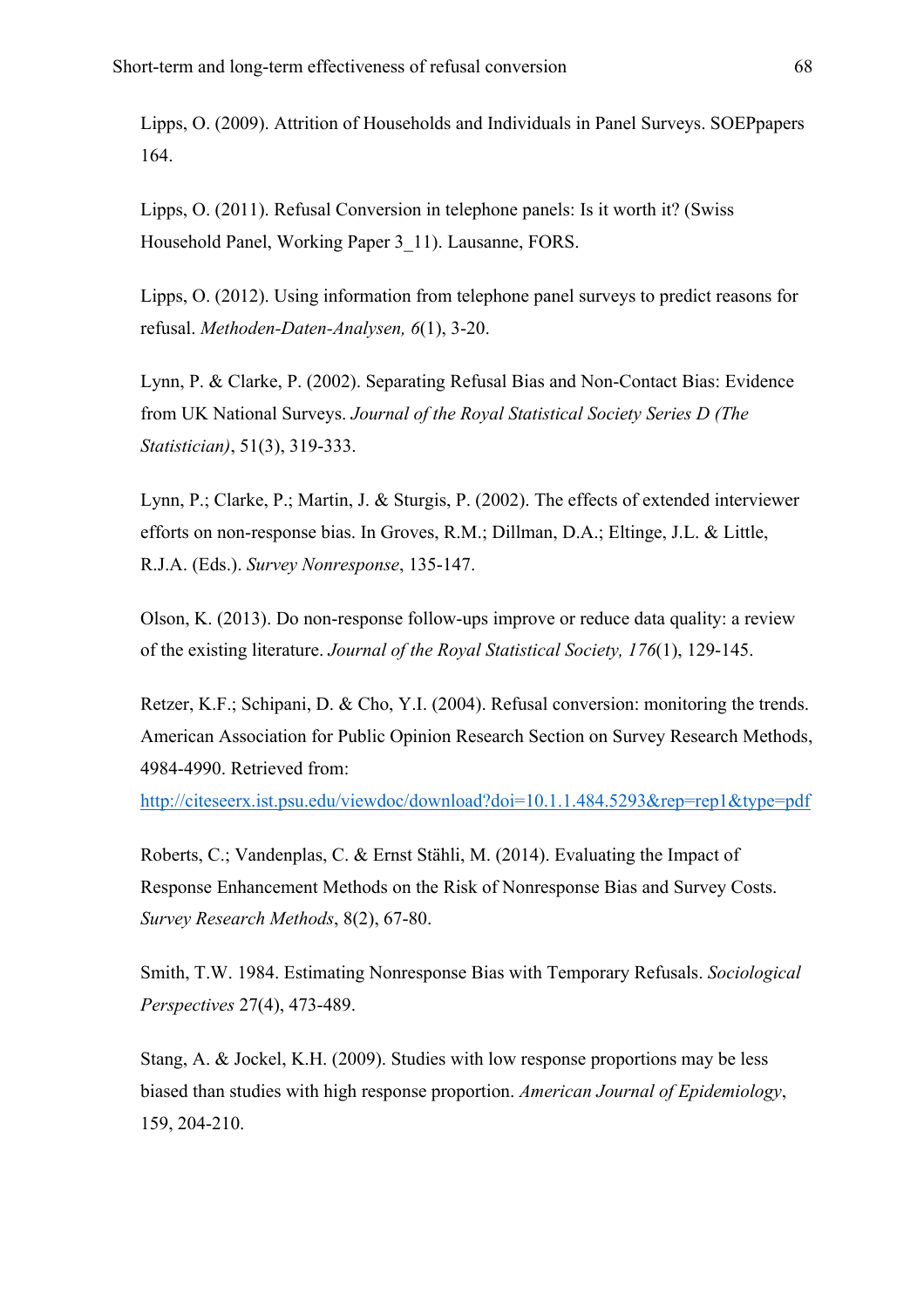Stinchcombe, A.L.; Jones, C. & Sheatsley, P. (1981). Nonresponse Bias for Attitude Questions. *Public Opinion Quarterly*, 45(3), 359-375.

Stoop, I. A.L. (2004). Surveying nonrespondents. *Field Methods*, 16, 23-54.

Stoop, I. A. L. (2005) *The Hunt for the Last Respondent.* Nonresponse in Sample Surveys, Social and Cultural Planning Office of the Netherlands, The Hague.

Stoop, I.A.L.; Billet, J.; Koch, A. & Fitzgerald, R. (2010). *Improving Survey Response Lessons Learned from the European Social Survey*. Chichester, John Wiley & Sons. Ltd.

Stoop, I.A.L. (2012). Unit non-response due to refusal. In Gideon, L. (Ed.) Handbook of survey methodology for the social sciences (pp.121-147). Dordrecht, The Netherlands: Springer

Triplett, T. (2002). What is Gained From Additional Call Attempts and Refusal Conversion and What are the Cost Implications? Waschington DC: Urban Institute. Retrieved from:

https://www.researchgate.net/publication/266219584 What Is Gained from Additional \_Call\_Attempts\_and\_Refusal\_Conversion\_and\_What\_Are\_the\_Cost\_Implications

Triplett, T., Blair, J., Hamilton, T. & Kang,Y. (1996) Initial cooperators vs. converted refusals: are there response behavior differences? *In Proceedings of the Survey Research Methods Section, American Statistical Association, Alexandria, VA, pp. 1038–41.*

Ullman, J.B. & Newcomb, M.D. (1998). Eager, Reluctant and Nonresponders to a Mailed Longitudinal Survey: Attitudinal and Substance Use Characteristics Differentiate Respondents. *Journal of Applied Social Psychology, 28*(4), 357-375.

Voorpostel, M. (2010). Attrition Patterns in the Swiss Household Panel by Demographic Characteristics and Social Involvement. *Swiss Journal of Sociology, 36*(2), 359-377.

Voorpostel, M. & Lipps, O. (2011). Attrition in the Swiss Household Panel: Is Change Associated with Drop-out? *Journal of Official Statistics*, 27(2), 301-318.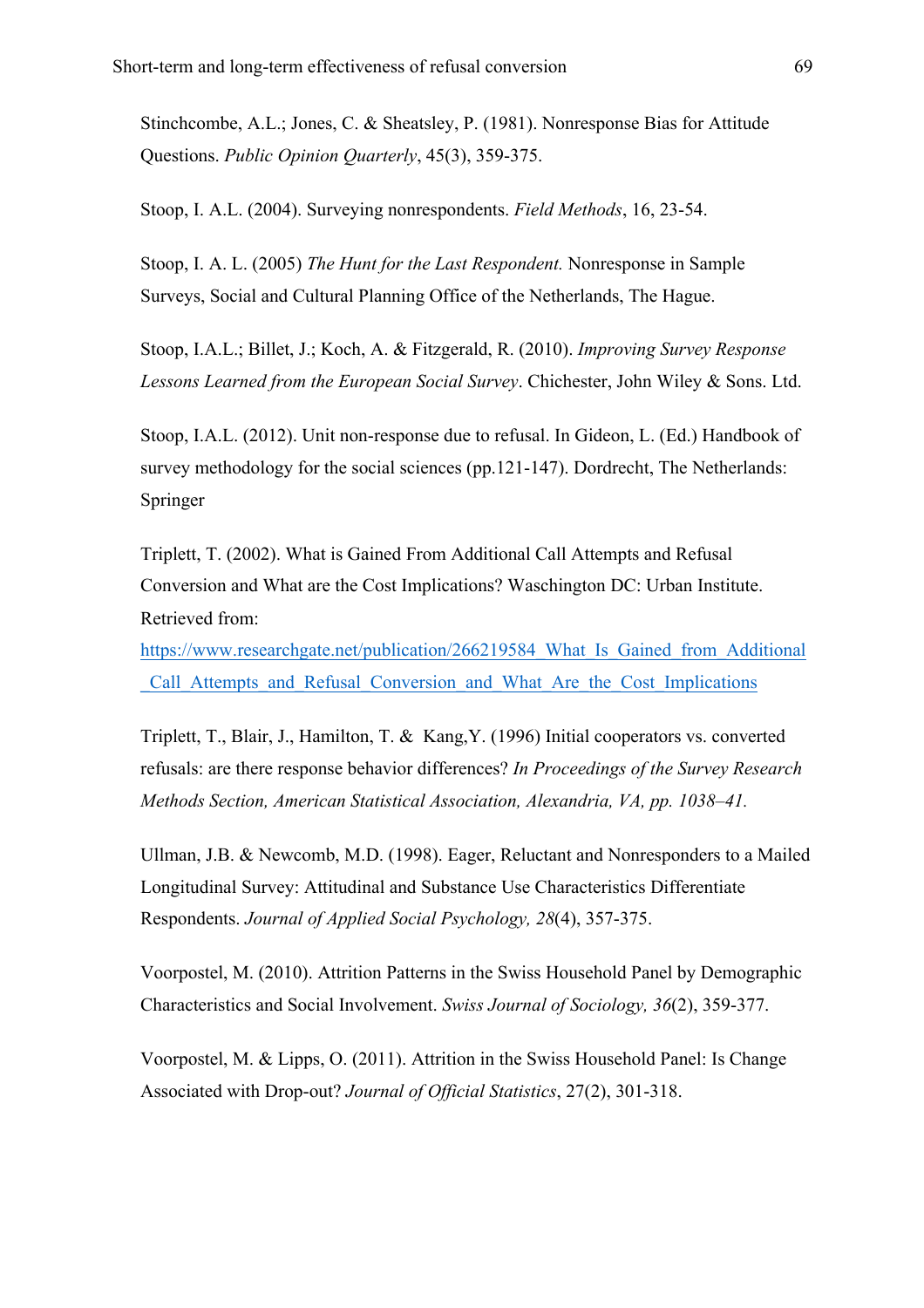Voorpostel, M., Tillmann, R., Lebert, F., Kuhn, U., Lipps, O., Ryser, V.A., Schmid, F., Antal, E., Monsch, G.A. & Wernli, B. (2016). Swiss Household Panel User Guide, Wave 17. Lausanne, FORS.

Yan, T. & Curtin, R. (2010). The Relation Between Unit Nonresponse and Item Nonresponse: A Response Continuum Perspective. *International Journal of Public Opinion Research*, 22(4), 535-551.

Yan, T.; Tourangeau, R. & Arens, Z. (2004). When Less is More: Are Reluctant Respondents Poor Reporters? In Proceedings of the Survey Research Methods Section, American Statistical Association, 4632-4651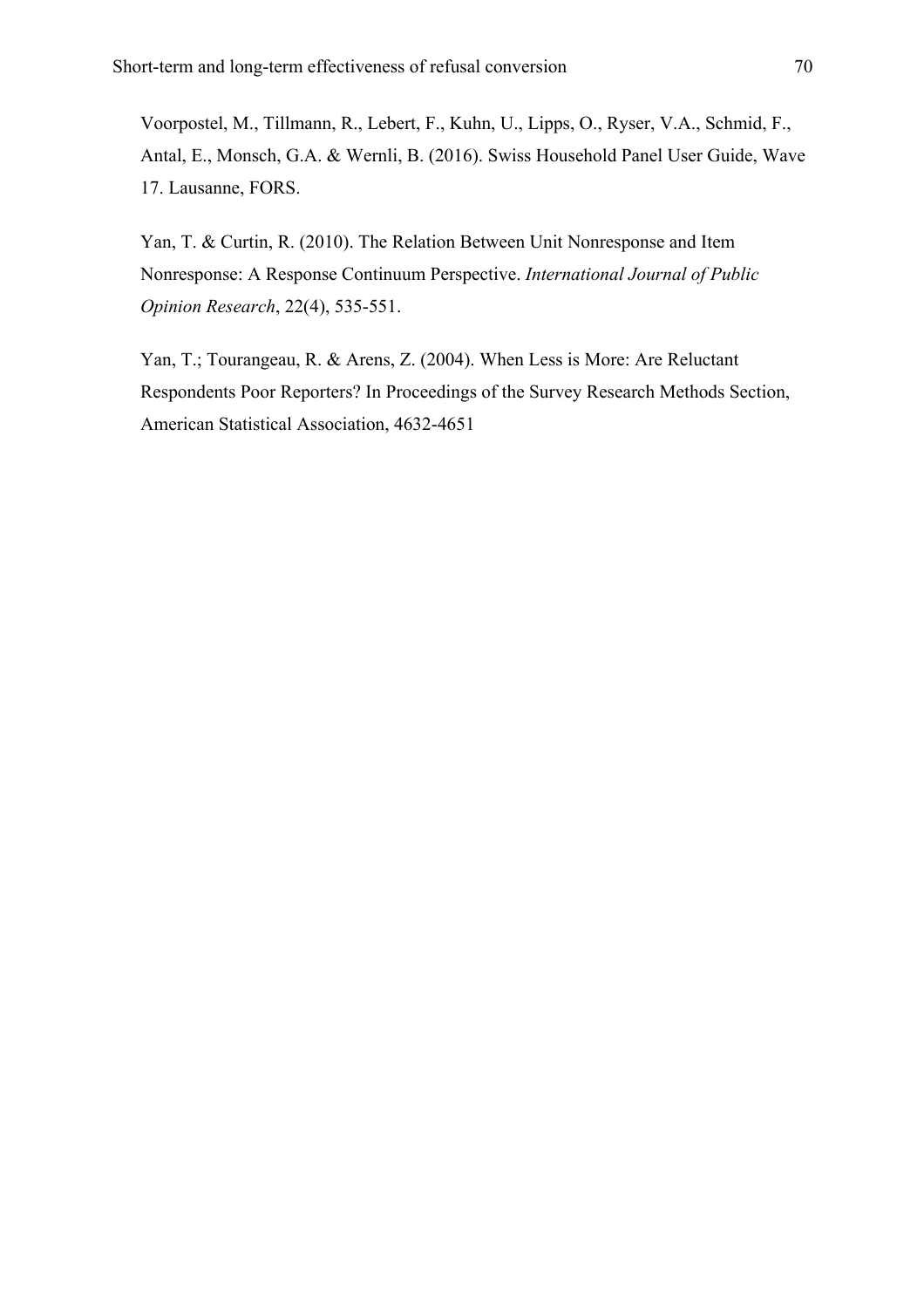### **8. Appendix**

Table A1. Description of variables used in the study

#### *Refusal conversion related variables*

*The number of sampled members that received refusal conversion attempt*

*The number of converted participants*

*Refusal conversion rate*: the number of individuals successfully converted divided with

the number of conversion attempts made

## *Demographic variables*

*Gender (male vs female)*

*Age (14-24; 25-34; 35-44; 45-54; 55+)*

*Education (Primary; Secondary; Tertiary)*

*Civil status (Single; Married or registered partnership; Separated, divorced or* 

*dissolved partnership; Widowed)* 

*Employment (Employed vs non-employed or not in labour market)*

*Household characteristics*

*Household size (1 individual; 2 individuals; 3 individuals; 4+ individuals)*

*Household type (One person household; Couple with children; Couple without children,* 

*One parent with children)*

*Type of residence (Apartment building; House; Another)*

*Presence of children in the household (Yes; No)*

*Region where household is located (Lake Geneva, Middleland; North-west Switzerland;* 

*Zurich; East Switzerland; Central Switzerland; Ticino)*

*Urbanity of household location (Urban; Non-urban)*

*Household moved from last year (Yes; No)*

*Accommodation ownership (Yes; No)*

*Health related variables*

*Self-assessed health status (Very well, Well, Average or worse)<sup>2</sup>*

### *Variables related to financial situation*

*Total personal yearly income*

 $\frac{1}{2}$ <sup>2</sup>Originally the variable has 5 categories; here it was reduced to three due to small percentage of those who report bad health.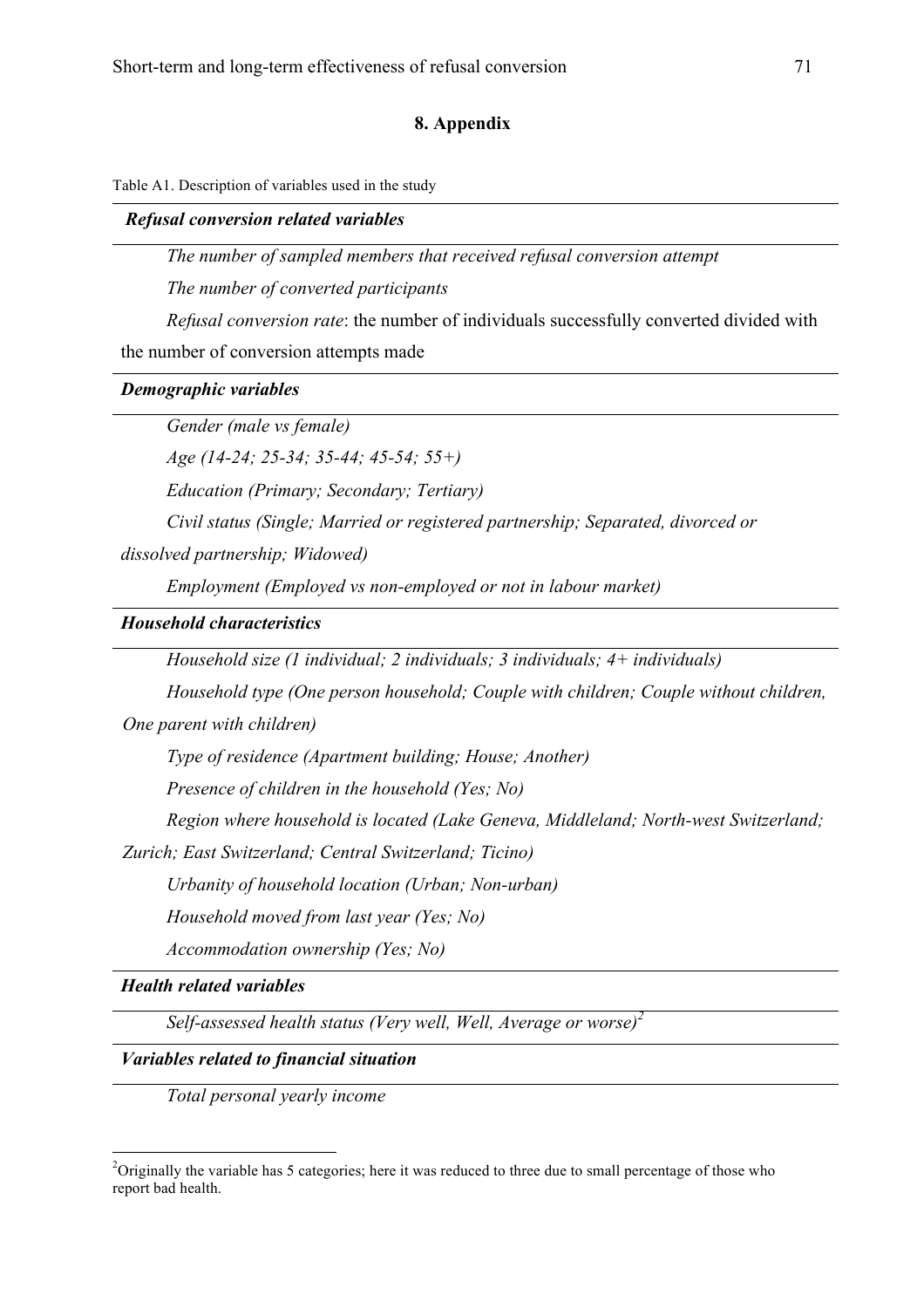*Total household yearly income Minimum income needed to make ends Income assessment (saves money, spends what it earns, eats into its assets and savings, gets into debts)*

*Manageable financial situation (0-10) Improvement in standard of living (0-10)*

## *Satisfaction*

*Satisfaction with health (0-10)*

*Satisfaction with life in general (0-10) Satisfaction with health (0-10) Satisfaction with living arrangements (0-10) Satisfaction with living together or alone (0-10)*

*Satisfaction with household finances (0-10)*

*Social trust and interest*

*Interest in politics (0-10)*

*General trust in people (0-10)*

## *Measures of change over time*

*Absolute change in interest in politics*

*Absolute change in satisfaction with finances*

*Absolute change in satisfaction with life in general*

*Absolute change in satisfaction with health*

*Absolute change* in total yearly household income

*Absolute change* in total yearly personal income

*Absolute change* in minimal monthly income to make ends meet

*Absolute change* in improvement in standard of living

*Absolute change* in manageability of financial situation

*Absolute change* in satisfaction with living arrangements

*Absolute change* in satisfaction with living together/alone

*Data quality indicators*

*The number of item non-response and "don't know" answers for the whole individual* 

*questionnaire*

*Imputed income (Yes; No)*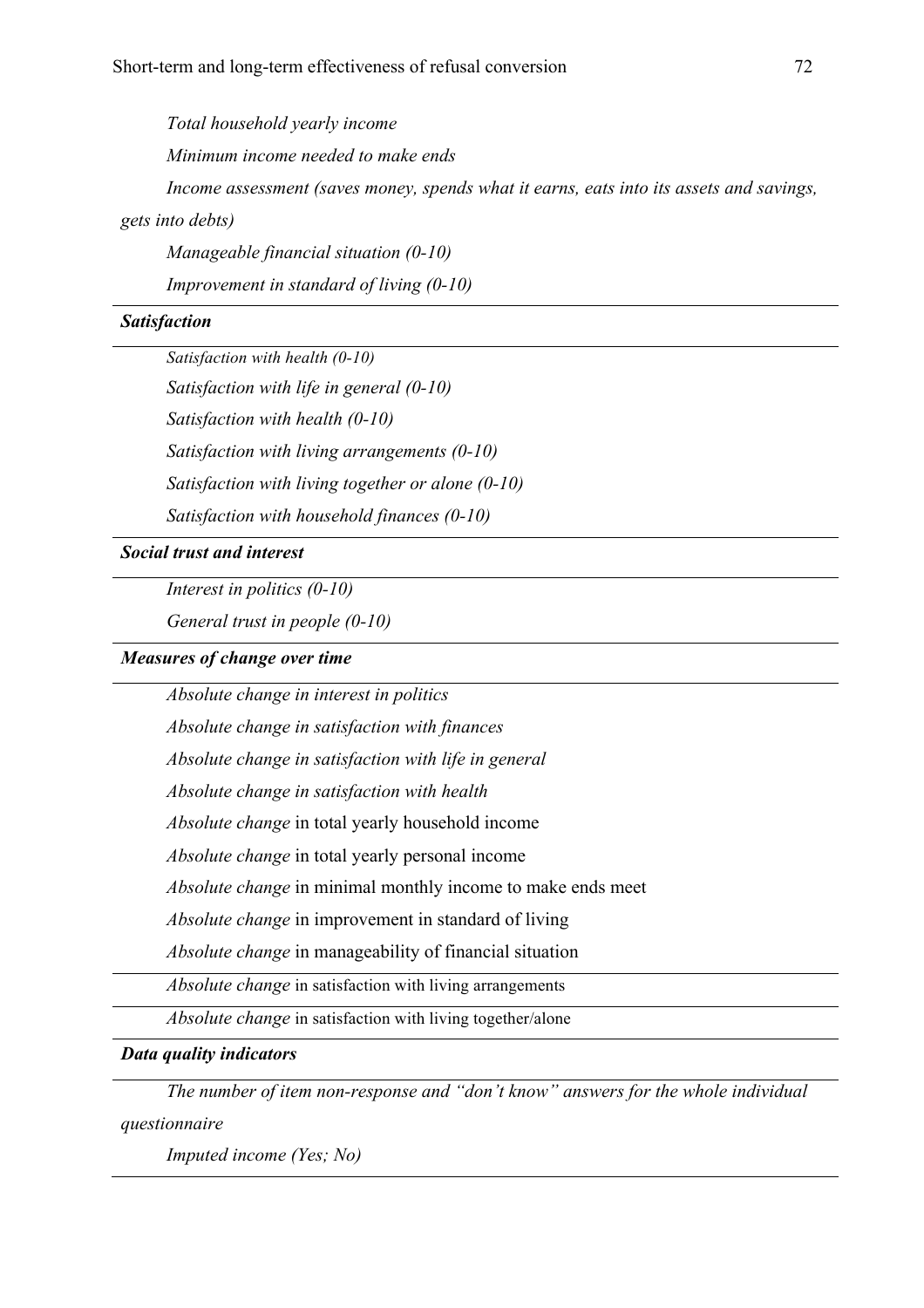| Conversion Year                   | 2005                | 2006                 | 2007             | 2008                 | 2009               | 2010                 | 2011                 | 2012                 | 2013              | 2014                 | 2015              |
|-----------------------------------|---------------------|----------------------|------------------|----------------------|--------------------|----------------------|----------------------|----------------------|-------------------|----------------------|-------------------|
| N attempts<br>N converted $(\% )$ | 306<br>$70(22.9\%)$ | 753<br>$286(38.0\%)$ | 150<br>26(17.3%) | 458<br>$220(48.0\%)$ | 843<br>429 (50.9%) | 480<br>$216(45.0\%)$ | 445<br>$177(39.8\%)$ | 381<br>$157(41.2\%)$ | 286<br>122(42.7%) | 340<br>$103(30.3\%)$ | 350<br>139(39.7%) |
| Subsequent wave                   |                     |                      |                  |                      |                    |                      |                      |                      |                   |                      |                   |
| participation                     |                     |                      |                  |                      |                    |                      |                      |                      |                   |                      |                   |
| 2006                              | 52 (74.3%)          |                      |                  |                      |                    |                      |                      |                      |                   |                      |                   |
| 2007                              | 50 (71.4%)          | $201(70.3\%)$        |                  |                      |                    |                      |                      |                      |                   |                      |                   |
| 2008                              | 48 $(68.6\%)$       | $206(72.0\%)$        | $19(73.1\%)$     |                      |                    |                      |                      |                      |                   |                      |                   |
| 2009                              | 44 (62.9%)          | $178(62.2\%)$        | $18(69.2\%)$     | $169(76.8\%)$        |                    |                      |                      |                      |                   |                      |                   |
| 2010                              | 49 (70.0%)          | $178(62.2\%)$        | $19(73.1\%)$     | $162(73.6\%)$        | 361 (84.2%)        |                      |                      |                      |                   |                      |                   |
| 2011                              | 44 (62.9%)          | $179(62.6\%)$        | $20(76.9\%)$     | $154(70.0\%)$        | 314 (73.2%)        | 163(75.5%)           |                      |                      |                   |                      |                   |
| 2012                              | 43 $(61.4\%)$       | $174(60.8\%)$        | $19(73.1\%)$     | $153(69.6\%)$        | $301(70.2\%)$      | 144(66.7%)           | $133(75.1\%)$        |                      |                   |                      |                   |
| 2013                              | 41 $(58.6\%)$       | $162(56.6\%)$        | $19(73.1\%)$     | $142(64.6\%)$        | $265(61.8\%)$      | $134(62.0\%)$        | $113(63.8\%)$        | $108(68.8\%)$        |                   |                      |                   |
| 2014                              | $37(52.9\%)$        | $149(52.1\%)$        | $18(69.2\%)$     | $131(59.6\%)$        | 246 (57.3%)        | $118(54.6\%)$        | 99 (55.9%)           | 88 (56.1%)           | $63(51.6\%)$      |                      |                   |
| 2015                              | $37(52.9\%)$        | $149(52.1\%)$        | $19(73.1\%)$     | $124(56.4\%)$        | $237(55.2\%)$      | $109(50.5\%)$        | 99 (55.9%)           | $87(55.4\%)$         | 53 (43.4%)        | 69 (67.0%)           |                   |

Table A2. Outcome at subsequent waves for successful conversion on household level, SHP I

Table A3. Outcome at subsequent waves for successful conversion on individual level, SHP I

| Conversion Year                   | 2005              | 2006               | 2007             | 2008               | 2009                | 2010                 | 2011                 | 2012                 | 2013                  | 2014                 | 2015               |
|-----------------------------------|-------------------|--------------------|------------------|--------------------|---------------------|----------------------|----------------------|----------------------|-----------------------|----------------------|--------------------|
| N attempts<br>N converted $(\% )$ | 189<br>76 (40.2%) | 601<br>350 (58.2%) | 56<br>33 (58.9%) | 481<br>268 (55.7%) | 1003<br>577 (57.5%) | 505<br>$262(51.9\%)$ | 412<br>$210(51.0\%)$ | 330<br>$182(55.2\%)$ | 248<br>$105(42.34\%)$ | 229<br>$109(47.6\%)$ | 293<br>139 (47.4%) |
| Subsequent wave                   |                   |                    |                  |                    |                     |                      |                      |                      |                       |                      |                    |
| participation                     |                   |                    |                  |                    |                     |                      |                      |                      |                       |                      |                    |
| 2006                              | $51(67.1\%)$      |                    |                  |                    |                     |                      |                      |                      |                       |                      |                    |
| 2007                              | $47(61.8\%)$      | $247(70.6\%)$      |                  |                    |                     |                      |                      |                      |                       |                      |                    |
| 2008                              | $47(61.8\%)$      | 248 (70.9%)        | $26(78.8\%)$     |                    |                     |                      |                      |                      |                       |                      |                    |
| 2009                              | $42(55.3\%)$      | 216(61.7%)         | $25(75.8\%)$     | $204(76.1\%)$      |                     |                      |                      |                      |                       |                      |                    |
| 2010                              | 48 (63.2%)        | $222(63.4\%)$      | 27 (81.8%)       | 198 (73.9%)        | 488 (84.5%)         |                      |                      |                      |                       |                      |                    |
| 2011                              | 41 $(54.0\%)$     | $219(62.6\%)$      | $27(81.8\%)$     | 191 (71.3%)        | $427(74.0\%)$       | 208 (79.4%)          |                      |                      |                       |                      |                    |
| 2012                              | 43 $(56.6\%)$     | 209 (59.7%)        | $25(75.8\%)$     | $185(69.0\%)$      | 392 (67.9%)         | 178 (67.9%)          | $165(78.6\%)$        |                      |                       |                      |                    |
| 2013                              | 37(48.7%)         | 193 (55.1%)        | 24 (72.7%)       | $169(63.1\%)$      | 346 $(60.0\%)$      | 161(61.5%)           | $132(62.9\%)$        | 125(68.7%)           |                       |                      |                    |
| 2014                              | $35(46.1\%)$      | $177(50.6\%)$      | 22(66.7%)        | $153(57.1\%)$      | 321 (55.6%)         | 143 (54.6%)          | $116(55.2\%)$        | $103(56.6\%)$        | 59 (56.2%)            |                      |                    |
| 2015                              | $36(47.4\%)$      | 178 (50.9%)        | 22(66.7%)        | 140 (52.2%)        | 305 (52.9%)         | 133 (50.8%)          | $116(55.2\%)$        | $92(50.6\%)$         | 55 (52.4%)            | $62(56.9\%)$         |                    |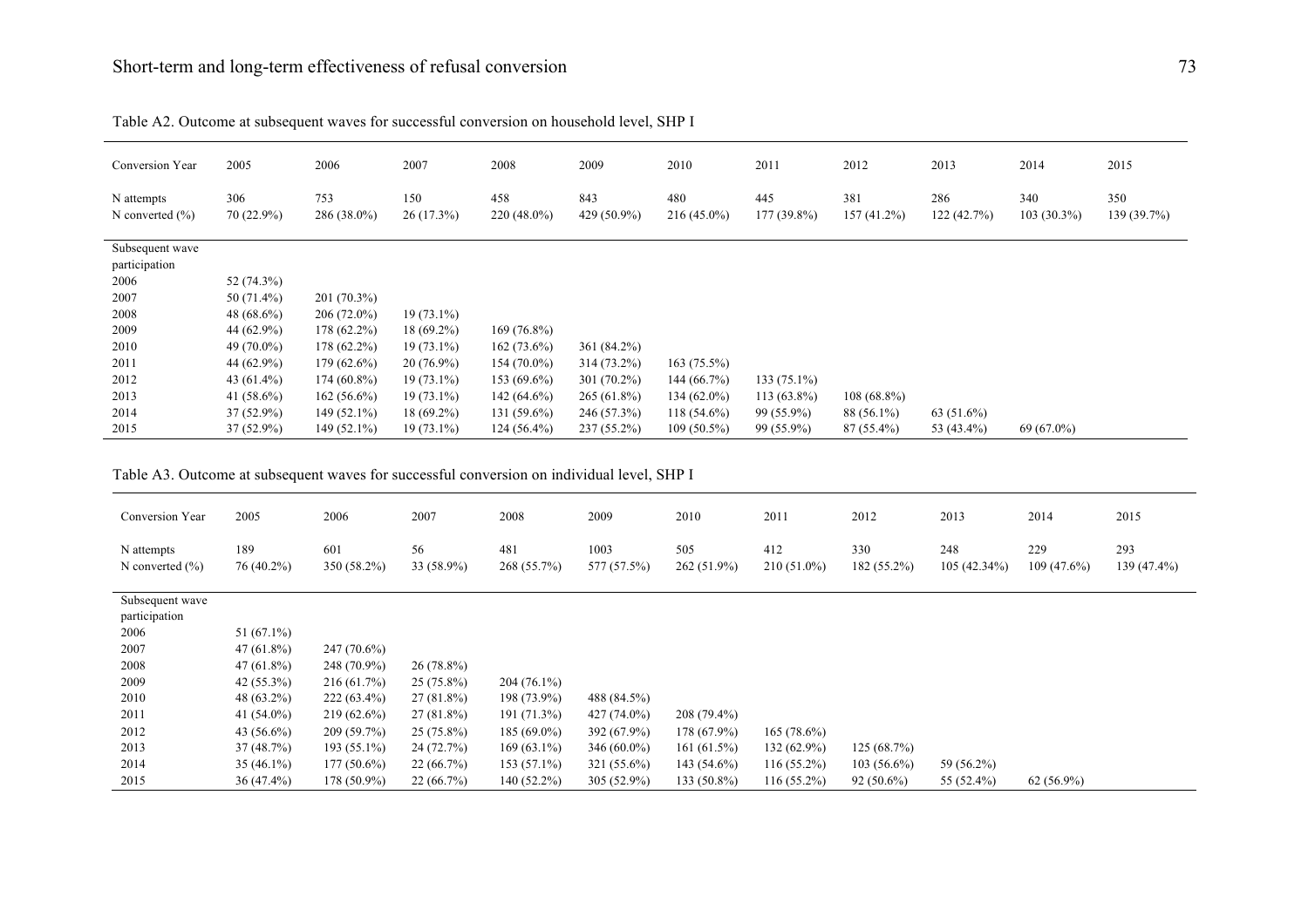| Conversion Year                   | 2005              | 2006               | 2007                | 2008                 | 2009              | 2010               | 2011                 | 2012                 | 2013                 | 2014              | 2015                |
|-----------------------------------|-------------------|--------------------|---------------------|----------------------|-------------------|--------------------|----------------------|----------------------|----------------------|-------------------|---------------------|
| N attempts<br>N converted $(\% )$ | 488<br>89 (18.2%) | 807<br>222 (27.5%) | 197<br>$39(19.8\%)$ | 744<br>$322(43.3\%)$ | 303<br>146(48.2%) | 483<br>192 (39.8%) | 263<br>$104(39.5\%)$ | 347<br>$108(31.1\%)$ | 238<br>$100(42.0\%)$ | 273<br>87 (31.9%) | 271<br>$87(32.1\%)$ |
| Subsequent wave                   |                   |                    |                     |                      |                   |                    |                      |                      |                      |                   |                     |
| participation                     |                   |                    |                     |                      |                   |                    |                      |                      |                      |                   |                     |
| 2006                              | 53 (59.6%)        |                    |                     |                      |                   |                    |                      |                      |                      |                   |                     |
| 2007                              | 47 (52.8%)        | $145(65.3\%)$      |                     |                      |                   |                    |                      |                      |                      |                   |                     |
| 2008                              | 46(51.7%)         | $129(58.1\%)$      | $20(51.3\%)$        |                      |                   |                    |                      |                      |                      |                   |                     |
| 2009                              | 48 (53.9%)        | $116(52.3\%)$      | $20(51.3\%)$        | 231 (71.7%)          |                   |                    |                      |                      |                      |                   |                     |
| 2010                              | 52 (58.4%)        | $124(55.9\%)$      | $25(64.1\%)$        | $195(60.6\%)$        | $103(70.6\%)$     |                    |                      |                      |                      |                   |                     |
| 2011                              | 53 (59.6%)        | $119(53.6\%)$      | $23(59.0\%)$        | $190(59.0\%)$        | 84 (57.7%)        | 143 (74.5%)        |                      |                      |                      |                   |                     |
| 2012                              | 49 (55.1%)        | $112(50.5\%)$      | 19(48.7%)           | $172(53.4\%)$        | 83 (56.9%)        | 118 (61.5%)        | 77 (74.0%)           |                      |                      |                   |                     |
| 2013                              | 46(51.7%)         | 105(47.3%)         | $17(43.6\%)$        | 166(51.6%)           | 75 (51.4%)        | $108(56.3\%)$      | 68 (65.4%)           | 71 (65.7%)           |                      |                   |                     |
| 2014                              | 46 (51.7%)        | 99 (44.6%)         | $20(51.3\%)$        | 138 (42.9%)          | $64(43.8\%)$      | 93 (48.4%)         | 57 (54.8%)           | 53 (49.1%)           | $65(65.0\%)$         |                   |                     |
| 2015                              | 42 (47.2%)        | 99 (44.6%)         | 19(48.7%)           | 124(38.5%)           | $63(43.2\%)$      | 88 (45.8%)         | 46 (44.2%)           | 48 (44.4%)           | 52 $(52.0\%)$        | 58 (66.7%)        |                     |

Table A4. Outcome at subsequent waves for successful conversion on household level, SHP II

Table A5. Outcome at subsequent waves for successful conversion on individual level, SHP II

| Conversion Year                   | 2005                | 2006               | 2007                | 2008               | 2009              | 2010                 | 2011                 | 2012                 | 2013                | 2014              | 2015              |
|-----------------------------------|---------------------|--------------------|---------------------|--------------------|-------------------|----------------------|----------------------|----------------------|---------------------|-------------------|-------------------|
| N attempts<br>N converted $(\% )$ | 249<br>$90(36.1\%)$ | 458<br>268 (58.5%) | 102<br>$46(45.1\%)$ | 737<br>399 (54.1%) | 356<br>168(47.2%) | 440<br>$247(56.1\%)$ | 229<br>$125(54.6\%)$ | 264<br>$113(42.8\%)$ | 208<br>$91(43.8\%)$ | 180<br>77 (42.8%) | 187<br>78 (41.7%) |
|                                   |                     |                    |                     |                    |                   |                      |                      |                      |                     |                   |                   |
| Subsequent wave                   |                     |                    |                     |                    |                   |                      |                      |                      |                     |                   |                   |
| participation                     |                     |                    |                     |                    |                   |                      |                      |                      |                     |                   |                   |
| 2006                              | 49 (54.4%)          |                    |                     |                    |                   |                      |                      |                      |                     |                   |                   |
| 2007                              | $46(51.1\%)$        | $175(65.3\%)$      |                     |                    |                   |                      |                      |                      |                     |                   |                   |
| 2008                              | $47(52.2\%)$        | $142(53.0\%)$      | 27(58.7%)           |                    |                   |                      |                      |                      |                     |                   |                   |
| 2009                              | $46(51.1\%)$        | $136(50.8\%)$      | 27(58.7%)           | $257(64.4\%)$      |                   |                      |                      |                      |                     |                   |                   |
| 2010                              | 51 (56.7%)          | 149 (55.6%)        | $25(54.4\%)$        | 246 (61.7%)        | $126(75.0\%)$     |                      |                      |                      |                     |                   |                   |
| 2011                              | 48 (53.3%)          | 149 (55.6%)        | $24(52.2\%)$        | $239(59.9\%)$      | $106(63.1\%)$     | 184 (74.5%)          |                      |                      |                     |                   |                   |
| 2012                              | 44 (48.9%)          | 133 (49.6%)        | $20(43.5\%)$        | $212(53.1\%)$      | 99 (58.9%)        | $149(60.3\%)$        | $85(68.0\%)$         |                      |                     |                   |                   |
| 2013                              | 41 $(45.6\%)$       | $125(46.6\%)$      | $19(41.3\%)$        | 193 (48.4%)        | 87 (51.8%)        | $126(51.0\%)$        | 68 (54.4%)           | $71(62.8\%)$         |                     |                   |                   |
| 2014                              | $40(44.4\%)$        | $111(41.4\%)$      | $17(37.0\%)$        | $165(41.4\%)$      | 70 (41.7%)        | $112(45.3\%)$        | 56 (44.8%)           | $50(44.2\%)$         | 55 (60.4%)          |                   |                   |
| 2015                              | $37(41.1\%)$        | 112 (41.8%)        | $19(41.3\%)$        | $156(39.1\%)$      | 72 (42.9%)        | 105(42.5%)           | $45(36.0\%)$         | 44 (38.9%)           | 45 (49.5%)          | 50 (64.9%)        |                   |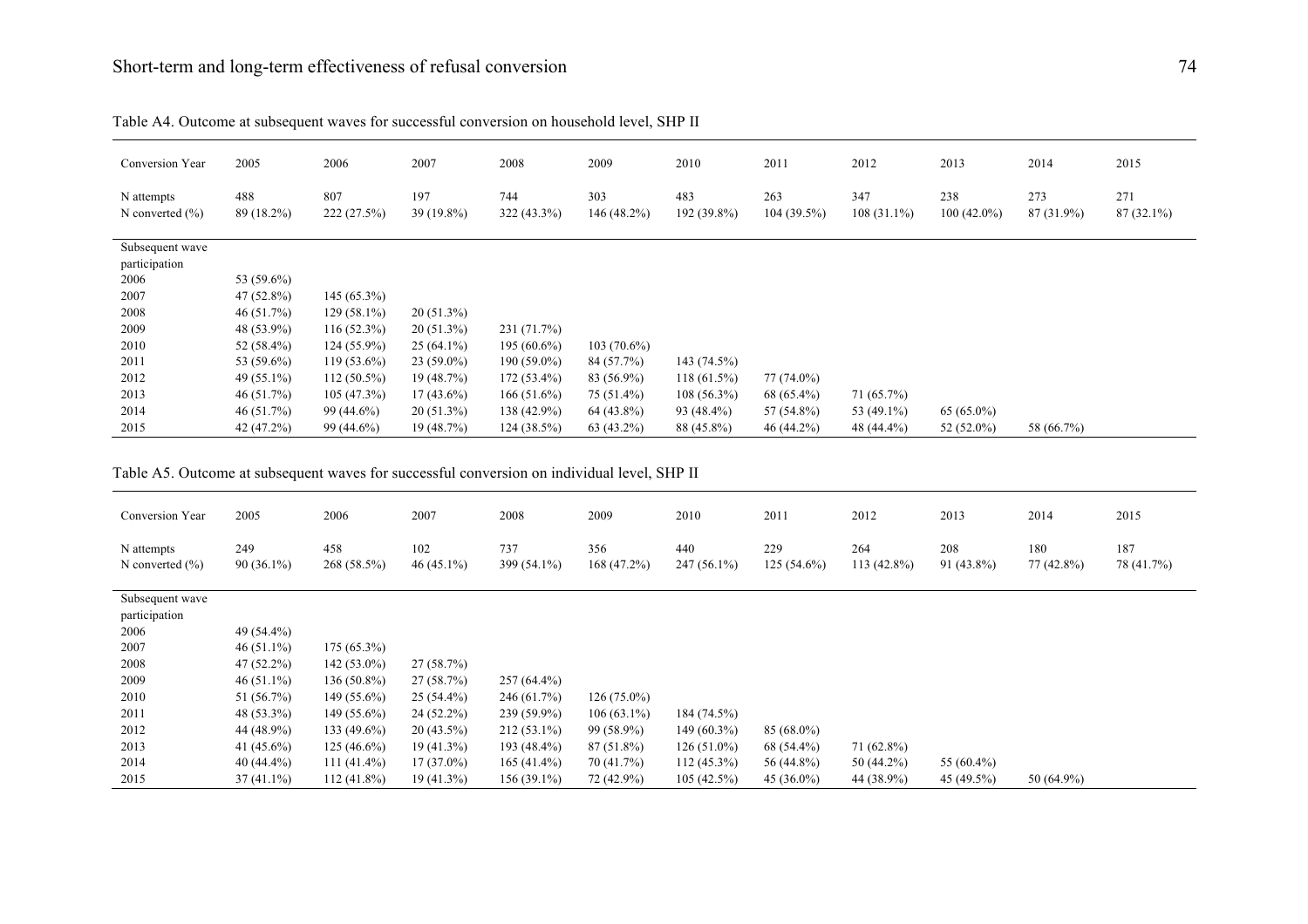|                       | Never converted | Ever converted | Dropped out |
|-----------------------|-----------------|----------------|-------------|
|                       | $N = 5283$      | $N=1893$       | $N = 4493$  |
|                       | $\%$            | $\%$           | $\%$        |
| Gender                |                 |                |             |
| Male                  | 45.9            | 43.5           | 47.6        |
| Age                   |                 |                |             |
| $14 - 24$             | 23.1            | 12.7           | 26.5        |
| 25-34                 | 10.2            | 13.4           | 14.3        |
| 35-44                 | 14.5            | 17.6           | 15.0        |
| 45-54                 | 19.6            | 19.1           | 16.7        |
| Older than 55         | 32.8            | 37.1           | 27.6        |
| <b>Education</b>      |                 |                |             |
| Primary               | 24.6            | 20.0           | 27.5        |
| Secondary             | 43.4            | 51.9           | 48.8        |
| Tertiary              | 32.1            | 28.1           | 23.7        |
| <b>Civil Status</b>   |                 |                |             |
| Single, never married | 37.0            | 28.6           | 43.7        |
| Married               | 50.8            | 55.5           | 40.4        |
| Separated, divorced   | 8.8             | 10.6           | 9.9         |
| Widow                 | 3.5             | 5.4            | 5.9         |
| Occupation            |                 |                |             |
| Employed              | 54.2            | 61.3           | 55.4        |
| Self-assessed health  |                 |                |             |
| Very well             | 20.8            | 20.0           | 21.4        |
| Well                  | 65.8            | 63.6           | 60.9        |
| Average or bad        | 13.4            | 16.4           | 17.7        |

|                 |  |  |  | Table A6: "Never converted", "Ever converted" and "Dropped out" individuals by demographic |  |
|-----------------|--|--|--|--------------------------------------------------------------------------------------------|--|
| characteristics |  |  |  |                                                                                            |  |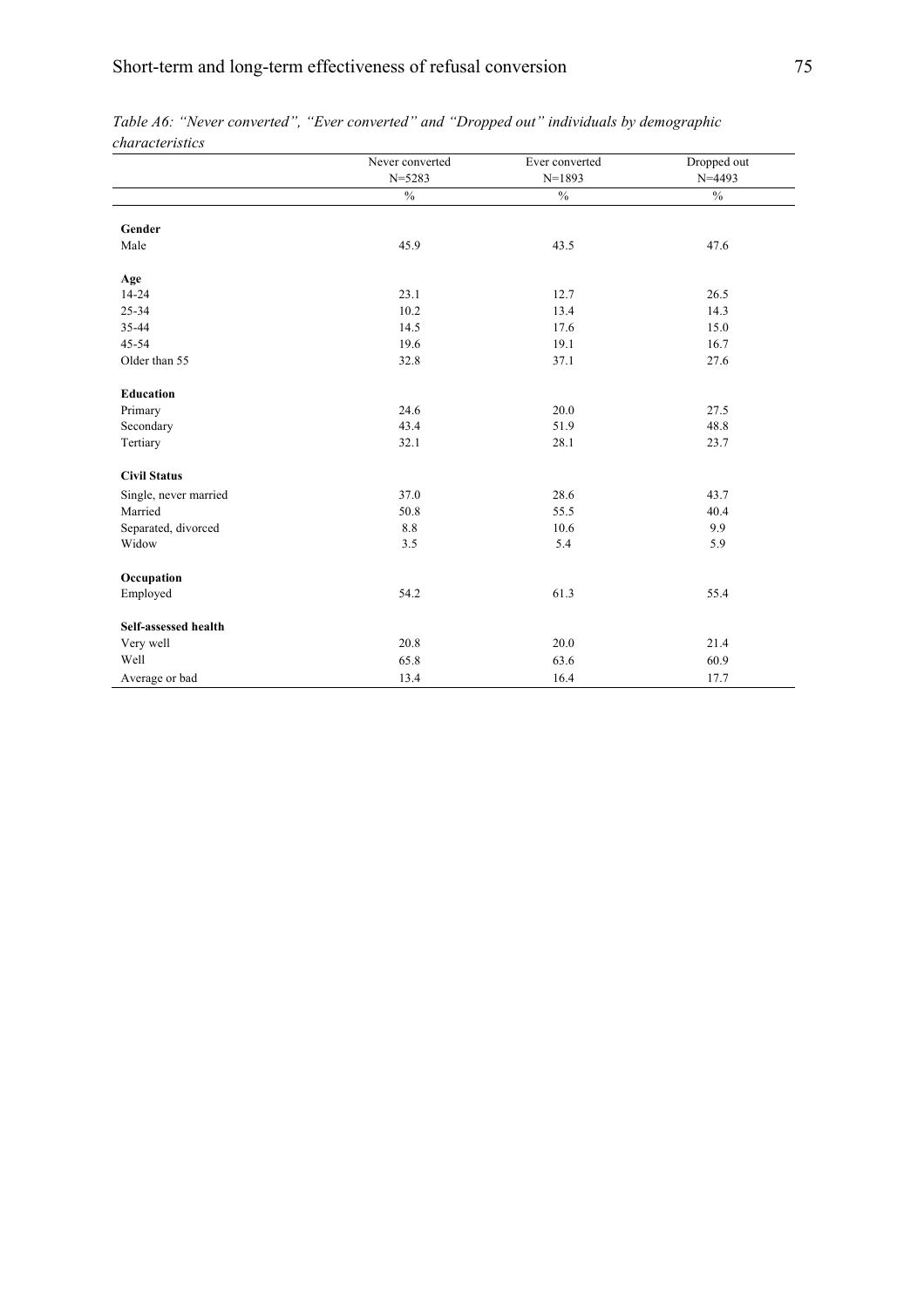|                      |                          | Never converted          |                          | <b>Dropped out</b>       |  |
|----------------------|--------------------------|--------------------------|--------------------------|--------------------------|--|
|                      |                          | versus                   |                          | versus                   |  |
|                      |                          | <b>Ever converted</b>    | <b>Ever converted</b>    |                          |  |
|                      | Estimate                 | $\rm SE$                 | Estimate                 | $\rm SE$                 |  |
| Gender               |                          |                          |                          |                          |  |
| Male                 | .02                      | .06                      | $.18**$                  | .06                      |  |
| Age                  |                          |                          |                          |                          |  |
| $14-24$ (base)       |                          | $\overline{\phantom{a}}$ | $\blacksquare$           | $\blacksquare$           |  |
| 25-34                | $-.84***$                | .12                      | $-.50***$                | .12                      |  |
| 35-44                | $-69***$                 | .13                      | $-.61***$                | .13                      |  |
| 45-54                | $-42**$                  | .13                      | $-59***$                 | .14                      |  |
| $55+$                | $-61***$                 | .12                      | $-.86***$                | .13                      |  |
| <b>Education</b>     |                          |                          |                          |                          |  |
| Primary (base)       | $\overline{\phantom{a}}$ | $\overline{\phantom{a}}$ | $\overline{\phantom{a}}$ | $\blacksquare$           |  |
| Secondary            | $-.04$                   | .08                      | $-.03$                   | .08                      |  |
| Tertiary             | $.37***$                 | .09                      | $-.09$                   | .09                      |  |
| <b>Civil status</b>  |                          |                          |                          |                          |  |
| Single               | $\overline{\phantom{a}}$ | $\overline{\phantom{a}}$ | $\overline{\phantom{a}}$ | $\overline{\phantom{0}}$ |  |
| Married              | $-0.8$                   | .09                      | $-.31**$                 | .09                      |  |
| Separated/Divorced   | $-.16$                   | .12                      | $-.04$                   | .12                      |  |
| Widow                | $-.45$                   | .16                      | .21                      | .15                      |  |
| Occupation           |                          |                          |                          |                          |  |
| Employed             | $-26***$                 | .07                      | $-.07$                   | .07                      |  |
| Self-assessed health |                          |                          |                          |                          |  |
| Very well            | $\overline{\phantom{a}}$ | $\overline{\phantom{a}}$ | $\overline{\phantom{a}}$ | $\overline{\phantom{a}}$ |  |
| Well                 | .04                      | .07                      | $-.01$                   | .07                      |  |
| Average or bad       | $-14$                    | .09                      | $-.07$                   | .07                      |  |

*Table A7. Multinomial logistic regressions of converted individuals (N=1893) versus "never converted" (N=5283) and "dropped out" (N=4493) on socio-demographic characteristics* 

*Table A8: "Never converted", "Ever converted" and "Dropped out" households by survey estimates*

|                                      | Never converted | Ever converted | Dropped out |
|--------------------------------------|-----------------|----------------|-------------|
|                                      | $N = 2501$      | $N = 1465$     | $N = 2251$  |
|                                      | Mean            | Mean           | Mean        |
| Household income                     | 110251.9        | 103259.9       | 92919.3     |
| Satisfaction with household finances | 7.41            | 7.29           | 7.02        |
| Improvement in standard of living    | 5.13            | 5.12           | 5.06        |
| Minimum income to make ends          | 5394.2          | 5164.4         | 4941.0      |
| Manageable financial situation       | 7.48            | 7.21           | 7.00        |

*Table A9: Reference person "Never converted", "Ever converted" and "Dropped out" by demographics*

|                                         | Never converted<br>$N = 2057$ | Ever converted<br>$N = 1053$ | Dropped out<br>$N=1696$ |
|-----------------------------------------|-------------------------------|------------------------------|-------------------------|
|                                         | Mean                          | Mean                         | Mean                    |
| Total personal yearly income            | 59044.53                      | 54124.4                      | 54558.5                 |
| Interest in politics                    | 5.80                          | 5.41                         | 5.06                    |
| General trust in people                 | 6.43                          | 6.01                         | 5.78                    |
| Satisfaction with finances              | 7.36                          | 7.18                         | 7.02                    |
| Satisfaction with health                | 7.89                          | 7.83                         | 7.73                    |
| Satisfaction with life in general       | 7.96                          | 7.96                         | 7.77                    |
| Satisfaction with living together/alone | 8.29                          | 8.41                         | 8.14                    |